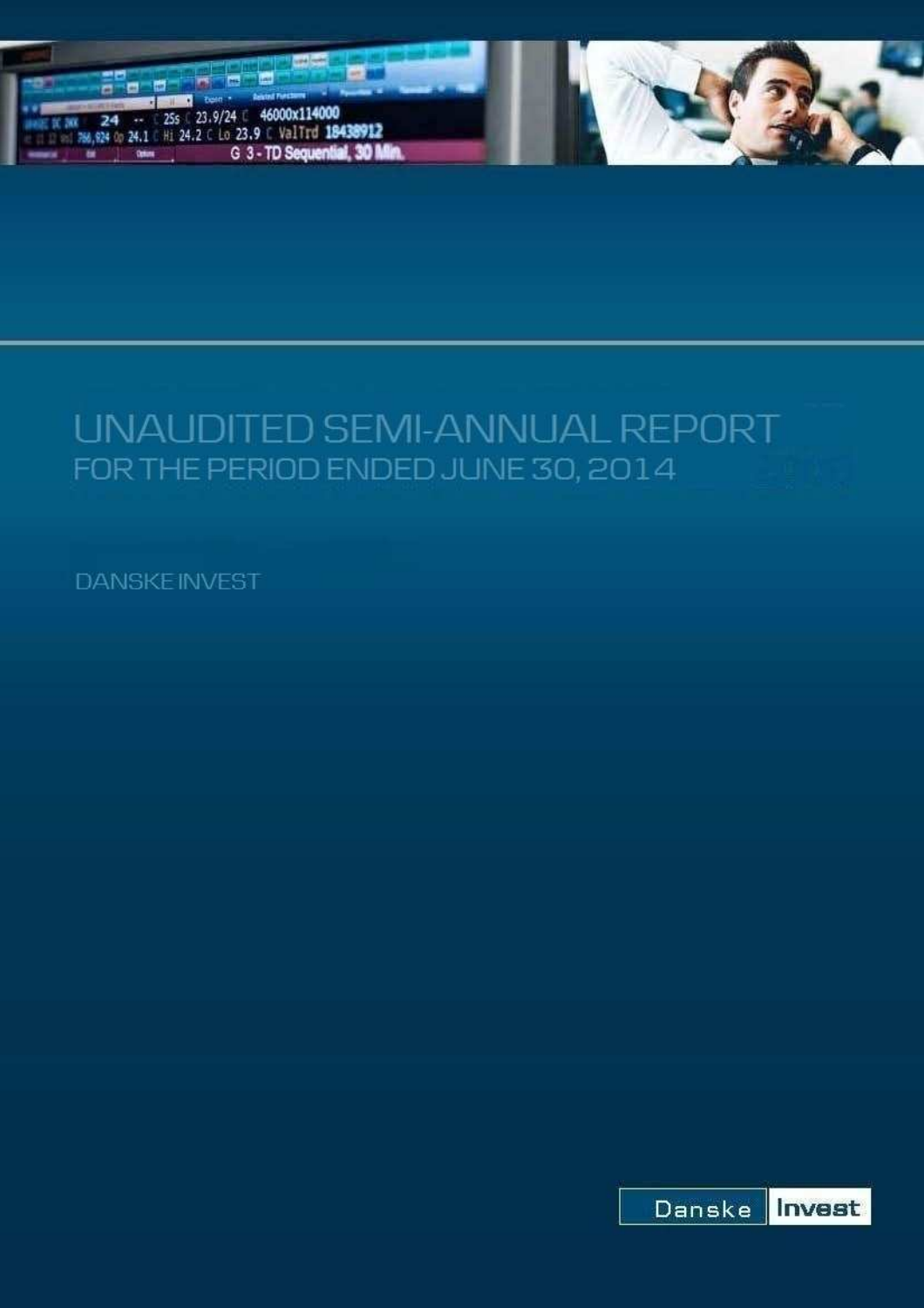# A Luxembourg based mutual investment fund

## Unaudited Semi-Annual Report

as at June 30, 2014

(R.C.S. Luxembourg B 28 945)

Subscriptions shall only be valid if made on the basis of the KIID (Key Investor Information Document) or the current prospectus accompanied by the most recent audited annual report as well as by the most recent unaudited semi-annual report if published more recently than the most recent audited annual report. No one is authorised to state other information than the one contained in the Prospectus as well as in the documents herein mentioned, which are available to the public.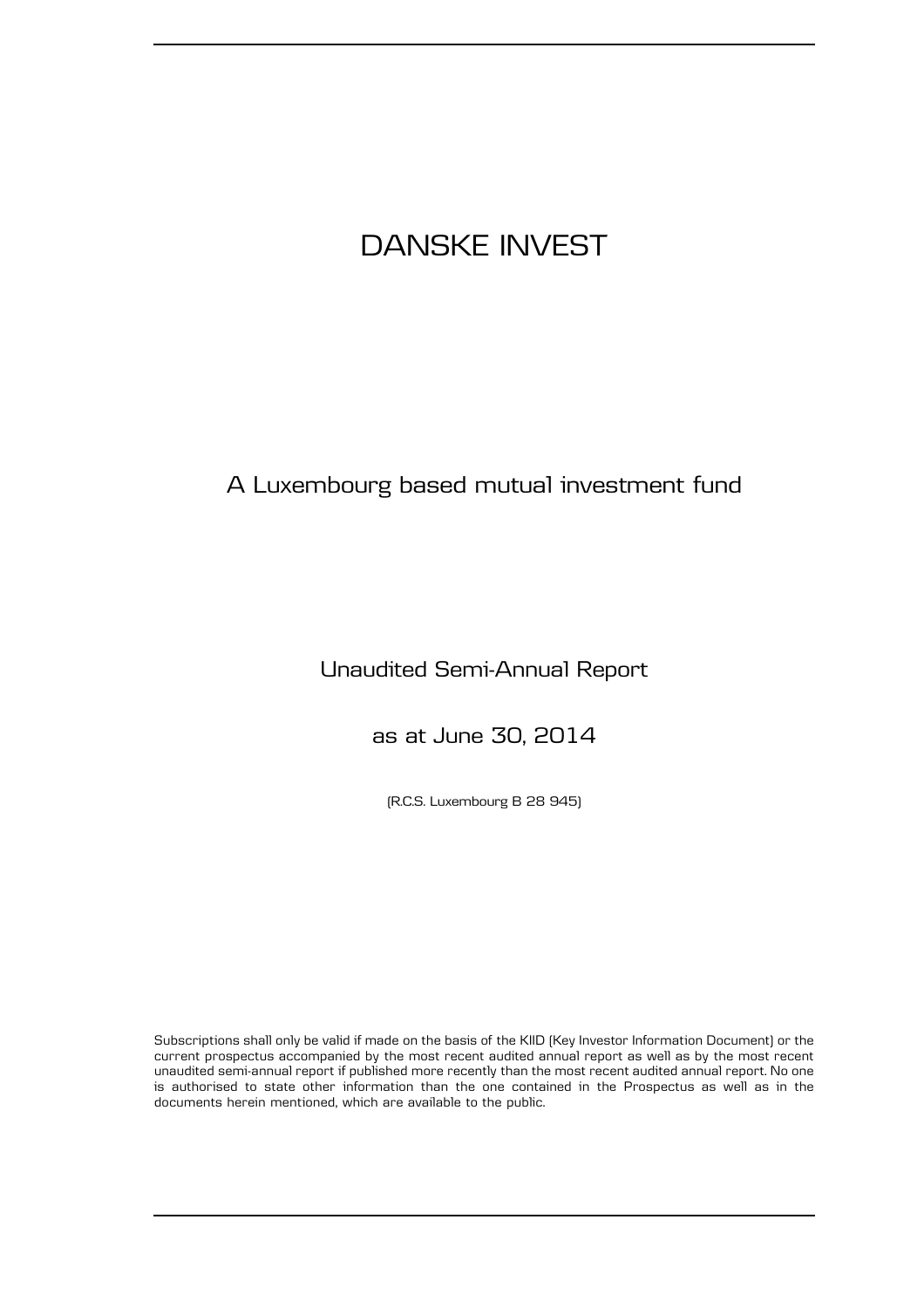## Table of contents

|                                                                                                     | Page     |
|-----------------------------------------------------------------------------------------------------|----------|
| Management and Administration<br>Information to Unitholders                                         | 4<br>5   |
| Report of The Management Company                                                                    | 6        |
| <b>Unaudited Combined Statement of Net Assets</b>                                                   | 7        |
| Unaudited Combined Statement of Operations and Changes in Net Assets<br>DANSKE INVEST - DANISH BOND | 13       |
| Statement of Investments                                                                            | 19       |
| Geographical and Economic Portfolio Breakdowns                                                      | 22       |
| DANSKE INVEST - EUROPEAN BOND                                                                       |          |
| Statement of Investments                                                                            | 23       |
| Geographical and Economic Portfolio Breakdowns<br>DANSKE INVEST - DENMARK FOCUS                     | 27       |
| Statement of Investments                                                                            | 28       |
| Geographical and Economic Portfolio Breakdowns                                                      | 30       |
| DANSKE INVEST - NORDIC                                                                              |          |
| Statement of Investments                                                                            | 31       |
| Geographical and Economic Portfolio Breakdowns<br>DANSKE INVEST - SWEDISH BOND                      | 33       |
| Statement of Investments                                                                            | 34       |
| Geographical and Economic Portfolio Breakdowns                                                      | 36       |
| DANSKE INVEST - SWEDEN                                                                              |          |
| Statement of Investments                                                                            | 37       |
| Geographical and Economic Portfolio Breakdowns<br>DANSKE INVEST - DANISH MORTGAGE BOND              | 39       |
| Statement of Investments                                                                            | 40       |
| Geographical and Economic Portfolio Breakdowns                                                      | 43       |
| DANSKE INVEST - GLOBAL EMERGING MARKETS                                                             |          |
| Statement of Investments                                                                            | 44       |
| Geographical and Economic Portfolio Breakdowns<br>DANSKE INVEST - EUROPE FOCUS                      | 48       |
| Statement of Investments                                                                            | 49       |
| Geographical and Economic Portfolio Breakdowns                                                      | 51       |
| DANSKE INVEST - GLOBAL STOCKPICKING                                                                 |          |
| Statement of Investments                                                                            | 52       |
| Geographical and Economic Portfolio Breakdowns<br>DANSKE INVEST - EUROPE SMALL CAP                  | 54       |
| Statement of Investments                                                                            | 55       |
| Geographical and Economic Portfolio Breakdowns                                                      | 57       |
| DANSKE INVEST - EUROPE HIGH DIVIDEND                                                                |          |
| Statement of Investments                                                                            | 58       |
| Geographical and Economic Portfolio Breakdowns<br>DANSKE INVEST - GLOBAL CORPORATE BONDS            | 60.      |
| Statement of Investments                                                                            | 61       |
| Geographical and Economic Portfolio Breakdowns                                                      | 67       |
| DANSKE INVEST - EASTERN EUROPE CONVERGENCE                                                          |          |
| Statement of Investments                                                                            | 68       |
| Geographical and Economic Portfolio Breakdowns<br><b>DANSKE INVEST - CHINA</b>                      | 71       |
| Statement of Investments                                                                            | 72       |
| Geographical and Economic Portfolio Breakdowns                                                      | 74       |
| DANSKE INVEST - JAPAN                                                                               |          |
| Statement of Investments                                                                            | 75       |
| Geographical and Economic Portfolio Breakdowns<br><b>DANSKE INVEST - INDIA</b>                      | 78.      |
| Statement of Investments                                                                            | 79       |
| Geographical and Economic Portfolio Breakdowns                                                      | 81       |
| DANSKE INVEST - TRANS-BALKAN                                                                        |          |
| Statement of Investments                                                                            | 82<br>85 |
| Geographical and Economic Portfolio Breakdowns<br>DANSKE INVEST - GLOBAL EMERGING MARKETS SMALL CAP |          |
| Statement of Investments                                                                            | 86       |
| Geographical and Economic Portfolio Breakdowns                                                      | 90       |
| DANSKE INVEST - RUSSIA                                                                              |          |
| Statement of Investments                                                                            | 91       |
| Geographical and Economic Portfolio Breakdowns<br>Notes to the Unaudited Financial Statements       | 93<br>94 |
| Information for Investors in Switzerland (non audited)                                              | 106      |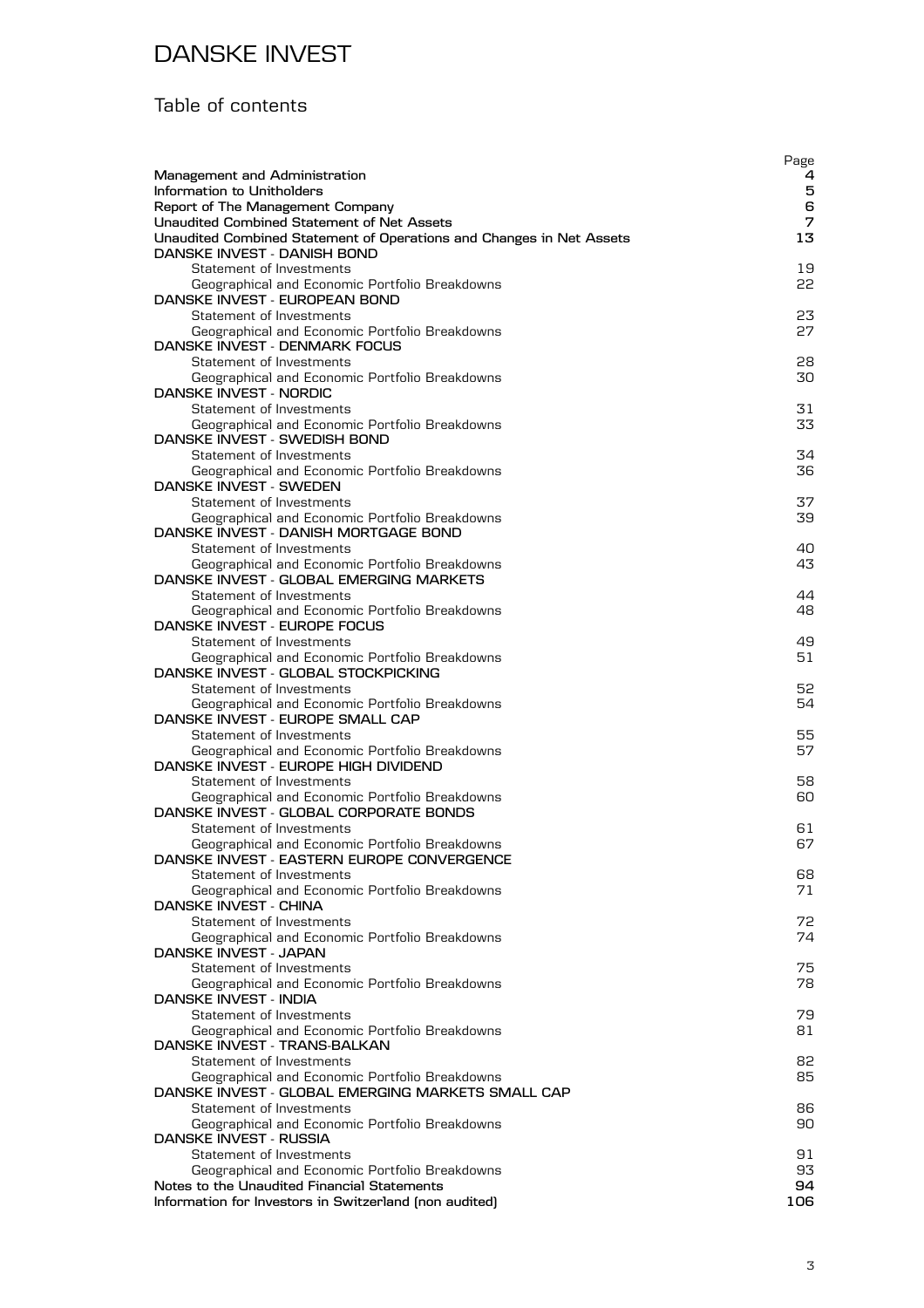#### Management and Administration

#### **MANAGEMENT COMPANY**

Danske Invest Management Company S.A. 13, rue Edward Steichen L- 2540 Luxembourg (Grand Duchy of Luxembourg)

#### **BOARD OF DIRECTORS**

Morten RASTEN (from 4 February 2014) Managing Director Danske Invest Management A/S Kongens Lyngby (Denmark)

Henrik Rye PETERSEN (until 4 February 2014) Head of Global Fund Administration Danske Invest Management A/S Kongens Lyngby (Denmark)

Johnny BISGAARD Deputy General Manager of Danske Bank International S.A. Luxembourg (Grand Duchy of Luxembourg)

Lone MORTENSEN (from 19 February 2014) Member of Executive Board Head of Management Company Integration at Danske Invest Management A/S Kongens Lyngby (Denmark)

Klaus EBERT (until 19 February 2014) General Manager Danske Invest Management Company S.A. Luxembourg (Grand Duchy of Luxembourg)

#### **CONDUCTING OFFICERS**

Klaus EBERT General Manager Danske Invest Management Company S.A. Luxembourg (Grand Duchy of Luxembourg)

Peter DYHR Danske Invest Management Company S.A. Luxembourg (Grand Duchy of Luxembourg)

Maria EKQVIST (until 23 June 2014) Danske Invest Management Company S.A. Luxembourg (Grand Duchy of Luxembourg)

#### **CUSTODIAN AND CENTRAL ADMINISTRATION**

RBC Investor Services Bank S.A. 14, Porte de France L-4360 Esch-sur-Alzette (Grand Duchy of Luxembourg)

#### **REGISTRAR AGENT**

RBC Investor Services Bank S.A. 14, Porte de France L-4360 Esch-sur-Alzette (Grand Duchy of Luxembourg)

#### **PRINCIPAL PAYING AGENT**

RBC Investor Services Bank S.A. 14, Porte de France L-4360 Esch-sur-Alzette (Grand Duchy of Luxembourg)

#### **PAYING AGENT IN DENMARK**

Danske Bank A/S 2-12, Holmens Kanal DK-1092 Copenhagen (Denmark)

#### **INVESTMENT MANAGER**

Danske Bank A/S (acting through its asset management division Danske Capital) Parallelvej 17 DK-2800 Kongens Lyngby (Denmark)

#### **SUB-INVESTMENT MANAGERS**

Aberdeen Asset Management Asia Limited 21, Church Street #01-01 Capital square Two Singapore 049480 (Singapore)

Schroder Investment Management Limited 31, Gresham Street GB-London EC2V 7QA (U.K.)

Danske Capital AB BOX 7523 Norrmalmstorg 1 S-103 92 Stockholm (Sweden)

Danske Bank plc (acting through its asset management division Danske Capital) Hiililaiturinkuja 2 FI 00075 Helsinki (Finland)

Daiwa SB Investments (UK) Limited 5th floor, 5 King William Street, GB-London EC4N7JA (U.K.)

#### **AUDITOR (Cabinet de révision agréé)**

Deloitte Audit, *Société à responsabilité limitée* 560, rue de Neudorf L-2220 Luxembourg (Grand Duchy of Luxembourg)

#### **SWISS REPRESENTATIVE**

Carnegie Fund Services S.A. 11, rue du General - Dufour 1204 Geneva, SWITZERLAND

#### **SWISS PAYING AGENT**

Banque Cantonale de Geneve 17, Quai de L'lle 1204 Geneva, SWITZERLAND

#### **PAYING AND INFORMATION AGENT IN GERMANY**

Danske Bank A/S Zweigniederlassung Hamburg Georgsplatz 1 Postfach 10 15 22 D-20099 Hamburg (Germany)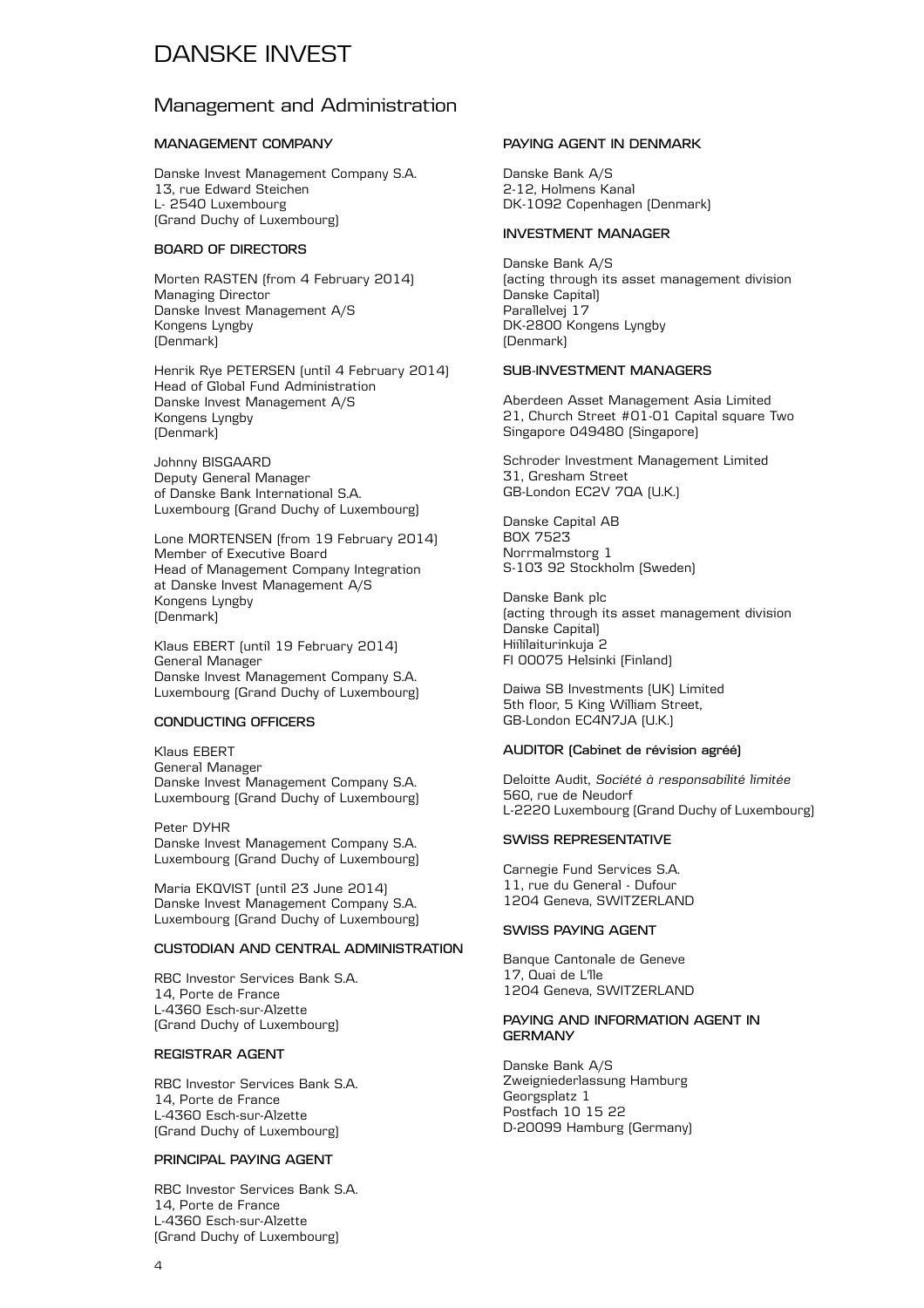#### Information to Unitholders

Information about the Net Asset Value of the units of each Sub-Fund and about the subscription and redemption prices is available at all times at the registered office of the Management Company.

Copies of the audited annual report and all unaudited semi-annual reports of the Fund may be obtained by holders of units from the registered office of the Management Company, the Custodian Bank and any paying agent.

A detailed schedule of the changes in the portfolio statement for each Sub-Fund is available free of charge upon request at the registered office of the Management Company and from the German Information and Paying Agent.

The current prospectus, the KIIDs and the management regulations are also available from the German Information and Paying Agent.

#### **Information to Unitholders in Switzerland**

The Fund's prospectus, KIID, articles of association, audited annual and unaudited semi-annual reports – each in their respective latest version approved by the Swiss Financial Market Supervisory Authority, in German – and the net asset value per share as well as the subscription, redemption and possible conversion price of shares and a list of changes to the investment portfolio are available free of charge at the office of the Swiss Representative.

The investor can obtain a list of changes to the investment portfolio free of charge from the Swiss Representative.

All information available to unitholders at the head office of the Management Company can also be obtained free of charge on request from the Swiss Representative.

#### Swiss Representative:

Carnegie Fund Services S.A. 11 rue du General -Dufour 1204 Geneva, SWITZERLAND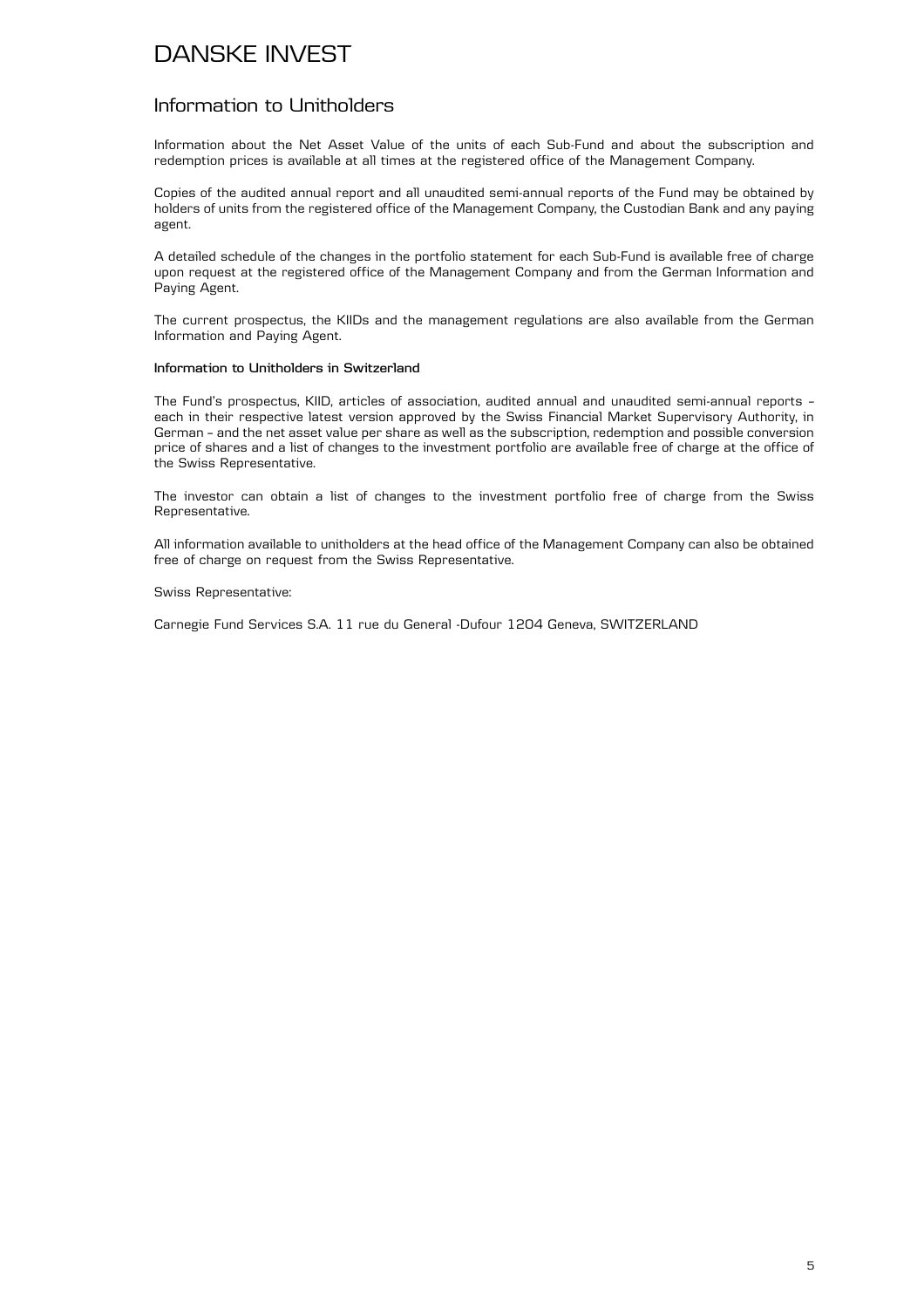#### Report of the Management Company

#### **Significant events during the first half-year 2014:**

#### **Board of Directors**

At the Annual General Meeting of Danske Invest Management Company held on 19 February 2014 the General Assembly noted the resignation of Mr. Henrik Rye Petersen as of 4 February 2014 and ratified the co-option of Mr. Morten Rasten to the Board. The General Assembly has taken note of the expiry of the mandate for all the current Board Members as of 19 February 2014. On 28 January 2014 the CSSF approved the nominations of both Mr. Morten Rasten and Ms. Lone Mortensen to the Board. The General Assembly appointed Ms. Lone Mortensen in replacement of Mr. Klaus Ebert to the Board. The General Assembly has noted that the mandates of Mr. Klaus Ebert and Mr. Henrik Rye Petersen will not be renewed. There is no remuneration fee for Board Members from the Danske Bank Group. The following Board Members were elected for a one year period until the next Annual General Meeting which will be held in 2015:

> Mr. Morten Rasten Ms. Lone Mortensen Mr. Johnny Bisgaard

#### **Danske Invest Prospectus May 2014**

An update to the Danske Invest Prospectus was filed with the CSSF on 4 March 2014 and approved by the CSSF in May 2014. The current Prospectus is dated May 2014 and the main changes are listed below:

- . Definition of Institutional Investors has been clarified under Glossary of Terms
- . The Board members of the management company have been updated
- . Text under section 3 "Investment Objective of the Sub-Funds" has been updated with regards to the SRI policy
- . Text under section 4 Investment Policy and Restrictions Risk Factors Risk Management, (C) "Rules and restrictions with regard to financial instruments and efficient portfolio management techniques" has been amended in accordance with ESMA Guideline 2012/832EN
- . Text under section 4 Investment Policy and Restrictions Risk Factors Risk Management, (D) "Risk Factors" has been updated.
- . The following text has been added under section 12 "Redemption of Units" to clarify situations where a redemption order would exceed the NAV of the Shares held by the Shareholder: "If a request for redemption in amount would exceed the relevant Net Asset Value of the Units held by the Unitholder, the Fund may treat such request as a request to redeem the entire unitholding of such Units in such Sub-Fund."
- . Text under section 16 "Taxation" has been updated
- . A separate section 20.3 "Conflict of Interest" has been added
- . The following text: "There can however be no assurance that the investors recover the assets originally invested to the Sub-Fund as the value of the Sub-Fund may either increase or decrease." has been added under "Profile of a Typical Investor in the Appendices for each Sub-Fund
- . Other small updates/ corrections have been included

#### **KIIDs**

All the Key Investor Information Documents - the KIIDs - are available and published on the website www. danskeinvest.com. The annual KIID update for the ongoing charges and past performance was completed in February 2014.

#### **Launch of a unit class: Danske Invest European Bond Class A-nok h**

Danske Invest European Bond class A-nok h (ISIN code LU0178669825) was launched on 22 May 2014 the initial subscription date - at the initial issue price of NOK 100. The first net asset value calculation took place on 23 May 2014.

Board of Directors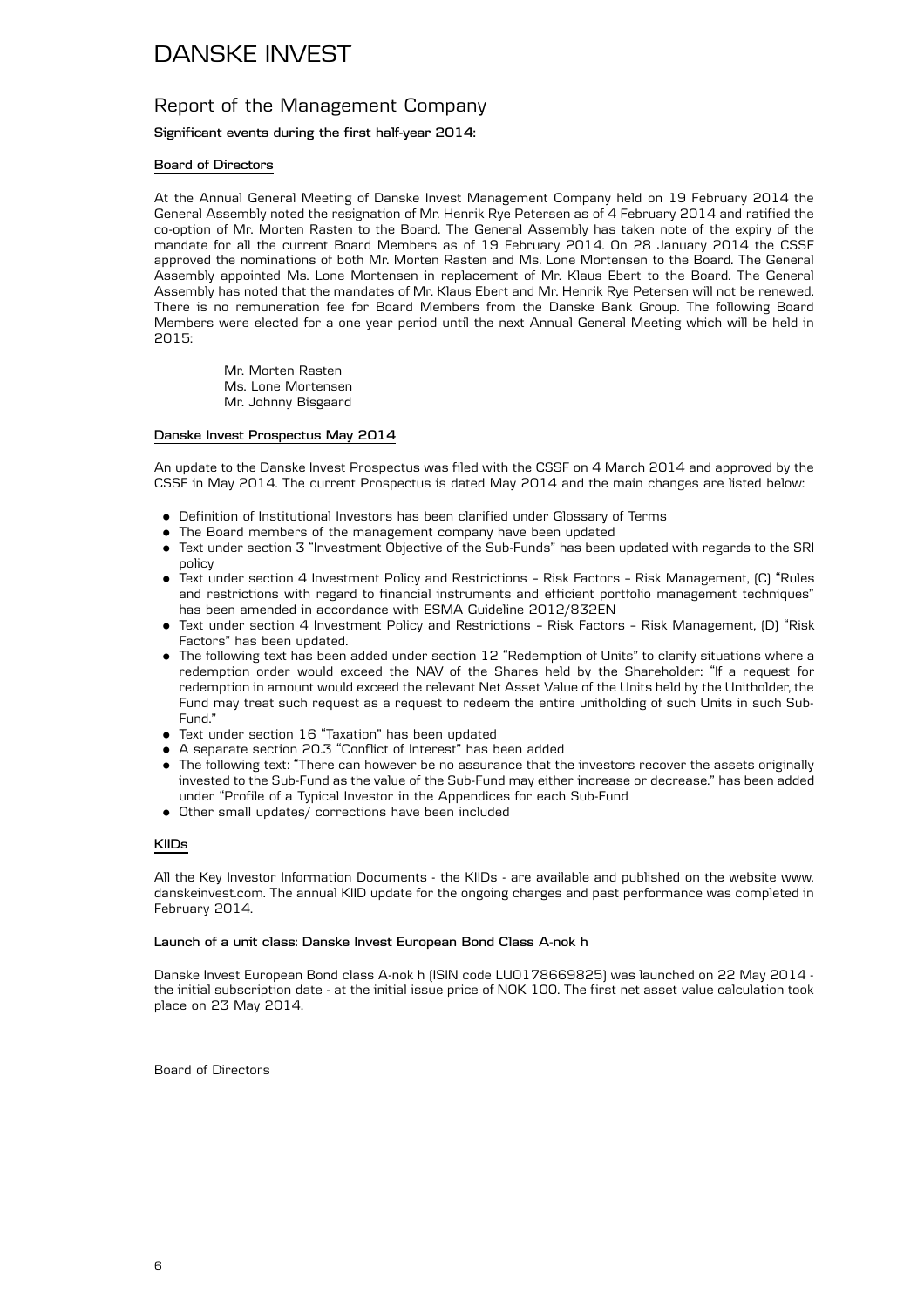#### Unaudited Combined Statement of Net Assets as at June 30, 2014

| ao at ouno oo, Lor <del>i</del>                                      |               | Danske Invest -<br>Danish Bond | Danske Invest -<br>European Bond | Danske Invest -<br><b>Denmark Focus</b> |
|----------------------------------------------------------------------|---------------|--------------------------------|----------------------------------|-----------------------------------------|
|                                                                      | <b>Note</b>   | <b>DKK</b>                     | <b>EUR</b>                       | <b>DKK</b>                              |
| <b>ASSETS</b>                                                        |               |                                |                                  |                                         |
| Investment portfolio at market value<br>Cash at bank                 | (3)           | 293,671,961<br>6,975,376       | 31,733,345<br>1,446,860          | 253,286,685<br>6,678,855                |
| Amounts receivable on sale of                                        |               |                                |                                  |                                         |
| investments                                                          |               | 110                            | 125,410                          | 1,727,999                               |
| Amounts receivable on subscriptions                                  |               |                                |                                  | 379,214                                 |
| Amounts receivable on swaps<br>Interest and dividend receivable, net |               | 2,167,123                      | 466,174                          | 6                                       |
| Net unrealised profit on futures                                     |               |                                |                                  |                                         |
| contracts                                                            | $(9)$ , $(3)$ |                                | 25,515                           |                                         |
| Unrealised profit on swaps<br>Other assets                           | (11), (3)     |                                |                                  |                                         |
| <b>TOTAL ASSETS</b>                                                  |               | 302,814,570                    | 33,797,304                       | 262,072,759                             |
| <b>LIABILITIES</b>                                                   |               |                                |                                  |                                         |
| Bank overdraft                                                       |               |                                |                                  |                                         |
| Interest payable, net                                                |               | 1,069                          | 2                                | 2,908                                   |
| Amounts payable on purchase of<br>investments                        |               |                                | 104,000                          | 1,359,384                               |
| Amounts payable on redemptions                                       |               |                                | 95,314                           | 178,496                                 |
| Net unrealised loss on forward                                       |               |                                |                                  |                                         |
| foreign exchange contracts                                           | (7),(3)       |                                | 272,622                          |                                         |
| Management fees payable                                              | (4)           | 595,333                        | 50,293                           | 873,813                                 |
| Marketing fees payable                                               | (4)           | 74,417                         | 6,287                            | 58,254                                  |
| Taxe d'abonnement payable                                            | (6)           | 37,704                         | 4,136                            | 32,135                                  |
| Unrealised capital gain tax on                                       |               |                                |                                  |                                         |
| investments                                                          |               |                                |                                  |                                         |
| Operating and administrative                                         |               |                                |                                  |                                         |
| expense and audit fees payable                                       |               | 89,300                         | 9,430                            | 69,905                                  |
| Other liabilities                                                    |               |                                |                                  |                                         |
| <b>TOTAL LIABILITIES</b>                                             |               | 797,823                        | 542,084                          | 2,574,895                               |
| TOTAL NET ASSETS                                                     |               | 302,016,747                    | 33,255,220                       | 259,497,864                             |
| Net asset value per unit                                             |               |                                |                                  |                                         |
| Accumulation Class A-nok h                                           |               |                                | 99.800                           |                                         |
| Accumulation Class A                                                 |               | 398.110                        | 18.992                           | 1,084.460                               |
| Accumulation Class A-sek h                                           |               |                                |                                  |                                         |
| Distribution Class A d                                               |               | 118.870                        | 11.451                           |                                         |
| Accumulation Class I                                                 |               |                                |                                  |                                         |
| Accumulation Class A-eur h                                           |               |                                |                                  |                                         |
| Number of units outstanding                                          |               |                                |                                  |                                         |
| Accumulation Class A-nok h                                           |               |                                | 713,817.4288                     |                                         |
| Accumulation Class A                                                 |               | 631,464.3827                   | 1,223,496.8798                   | 239,288.4214                            |
| Accumulation Class A-sek h                                           |               |                                |                                  |                                         |
| Distribution Class A d                                               |               | 425,867.5453                   | 131,420.0643                     |                                         |
| <b>Accumulation Class I</b>                                          |               |                                |                                  |                                         |
| Accumulation Class A-eur h                                           |               |                                |                                  |                                         |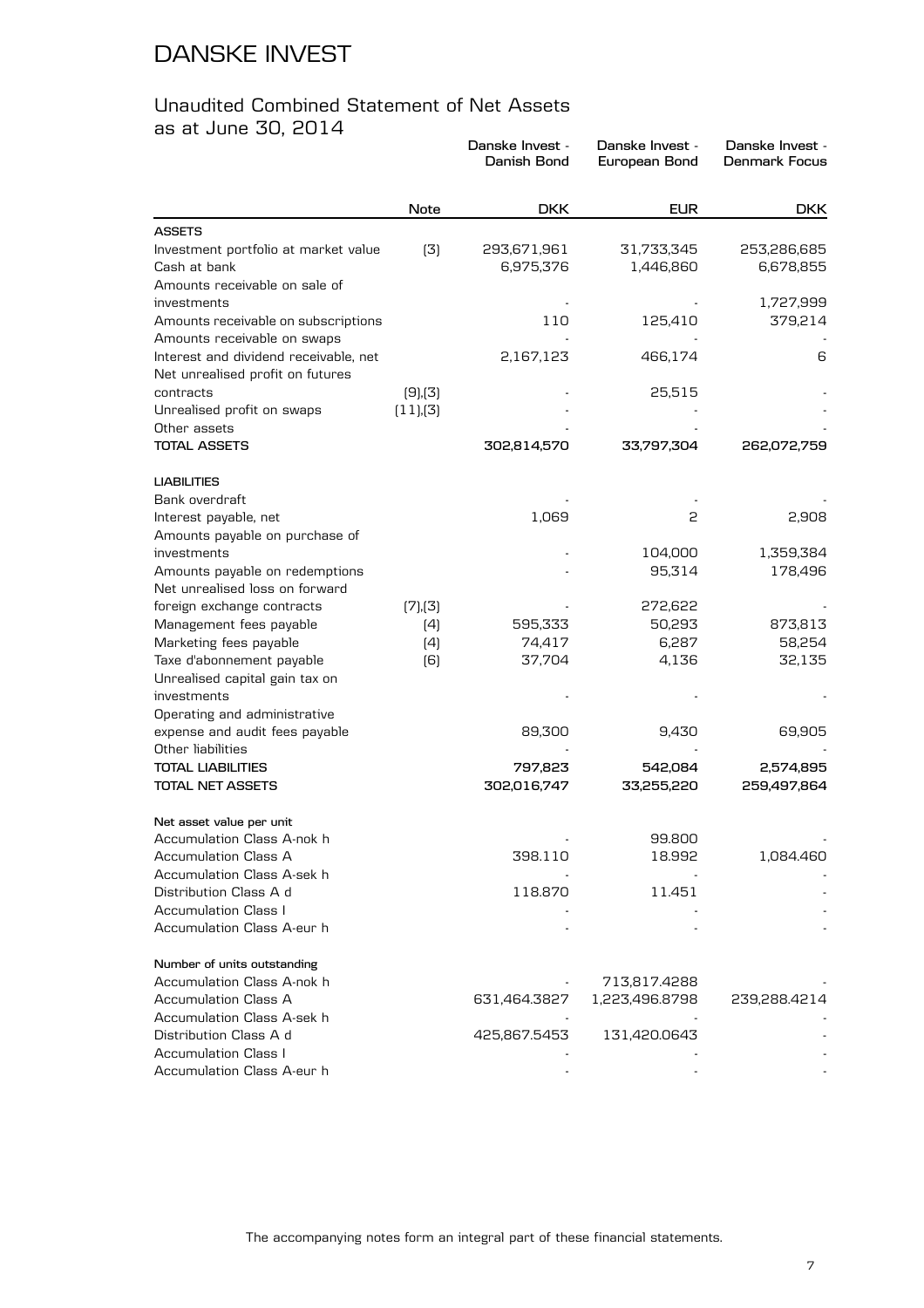| Danske Invest -<br>Nordic | Danske Invest -<br>Swedish Bond | Danske Invest -<br>Sweden | Danske Invest -<br>Danish Mortgage<br><b>Bond</b> | Danske Invest -<br><b>Global Emerging</b><br>Markets |
|---------------------------|---------------------------------|---------------------------|---------------------------------------------------|------------------------------------------------------|
| <b>EUR</b>                | <b>SEK</b>                      | <b>SEK</b>                | <b>DKK</b>                                        | <b>USD</b>                                           |
|                           |                                 |                           |                                                   |                                                      |
| 24,207,416<br>531,013     | 2,148,827,713<br>4,082,213      | 229,510,720<br>4,022,473  | 572,707,081<br>2,293,139                          | 1,206,613,820<br>13,714,001                          |
| 871                       | 102,565                         | 1,233,230<br>546          | 8,461                                             | 6,550,994<br>275,952                                 |
| 42,339                    | 23,270,958                      | 306                       | 4,334,598                                         | 2,883,751                                            |
|                           |                                 |                           |                                                   |                                                      |
|                           |                                 |                           | 17                                                |                                                      |
| 24,781,639                | 2,176,283,449                   | 234,767,275               | 579,343,296                                       | 1,230,038,518                                        |
|                           |                                 |                           | 1,407                                             |                                                      |
| 85                        | 4,146                           |                           | 1,314                                             |                                                      |
|                           |                                 | 1,260,086                 |                                                   |                                                      |
| 2,491                     | 10,000                          | 4,676                     |                                                   | 953,056                                              |
|                           |                                 |                           | 5,019,736                                         |                                                      |
| 91,058                    | 2,792,761                       | 857,621                   | 1,106,561                                         | 4,338,829                                            |
| 6,070                     | 552,874                         | 57,175                    | 133,281                                           | 202,089                                              |
| 3,062                     | 270,776                         | 28,815                    | 65,476                                            | 111,312                                              |
|                           |                                 |                           |                                                   | 2,258,101                                            |
| 9,106                     | 663,449                         | 68,610                    | 184,127                                           | 604,915                                              |
| 2                         |                                 |                           |                                                   | 4,276,749                                            |
| 111,874                   | 4,294,006                       | 2,276,983                 | 6,511,902                                         | 12,745,051                                           |
| 24,669,765                | 2,171,989,443                   | 232,490,292               | 572,831,394                                       | 1,217,293,467                                        |
|                           |                                 |                           | 158.060                                           |                                                      |
| 65.859                    | 240.120                         | 539.110                   | 216.030                                           | 81.088                                               |
|                           | 132.730                         |                           | 146.030                                           |                                                      |
|                           |                                 |                           | 101.500                                           |                                                      |
|                           |                                 |                           | 114.350                                           | 38.967                                               |
|                           |                                 |                           | 10.590                                            |                                                      |
|                           |                                 |                           | 8,551.5051                                        |                                                      |
| 374,583.2998              | 151,301.1250                    | 431,246.2914              | 613,214.0064                                      | 9,968,784.3577                                       |
|                           | 16,090,288.4336                 |                           | 2,874,459.0065                                    |                                                      |
|                           |                                 |                           | 309,718.1946                                      |                                                      |
|                           |                                 |                           | 532,560.8189                                      | 10,494,625.3940                                      |
|                           |                                 |                           | 80,243.2400                                       |                                                      |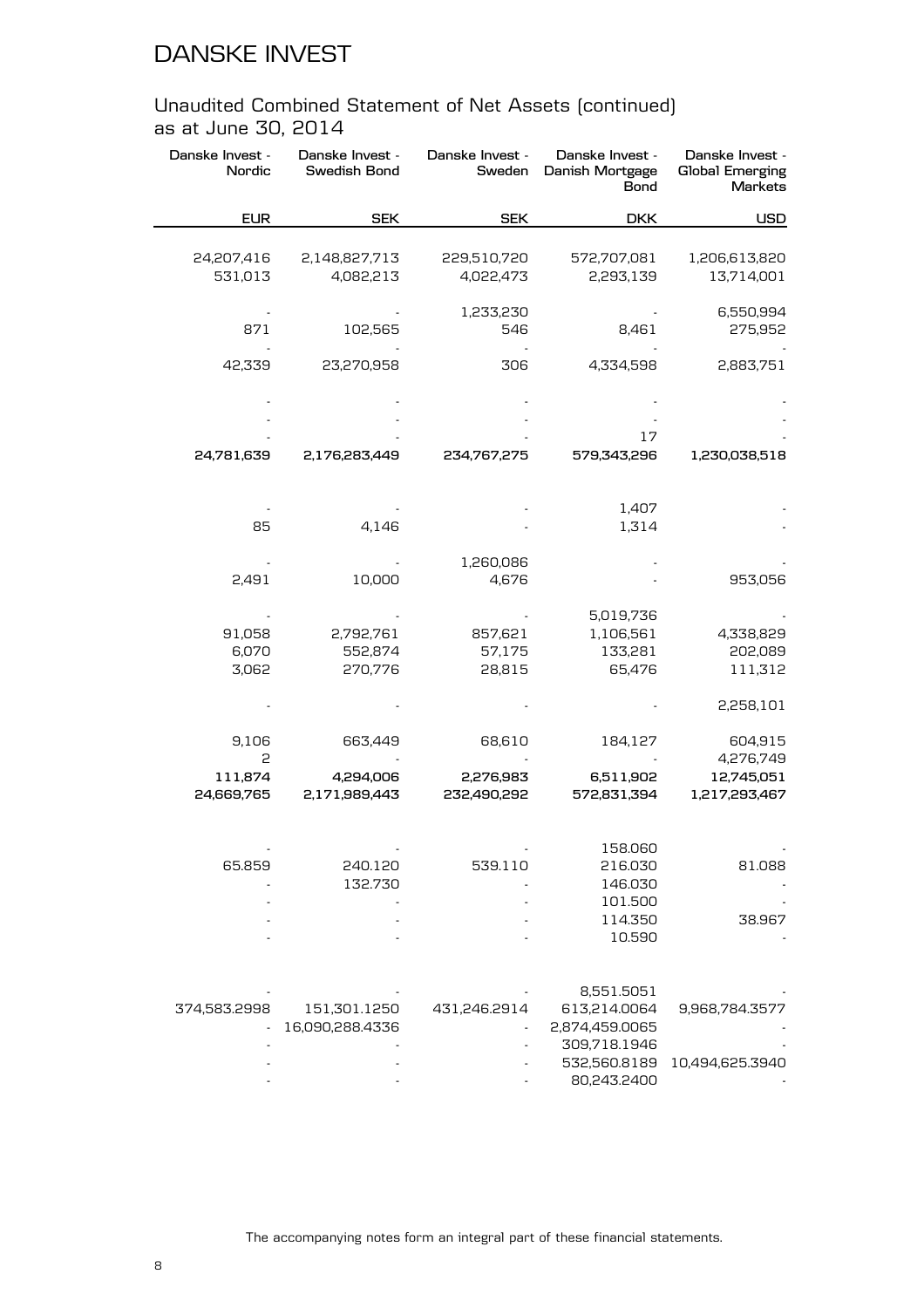|                                       |               | Danske Invest -<br><b>Europe Focus</b> | Danske Invest -<br>Global<br><b>StockPicking</b> | Danske Invest -<br>Europe Small Cap |
|---------------------------------------|---------------|----------------------------------------|--------------------------------------------------|-------------------------------------|
|                                       | Note          | <b>EUR</b>                             | <b>EUR</b>                                       | <b>EUR</b>                          |
| <b>ASSETS</b>                         |               |                                        |                                                  |                                     |
| Investment portfolio at market value  | (3)           | 735,984,940                            | 151,527,510                                      | 311,012,216                         |
| Cash at bank                          |               | 22,072,797                             | 425,530                                          | 2,746,018                           |
| Amounts receivable on sale of         |               |                                        |                                                  |                                     |
| investments                           |               | 3,417,018                              | 6,428,447                                        | 43,326                              |
| Amounts receivable on subscriptions   |               | 88,007                                 | 2,310                                            | 75,453                              |
| Amounts receivable on swaps           |               |                                        |                                                  |                                     |
| Interest and dividend receivable, net |               | 452                                    | 117,181                                          | 68,649                              |
| Net unrealised profit on futures      |               |                                        |                                                  |                                     |
| contracts                             | $(9)$ , $(3)$ |                                        |                                                  |                                     |
| Unrealised profit on swaps            | (11),(3)      |                                        |                                                  |                                     |
| Other assets                          |               |                                        |                                                  |                                     |
| <b>TOTAL ASSETS</b>                   |               | 761,563,214                            | 158,500,978                                      | 313,945,662                         |
| <b>LIABILITIES</b>                    |               |                                        |                                                  |                                     |
| Bank overdraft                        |               |                                        | 511,429                                          |                                     |
| Interest payable, net                 |               | 5,978                                  | 125                                              | 340                                 |
| Amounts payable on purchase of        |               |                                        |                                                  |                                     |
| investments                           |               | 3,235,061                              |                                                  |                                     |
| Amounts payable on redemptions        |               | 3,122,184                              | 931,352                                          | 205,711                             |
| Net unrealised loss on forward        |               |                                        |                                                  |                                     |
| foreign exchange contracts            | (7),(3)       |                                        |                                                  |                                     |
| Management fees payable               | (4)           | 2,167,030                              | 603,146                                          | 1,089,803                           |
| Marketing fees payable                | (4)           | 62,602                                 | 32,769                                           | 53,754                              |
| Taxe d'abonnement payable             | (6)           | 42,746                                 | 16,037                                           | 28,648                              |
| Unrealised capital gain tax on        |               |                                        |                                                  |                                     |
| investments                           |               |                                        |                                                  |                                     |
| Operating and administrative          |               |                                        |                                                  |                                     |
| expense and audit fees payable        |               | 230,509                                | 49,835                                           | 118,921                             |
| Other liabilities                     |               | 1,505,581                              | 387,217                                          | 504                                 |
| <b>TOTAL LIABILITIES</b>              |               | 10,371,691                             | 2,531,910                                        | 1,497,681                           |
| <b>TOTAL NET ASSETS</b>               |               | 751,191,523                            | 155,969,068                                      | 312,447,981                         |
| Net asset value per unit              |               |                                        |                                                  |                                     |
| Accumulation Class A-nok h            |               |                                        |                                                  |                                     |
| <b>Accumulation Class A</b>           |               | 15.845                                 | 16.720                                           | 44.788                              |
| Accumulation Class A-sek h            |               |                                        |                                                  |                                     |
| Distribution Class A d                |               |                                        |                                                  |                                     |
| <b>Accumulation Class I</b>           |               | 13.302                                 | 12.873                                           | 15.617                              |
| Accumulation Class A-eur h            |               |                                        |                                                  |                                     |
| Number of units outstanding           |               |                                        |                                                  |                                     |
| Accumulation Class A-nok h            |               |                                        |                                                  |                                     |
| Accumulation Class A                  |               | 15,161,319.2088                        | 7,261,624.4848                                   | 4,686,747.9209                      |
| Accumulation Class A-sek h            |               |                                        |                                                  |                                     |
| Distribution Class A d                |               |                                        |                                                  |                                     |
| <b>Accumulation Class I</b>           |               | 38,412,227.0005                        | 2,684,041.4020                                   | 6,565,661.4772                      |
| Accumulation Class A-eur h            |               |                                        |                                                  |                                     |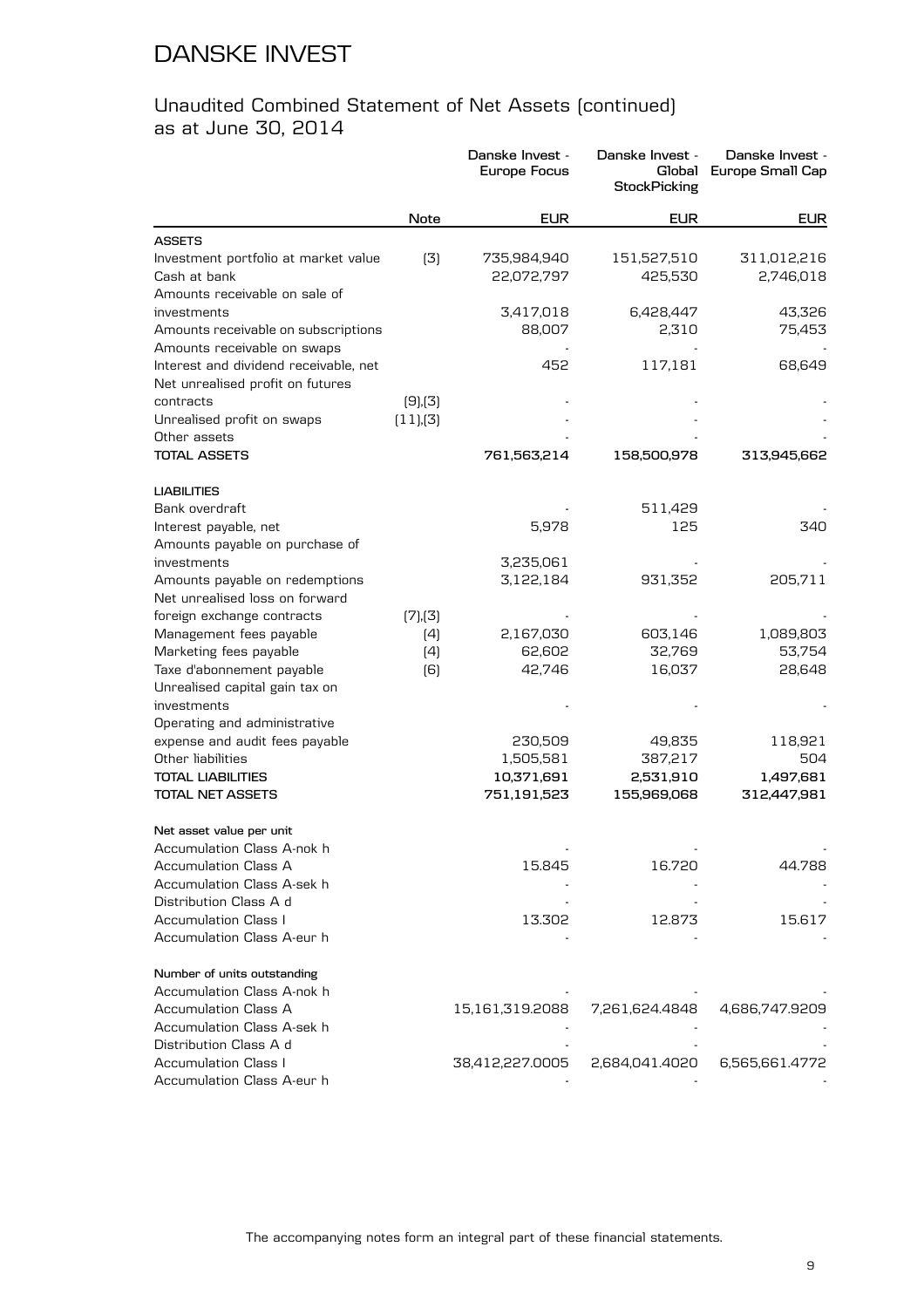| Danske Invest -<br>Europe High<br>Dividend | Danske Invest -<br>Global Corporate<br><b>Bonds</b> | Danske Invest -<br>Eastern Europe<br>Convergence | Danske Invest -<br>China | Danske Invest -<br>Japan |
|--------------------------------------------|-----------------------------------------------------|--------------------------------------------------|--------------------------|--------------------------|
| <b>EUR</b>                                 | <b>EUR</b>                                          | <b>EUR</b>                                       | <b>USD</b>               | <b>JPY</b>               |
|                                            |                                                     |                                                  |                          |                          |
| 184,173,348                                | 197,634,459                                         | 27,810,188                                       | 42,065,178               | 1,180,224,000            |
| 2,733,546                                  | 12,884,675                                          | 142,768                                          | 350,251                  | 13,836,268               |
| 214,209                                    | 755,738                                             | 65,885                                           | 260,529                  | 3,520,919                |
| 686,601                                    | 1,715,716                                           | 7,658                                            | 9,577                    | 606,411,395              |
|                                            | 833                                                 |                                                  |                          |                          |
| 376,832                                    | 3,241,815                                           | 157,675                                          | 397,813                  | 1,144,812                |
|                                            | 133,616                                             |                                                  |                          |                          |
|                                            | 56,160                                              |                                                  |                          |                          |
|                                            | 624                                                 |                                                  |                          |                          |
| 188,184,536                                | 216,423,636                                         | 28,184,174                                       | 43,083,348               | 1,805,137,394            |
|                                            |                                                     |                                                  |                          |                          |
| 34                                         | 26                                                  | 295                                              |                          | 1,780                    |
|                                            | 8,835,548                                           |                                                  | 377,202                  | 551,312,836              |
| 935,457                                    | 40,911                                              | 101,990                                          | 14,922                   |                          |
|                                            | 1,210,003                                           |                                                  |                          |                          |
| 471,982                                    | 381,934                                             | 170,872                                          | 174,080                  | 2,119,103                |
| 10,292                                     | 46,940                                              | 10,678                                           | 10,880                   | 141,273                  |
| 9,312                                      | 24,199                                              | 3,470                                            | 5,302                    | 80,029                   |
|                                            |                                                     |                                                  |                          |                          |
| 53,325                                     | 60,175                                              | 21,361                                           | 43,520                   | 423,824                  |
| 2                                          |                                                     | 273                                              | 771                      | 17,870                   |
| 1,480,404                                  | 10,599,736                                          | 308,939                                          | 626,677                  | 554,096,715              |
| 186,704,132                                | 205,823,900                                         | 27,875,235                                       | 42,456,671               | 1,251,040,679            |
|                                            |                                                     |                                                  |                          |                          |
|                                            | 132.600                                             |                                                  |                          |                          |
| 24.484                                     | 35.265                                              | 49.310                                           | 55.895                   | 2,480.600                |
|                                            | 146.340                                             |                                                  |                          |                          |
| 12.514                                     | 12.785                                              | 12.480                                           |                          |                          |
|                                            |                                                     |                                                  |                          |                          |
|                                            |                                                     |                                                  |                          |                          |
|                                            | 567,528.4013                                        |                                                  |                          |                          |
| 1,871,385.1118                             | 2,823,703.5601                                      | 565,103.8603                                     | 759,578.2223             | 504,322.1000             |
|                                            | 5,290,300.5935                                      |                                                  |                          |                          |
| 11,258,260.1859                            | 1,018,530.4943                                      | 800.0000                                         |                          |                          |
|                                            |                                                     |                                                  |                          |                          |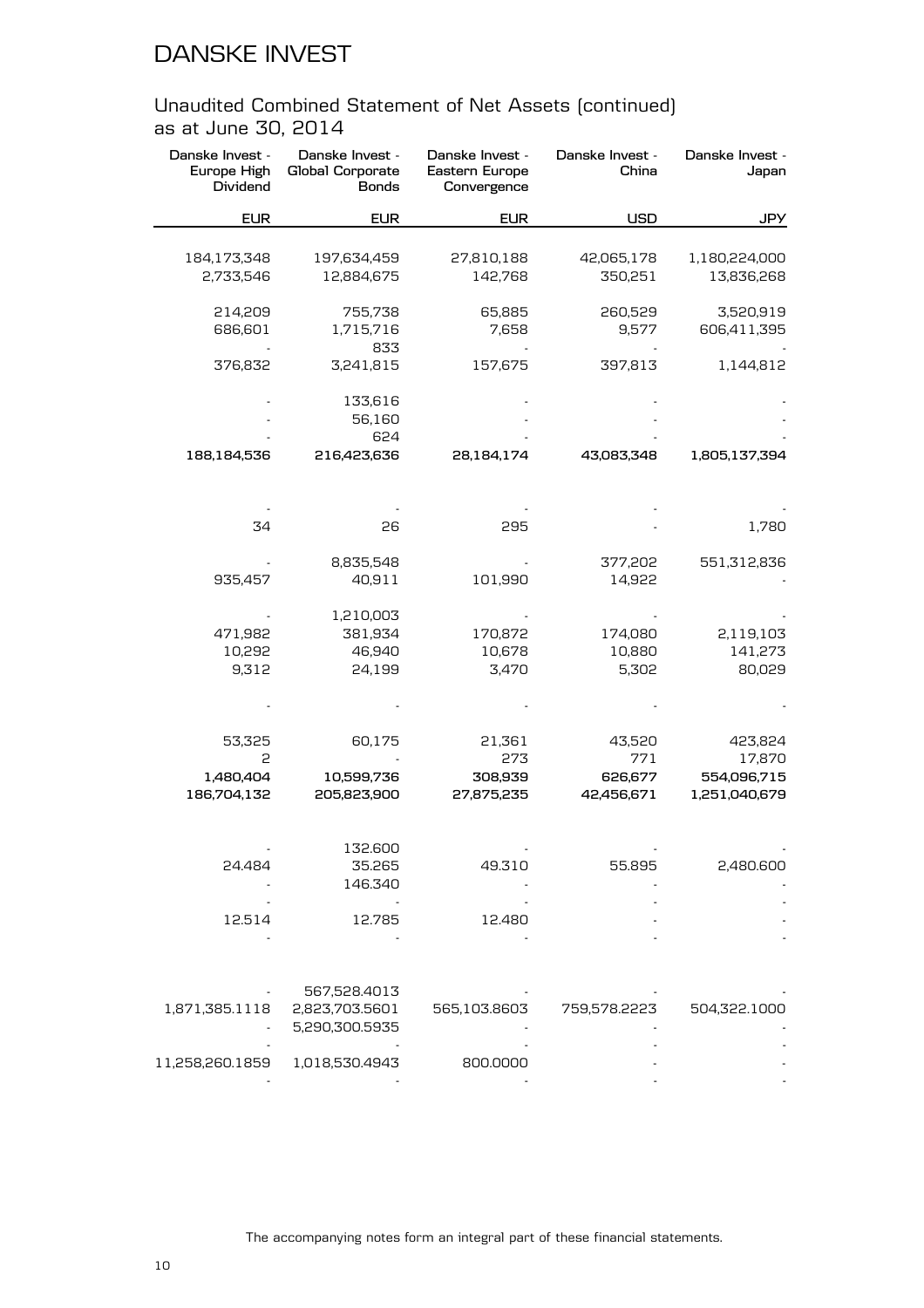|                                       |               | Danske Invest -<br>India | Danske Invest -<br>Trans-Balkan | Danske Invest -<br>Global Emerging<br>Markets Small<br>Cap |
|---------------------------------------|---------------|--------------------------|---------------------------------|------------------------------------------------------------|
|                                       | Note          | <b>USD</b>               | <b>EUR</b>                      | <b>USD</b>                                                 |
| <b>ASSETS</b>                         |               |                          |                                 |                                                            |
| Investment portfolio at market value  | (3)           | 61,576,279               | 7,968,812                       | 384,870,904                                                |
| Cash at bank                          |               | 1,136,795                | 665,418                         | 7,009,080                                                  |
| Amounts receivable on sale of         |               |                          |                                 |                                                            |
| investments                           |               |                          | 58,265                          | 584,482                                                    |
| Amounts receivable on subscriptions   |               | 45,407                   | 9,565                           | 181,790                                                    |
| Amounts receivable on swaps           |               |                          |                                 |                                                            |
| Interest and dividend receivable, net |               | 170,483                  | 106,614                         | 473,357                                                    |
| Net unrealised profit on futures      |               |                          |                                 |                                                            |
| contracts                             | $(9)$ , $(3)$ |                          |                                 |                                                            |
| Unrealised profit on swaps            | (11),(3)      |                          |                                 |                                                            |
| Other assets                          |               |                          |                                 |                                                            |
| <b>TOTAL ASSETS</b>                   |               | 62,928,964               | 8,808,674                       | 393,119,613                                                |
| <b>LIABILITIES</b>                    |               |                          |                                 |                                                            |
| Bank overdraft                        |               |                          |                                 |                                                            |
| Interest payable, net                 |               |                          | 507                             |                                                            |
| Amounts payable on purchase of        |               |                          |                                 |                                                            |
| investments                           |               |                          |                                 | 536,943                                                    |
| Amounts payable on redemptions        |               | 148,804                  | 12,065                          | 2,878,785                                                  |
| Net unrealised loss on forward        |               |                          |                                 |                                                            |
| foreign exchange contracts            | (7),(3)       |                          |                                 |                                                            |
| Management fees payable               | (4)           | 232,591                  | 78,423                          | 1,300,881                                                  |
| Marketing fees payable                | (4)           | 13,682                   | 2,852                           | 55,806                                                     |
| Taxe d'abonnement payable             | (6)           | 7,684                    | 1,077                           | 32,119                                                     |
| Unrealised capital gain tax on        |               |                          |                                 |                                                            |
| investments                           |               |                          |                                 | 1,202,437                                                  |
| Operating and administrative          |               |                          |                                 |                                                            |
| expense and audit fees payable        |               | 34,205                   | 11,407                          | 237,343                                                    |
| Other liabilities                     |               | 87                       | 1,251                           | 846                                                        |
| <b>TOTAL LIABILITIES</b>              |               | 437,053                  | 107,582                         | 6,245,160                                                  |
| <b>TOTAL NET ASSETS</b>               |               | 62,491,911               | 8,701,092                       | 386,874,453                                                |
| Net asset value per unit              |               |                          |                                 |                                                            |
| Accumulation Class A-nok h            |               |                          |                                 |                                                            |
| Accumulation Class A                  |               | 57.021                   | 6.111                           | 38.760                                                     |
| Accumulation Class A-sek h            |               |                          |                                 |                                                            |
| Distribution Class A d                |               |                          |                                 |                                                            |
| <b>Accumulation Class I</b>           |               |                          |                                 | 41.688                                                     |
| Accumulation Class A-eur h            |               |                          |                                 |                                                            |
| Number of units outstanding           |               |                          |                                 |                                                            |
| Accumulation Class A-nok h            |               |                          |                                 |                                                            |
| <b>Accumulation Class A</b>           |               | 1,095,945.4399           | 1,423,795.3847                  | 5,891,618.5877                                             |
| Accumulation Class A-sek h            |               |                          |                                 |                                                            |
| Distribution Class A d                |               |                          |                                 |                                                            |
| <b>Accumulation Class I</b>           |               |                          |                                 | 3,802,392.3332                                             |
| Accumulation Class A-eur h            |               |                          |                                 |                                                            |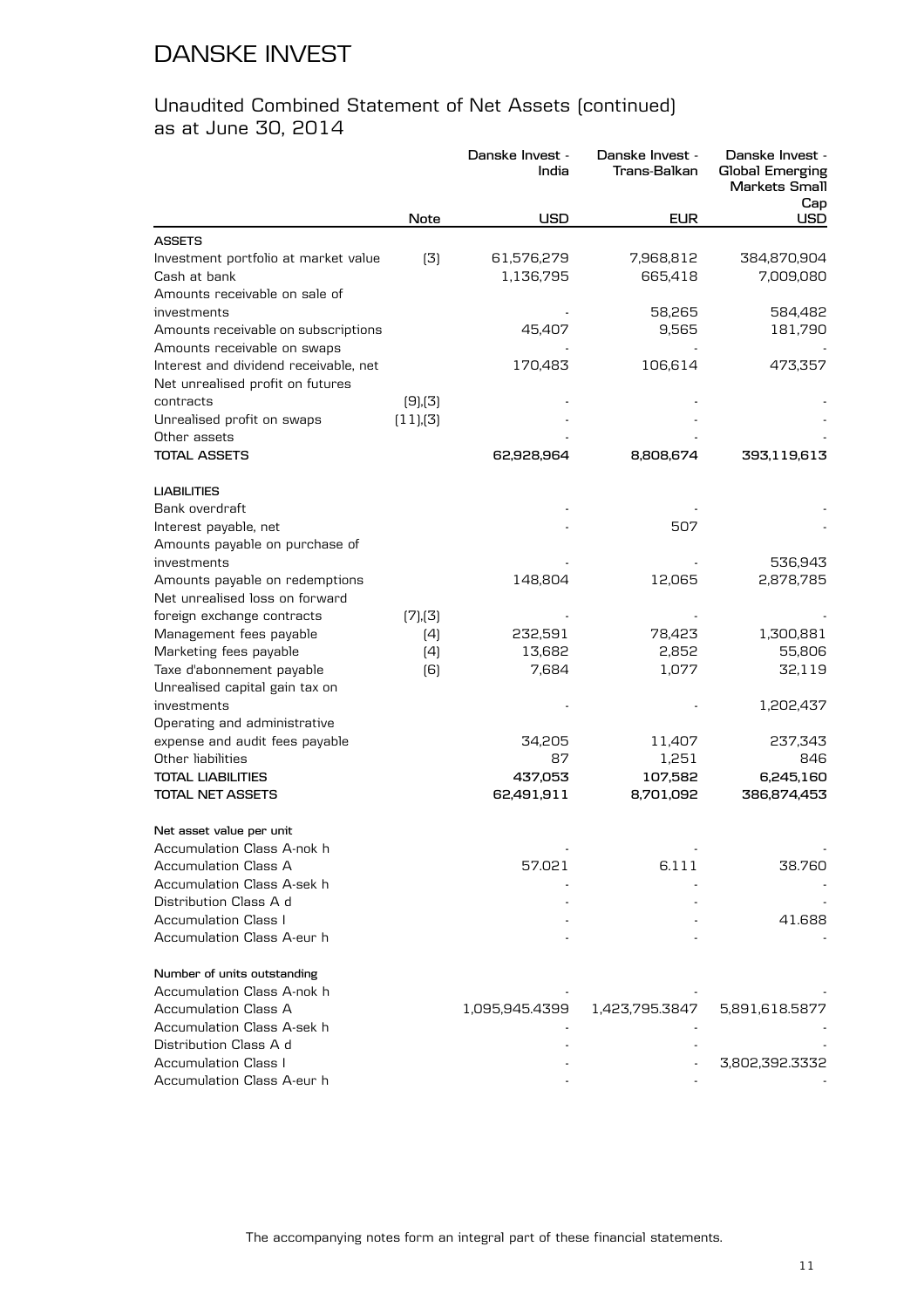| Combined                                              | Danske Invest -<br>Russia              |
|-------------------------------------------------------|----------------------------------------|
| EUR                                                   | USD                                    |
| 3,344,382,476<br>63,183,836                           | 16,744,973<br>182,366                  |
| 16,795,784<br>8,104,821<br>833                        | 780,428                                |
| 10,990,126                                            | 167,333                                |
| 159,131<br>56,160<br>626                              |                                        |
| 3,443,673,793                                         | 17,875,100                             |
| 511,618<br>8,566                                      | -                                      |
| 17,317,276<br>8,415,655                               | 230,844<br>18,784                      |
| 2,155,933<br>10,339,876<br>544,007<br>299,699         | 61,651<br>2,246<br>1,405               |
| 2,536,679                                             |                                        |
| 1,377,263<br>5,031,372<br>48,537,944<br>3,395,135,849 | 13,717<br>241<br>328,888<br>17,546,212 |
|                                                       | 20.810                                 |
|                                                       | 16.790                                 |
|                                                       | 470,006.7526                           |
|                                                       | 462,490.1222                           |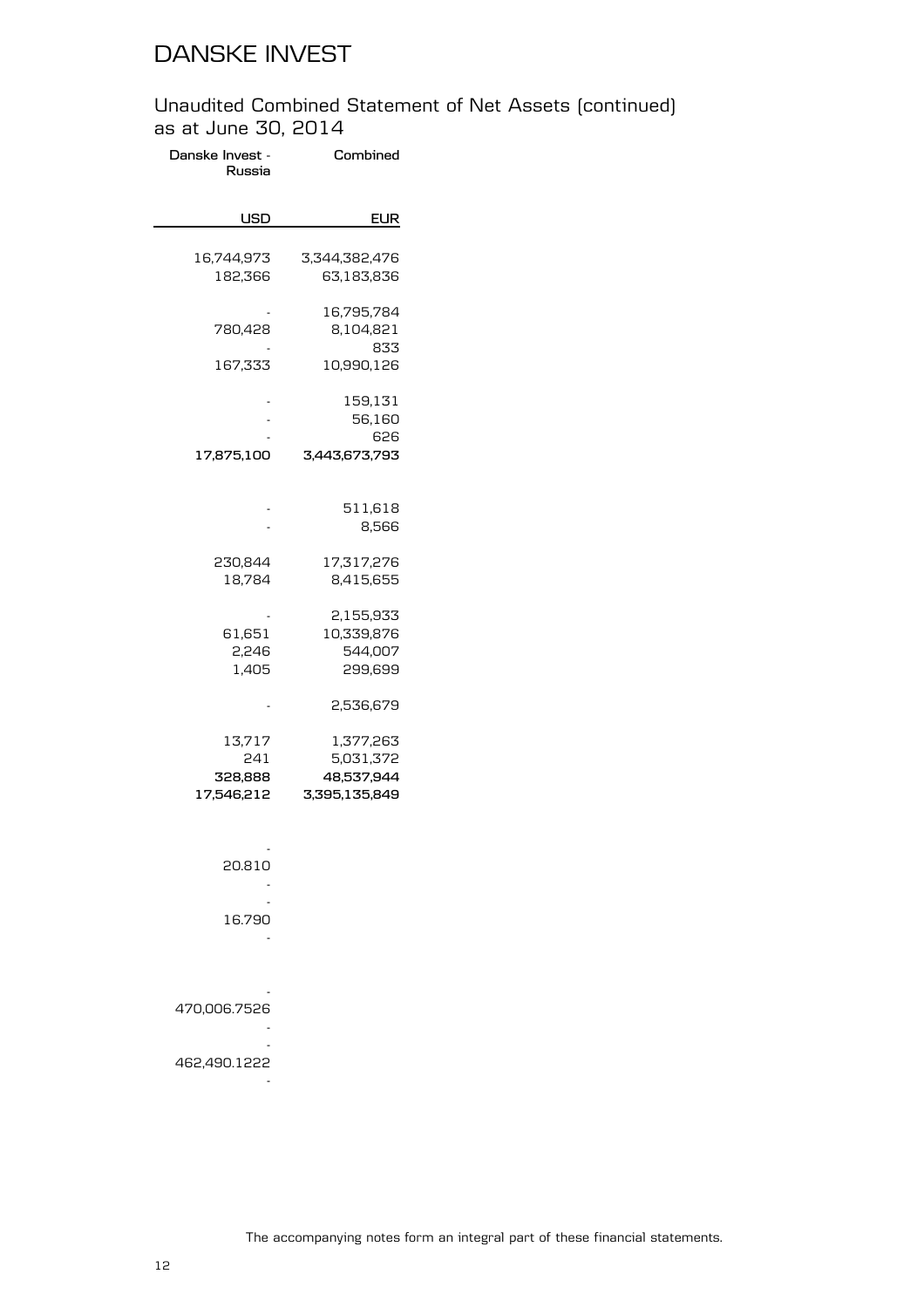#### Unaudited Combined Statement of Operations and Changes in Net Assets for the Period ended June 30, 2014

|                                                     |                  | Danske Invest -<br>Danish Bond | Danske Invest -<br>European Bond | Danske Invest -<br>Denmark Focus |
|-----------------------------------------------------|------------------|--------------------------------|----------------------------------|----------------------------------|
|                                                     | Note             | <b>DKK</b>                     | <b>EUR</b>                       | <b>DKK</b>                       |
| TOTAL NET ASSETS AT THE BEGINNING<br>OF THE PERIOD  |                  | 300,852,306                    | 21,371,257                       | 131,963,002                      |
| <b>INCOME</b>                                       |                  |                                |                                  |                                  |
| Dividends, net                                      | (3)              |                                |                                  | 1,912,391                        |
| Interest on bonds, net                              | (3)              | 3,236,592                      | 404,350                          |                                  |
| Bank interest, net                                  | (3)              | 31                             | 335                              | 61                               |
| Interest on swaps                                   | (3)              |                                |                                  |                                  |
| Income on Securites Lending<br>Other income         | (10)             |                                |                                  | 158,646                          |
| <b>TOTAL INCOME</b>                                 |                  | 3,236,623                      | 404,685                          | 2,071,098                        |
| <b>EXPENSES</b>                                     |                  |                                |                                  |                                  |
| Management fees                                     | (4)              | 1,187,371                      | 93,180                           | 1,472,554                        |
| Central Administration and transfer                 |                  |                                |                                  |                                  |
| agent fees                                          | (5)              | 552                            | 35                               | 183                              |
| Operating and Administrative fee                    | (4)              | 178,106                        | 17,471                           | 117,804                          |
| Audit fees, printing and publishing<br>expenses     |                  | 28                             | 1                                | 7                                |
| Subscription tax                                    | (6)              | 74,896                         | 6,903                            | 55,372                           |
| Bank charges and correspondent fees                 |                  |                                | 153                              |                                  |
| Bank interest                                       |                  | 11,973                         | 219                              | 16,288                           |
| Marketing fees                                      | (4)              | 148,421                        | 11,647                           | 98,170                           |
| Other charges                                       |                  |                                |                                  |                                  |
| <b>TOTAL EXPENSES</b>                               |                  | 1,601,347                      | 129,609                          | 1,760,378                        |
| NET INCOME / (LOSS) FROM<br><b>INVESTMENTS</b>      |                  | 1,635,276                      | 275,076                          | 310,720                          |
|                                                     |                  |                                |                                  |                                  |
| Net realised profit / (loss) on sale of             |                  |                                |                                  |                                  |
| investments                                         | (3)              | 117,137                        | 171,417                          | 15,358,113                       |
| Net realised profit / [loss] on forward             |                  |                                |                                  |                                  |
| foreign exchange contracts                          | (3)              |                                | 4,727                            |                                  |
| Net realised profit / (loss) on futures             |                  |                                |                                  |                                  |
| contracts                                           | (3)              |                                | 170,365                          |                                  |
| Net realised profit / [loss] on foreign<br>exchange | (3)              | (167)                          | 964                              | (396)                            |
| NET REALISED PROFIT/ (LOSS)                         |                  | 1,752,246                      | 622,549                          | 15,668,437                       |
| Change in net unrealised appreciation /             |                  |                                |                                  |                                  |
| (depreciation) on:                                  |                  |                                |                                  |                                  |
| - investments                                       |                  | 4,664,057                      | 583,118                          | 22,343,245                       |
| - unrealised capital gain tax on                    |                  |                                |                                  |                                  |
| investments                                         |                  |                                |                                  |                                  |
| - forward foreign exchange contracts                |                  |                                | [275,698]                        |                                  |
| - futures contracts                                 |                  |                                | 72,455                           |                                  |
| - swaps<br>NET INCREASE / (DECREASE) IN NET         |                  |                                |                                  |                                  |
| ASSETS AS A RESULT OF OPERATIONS                    |                  | 6,416,303                      | 1,002,424                        | 38,011,682                       |
| <b>MOVEMENTS IN CAPITAL</b>                         |                  |                                |                                  |                                  |
| Subscription of units                               |                  | 12,905,767                     | 12,577,556                       | 127,621,002                      |
| Redemption of units                                 |                  | (17,678,927)                   | (1,669,801)                      | [38,097,822]                     |
| Dividend distributed                                | $\left(1\right)$ | [478, 702]                     | [26,216]                         |                                  |
| Currency translation                                | (3)(8)           |                                |                                  |                                  |
| TOTAL NET ASSETS AT THE END OF                      |                  |                                |                                  |                                  |
| THE PERIOD                                          |                  | 302,016,747                    | 33,255,220                       | 259,497,864                      |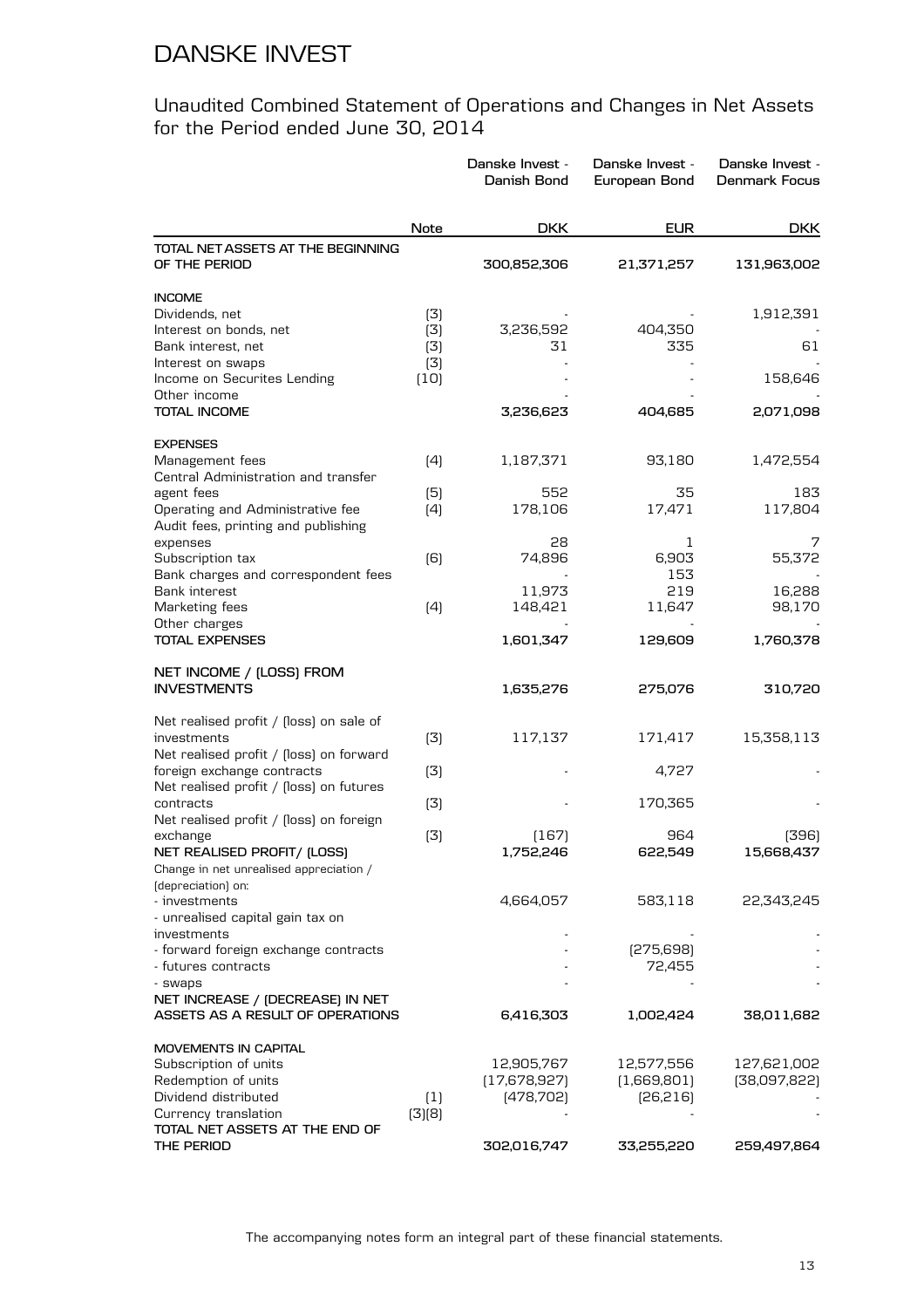Unaudited Combined Statement of Operations and Changes in Net Assets (continued)

for the Period ended June 30, 2014

| Danske Invest -<br>Nordic   | Danske Invest -<br>Swedish Bond | Danske Invest -                   | Danske Invest -<br>Sweden Danish Mortgage<br><b>Bond</b> | Danske Invest -<br><b>Global Emerging</b><br>Markets |
|-----------------------------|---------------------------------|-----------------------------------|----------------------------------------------------------|------------------------------------------------------|
| <b>EUR</b>                  | <b>SEK</b>                      | <b>SEK</b>                        | <b>DKK</b>                                               | <b>USD</b>                                           |
| 23,687,791                  | 2,166,777,269                   | 223,998,284                       | 765,642,304                                              | 1,080,903,779                                        |
| 541,411                     | 33,536,561                      | 3,860,627                         | 7,957,952                                                | 14,706,761                                           |
| 682                         | 4,125                           | 1,851                             | 108                                                      | 23                                                   |
| 98,590<br>17,114<br>657,797 | 33,540,686                      | 895,282<br>1,082,981<br>5,840,741 | 7,958,060                                                | 66,192<br>104,440<br>14,877,416                      |
|                             |                                 |                                   |                                                          |                                                      |
| 179,311                     | 5,528,592                       | 1,648,768                         | 2,320,009                                                | 8,042,023                                            |
| 39<br>17,931                | 3,665<br>1,312,728              | 554<br>131,901                    | 1,733<br>392,515                                         | 2,199<br>1,099,985                                   |
| 2<br>6,086                  | 76<br>546,463                   | 21<br>55,399                      | 79<br>140,498                                            | 3,804<br>204,100                                     |
| 332<br>11,954               | 10,211<br>1,093,940             | 4,642<br>109,918                  | 26,170<br>277,636                                        | 72<br>386,511                                        |
| 215,655                     | 8,495,675                       | 1,951,203                         | 3,158,640                                                | 9,738,694                                            |
| 442,142                     | 25,045,011                      | 3,889,538                         | 4,799,420                                                | 5,138,722                                            |
| 302,378                     | 576,831                         | 13,617,551                        | 10,797,131                                               | 6,909,775                                            |
| 658                         |                                 |                                   | (11,819,398)                                             |                                                      |
|                             |                                 |                                   |                                                          |                                                      |
| (5,789)<br>739,389          | 60<br>25,621,902                | 67,644<br>17,574,733              | 44,654<br>3,821,807                                      | [70, 442]<br>11,978,055                              |
| 1,412,375                   | 38,733,546                      | 8,361,660                         | 6,038,232                                                | 71,375,353                                           |
|                             |                                 |                                   | [757, 970]                                               | [682,226]                                            |
|                             |                                 |                                   |                                                          |                                                      |
| 2,151,764                   | 64,355,448                      | 25,936,393                        | 9,102,069                                                | 82,671,182                                           |
| 507,117<br>(1,676,907)      | 70,740,808<br>[129,884,082]     | 9,846,721<br>[27,291,106]         | 30,892,936<br>[232, 374, 525]<br>[431,390]               | 223,617,941<br>[169,899,435]                         |
| 24,669,765                  | 2,171,989,443                   | 232,490,292                       | 572,831,394                                              | 1,217,293,467                                        |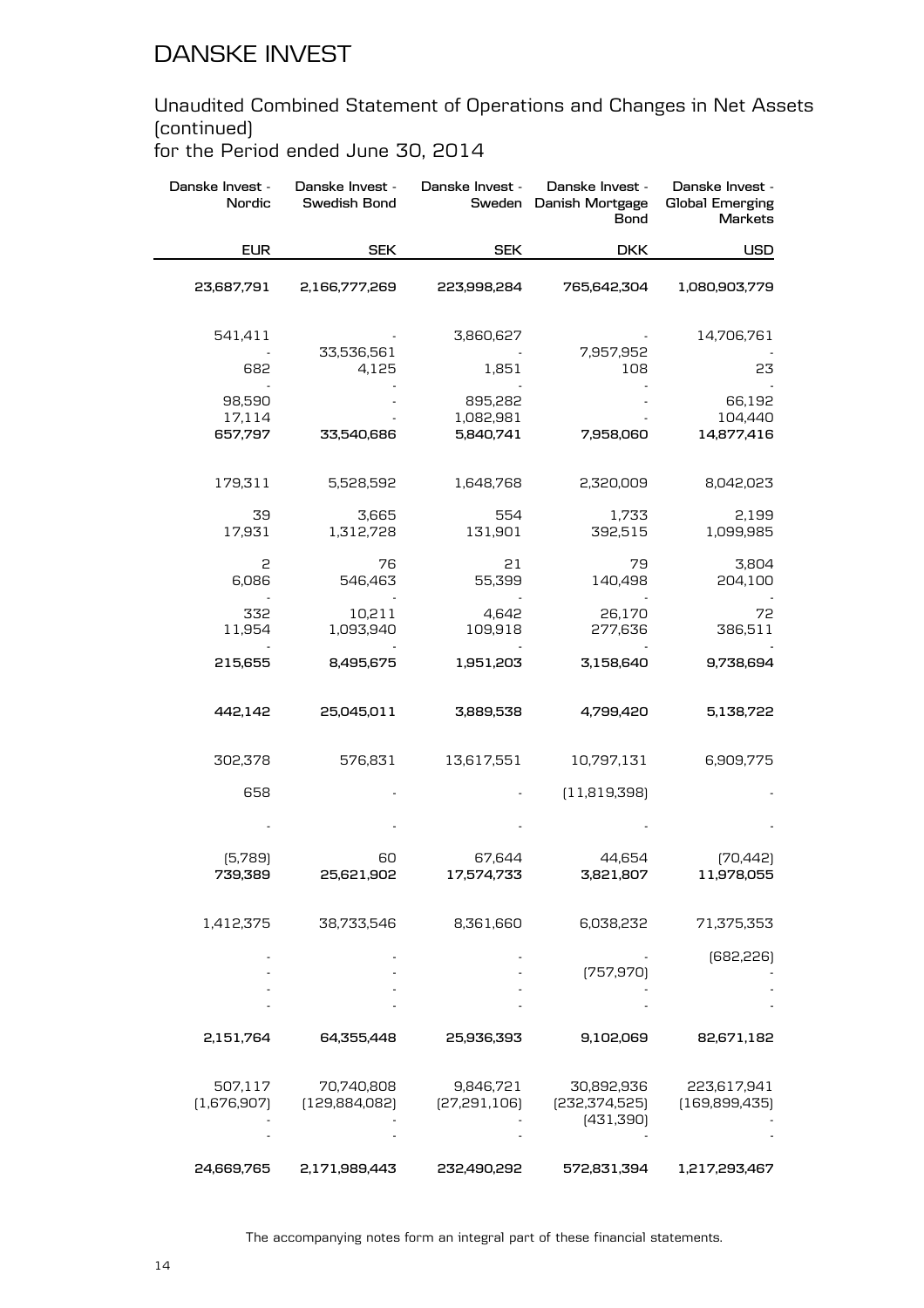#### Unaudited Combined Statement of Operations and Changes in Net Assets (continued) for the Period ended June 30, 2014

|                                                                       |             | Danske Invest -<br><b>Europe Focus</b> | Danske Invest -<br><b>StockPicking</b> | Danske Invest -<br>Global Europe Small Cap |
|-----------------------------------------------------------------------|-------------|----------------------------------------|----------------------------------------|--------------------------------------------|
|                                                                       | Note        | <b>EUR</b>                             | <b>EUR</b>                             | <b>EUR</b>                                 |
| TOTAL NET ASSETS AT THE BEGINNING<br>OF THE PERIOD                    |             | 786,194,540                            | 162,192,828                            | 313,724,222                                |
| <b>INCOME</b>                                                         |             |                                        |                                        |                                            |
| Dividends, net                                                        | (3)         | 11,348,752                             | 2,001,334                              | 3,984,594                                  |
| Interest on bonds, net                                                | (3)         |                                        |                                        |                                            |
| Bank interest, net                                                    | (3)         | 16,289                                 | 1,536                                  | 4,447                                      |
| Interest on swaps<br>Income on Securites Lending                      | (3)<br>(10) | 948,695                                | 70,141                                 | 323,087                                    |
| Other income                                                          |             | 670                                    | 2,809                                  |                                            |
| TOTAL INCOME                                                          |             | 12,314,406                             | 2,075,820                              | 4,312,128                                  |
| <b>EXPENSES</b>                                                       |             |                                        |                                        |                                            |
| Management fees                                                       | (4)         | 4,314,279                              | 1,189,591                              | 2,154,958                                  |
| Central Administration and transfer                                   |             |                                        |                                        |                                            |
| agent fees                                                            | (5)         | 1,679                                  | 248                                    | 420                                        |
| Operating and Administrative fee                                      | (4)         | 458,595                                | 98,004                                 | 235,109                                    |
| Audit fees, printing and publishing                                   |             |                                        | 9                                      |                                            |
| expenses<br>Subscription tax                                          | [6]         | 64<br>87,166                           | 33,383                                 | 16<br>57,991                               |
| Bank charges and correspondent fees                                   |             |                                        |                                        |                                            |
| Bank interest                                                         |             | 11,523                                 | 896                                    | 2,082                                      |
| Marketing fees                                                        | (4)         | 124,974                                | 64,938                                 | 106,329                                    |
| Other charges                                                         |             |                                        |                                        |                                            |
| <b>TOTAL EXPENSES</b>                                                 |             | 4,998,280                              | 1,387,069                              | 2,556,905                                  |
| NET INCOME / (LOSS) FROM                                              |             |                                        |                                        |                                            |
| <b>INVESTMENTS</b>                                                    |             | 7,316,126                              | 688,751                                | 1,755,223                                  |
| Net realised profit / [loss] on sale of                               |             |                                        |                                        |                                            |
| investments                                                           | (3)         | 16,292,125                             | 6,031,434                              | 12,226,162                                 |
| Net realised profit / [loss] on forward                               |             |                                        |                                        |                                            |
| foreign exchange contracts<br>Net realised profit / [loss] on futures | (3)         |                                        |                                        |                                            |
| contracts                                                             | (3)         |                                        |                                        |                                            |
| Net realised profit / [loss] on foreign                               |             |                                        |                                        |                                            |
| exchange                                                              | (3)         | (174, 342)                             | 66,758                                 | 22,482                                     |
| NET REALISED PROFIT/ (LOSS)                                           |             | 23,433,909                             | 6,786,943                              | 14,003,867                                 |
| Change in net unrealised appreciation /                               |             |                                        |                                        |                                            |
| (depreciation) on:                                                    |             |                                        |                                        |                                            |
| - investments                                                         |             | [15,641,640]                           | 3,461,892                              | [5,710,926]                                |
| - unrealised capital gain tax on<br>investments                       |             |                                        |                                        |                                            |
| - forward foreign exchange contracts                                  |             |                                        |                                        |                                            |
| - futures contracts                                                   |             |                                        |                                        |                                            |
| - swaps                                                               |             |                                        |                                        |                                            |
| NET INCREASE / (DECREASE) IN NET                                      |             |                                        |                                        |                                            |
| ASSETS AS A RESULT OF OPERATIONS                                      |             | 7,792,269                              | 10,248,835                             | 8,292,941                                  |
| MOVEMENTS IN CAPITAL                                                  |             |                                        |                                        |                                            |
| Subscription of units                                                 |             | 26,742,518                             | 11,160,774                             | 18,551,672                                 |
| Redemption of units                                                   |             | [69,537,804]                           | [27,633,369]                           | [28, 120, 854]                             |
| Dividend distributed                                                  | (1)         |                                        |                                        |                                            |
| Currency translation<br>TOTAL NET ASSETS AT THE END OF                | (3)(8)      |                                        |                                        |                                            |
| THE PERIOD                                                            |             | 751,191,523                            | 155,969,068                            | 312,447,981                                |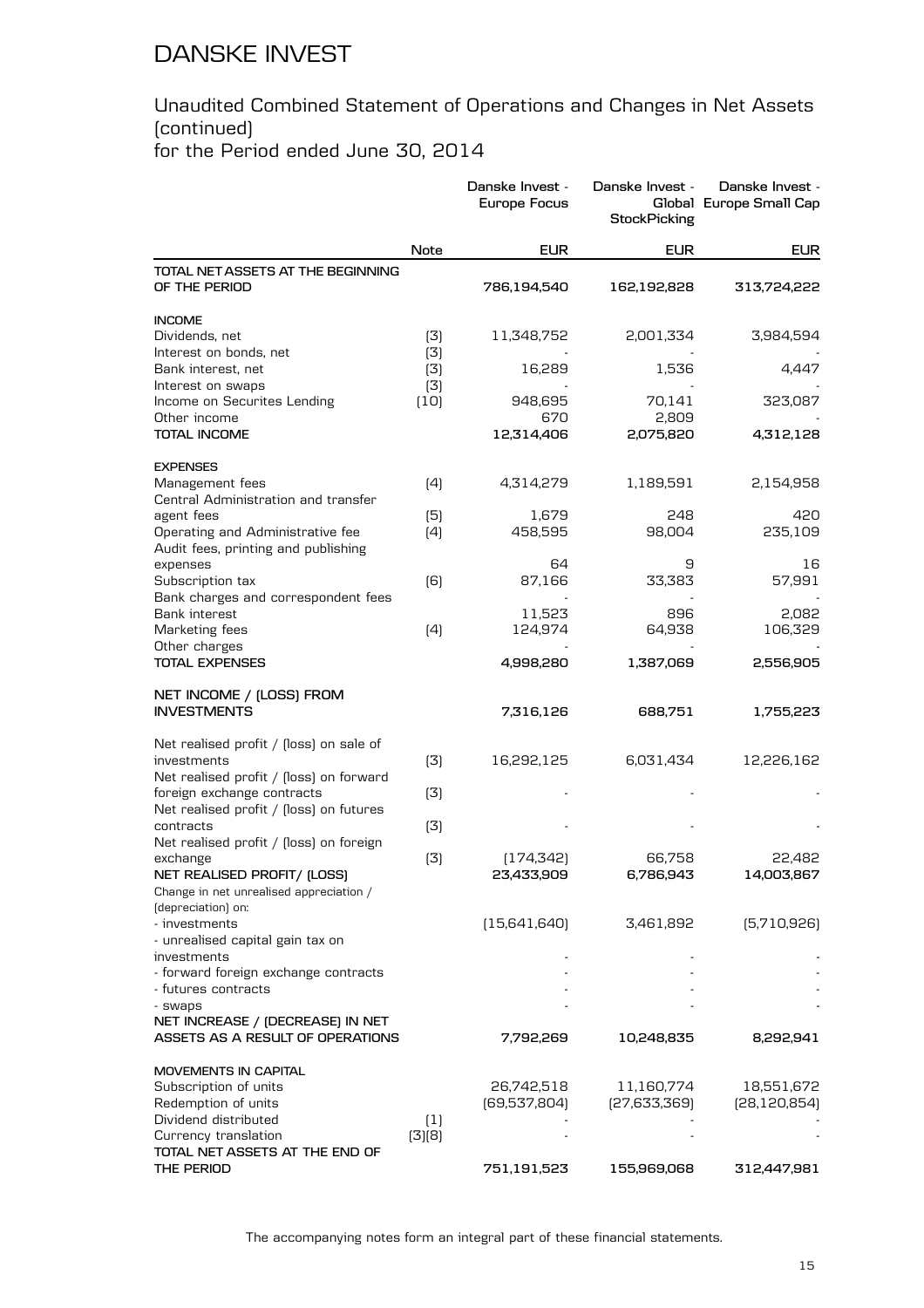Unaudited Combined Statement of Operations and Changes in Net Assets (continued)

for the Period ended June 30, 2014

| Danske Invest -<br>Europe High<br>Dividend | Danske Invest -<br>Global Corporate<br><b>Bonds</b> | Danske Invest -<br>Eastern Europe<br>Convergence | Danske Invest -<br>China | Danske Invest -<br>Japan     |
|--------------------------------------------|-----------------------------------------------------|--------------------------------------------------|--------------------------|------------------------------|
| <b>EUR</b>                                 | <b>EUR</b>                                          | <b>EUR</b>                                       | <b>USD</b>               | JPY                          |
| 161,225,334                                | 181,628,567                                         | 47,037,525                                       | 51,201,650               | 698,096,066                  |
| 4,504,563                                  | 3,478,927                                           | 765,294<br>1                                     | 659,161<br>2             | 4,906,233                    |
| 1,581                                      | 3,449<br>15,083                                     | 6,766                                            | 12                       |                              |
| 322,888                                    | 1,324                                               | 1,783                                            | 20,815                   | 70,993                       |
| 401<br>4,829,433                           | 3,498,783                                           | 270,634<br>1,044,478                             | 102<br>680,092           | 4,977,226                    |
| 897,168                                    | 725,175                                             | 359,647                                          | 362,306                  | 4,226,523                    |
| 262<br>101,884                             | 415<br>114,303                                      | 75<br>44,960                                     | 74<br>90,577             | 2,073<br>845,309             |
| 11<br>17,123                               | 19<br>46,661                                        | 4<br>9,635                                       | 12<br>10,930             | 387<br>137,884               |
| 750<br>19,005                              | 1,233<br>452<br>89,112                              | 580<br>22,475                                    | 12<br>22,644             | 10,559<br>281,768            |
| 1,036,203                                  | 977,370                                             | 437,376                                          | 1,179<br>487,734         | 5,504,503                    |
| 3,793,230                                  | 2,521,413                                           | 607,102                                          | 192,358                  | [527, 277]                   |
| 3,382,055                                  | 5,296,576                                           | [644, 824]                                       | 1,430,155                | 38,758,626                   |
|                                            | [2,302,212]                                         | [7,349]                                          |                          |                              |
|                                            | 1,058,791                                           |                                                  |                          |                              |
| 17,816<br>7,193,101                        | [56, 693]<br>6,517,875                              | 90,218<br>45,147                                 | [36, 196]<br>1,586,317   | [140,735]<br>38,090,614      |
| 7,557,187                                  | 536,546                                             | 1,800,945                                        | [2,997,751]              | [51, 155, 575]               |
|                                            | 45,141                                              |                                                  |                          |                              |
|                                            | 495,913<br>17,058                                   |                                                  |                          |                              |
| 14,750,288                                 | 7,612,533                                           | 1,846,092                                        | [1,411,434]              | (13,064,961)                 |
| 17,058,070<br>[6,329,560]                  | 57,933,882<br>[41,351,082]                          | 6,360,212<br>[27,368,594]                        | 864,957<br>[8,198,502]   | 765,517,043<br>[199,507,469] |
|                                            |                                                     |                                                  |                          |                              |
| 186,704,132                                | 205,823,900                                         | 27,875,235                                       | 42,456,671               | 1,251,040,679                |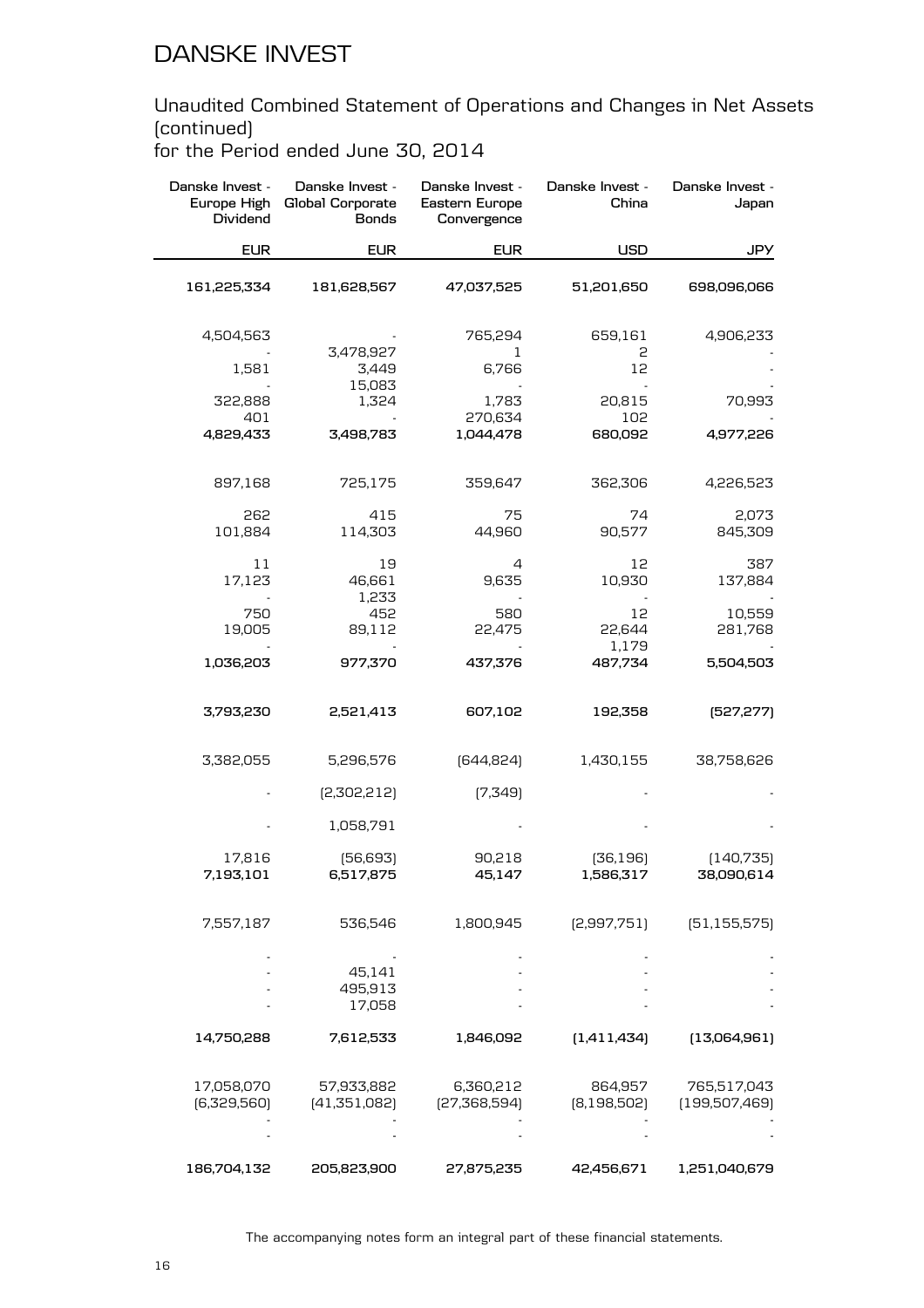#### Unaudited Combined Statement of Operations and Changes in Net Assets (continued) for the Period ended June 30, 2014

|                                                         |                  | Danske Invest -<br>India | Danske Invest -<br>Trans-Balkan | Danske Invest -<br><b>Global Emerging</b><br>Markets Small<br>Cap |
|---------------------------------------------------------|------------------|--------------------------|---------------------------------|-------------------------------------------------------------------|
|                                                         | Note             | <b>USD</b>               | <b>EUR</b>                      | USD                                                               |
| TOTAL NET ASSETS AT THE BEGINNING<br>OF THE PERIOD      |                  | 53,983,690               | 12,496,778                      | 418,606,156                                                       |
| <b>INCOME</b>                                           |                  |                          |                                 |                                                                   |
| Dividends, net                                          | (3)              | 443,291                  | 266,081                         | 6,193,404                                                         |
| Interest on bonds, net                                  | (3)              | 1                        | 1                               | 1,260                                                             |
| Bank interest, net                                      | (3)              |                          | 2,743                           | 392                                                               |
| Interest on swaps<br>Income on Securites Lending        | (3)              |                          | 1,153                           | 12,749                                                            |
| Other income                                            | (10)             |                          |                                 | 2,573                                                             |
| <b>TOTAL INCOME</b>                                     |                  | 443,292                  | 269,978                         | 6,210,378                                                         |
| <b>EXPENSES</b>                                         |                  |                          |                                 |                                                                   |
| Management fees                                         | (4)              | 434,226                  | 162,264                         | 2,534,164                                                         |
| Central Administration and transfer                     |                  |                          |                                 |                                                                   |
| agent fees                                              | (5)              | 105                      | 21                              | 965                                                               |
| Operating and Administrative fee                        | (4)              | 63,857                   | 23,602                          | 460,109                                                           |
| Audit fees, printing and publishing                     |                  |                          |                                 |                                                                   |
| expenses                                                |                  | 8,277                    | 1                               | 4,216                                                             |
| Subscription tax<br>Bank charges and correspondent fees | (6)              | 13,666                   | 2,595<br>99                     | 60,918                                                            |
| <b>Bank interest</b>                                    |                  | 869                      | 772                             | 7,301                                                             |
| Marketing fees                                          | (4)              | 25,543                   | 5,901                           | 109,721                                                           |
| Other charges                                           |                  |                          |                                 |                                                                   |
| <b>TOTAL EXPENSES</b>                                   |                  | 546,543                  | 195,255                         | 3,177,394                                                         |
| NET INCOME / (LOSS) FROM<br><b>INVESTMENTS</b>          |                  | (103,251)                | 74,723                          | 3,032,984                                                         |
| Net realised profit / [loss] on sale of                 |                  |                          |                                 |                                                                   |
| investments                                             | (3)              | [54,082]                 | [1,420,876]                     | 4,975,113                                                         |
| Net realised profit / [loss] on forward                 |                  |                          |                                 |                                                                   |
| foreign exchange contracts                              | (3)              |                          |                                 |                                                                   |
| Net realised profit / [loss] on futures<br>contracts    | (3)              |                          |                                 |                                                                   |
| Net realised profit / [loss] on foreign                 |                  |                          |                                 |                                                                   |
| exchange                                                | (3)              | 32,593                   | (3,809)                         | (166,098)                                                         |
| NET REALISED PROFIT/ (LOSS)                             |                  | [124,740]                | (1,349,962)                     | 7,841,999                                                         |
| Change in net unrealised appreciation /                 |                  |                          |                                 |                                                                   |
| (depreciation) on:                                      |                  |                          |                                 |                                                                   |
| - investments                                           |                  | 9,634,043                | 2,388,483                       | 11,746,305                                                        |
| - unrealised capital gain tax on                        |                  |                          |                                 |                                                                   |
| investments<br>- forward foreign exchange contracts     |                  |                          |                                 | [243,022]                                                         |
| - futures contracts                                     |                  |                          |                                 |                                                                   |
| - swaps                                                 |                  |                          |                                 |                                                                   |
| NET INCREASE / (DECREASE) IN NET                        |                  |                          |                                 |                                                                   |
| ASSETS AS A RESULT OF OPERATIONS                        |                  | 9,509,303                | 1,038,521                       | 19,345,282                                                        |
| <b>MOVEMENTS IN CAPITAL</b>                             |                  |                          |                                 |                                                                   |
| Subscription of units                                   |                  | 12,730,948               | 380,744                         | 33,512,999                                                        |
| Redemption of units                                     |                  | (13,732,030)             | [5,214,951]                     | [84,589,984]                                                      |
| Dividend distributed                                    | $\left(1\right)$ |                          |                                 |                                                                   |
| Currency translation                                    | (3)(8)           |                          |                                 |                                                                   |
| TOTAL NET ASSETS AT THE END OF<br>THE PERIOD            |                  | 62,491,911               | 8,701,092                       | 386,874,453                                                       |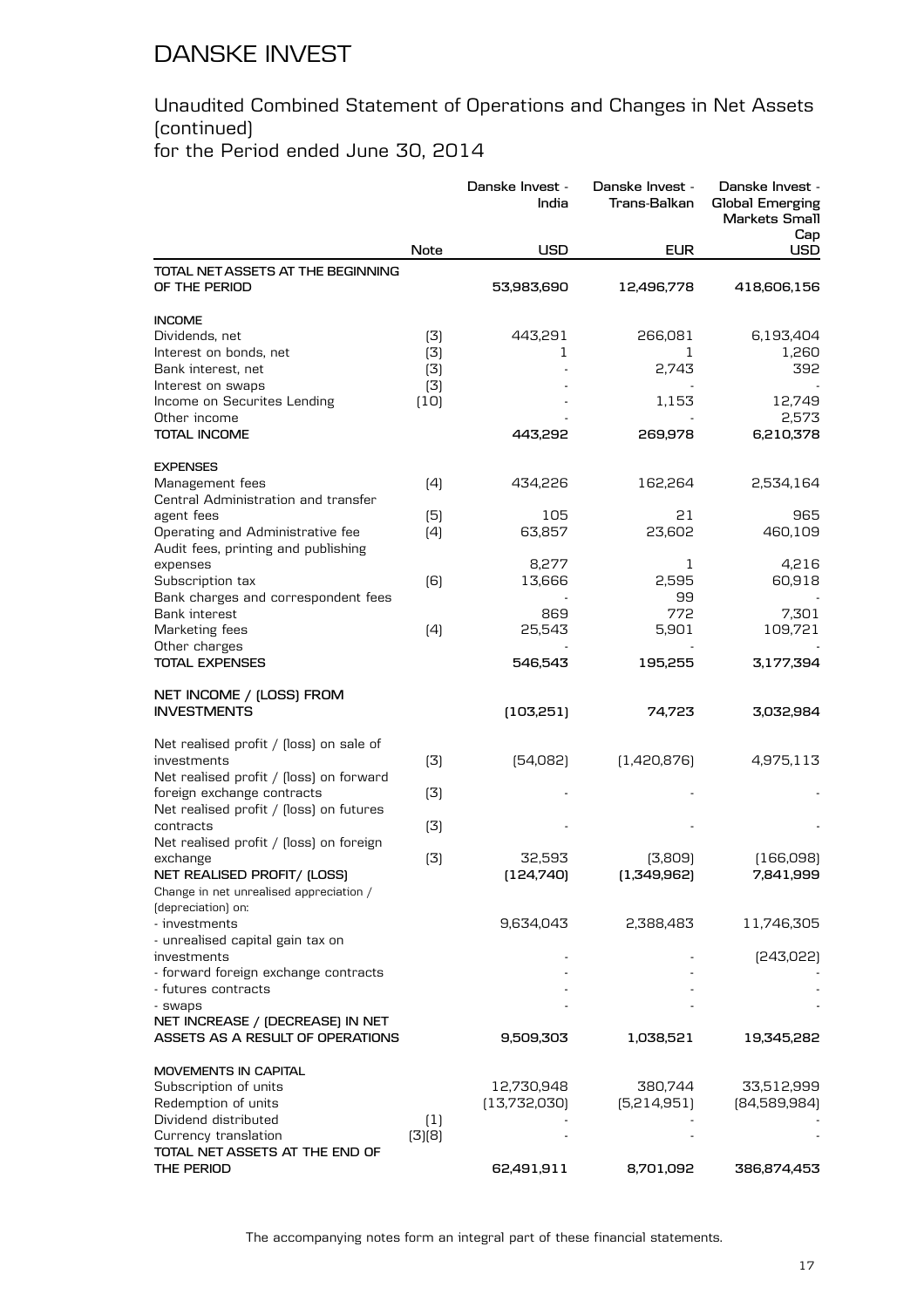#### Unaudited Combined Statement of Operations and Changes in Net Assets (continued) for the Period ended June 30, 2014

**Danske Invest - Russia Combined USD EUR 31,515,461 3,332,352,048** 186,134 40,389,063 - 9,034,556 39,022 - 15,083 - 1,959,985 5 487,979<br>186,417 51,925,688 **186,417 51,925,688** 147,431 19,999,606 39 6,478<br>34,935 34,935 2,649,894 2,649,894 1 12,111<br>12,620 584,557 584,557 - 1,485 33,232 4,762 1,062,234<br>1,001 1,598 1,001 1,598<br>191,584 24,351,195 **191,584 24,351,195 (5,167) 27,574,493** (1,017,814) 55,959,454 (25) (3,889,555) - 1,229,156 (9,140) (212,864)<br>**32,146) 80,660,684 (1,032,146) 80,660,684** (3,005,132) 69,167,227 - (678,235) - (332,225) - 568,368 - 17,058 **(4,037,278) 149,402,877** 3,220,820 389,377,178 (478,361,335) - (148,289) - 2,513,370 **17,546,212 3,395,135,849**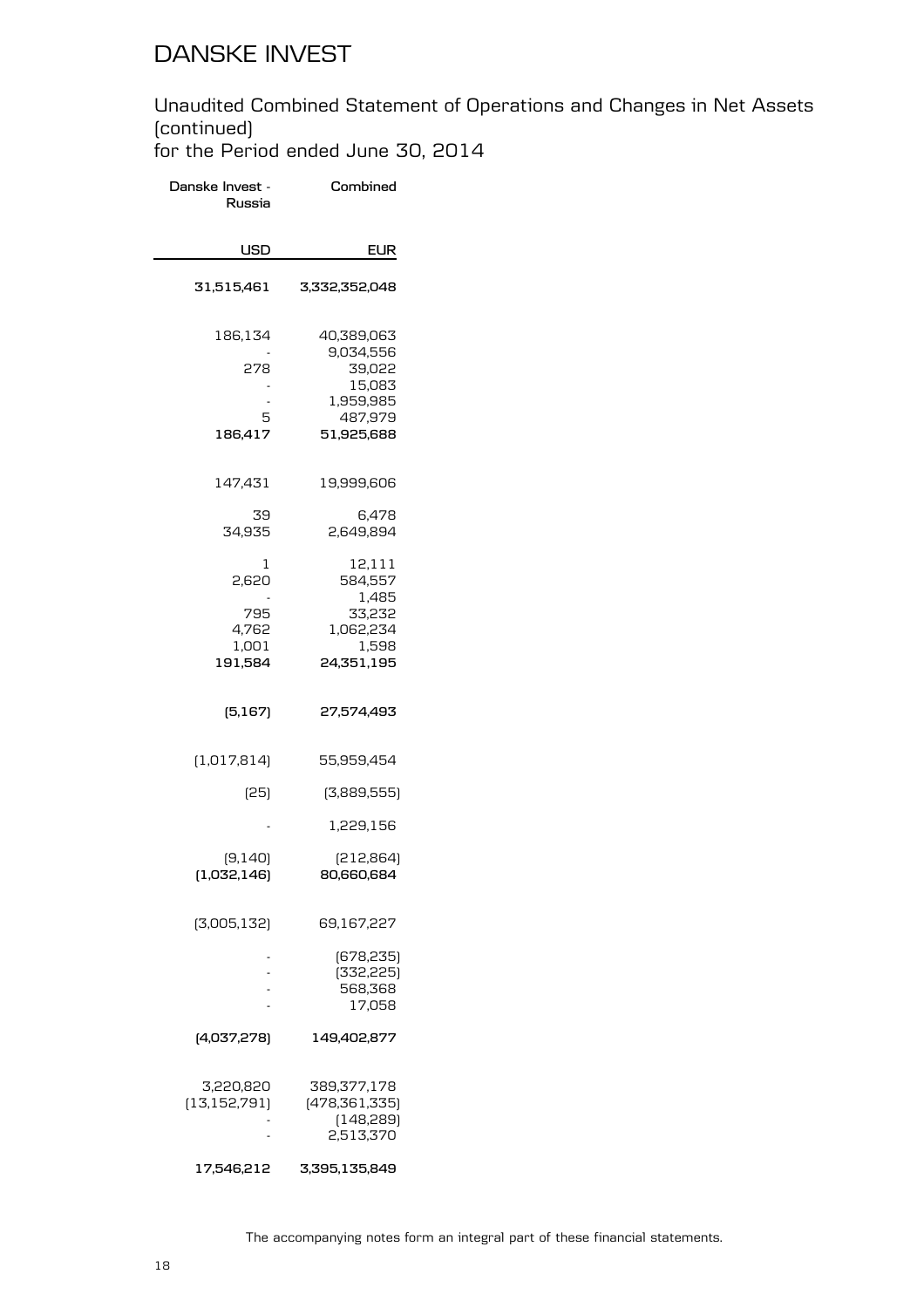### Danske Invest - Danish Bond

### Statement of Investments as at June 30, 2014

(expressed in DKK)

| Description | Quantity / Face $C$ urrency<br>Value | Cost | Evaluation | % net<br>assets |
|-------------|--------------------------------------|------|------------|-----------------|
|             |                                      |      |            |                 |

**Transferable securities admitted to an official stock exchange listing**

#### **Bonds**

#### **Denmark**

| Brfkred Tv 05-01.10.38 154b/Rbt      | 127,178    | <b>DKK</b> | 124,253    | 127,186    | 0.04 |
|--------------------------------------|------------|------------|------------|------------|------|
| Brfkred.4% 05-38 N411-B- 0a          | 443,293    | <b>DKK</b> | 379,016    | 465,790    | 0.15 |
| Brfkredit 4% 03-01.10.35             | 9,205,397  | <b>DKK</b> | 9,040,364  | 9,808,351  | 3.25 |
| Brfkredit 4% 03-01.10.35/Rbt         | 1,249,438  | <b>DKK</b> | 1,227,038  | 1,249,572  | 0.41 |
| Brfkredit 4% 05-38 N411-B-/Rbt       | 65,345     | <b>DKK</b> | 55,870     | 65,352     | 0.02 |
| Brfkredit 5% 02-01.10.35             | 629,877    | <b>DKK</b> | 684,991    | 697,903    | 0.23 |
| Brfkredit 5% 02-01.10.35/Rbt         | 70,624     | <b>DKK</b> | 76,803     | 70,633     | 0.02 |
| Brfkredit 5% 97-01.10.19 S.111       | 2,154,828  | <b>DKK</b> | 2,199,163  | 2,284,118  | 0.76 |
| Brfkredit 5% 97-19 S.111/Rbt         | 248,652    | <b>DKK</b> | 253,768    | 248,686    | 0.08 |
| Brfkredit Frn 05-01.10.38 154b       | 8,940,297  | <b>DKK</b> | 8,734,670  | 9,333,670  | 3.09 |
| Brfkredit Frn 05-01.10.38 Oa         | 28,041,510 | <b>DKK</b> | 27,270,892 | 29,275,337 | 9.69 |
| Brfkredit Tv 05-01.10.38 Oa/Rbt      | 155,268    | <b>DKK</b> | 151,001    | 155,278    | 0.05 |
| Brkfkredit 4% 03-01.10.25            | 1,261,301  | <b>DKK</b> | 1,295,104  | 1,360,313  | 0.45 |
| Brkfkredit 4% 03-01.10.25/Rbt        | 184,728    | <b>DKK</b> | 189,678    | 184,747    | 0.06 |
| Dan.Ldb.Realkr.5% 14/415s A          | 238        | <b>DKK</b> | 246        | 237        |      |
| Dan.Ldb.Realkr.5% 14/415s A/Rbt      | 2,875      | <b>DKK</b> | 2,967      | 2,876      |      |
| Danmarks Ski Frn 07-01.01.20         | 550,000    | <b>DKK</b> | 532,785    | 545,325    | 0.18 |
| Danmks Ski Frn 12-01.01.01           | 8,250,000  | <b>DKK</b> | 8,071,300  | 8,250,825  | 2.73 |
| Dansk Ldb Realkr. 5% 02-01.10.35     | 2,224,646  | <b>DKK</b> | 2,271,183  | 2,470,469  | 0.82 |
| Dansk Ldb Realkr.5%01.10.35/Rbt      | 200,707    | <b>DKK</b> | 204,906    | 200,734    | 0.07 |
| Danske Kr.6% 93-01.10.26 A           | 470,290    | <b>DKK</b> | 484,732    | 537,307    | 0.18 |
| Danske Kr.6% 93-01.10.26 A/Rbt       | 29,269     | <b>DKK</b> | 30,167     | 29,273     | 0.01 |
| Denmark 3% 10-15.11.21               | 8,980,000  | <b>DKK</b> | 10,261,401 | 10,305,448 | 3.41 |
| Denmark 4% 08-15.11.19               | 25,000,000 | <b>DKK</b> | 26,993,782 | 29,586,250 | 9.80 |
| Denmark 7% 93-10.11.24               | 2,000,000  | <b>DKK</b> | 3,302,000  | 3,101,400  | 1.03 |
| Dlr Kredit 3% 10-01.10.31            | 5,686,765  | <b>DKK</b> | 5,199,125  | 5,743,633  | 1.90 |
| Dlr Kredit 3% 10-01.10.31/Rbt        | 150,377    | <b>DKK</b> | 137,483    | 150,389    | 0.05 |
| Dlr Kredit Frn 07-01.01.18           | 612,756    | <b>DKK</b> | 610,489    | 609,692    | 0.20 |
| Dlr Kredit Frn 07-01.01.18/Rbt       | 5,632      | <b>DKK</b> | 5,611      | 5,632      |      |
| Landsbk Realkredit 4% 05-35          | 1,532,262  | <b>DKK</b> | 1,453,063  | 1,618,835  | 0.54 |
| Landsbk Realkredit 4%05-35/Rbt       | 39,370     | <b>DKK</b> | 37,335     | 39,375     | 0.01 |
| Nordea Kred 2% 12-01.10.29           | 93,854     | <b>DKK</b> | 92,774     | 93,859     | 0.03 |
| Nordea Kred 2% 12-01.10.29           | 5,501,812  | <b>DKK</b> | 5,438,497  | 5,554,629  | 1.84 |
| Nordea Kred.Realk.5% 98-01.07.19     | 230,145    | <b>DKK</b> | 231,584    | 249,017    | 0.08 |
| Nordea Kred.Realk.5% 98-01.07.19/Rbt | 35,084     | <b>DKK</b> | 35,304     | 35,089     | 0.01 |
| Nordea Kredit 4% 03-01.10.25         | 4,557,638  | <b>DKK</b> | 4,698,925  | 4,938,201  | 1.64 |
| Nordea Kredit 4% 03-01.10.25/Rbt     | 408,066    | <b>DKK</b> | 420,716    | 408,110    | 0.14 |
| Nykred.Realkr.Frn 05-01.10.38        | 12,830,890 | <b>DKK</b> | 12,298,408 | 13,350,541 | 4.42 |
| Nykred.Realkr.Frn 05-01.10.38/Rbt    | 15,190     | <b>DKK</b> | 14,559     | 15,190     | 0.01 |
| Nykred.Realkr.Tv 04-38 33d/Rbt       | 402,824    | <b>DKK</b> | 392,482    | 402,873    | 0.13 |
| Nykred.Realt.Tv 05-38 33d Cf         | 12,644,296 | <b>DKK</b> | 12,530,078 | 13,099,491 | 4.34 |
| Nykred.Tv 04-38 43d Cf Oa            | 4,549,394  | DKK        | 4,504,715  | 4,710,897  | 1.56 |
| Nykred.Tv 04-38 43d Cf 0a/Rbt        | 3,633      | <b>DKK</b> | 3,597      | 3,633      |      |
| Nykredit 4% 03-01.10.20              | 424,037    | <b>DKK</b> | 431,140    | 448,420    | 0.15 |
| Nykredit 4% 03-01.10.20/Rbt          | 41,639     | <b>DKK</b> | 42,337     | 41,644     | 0.01 |
| Nykredit Frn 06-01.01.17 -47d-       | 19,940     | <b>DKK</b> | 20,250     | 20,160     | 0.01 |
| Nykredit Frn 06-01.01.17 -47d- / Rbt | 12         | <b>DKK</b> | 12         | 12         |      |
| Nykredit Realkr. 4% 03-01.10.25      | 431,369    | <b>DKK</b> | 457,035    | 469,575    | 0.16 |
|                                      |            |            |            |            |      |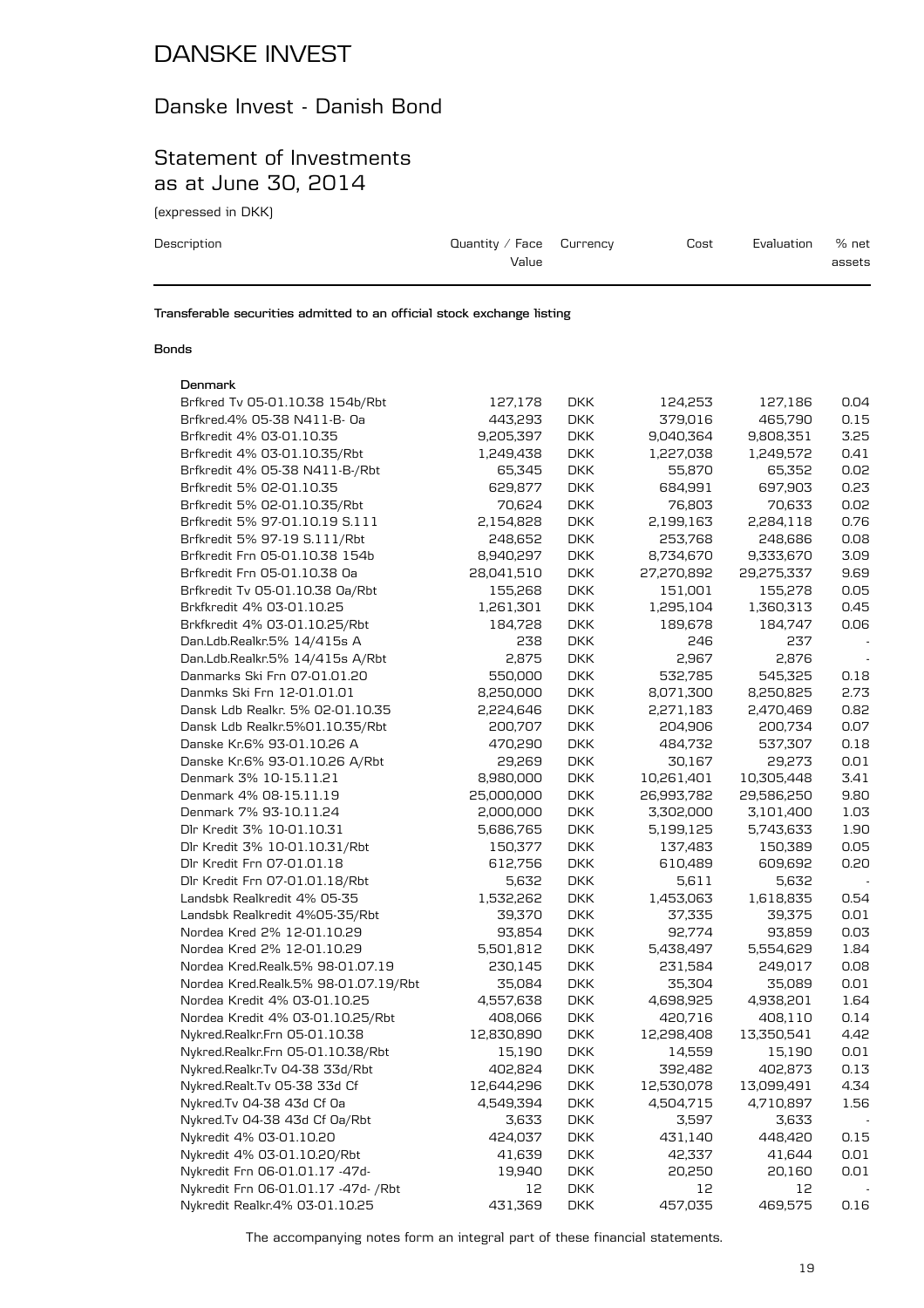#### Danske Invest - Danish Bond

### Statement of Investments (continued) as at June 30, 2014

(expressed in DKK)

| Description                                                                    | Quantity / Face | Currency   | Cost                 | Evaluation  | % net  |
|--------------------------------------------------------------------------------|-----------------|------------|----------------------|-------------|--------|
|                                                                                | Value           |            |                      |             | assets |
| Nykredit Realkr.4% 03-01.10.25                                                 | 35,782          | <b>DKK</b> | 37,911               | 35,785      | 0.01   |
| Nykredit Tv 04-01.10.38 S.33d                                                  | 36,012,033      | <b>DKK</b> | 35,087,487           | 37,200,430  | 12.32  |
| Nykredit Tv05-01.10.38 33d/Rbt                                                 | 126,007         | <b>DKK</b> | 124,868              | 126,024     | 0.04   |
| Realkr.Danmark 4% 03-01.10.25                                                  | 4,643,764       | <b>DKK</b> | 4,899,796            | 5,084,922   | 1.68   |
| Realkr.Danmark 4% 03-01.10.25/Rbt                                              | 351,223         | <b>DKK</b> | 370,587              | 351,260     | 0.12   |
| Realkrdt 3% 12-01.10.44                                                        | 25,956          | <b>DKK</b> | 25,317               | 25,958      | 0.01   |
| Realkrdt 3% 12-01.10.44                                                        | 4,847,550       | <b>DKK</b> | 4,728,300            | 4,855,790   | 1.61   |
| Realkrdt 3.5% 12-01.10.44                                                      | 6,658,492       | <b>DKK</b> | 6,691,190            | 6,895,401   | 2.28   |
| Realkrdt 3.5% 12-01.10.44/Rbt                                                  | 132,640         | <b>DKK</b> | 133,292              | 132,653     | 0.04   |
| Realkrdt Frn 07-01.07.18                                                       | 10,250,938      | <b>DKK</b> | 10,048,482           | 10,256,064  | 3.40   |
| Realkrdt Frn 07-01.07.18/Rbt                                                   | 19,244          | <b>DKK</b> | 18,864               | 19,245      | 0.01   |
| Realkredit 4% 03-01.10.35                                                      | 1,606,617       | <b>DKK</b> | 1,672,488            | 1,721,490   | 0.57   |
| Realkredit 4% 03-01.10.35/Rbt                                                  | 119,199         | <b>DKK</b> | 124,086              | 119,212     | 0.04   |
| Realkredit 4% 05-01.10.28                                                      | 93,667          | <b>DKK</b> | 98,912               | 101,816     | 0.03   |
| Realkredit 4% 05-01.10.28/Rbt                                                  | 7,756           | <b>DKK</b> | 8,190                | 7,756       |        |
| Realkredit 5% 02-01.10.25                                                      | 4,457,710       | <b>DKK</b> | 4,222,565            | 5,006,008   | 1.66   |
| Realkredit 5%02-01.10.25/Rbt                                                   | 490,008         | <b>DKK</b> | 464,160              | 490,073     | 0.16   |
| Realkredit Dan.Frn 05-01.10.38                                                 | 18,005          | <b>DKK</b> | 18,545               | 18,006      | 0.01   |
| Realkredit Dan.Frn 05-01.10.38                                                 | 1,694,844       | <b>DKK</b> | 1,745,689            | 1,757,553   | 0.58   |
| Realkredit Frn 05-01.10.38 Oa                                                  |                 | <b>DKK</b> |                      | 15,748,593  | 5.21   |
| Realkredit Tv 05-01.10.38oa/Rbt                                                | 15,048,822      | <b>DKK</b> | 14,702,604<br>91,511 | 93,681      | 0.03   |
|                                                                                | 93,665          |            |                      |             |        |
| Totalkredit 5% 02-01.10.25                                                     | 1,091,987       | <b>DKK</b> | 1,115,465            | 1,222,207   | 0.41   |
| Totalkredit 5% 02-01.10.25/Rbt                                                 | 111,304         | <b>DKK</b> | 113,697              | 111,319     | 0.04   |
| Totalkredit 6% 93-01.04.24 S111                                                | 86,460          | <b>DKK</b> | 72,959               | 96,619      | 0.03   |
| Totalkredit 6%-01.04.24s111/Rbt                                                | 6,256           | <b>DKK</b> | 5,279                | 6,257       |        |
|                                                                                |                 |            | 239,515,843          | 253,850,099 | 84.05  |
| <b>United States of America</b>                                                |                 |            |                      |             |        |
| Citigp 2% 04-15.11.15                                                          | 4,800,000       | <b>DKK</b> | 4,848,000            | 4,879,200   | 1.62   |
|                                                                                |                 |            | 4,848,000            | 4,879,200   | 1.62   |
| Total - Bonds                                                                  |                 |            | 244,363,843          | 258,729,299 | 85.67  |
| Total - Transferable securities admitted to an official stock exchange listing |                 |            | 244,363,843          | 258,729,299 | 85.67  |
|                                                                                |                 |            |                      |             |        |
| Transferable securities dealt in on another regulated market                   |                 |            |                      |             |        |
| Bonds                                                                          |                 |            |                      |             |        |
| Denmark                                                                        |                 |            |                      |             |        |
| Brfkredit 2% 12-01.10.34                                                       | 4,787,383       | <b>DKK</b> | 4,398,408            | 4,619,825   | 1.53   |
| Brfkredit 2% 12-01.10.34/Rbt                                                   | 56,779          | <b>DKK</b> | 52,166               | 56,782      | 0.02   |
| Danmks Ski Frn 12-01.01.02                                                     | 5,750,000       | <b>DKK</b> | 5,453,875            | 5,790,250   | 1.92   |
| Dlr Kredit 4% 11-01.10.04                                                      | 2,800,030       | <b>DKK</b> | 2,784,864            | 2,916,232   | 0.97   |
| Dlr Kredit 4% 11-01.10.44                                                      | 57,902          | <b>DKK</b> | 57,588               | 57,908      | 0.02   |
| Nordea 2.5% 12-01.10.34/Rbt                                                    | 117,461         | <b>DKK</b> | 114,764              | 117,469     | 0.04   |
| Nordea Kredit 2.5% 12-01.10.34                                                 | 12,455,691      | <b>DKK</b> | 12,169,637           | 12,547,863  | 4.16   |
| Nordea Kredit 6% 07-01.10.41                                                   | 1,022,664       | <b>DKK</b> | 997,506              | 1,155,610   | 0.38   |
| Nordea Kredit 6% 07-01.10.41                                                   | 87,912          | <b>DKK</b> | 83,780               | 100,922     | 0.03   |
| Nordea Kredit 6% 07-01.10.41/Rbt                                               | 101,793         | <b>DKK</b> | 99,289               | 101,810     | 0.03   |
| Nordea Kredit 6% 07-01.10.41/Rbt                                               | 6,213           | <b>DKK</b> | 5,921                | 6,214       |        |

The accompanying notes form an integral part of these financial statements. Realkrdt 4% 07-01.10.31 3,700,277 DKK 3,855,688 4,019,611 1.33

Realkrdt 3.5% 12-01.10.44/Rbt 37,211<br>Realkrdt 4% 07-01.10.31 3,700,277

Realkrdt 3.5% 12-01.10.44 2,921,470 DKK 2,844,051 3,000,641 0.99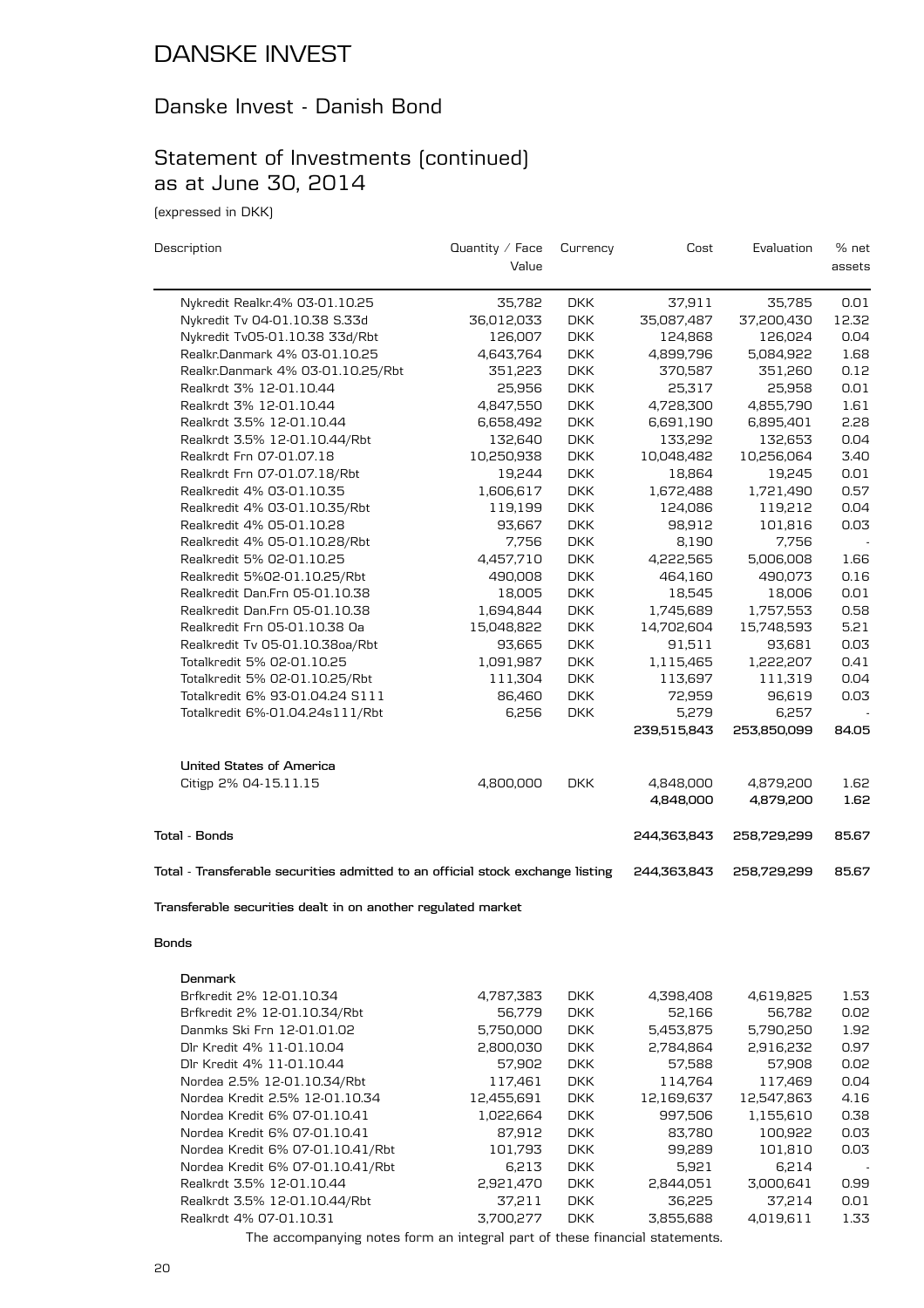# Danske Invest - Danish Bond

# Statement of Investments (continued) as at June 30, 2014

(expressed in DKK)

| Description                                                          | Quantity $\angle$ Face<br>Value | Currency   | Cost                  | Evaluation            | $%$ net<br>assets |
|----------------------------------------------------------------------|---------------------------------|------------|-----------------------|-----------------------|-------------------|
| Realkrdt 4% 07-01.10.31/Rbt                                          | 414.266                         | <b>DKK</b> | 431,665<br>33,385,427 | 414.311<br>34,942,662 | 0.14<br>11.57     |
| Total - Bonds                                                        |                                 |            | 33.385.427            | 34.942.662            | 11.57             |
| Total - Transferable securities dealt in on another regulated market |                                 |            | 33.385.427            | 34.942.662            | 11.57             |
| TOTAL INVESTMENT PORTFOLIO                                           |                                 |            | 277.749.270           | 293.671.961           | 97.24             |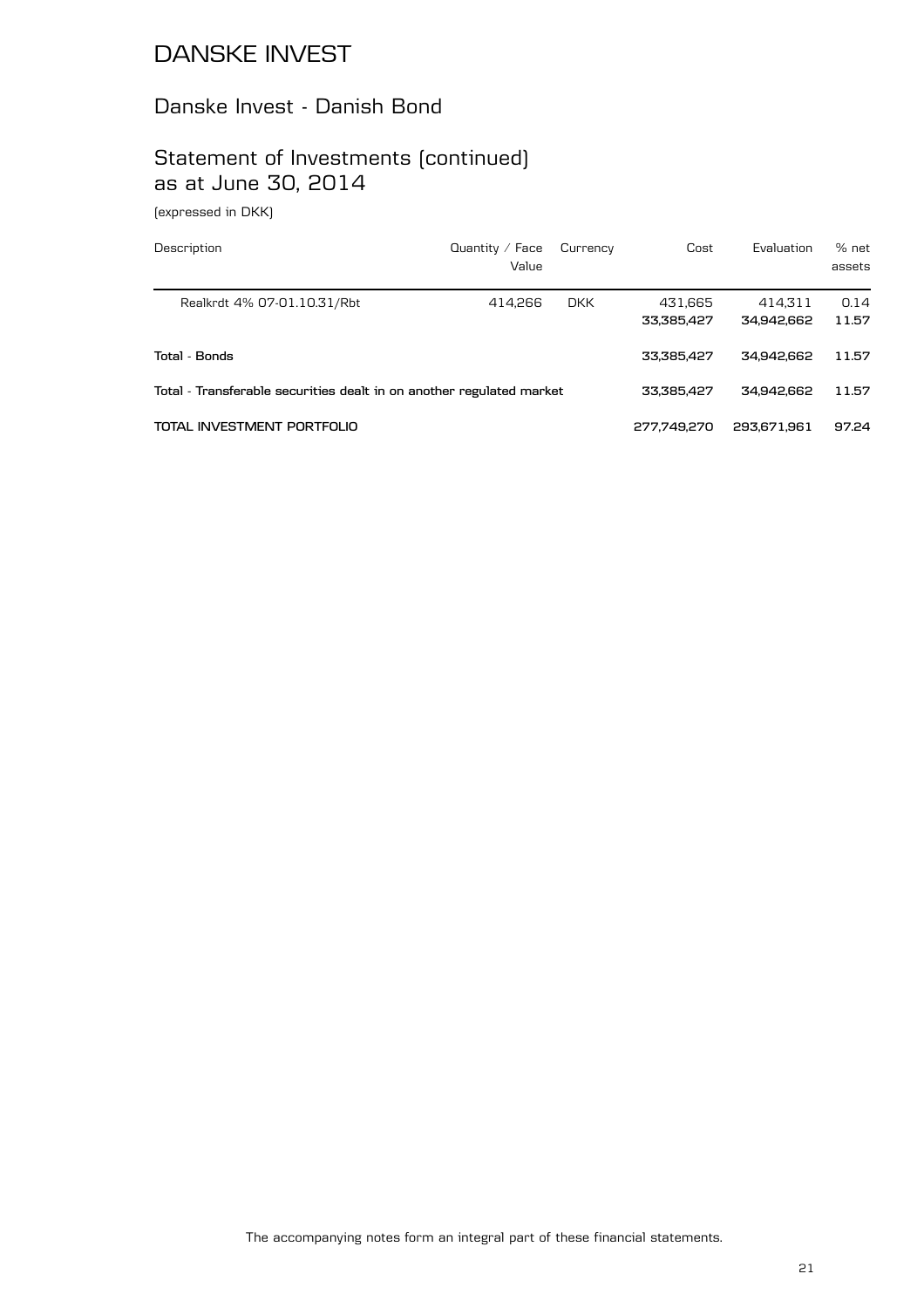### Danske Invest - Danish Bond

### Geographical and Economic Portfolio Breakdowns as at June 30, 2014

(expressed as a percentage of net assets)

| Geographical breakdown   |       |
|--------------------------|-------|
| Denmark                  | 95.62 |
| United States of America | 1 62  |
|                          | 97.24 |

| Economic breakdown                          | ℆     |
|---------------------------------------------|-------|
| Mortgage and Funding Institutions           | 81.38 |
| <b>States, Provinces and Municipalities</b> | 14.24 |
| Banks and Financial Institutions            | 1.62  |
|                                             | 97.24 |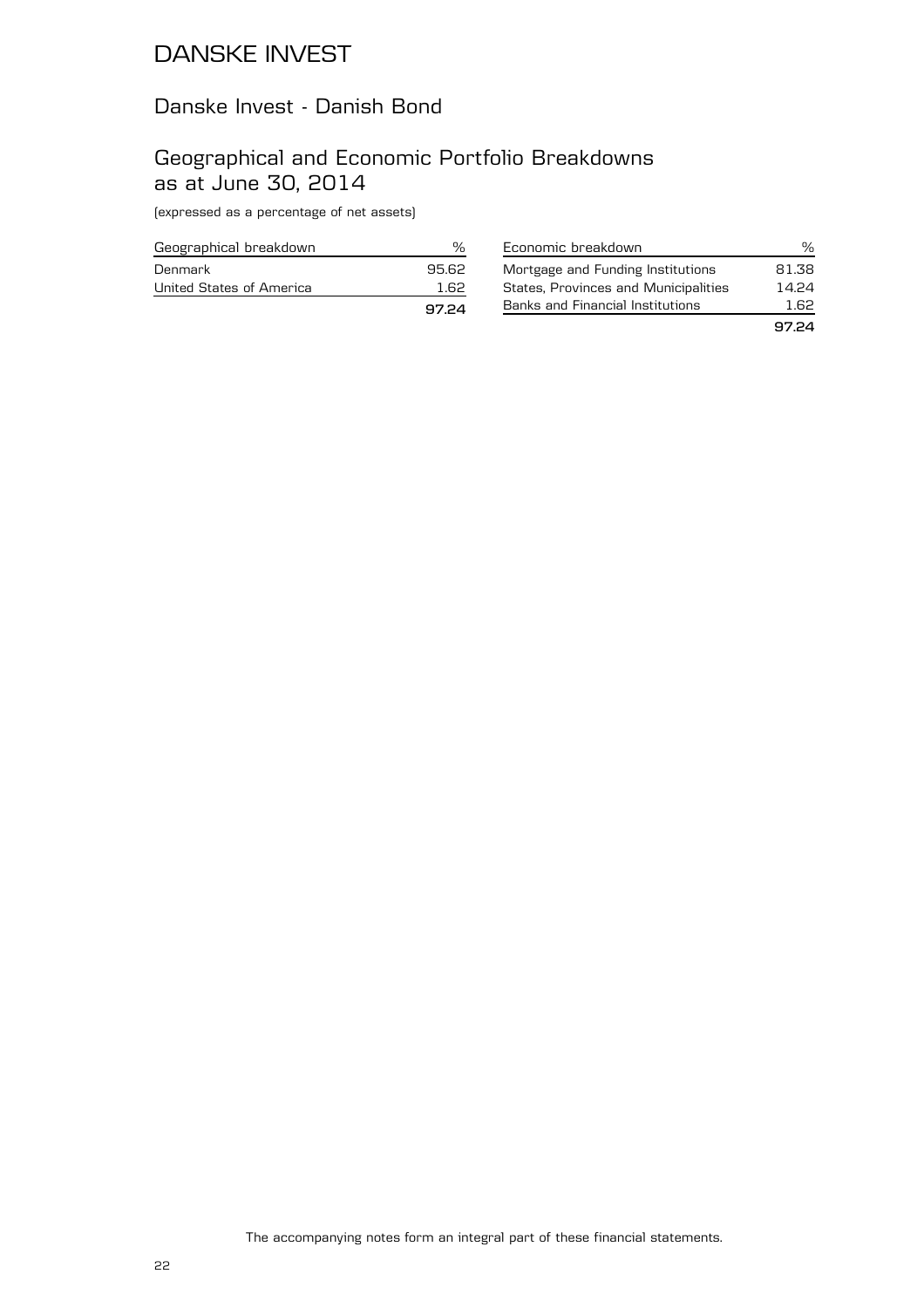# Danske Invest - European Bond

## Statement of Investments as at June 30, 2014

(expressed in EUR)

| Description                                                            | Quantity / Face<br>Value | Currency                 | Cost              | Evaluation         | % net<br>assets |
|------------------------------------------------------------------------|--------------------------|--------------------------|-------------------|--------------------|-----------------|
| Transferable securities admitted to an official stock exchange listing |                          |                          |                   |                    |                 |
| <b>Bonds</b>                                                           |                          |                          |                   |                    |                 |
| Austria                                                                |                          |                          |                   |                    |                 |
| Telekom Fin 3.125% 13-03.12.21                                         | 100,000                  | <b>EUR</b>               | 99,367<br>99.367  | 108,879<br>108,879 | 0.33<br>0.33    |
| Belgium                                                                |                          |                          |                   |                    |                 |
| Ag Insur 6.75% [Frn] 13-Perp/Sub                                       | 200,000                  | USD                      | 154,351           | 160,829            | 0.49            |
| Fortis Bank 4.625% 04-Perp.                                            | 100,000                  | <b>EUR</b>               | 93,750            | 100,429            | 0.30            |
|                                                                        |                          |                          | 248,101           | 261,258            | 0.79            |
| Cayman Islands                                                         |                          |                          |                   |                    |                 |
| Petrobras 3.25% 12-01.04.19                                            | 100,000                  | <b>EUR</b>               | 99,398            | 104,021            | 0.31            |
|                                                                        |                          |                          | 99,398            | 104,021            | 0.31            |
| Curaçao                                                                |                          |                          |                   |                    |                 |
| Teva 2.875% 12-15.04.19                                                | 100,000                  | <b>EUR</b>               | 99,648            | 107,875            | 0.32            |
|                                                                        |                          |                          | 99,648            | 107,875            | 0.32            |
| Denmark                                                                |                          |                          |                   |                    |                 |
| A.p Moller 4.375% 10-24.11.17                                          | 250,000                  | <b>EUR</b>               | 276,650           | 279,040            | 0.84            |
| Brf 2.5% 13-31.01.18                                                   | 100,000                  | <b>EUR</b>               | 99,467            | 104,225            | 0.31            |
| Dsk Bk 1.625% 13-28.02.20                                              | 800,000                  | <b>EUR</b>               | 818,320           | 833,720            | 2.51            |
| Dsk Bk 2.75% 14-19.05.26                                               | 250,000                  | <b>EUR</b>               | 252,605           | 252,341            | 0.76            |
| Dsk Bk 3.875% 12-28.02.17                                              | 200,000                  | <b>EUR</b>               | 215,300           | 216,740            | 0.65            |
| Dsk Bk 3.875%/Frn 13-04.10.23<br>Nykredit Bk 1.75% 13-02.05.18         | 200,000<br>100,000       | <b>EUR</b><br><b>EUR</b> | 199,928<br>99,782 | 215,313<br>102,330 | 0.65<br>0.31    |
| Nykredit Bk 3.25% 12-01.06.17                                          | 200,000                  | <b>EUR</b>               | 199,736           | 212,991            | 0.64            |
|                                                                        |                          |                          | 2,161,788         | 2,216,700          | 6.67            |
| Finland                                                                |                          |                          |                   |                    |                 |
| Finland 3.875% 06-15.09.17                                             | 1,200,000                | <b>EUR</b>               | 1,349,016         | 1,340,490          | 4.03            |
| Pohjola Bk 2% 14-03.03.21 [Regs]                                       | 100,000                  | <b>EUR</b>               | 99,368            | 103,598            | 0.31            |
| Pohjola Bk 5.75% 12-28.02.22                                           | 250,000                  | <b>EUR</b>               | 286,196           | 312,135            | 0.94            |
|                                                                        |                          |                          | 1,734,580         | 1,756,223          | 5.28            |
| France                                                                 |                          |                          |                   |                    |                 |
| Air liquide 1.875% 14-05.06.24                                         | 100,000                  | <b>EUR</b>               | 98,350            | 99,796             | 0.30            |
| Casino Gp 3.248% 14-07.03.24                                           | 100,000                  | <b>EUR</b>               | 100,000           | 106,774            | 0.32            |
| Casino Gp 4.726 11-26.05.21                                            | 100,000                  | <b>EUR</b>               | 118,000           | 118,569            | 0.36            |
| Crh 5% 08-08.04.19                                                     | 800,000                  | <b>EUR</b>               | 963,328           | 963,280            | 2.90            |
| Edf 4.125% 14-Perp<br>Edf Frn 13-Pert/Ftf Emtn                         | 300,000<br>100,000       | <b>EUR</b><br><b>EUR</b> | 309,767<br>99,630 | 314,388<br>106,723 | 0.95<br>0.32    |
| France 4% 07-25.04.18 Oat                                              | 2,200,000                | <b>EUR</b>               | 2,507,978         | 2,508,000          | 7.54            |
| France 5.5% 98-2029 Oat*                                               | 300,000                  | <b>EUR</b>               | 421,149           | 426,135            | 1.28            |
| Gdf Suez 3% Frn 14- Perp                                               | 100,000                  | EUR                      | 99,430            | 100,997            | 0.30            |
| Grpe Bpce Frn 10-Perp/Sub                                              | 200,000                  | <b>EUR</b>               | 209,500           | 208,857            | 0.63            |
| Orange 5.25% 14-Perp                                                   | 100,000                  | <b>EUR</b>               | 99,052            | 106,047            | 0.32            |
| Socgen 3.75% 12-01.03.17                                               | 100,000                  | <b>EUR</b>               | 99,682            | 108,061            | 0.32            |
| St Gobain 3.625% 12-28.03.22                                           | 100,000                  | <b>EUR</b>               | 99,031            | 113,717            | 0.34            |

The accompanying notes form an integral part of these financial statements.

**5,224,897 5,281,344 15.88**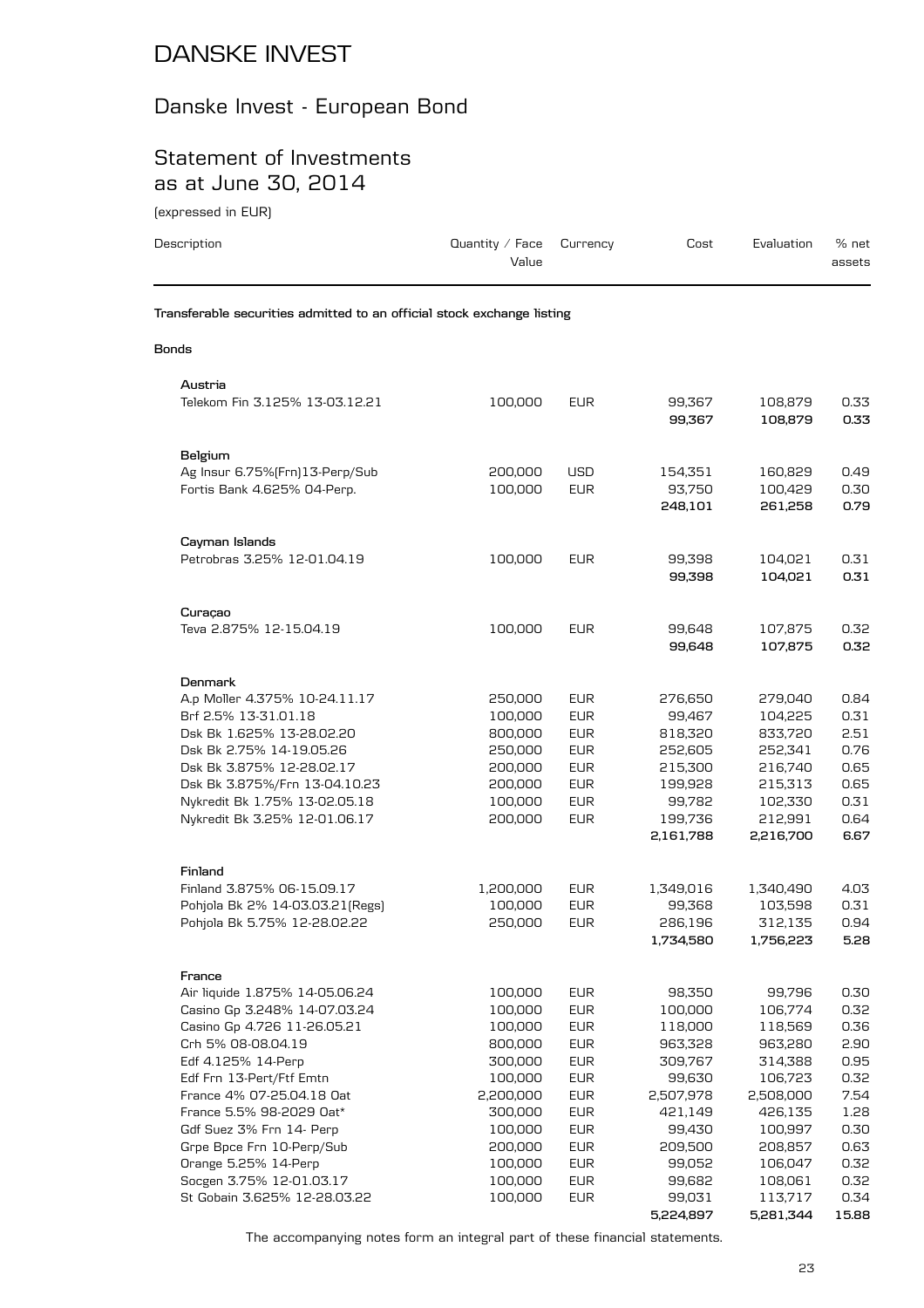## Danske Invest - European Bond

# Statement of Investments (continued) as at June 30, 2014

(expressed in EUR)

| Description                      | Quantity $\angle$ Face | Currency   | Cost      | Evaluation | % net  |
|----------------------------------|------------------------|------------|-----------|------------|--------|
|                                  | Value                  |            |           |            | assets |
| Germany                          |                        |            |           |            |        |
| Bayer Ag 3% 14-01.07.75          | 104,000                | <b>EUR</b> | 104,000   | 105,069    | 0.32   |
| Linde Ag 2% 13-18.04.23          | 100,000                | <b>EUR</b> | 101,627   | 103,000    | 0.31   |
| Vw Fin 3.25% 11-10.05.18         | 100,000                | <b>EUR</b> | 99,289    | 108,939    | 0.33   |
| Wuerttem 5.25% 14-15.07.44       | 180,000                | <b>EUR</b> | 179,939   | 194,110    | 0.58   |
|                                  |                        |            | 484,855   | 511,118    | 1.54   |
| Great Britain                    |                        |            |           |            |        |
| Agnlo Amer 2.875% 13-20.11.20    | 100,000                | <b>EUR</b> | 99,395    | 105,745    | 0.32   |
| G4s 2.625% 12-06.12.18           | 200,000                | <b>EUR</b> | 208,533   | 210,065    | 0.63   |
| Hsbc Hldg 3.375%/Frn 13-10.01.24 | 200,000                | <b>EUR</b> | 213,384   | 211,963    | 0.64   |
| Icap Grp Hldg 7.5% 09-28.07.14   | 100,000                | <b>EUR</b> | 99,496    | 100,371    | 0.30   |
| Ngg Fin 4.25% [Frn] 13-18.06.76  | 100,000                | <b>EUR</b> | 99,973    | 106,994    | 0.32   |
| Rbs 2.5% 11-07.09.14             | 500,000                | <b>EUR</b> | 498,590   | 502,120    | 1.51   |
| Scot&Sth En 5.025% 10-Perp       | 200,000                | <b>EUR</b> | 204,000   | 207,736    | 0.63   |
| Std Chart 4% 13-21.10.25         | 100,000                | <b>EUR</b> | 100,000   | 106,907    | 0.32   |
|                                  |                        |            | 1,523,371 | 1,551,901  | 4.67   |
|                                  |                        |            |           |            |        |
| Hong Kong                        |                        |            |           |            |        |
| Hutchison Wh Frn(3.75%)13-Perp   | 300,000                | <b>EUR</b> | 302,580   | 303,804    | 0.91   |
|                                  |                        |            | 302,580   | 303,804    | 0.91   |
| Ireland                          |                        |            |           |            |        |
| Aib Mtg Bk 2.625% 13-29.07.16    | 200,000                | <b>EUR</b> | 200,146   | 207,868    | 0.62   |
| Aib Mtg Bk 3.125% 12-04.12.15    | 225,000                | <b>EUR</b> | 224,449   | 232,865    | 0.70   |
| Bk Ireld Mtg 3.125%12-20.11.15   | 300,000                | <b>EUR</b> | 299,442   | 310,299    | 0.93   |
| Bogaeis 3.625% 12-04.12.17       | 100,000                | <b>EUR</b> | 99,829    | 108,812    | 0.33   |
| Esb Fin 3.494% 13-12.01.24       | 100,000                | <b>EUR</b> | 100,000   | 111,513    | 0.34   |
| Esb Fin 6.25% 12-11.09.01        | 200,000                | <b>EUR</b> | 200,000   | 233,615    | 0.70   |
| Ge Cap Eur 2.25% 13-20.07.20     | 100,000                | <b>EUR</b> | 99,636    | 105,719    | 0.32   |
| Ryanair 1.875% 14-17.06.21       | 100,000                | <b>EUR</b> | 99,520    | 99,857     | 0.30   |
|                                  |                        |            | 1,323,022 | 1,410,548  | 4.24   |
| ltaly                            |                        |            |           |            |        |
| Bpim 4.75% 11-31.03.16           | 193,000                | <b>EUR</b> | 191,263   | 205,912    | 0.62   |
| Cred Emil 1.875% 14-27.02.19     | 800,000                | <b>EUR</b> | 819,856   | 826,512    | 2.49   |
| En.Naz.En.El.4.75%03-12.06.18    | 200,000                | <b>EUR</b> | 227,365   | 227,407    | 0.68   |
| Intesa San 4.875% 12-10.07.15    | 100,000                | <b>EUR</b> | 99,676    | 104,089    | 0.31   |
| Italy 3.75% 06-01.08.21 Btp      | 2,250,000              | <b>EUR</b> | 2,234,551 | 2,499,244  | 7.52   |
| Italy 5.5% 12-01.11.22 Btp       | 2,200,000              | <b>EUR</b> | 2,615,910 | 2,703,745  | 8.13   |
| Luxottica 2.625% 14-10.02.24     | 150,000                | <b>EUR</b> | 148,922   | 159,130    | 0.48   |
| Luxottica 4% 10-10.11.15         | 100,000                | <b>EUR</b> | 104,480   | 104,691    | 0.31   |
| Snam 3.5% 12-13.02.20 Emtn       | 200,000                | <b>EUR</b> | 211,390   | 222,046    | 0.67   |
| Snam 4.375% 12-11.07.16          | 100,000                | <b>EUR</b> | 99,827    | 107,250    | 0.32   |
| Telecom It Spa 8.25% 09-21.03.16 | 100,000                | <b>EUR</b> | 99,740    | 111,451    | 0.33   |
| Unicredit 2.25% 13-16.12.16      | 100,000                | <b>EUR</b> | 99,997    | 102,895    | 0.31   |
|                                  |                        |            | 6,952,977 | 7,374,372  | 22.17  |
| Luxembourg                       |                        |            |           |            |        |
| Glencore Fi 2.75% 14-01.04.21    | 100,000                | <b>EUR</b> | 99,448    | 105,805    | 0.32   |
| Michln Fin 2.75% 20.06.19 Emtn   | 100,000                | <b>EUR</b> | 99,912    | 107,665    | 0.32   |
|                                  |                        |            | 199,360   | 213,470    | 0.64   |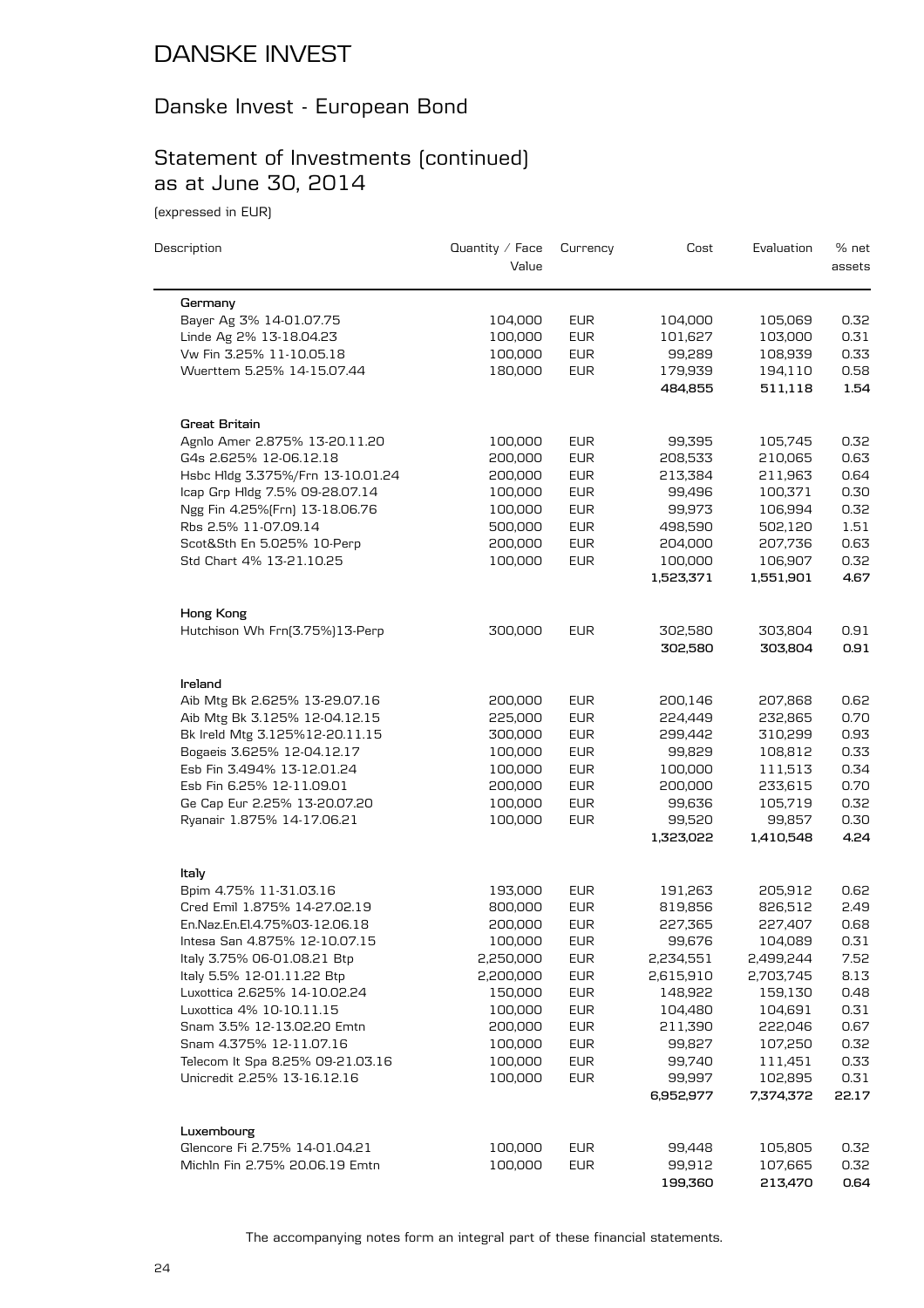# Danske Invest - European Bond

# Statement of Investments (continued) as at June 30, 2014

(expressed in EUR)

| Description                                                    | Quantity $\angle$ Face<br>Value | Currency                 | Cost               | Evaluation         | % net<br>assets |
|----------------------------------------------------------------|---------------------------------|--------------------------|--------------------|--------------------|-----------------|
| Mexico                                                         |                                 |                          |                    |                    |                 |
| Amer Movil 3% 12-12.07.02                                      | 200,000                         | <b>EUR</b>               | 199,954<br>199,954 | 216,833<br>216,833 | 0.65<br>0.65    |
| Netherlands                                                    |                                 |                          |                    |                    |                 |
| Abn Bouw 2.125% 13-26.11.20                                    | 100,000                         | <b>EUR</b>               | 103,914            | 104,143            | 0.31            |
| Gas Nat Sa 3.875% 13-17.01.23                                  | 300,000                         | <b>EUR</b>               | 327,035            | 344,052            | 1.03            |
| Ing Nv 1.875% 13-27.02.18                                      | 100,000                         | <b>EUR</b>               | 99,608             | 103.572            | 0.31            |
| Ing Nv 3% 09-30.09.14                                          | 500,000                         | <b>EUR</b>               | 513,000            | 503,455            | 1.51            |
| Kon Dsm 2.375% 14-03.04.24                                     | 200,000                         | <b>EUR</b>               | 199,110            | 207,862            | 0.63            |
| Kpn 3.75% 10-21.09.20                                          | 100,000                         | <b>EUR</b>               | 108,700            | 112,276            | 0.34            |
| Repsm 3.625% 13-07.10.21                                       | 100,000                         | <b>EUR</b>               | 99,734             | 112,483            | 0.34            |
|                                                                |                                 |                          | 1,451,101          | 1,487,843          | 4.47            |
| Norway                                                         |                                 |                          |                    |                    |                 |
| Dnb 4.75% 12-08.03.22/Sub                                      | 100,000                         | <b>EUR</b>               | 105,925            | 108,702            | 0.33            |
| Dnb Nor Bol 3.375% 10-20.01.17                                 | 500,000                         | <b>EUR</b>               | 506,700            | 538,540            | 1.62            |
| Storebrand 6.875% 13-04.04.43                                  | 100,000                         | <b>EUR</b>               | 100,000            | 117,996            | 0.35            |
|                                                                |                                 |                          | 712,625            | 765,238            | 2.30            |
| Spain                                                          |                                 |                          |                    |                    |                 |
| Gas Ncp 4.125% 10-26.01.18                                     | 200,000                         | <b>EUR</b>               | 206,424            | 221,622            | 0.67            |
| Spain 4.4% 13-31.10.23                                         | 700,000                         | <b>EUR</b>               | 721,966            | 806,837            | 2.43            |
| Spain 5.5% 02-30.07.17                                         | 800,000                         | <b>EUR</b>               | 836,600            | 913,440            | 2.75            |
| Spain 5.5% 11-30.04.21                                         | 1,400,000                       | <b>EUR</b>               | 1,711,126          | 1,726,655          | 5.19            |
| Telefonica 2.242% 14-27.05.22<br>Telefonica 4.797% 12-21.02.18 | 100,000<br>100,000              | <b>EUR</b><br><b>EUR</b> | 100,000<br>106,587 | 101,381<br>113,097 | 0.30<br>0.34    |
|                                                                |                                 |                          | 3,682,703          | 3,883,032          | 11.68           |
| Sweden                                                         |                                 |                          |                    |                    |                 |
| Nordea 2.25% 12-05.10.17                                       | 100,000                         | <b>EUR</b>               | 99,516             | 104,999            | 0.32            |
| Nordea 4.625% [Frn]12-15.02.22                                 | 200,000                         | <b>EUR</b>               | 213,000            | 216,834            | 0.65            |
| Sbab Bk Ab 1.375% 13-02.05.18                                  | 150,000                         | <b>EUR</b>               | 149,885            | 152,909            | 0.46            |
| Swedbank 3(Frn) 05.12.22 Emtn                                  | 100,000                         | <b>EUR</b>               | 99,982             | 105,102            | 0.32            |
| Swedbank 3.375% 12-09.02.17                                    | 100,000                         | <b>EUR</b>               | 99,550             | 107,148            | 0.32            |
| Volvo Tsy 5% 07-31.05.17                                       | 100,000                         | <b>EUR</b>               | 112,414            | 111,612            | 0.33            |
|                                                                |                                 |                          | 774,347            | 798,604            | 2.40            |
| Switzerland                                                    |                                 |                          |                    |                    |                 |
| Cs 5.75% [Frn] 13-18.09.25 Regs                                | 100,000                         | <b>EUR</b>               | 99,321             | 111,809            | 0.34            |
|                                                                |                                 |                          | 99,321             | 111,809            | 0.34            |
| <b>United States of America</b>                                |                                 |                          |                    |                    |                 |
| At&t Inc 2.4% 14-15.03.24                                      | 200,000                         | <b>EUR</b>               | 199,856            | 204,425            | 0.61            |
| Boa 2.5% 13-27.07.20 Regs                                      | 150,000                         | <b>EUR</b>               | 155,355            | 158,282            | 0.48            |
| Citigp 4% 10-26.11.15                                          | 100,000                         | <b>EUR</b>               | 107,453            | 104,765            | 0.32            |
| Citigroup I 2.375% 14-22.05.24                                 | 100,000                         | <b>EUR</b>               | 98,949             | 100,784            | 0.30            |
| Gs 2.5% 14-18.10.21                                            | 200,000                         | <b>EUR</b>               | 202,594            | 207,523            | 0.62            |
| Kellogg Co 1.75% 14-24.05.21                                   | 100,000                         | <b>EUR</b>               | 99,511             | 101,260            | 0.30            |
| Mor St 2.25% 13-12.03.18                                       | 100,000                         | <b>EUR</b>               | 99,487             | 104,321            | 0.31            |
| Mor St 2.375% 14-31.03.21V Gmtn                                | 150,000                         | <b>EUR</b>               | 149,427            | 155,023            | 0.47            |
| Ndaq 3.875% 13-09.07.21<br>Oracle 2.25% 13-10.01.21 Emtn       | 100,000<br>200,000              | <b>EUR</b><br><b>EUR</b> | 99,831<br>198,868  | 109,469<br>211,292 | 0.33            |
| Philip Mor 2.125% 12-30.05.19                                  | 100,000                         | <b>EUR</b>               | 99,493             | 104,938            | 0.64<br>0.32    |
|                                                                |                                 |                          |                    |                    |                 |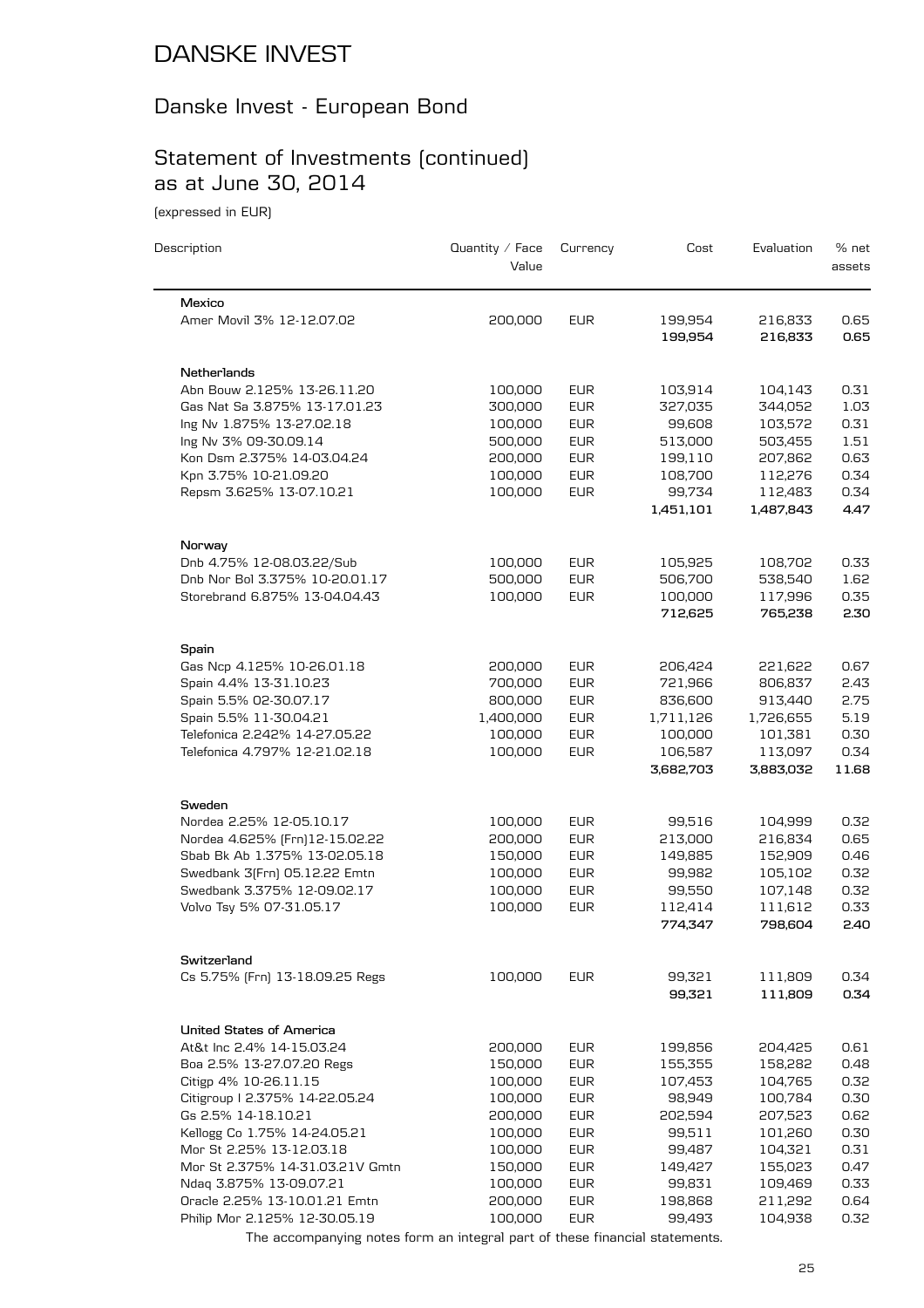## Danske Invest - European Bond

# Statement of Investments (continued) as at June 30, 2014

(expressed in EUR)

| Description                                                                    | Quantity / Face | Currency   | Cost               | Evaluation         | % net        |
|--------------------------------------------------------------------------------|-----------------|------------|--------------------|--------------------|--------------|
|                                                                                | Value           |            |                    |                    | assets       |
| Verizon Com 2.375% 14-17.02.22                                                 | 150,000         | <b>EUR</b> | 149,244            | 156,487            | 0.47         |
|                                                                                |                 |            | 1,660,068          | 1,718,569          | 5.17         |
| <b>Total - Bonds</b>                                                           |                 |            | 29,034,063         | 30,183,441         | 90.76        |
| Total - Transferable securities admitted to an official stock exchange listing |                 |            | 29,034,063         | 30,183,441         | 90.76        |
| Transferable securities dealt in on another regulated market                   |                 |            |                    |                    |              |
| <b>Bonds</b>                                                                   |                 |            |                    |                    |              |
| Denmark                                                                        |                 |            |                    |                    |              |
| Dsk Bk 4.5% 09-01.07.16                                                        | 900,000         | <b>EUR</b> | 975,630            | 975,177            | 2.93         |
|                                                                                |                 |            | 975,630            | 975,177            | 2.93         |
| Luxembourg                                                                     |                 |            |                    |                    |              |
| Glencore Fin 5.25% 10-22.03.17                                                 | 100,000         | <b>EUR</b> | 110,400<br>110,400 | 111,394<br>111,394 | 0.33<br>0.33 |
|                                                                                |                 |            |                    |                    |              |
| Spain<br>Banesto 4.75% 12-24.01.01                                             | 200,000         | <b>EUR</b> | 199,482            | 220,469            | 0.66         |
| Prosegur 2.75% 13-02.04.18                                                     | 200,000         | <b>EUR</b> | 199,254            | 210,909            | 0.64         |
|                                                                                |                 |            | 398,736            | 431,378            | 1.30         |
| <b>Total - Bonds</b>                                                           |                 |            | 1,484,766          | 1,517,949          | 4.56         |
| Total - Transferable securities dealt in on another regulated market           |                 |            | 1,484,766          | 1,517,949          | 4.56         |
| Other Transferable securities                                                  |                 |            |                    |                    |              |
| <b>Bonds</b>                                                                   |                 |            |                    |                    |              |
| Guernsey                                                                       |                 |            |                    |                    |              |
| Mare Balt.Frn 05-15/Scandi III                                                 | 89,795          | <b>EUR</b> | 195,563            | 31,955             | 0.10         |
|                                                                                |                 |            | 195,563            | 31,955             | 0.10         |
| Total - Bonds                                                                  |                 |            | 195,563            | 31,955             | 0.10         |
| Total - Other Transferable securities                                          |                 |            | 195,563            | 31,955             | 0.10         |
| TOTAL INVESTMENT PORTFOLIO                                                     |                 |            | 30,714,392         | 31,733,345         | 95.42        |
|                                                                                |                 |            |                    |                    |              |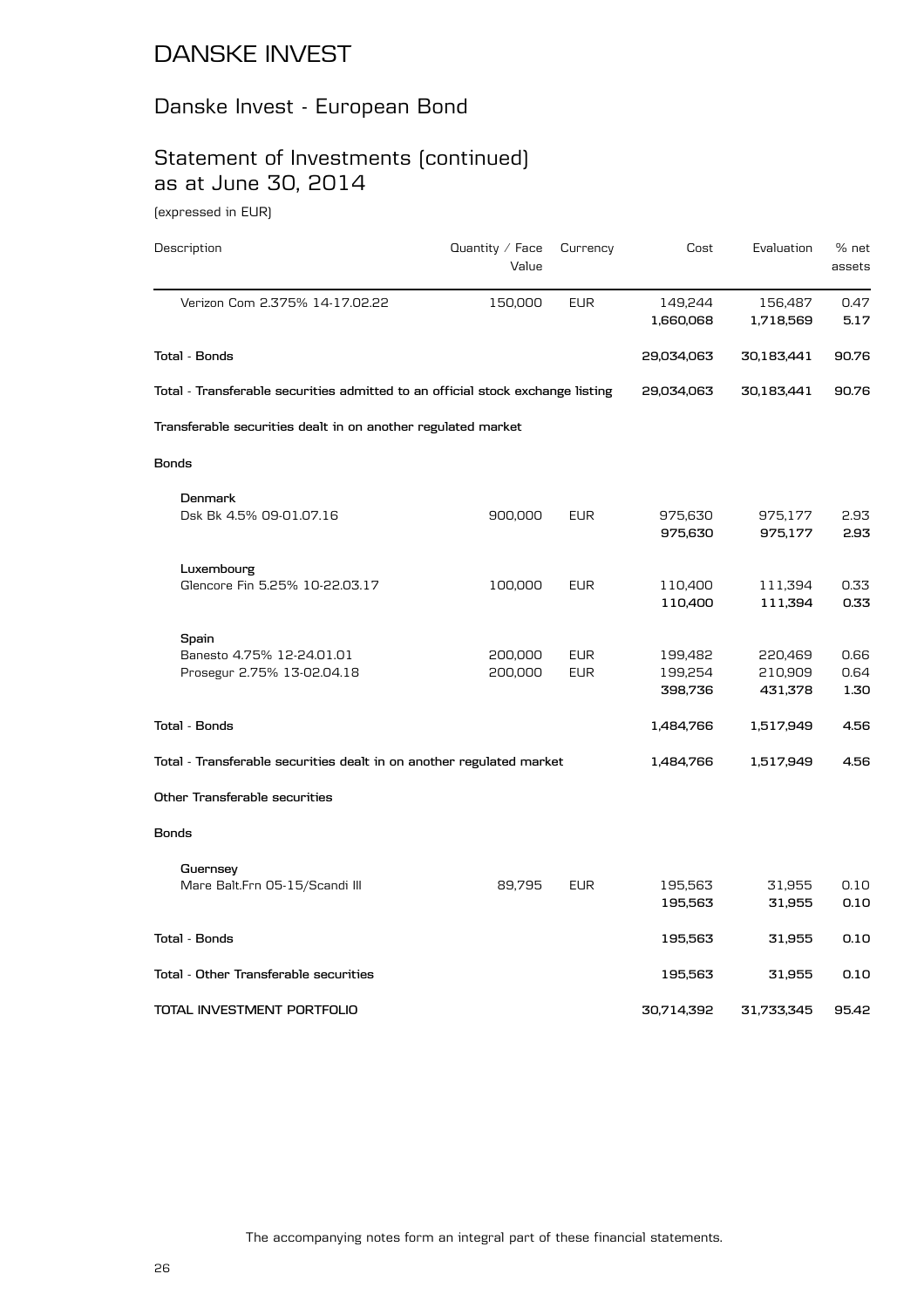## Danske Invest - European Bond

## Geographical and Economic Portfolio Breakdowns as at June 30, 2014

(expressed as a percentage of net assets)

| Geographical breakdown   | $\%$  |
|--------------------------|-------|
| Italy                    | 22.17 |
| France                   | 15.88 |
| Spain                    | 12.98 |
| Denmark                  | 9.60  |
| Finland                  | 5.28  |
| United States of America | 5.17  |
| Great Britain            | 4.67  |
| Netherlands              | 4.47  |
| Ireland                  | 4.24  |
| Sweden                   | 2.40  |
| Norway                   | 2.30  |
| Germany                  | 1.54  |
| Luxembourg               | 0.97  |
| Hong Kong                | 0.91  |
| Belgium                  | 0.79  |
| Mexico                   | 0.65  |
| Switzerland              | 0.34  |
| Austria                  | 0.33  |
| Curaçao                  | 0.32  |
| Cayman Islands           | 0.31  |
| Guernsey                 | 0.10  |
|                          | 95.42 |

| Economic breakdown                      | ℅     |
|-----------------------------------------|-------|
| States, Provinces and Municipalities    | 38.87 |
| <b>Banks and Financial Institutions</b> | 29.47 |
| Holding and Finance Companies           | 8.09  |
| <b>Public Services</b>                  | 4.20  |
| News Transmission                       | 3.69  |
| Mortgage and Funding Institutions       | 2.01  |
| Chemicals                               | 1.56  |
| Insurance                               | 1.42  |
| Other Services                          | 1.27  |
| Transportation                          | 1.14  |
| Photography And Optics                  | 0.79  |
| Retail                                  | 0.68  |
| Internet Software                       | 0.64  |
| Construction, Building Material         | 0.34  |
| <b>Pharmaceuticals and Cosmetics</b>    | 0.32  |
| <b>Tobacco and Spirits</b>              | 0.32  |
| Petrol                                  | 0.31  |
| Food and Distilleries                   | 0.30  |
|                                         | 95.42 |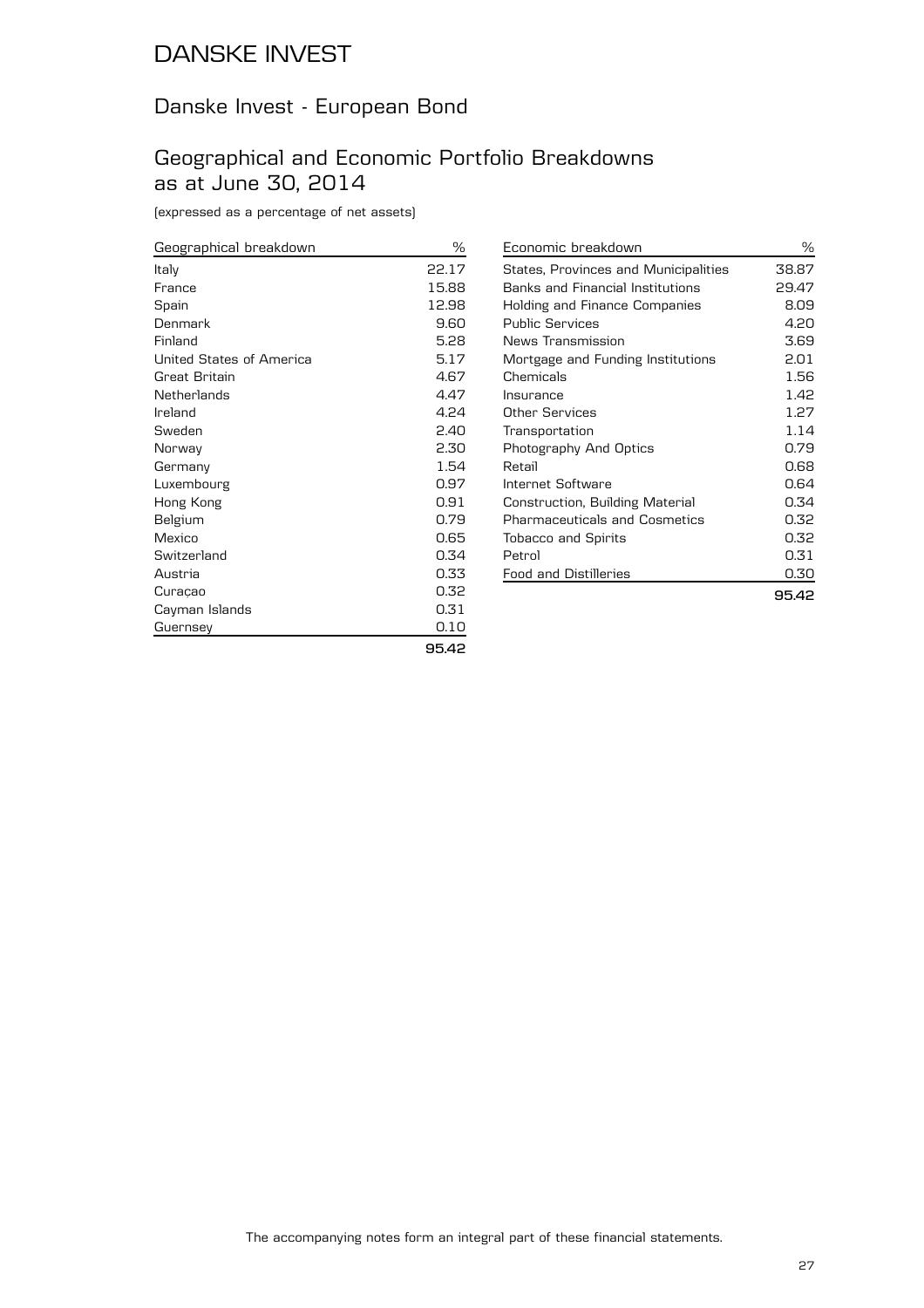### Danske Invest - Denmark Focus

### Statement of Investments as at June 30, 2014

(expressed in DKK)

| Description | Quantity / Face $C$ urrency<br>Value | Cost | Evaluation | % net<br>assets |
|-------------|--------------------------------------|------|------------|-----------------|
|             |                                      |      |            |                 |

**Transferable securities admitted to an official stock exchange listing**

#### **Shares**

| Denmark                                                                        |         |            |             |             |       |
|--------------------------------------------------------------------------------|---------|------------|-------------|-------------|-------|
| A.P. Moeller - Maersk A/S B                                                    | 1,787   | <b>DKK</b> | 19,349,598  | 24,213,850  | 9.33  |
| Auriga Industries /-B-                                                         | 42,124  | <b>DKK</b> | 7,592,280   | 11,836,844  | 4.56  |
| Bavarian Nordic                                                                | 41,917  | <b>DKK</b> | 4,536,688   | 5,239,625   | 2.02  |
| Carlsberg A/S B                                                                | 16,113  | <b>DKK</b> | 8,479,938   | 9,353,597   | 3.60  |
| Christian Hansen Holding A/S                                                   | 15,493  | <b>DKK</b> | 2,722,780   | 3,550,996   | 1.37  |
| Coloplast -B-                                                                  | 25,116  | <b>DKK</b> | 8,530,412   | 12,384,700  | 4.77  |
| Danske Bank As                                                                 | 79,142  | <b>DKK</b> | 9,525,624   | 12,314,495  | 4.75  |
| Dfds A/S Copenhage                                                             | 13,356  | <b>DKK</b> | 5,120,526   | 6,444,270   | 2.48  |
| Dsv A/S                                                                        | 27,122  | <b>DKK</b> | 3,813,676   | 4,852,126   | 1.87  |
| Flsmidth & Co. A/S B                                                           | 10,752  | <b>DKK</b> | 3,201,644   | 3,272,909   | 1.26  |
| Genmab A/S                                                                     | 18,870  | <b>DKK</b> | 3,697,343   | 4,351,422   | 1.68  |
| <b>Gn Great Nordic Ltd</b>                                                     | 38,082  | <b>DKK</b> | 3,506,638   | 5,967,449   | 2.30  |
| Hoejgaar Holding A/S -B-                                                       | 13,016  | <b>DKK</b> | 2,587,243   | 3,377,652   | 1.30  |
| Hoejgaard Holding A/S                                                          | 10,356  | <b>DKK</b> | 1,265,794   | 2,640,780   | 1.02  |
| Iss A/S                                                                        | 55,927  | <b>DKK</b> | 10,265,521  | 10,833,060  | 4.17  |
| Jyske Bank A/S Silkeborg                                                       | 26,342  | <b>DKK</b> | 7,717,814   | 8,121,239   | 3.13  |
| Monberg & Thorsen -B-                                                          | 2,978   | <b>DKK</b> | 859,639     | 981,251     | 0.38  |
| Novo Nordisk A/S /-B-                                                          | 91,848  | <b>DKK</b> | 18,066,796  | 22,952,815  | 8.85  |
| Novozymes Shs-B-                                                               | 31,407  | <b>DKK</b> | 6,587,467   | 8,530,141   | 3.29  |
| Ow Bunker A/S                                                                  | 19,719  | <b>DKK</b> | 2,968,945   | 3,549,420   | 1.37  |
| Pandora A/S                                                                    | 49,218  | <b>DKK</b> | 16,962,794  | 20,642,029  | 7.95  |
| Per Aarsleff -B-                                                               | 5,547   | <b>DKK</b> | 4,182,422   | 5,840,991   | 2.25  |
| Royal Unibrew A/S                                                              | 4,603   | <b>DKK</b> | 2,894,725   | 3,926,359   | 1.51  |
| Simcorp A/S                                                                    | 24,843  | <b>DKK</b> | 5,358,679   | 4,645,641   | 1.79  |
| Solar A/S -B-                                                                  | 9,050   | <b>DKK</b> | 3,147,922   | 3,864,350   | 1.49  |
| Topdanmark A/S                                                                 | 22,016  | <b>DKK</b> | 3,233,249   | 3,626,035   | 1.40  |
| Trygvesta A/S                                                                  | 16,814  | <b>DKK</b> | 7,831,534   | 9,247,700   | 3.56  |
| Vestas Wind Systems As / Reg                                                   | 68,363  | <b>DKK</b> | 9,977,484   | 19,326,220  | 7.45  |
| William Demant Hldg                                                            | 7,658   | <b>DKK</b> | 3,855,946   | 3,793,007   | 1.46  |
|                                                                                |         |            | 187,841,121 | 239,680,973 | 92.36 |
| Sweden                                                                         |         |            |             |             |       |
| Nordea Bank Ab                                                                 | 131,289 | <b>DKK</b> | 9,026,817   | 10,109,253  | 3.90  |
|                                                                                |         |            | 9,026,817   | 10,109,253  | 3.90  |
| Total - Shares                                                                 |         |            | 196,867,938 | 249,790,226 | 96.26 |
| Total - Transferable securities admitted to an official stock exchange listing |         |            | 196,867,938 | 249,790,226 | 96.26 |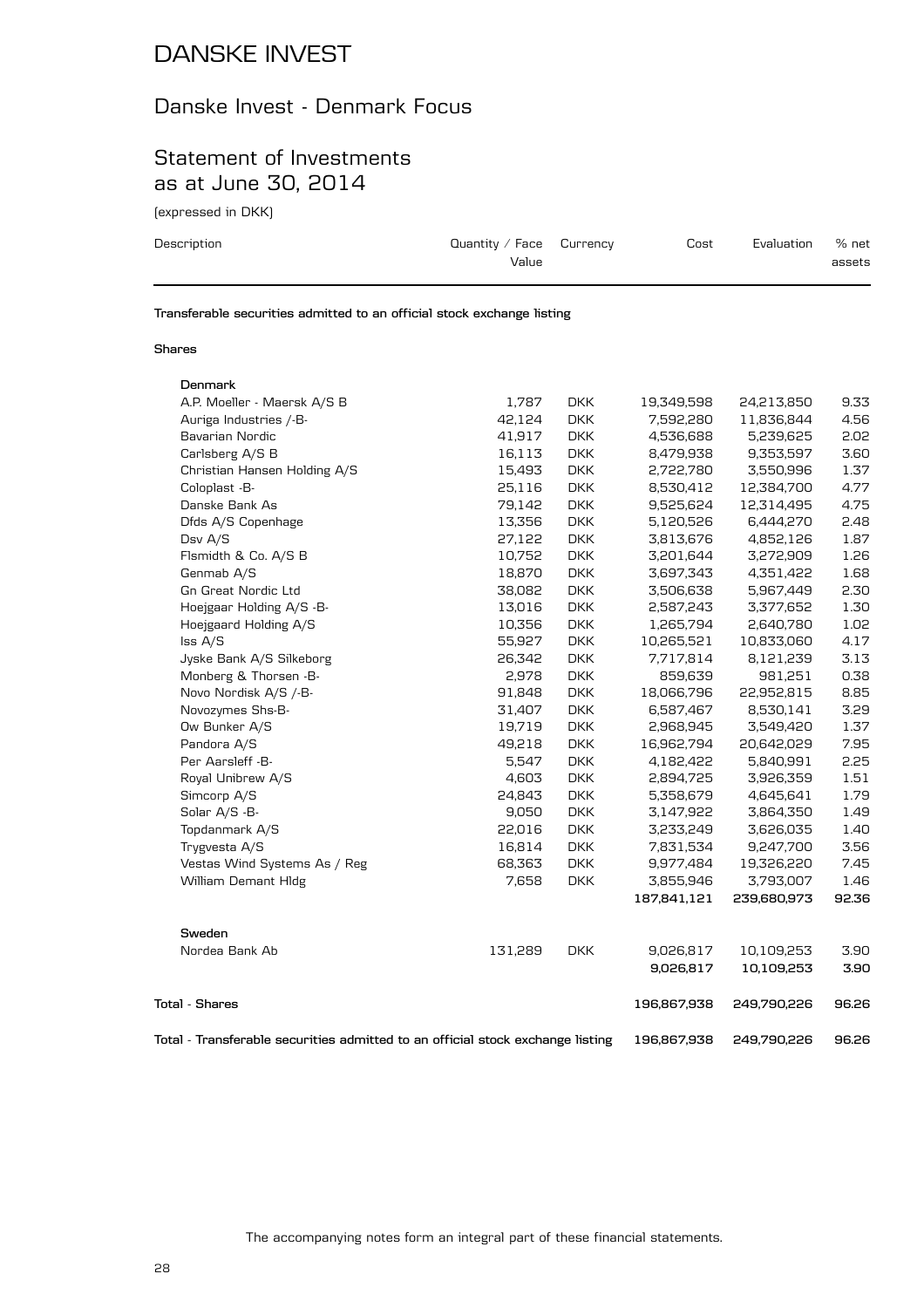### Danske Invest - Denmark Focus

## Statement of Investments (continued) as at June 30, 2014

(expressed in DKK)

| Description                                                          | Quantity $/$ Face<br>Value | Currency   | Cost                   | Evaluation             | % net<br>assets |
|----------------------------------------------------------------------|----------------------------|------------|------------------------|------------------------|-----------------|
| Transferable securities dealt in on another regulated market         |                            |            |                        |                        |                 |
| <b>Shares</b>                                                        |                            |            |                        |                        |                 |
| Iceland<br>Ossur Hf                                                  | 258,997                    | <b>DKK</b> | 2,080,038<br>2,080,038 | 3,496,459<br>3,496,459 | 1.35<br>1.35    |
| <b>Total - Shares</b>                                                |                            |            | 2,080,038              | 3,496,459              | 1.35            |
| Total - Transferable securities dealt in on another regulated market |                            | 2,080,038  | 3,496,459              | 1.35                   |                 |
| TOTAL INVESTMENT PORTFOLIO                                           |                            |            | 198,947,976            | 253,286,685            | 97.61           |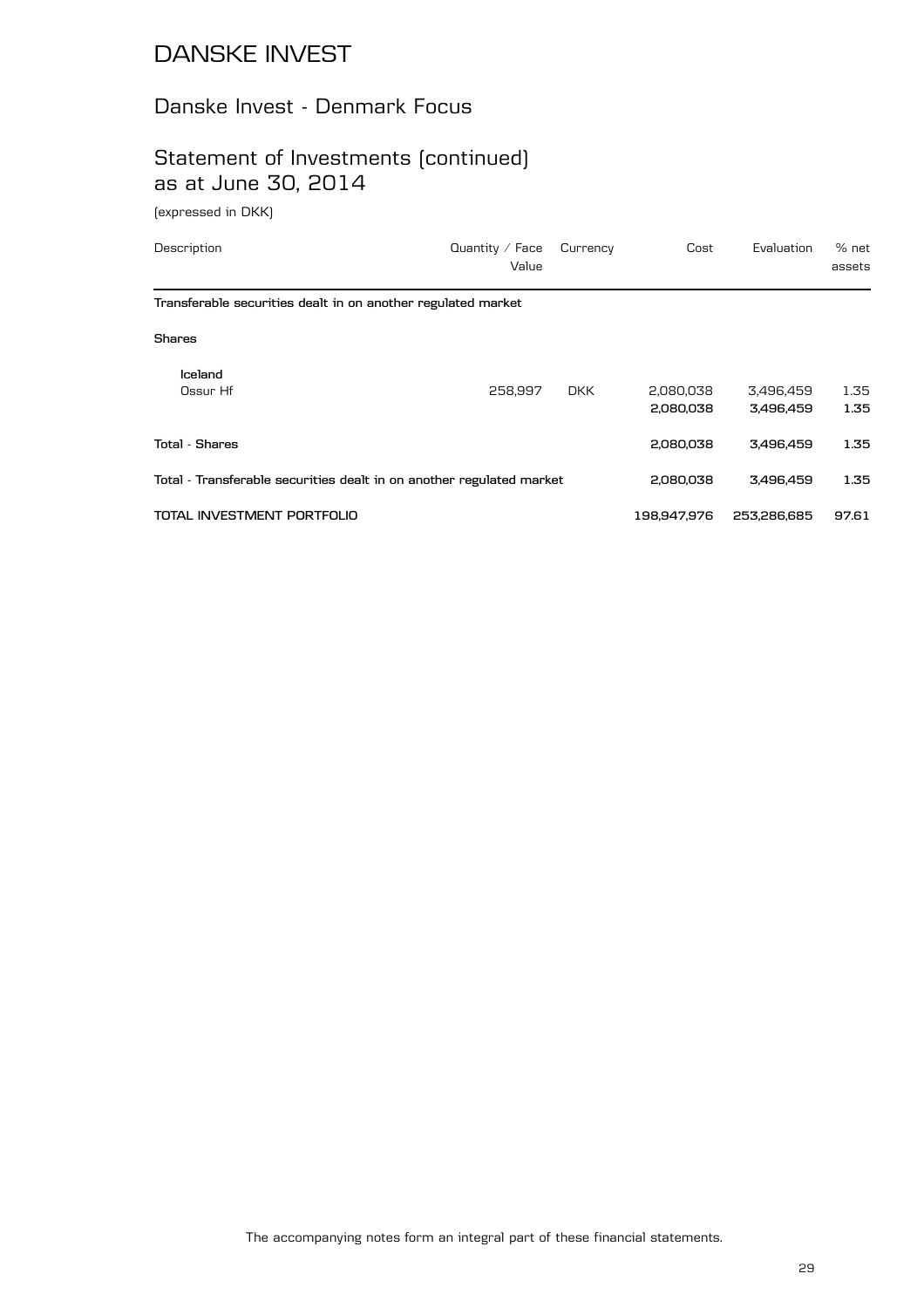### Danske Invest - Denmark Focus

### Geographical and Economic Portfolio Breakdowns as at June 30, 2014

(expressed as a percentage of net assets)

| Geographical breakdown | %     |
|------------------------|-------|
| Denmark                | 92.36 |
| Sweden                 | 3.90  |
| Iceland                | 1.35  |
|                        | 97.61 |

| Economic breakdown                      | %     |
|-----------------------------------------|-------|
| <b>Pharmaceuticals and Cosmetics</b>    | 16.43 |
| Transportation                          | 13.68 |
| <b>Banks and Financial Institutions</b> | 11.78 |
| Consumer Goods                          | 7.95  |
| Chemicals                               | 7.85  |
| <b>Public Services</b>                  | 7.45  |
| Construction, Building Material         | 6.21  |
| <b>Tobacco and Spirits</b>              | 5.11  |
| Biotechnology                           | 5.07  |
| Insurance                               | 4.96  |
| Other Services                          | 4.17  |
| News Transmission                       | 2.30  |
| Internet Software                       | 1.79  |
| <b>Business Houses</b>                  | 1.49  |
| Petrol                                  | 1.37  |
|                                         | 97.61 |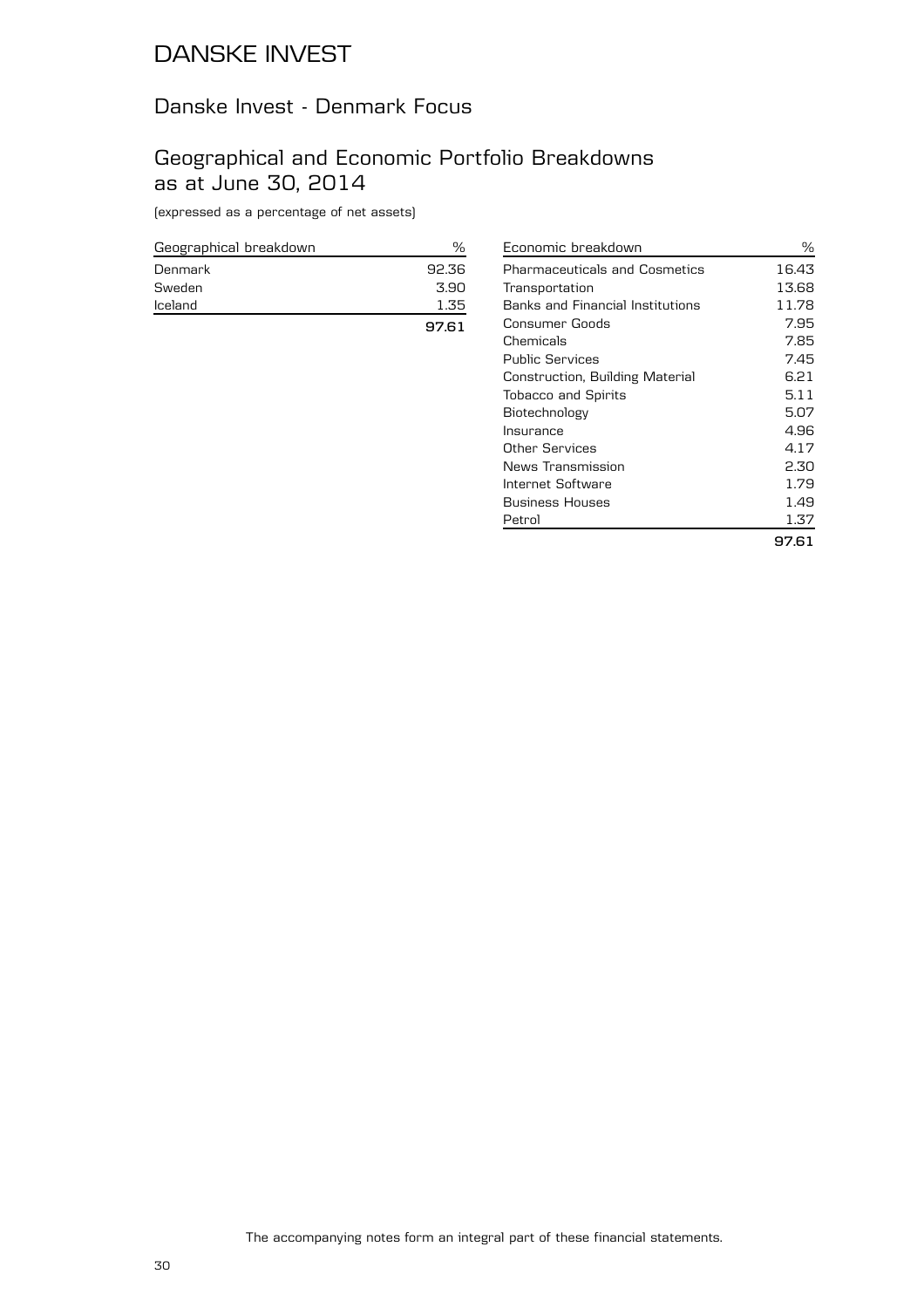### Danske Invest - Nordic

### Statement of Investments as at June 30, 2014

(expressed in EUR)

| Description | Quantity / Face $C$ urrency<br>Value                                   | Cost | Evaluation | $%$ net<br>assets |
|-------------|------------------------------------------------------------------------|------|------------|-------------------|
|             | Transferable securities admitted to an official stock exchange listing |      |            |                   |

#### **Shares**

| Denmark                      |         |            |           |           |       |
|------------------------------|---------|------------|-----------|-----------|-------|
| A.P. Moeller - Maersk A/S B  | 606     | <b>DKK</b> | 882,198   | 1,101,399 | 4.46  |
| Auriga Industries /-B-       | 15,944  | <b>DKK</b> | 464,562   | 600,947   | 2.44  |
| Danske Bank As               | 36,022  | <b>DKK</b> | 572,668   | 751,814   | 3.05  |
| Dsv $A/S$                    | 19,659  | <b>DKK</b> | 400,633   | 471,742   | 1.91  |
| Novo Nordisk A/S /-B-        | 67,488  | <b>DKK</b> | 1,202,574 | 2,262,171 | 9.17  |
| Ow Bunker A/S                | 12,279  | <b>DKK</b> | 301,076   | 296,461   | 1.20  |
| Pandora A/S                  | 11,027  | <b>DKK</b> | 455,301   | 620,324   | 2.51  |
| Trygvesta A/S                | 5,604   | <b>DKK</b> | 358,117   | 413,422   | 1.68  |
| Vestas Wind Systems As / Reg | 16,949  | <b>DKK</b> | 418,929   | 642,692   | 2.61  |
|                              |         |            | 5,056,058 | 7,160,972 | 29.03 |
| Finland                      |         |            |           |           |       |
| Amer Sports Corporation A    | 23,274  | <b>EUR</b> | 355,461   | 348,644   | 1.42  |
| Kesko Oyj /-B-               | 7,103   | <b>EUR</b> | 227,050   | 206,839   | 0.84  |
| Kone Oyj -B-                 | 11,017  | <b>EUR</b> | 182,318   | 338,332   | 1.37  |
| Konecranes Plc               | 15,430  | <b>EUR</b> | 362,882   | 367,080   | 1.49  |
| Nokia Oy                     | 162,835 | <b>EUR</b> | 512,808   | 911,062   | 3.69  |
| Sampo Plc A                  | 11,495  | <b>EUR</b> | 256,415   | 424,740   | 1.72  |
| Stora Enso Ab /-R-           | 47,345  | <b>EUR</b> | 341,662   | 343,015   | 1.39  |
|                              |         |            | 2,238,596 | 2,939,712 | 11.92 |
| Great Britain                |         |            |           |           |       |
| Astrazeneca Plc              | 5,139   | <b>SEK</b> | 271,460   | 281,241   | 1.14  |
|                              |         |            | 271,460   | 281,241   | 1.14  |
| Norway                       |         |            |           |           |       |
| Dnb Nor Asa                  | 59,205  | <b>NOK</b> | 696,236   | 791,068   | 3.21  |
| Gjensidige Forsikring        | 24,687  | <b>NOK</b> | 316,075   | 327,200   | 1.33  |
| Marine Harvest Asa           | 55,453  | <b>NOK</b> | 457,627   | 551,725   | 2.24  |
| Statoilhydro Asa             | 32,877  | <b>NOK</b> | 572,195   | 748,515   | 3.03  |
| Telenor As                   | 17,991  | <b>NOK</b> | 305,048   | 302,096   | 1.22  |
|                              |         |            | 2,347,181 | 2,720,604 | 11.03 |
| Sweden                       |         |            |           |           |       |
| Af Ab                        | 22,518  | <b>SEK</b> | 209,116   | 291,547   | 1.18  |
| Alfa Laval Ab*               | 25,946  | <b>SEK</b> | 435,043   | 488,369   | 1.98  |
| Atlas Copco Ab A             | 38,444  | <b>SEK</b> | 733,035   | 808,105   | 3.28  |
| Bilia Ab A                   | 17,650  | <b>SEK</b> | 337,407   | 390,788   | 1.58  |
| Cloetta -B-                  | 190,501 | <b>SEK</b> | 430,406   | 468,422   | 1.90  |
| Eniro Ab                     | 37,834  | <b>SEK</b> | 234,810   | 191,246   | 0.77  |
| Ericsson Tel. B              | 63,491  | <b>SEK</b> | 658,521   | 559,192   | 2.27  |
| Hakon Invest Ab              | 9,997   | <b>SEK</b> | 228,127   | 244,076   | 0.99  |
| Hennes & Mauritz Ab          | 35,975  | <b>SEK</b> | 954,254   | 1,146,442 | 4.65  |
| Lundin Petroleum Ab          | 23,872  | <b>SEK</b> | 337,862   | 352,193   | 1.43  |
| Nordea Bank Ab               | 123,729 | <b>SEK</b> | 1,158,612 | 1,277,526 | 5.18  |
| Sandvik Ab                   | 56,069  | <b>SEK</b> | 571,859   | 561,232   | 2.27  |
| Skandinav.Ensk.Banken A      | 92,759  | <b>SEK</b> | 674,537   | 907,293   | 3.68  |
|                              |         |            |           |           |       |

The accompanying notes form an integral part of these financial statements. \* Securities subject to securities lending agreement as described in note 10.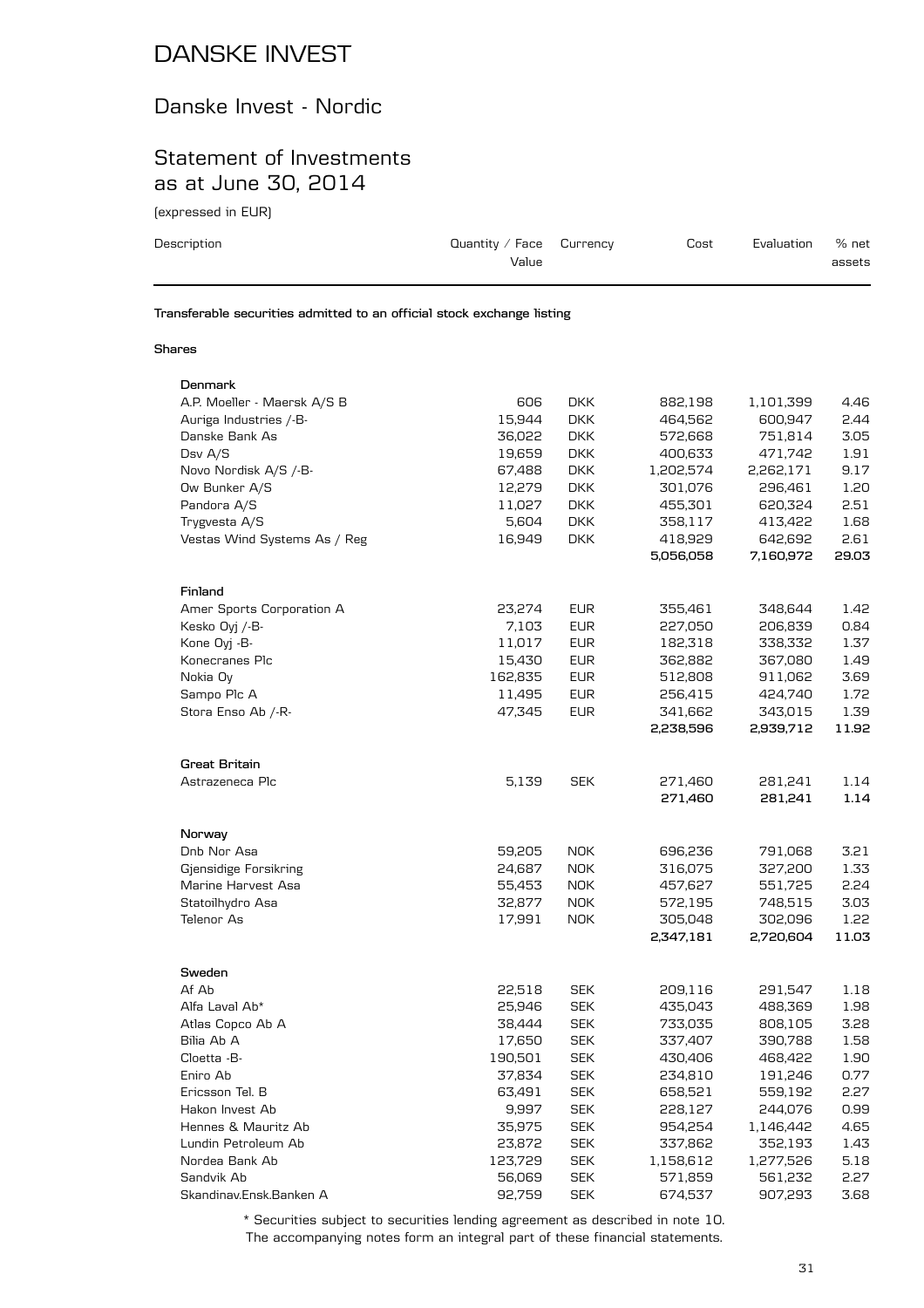#### Danske Invest - Nordic

# Statement of Investments (continued) as at June 30, 2014

(expressed in EUR)

| Description                                                                    | Quantity $/$ Face<br>Value | Currency   | Cost       | Evaluation | % net<br>assets |
|--------------------------------------------------------------------------------|----------------------------|------------|------------|------------|-----------------|
| Skanska B                                                                      | 23,549                     | <b>SEK</b> | 277,375    | 391,496    | 1.59            |
| Swedbank Ab -A-                                                                | 36,040                     | <b>SEK</b> | 605,888    | 694,049    | 2.81            |
| Teliasonera Ab                                                                 | 42,005                     | <b>SEK</b> | 211,108    | 225,310    | 0.91            |
| Trelleborg B                                                                   | 24,614                     | <b>SEK</b> | 358,476    | 383,493    | 1.55            |
| Volvo B                                                                        | 62,073                     | <b>SEK</b> | 685,287    | 626,733    | 2.54            |
|                                                                                |                            |            | 9,101,723  | 10,007,512 | 40.56           |
| United States of America                                                       |                            |            |            |            |                 |
| Autoliv Inc/Swedish Dept.Recpt                                                 | 14,146                     | <b>SEK</b> | 784,481    | 1,097,375  | 4.45            |
|                                                                                |                            |            | 784.481    | 1,097,375  | 4.45            |
| Total - Shares                                                                 |                            |            | 19,799,499 | 24,207,416 | 98.13           |
| Total - Transferable securities admitted to an official stock exchange listing |                            |            | 19,799,499 | 24,207,416 | 98.13           |
| TOTAL INVESTMENT PORTFOLIO                                                     |                            |            | 19.799.499 | 24.207.416 | 98.13           |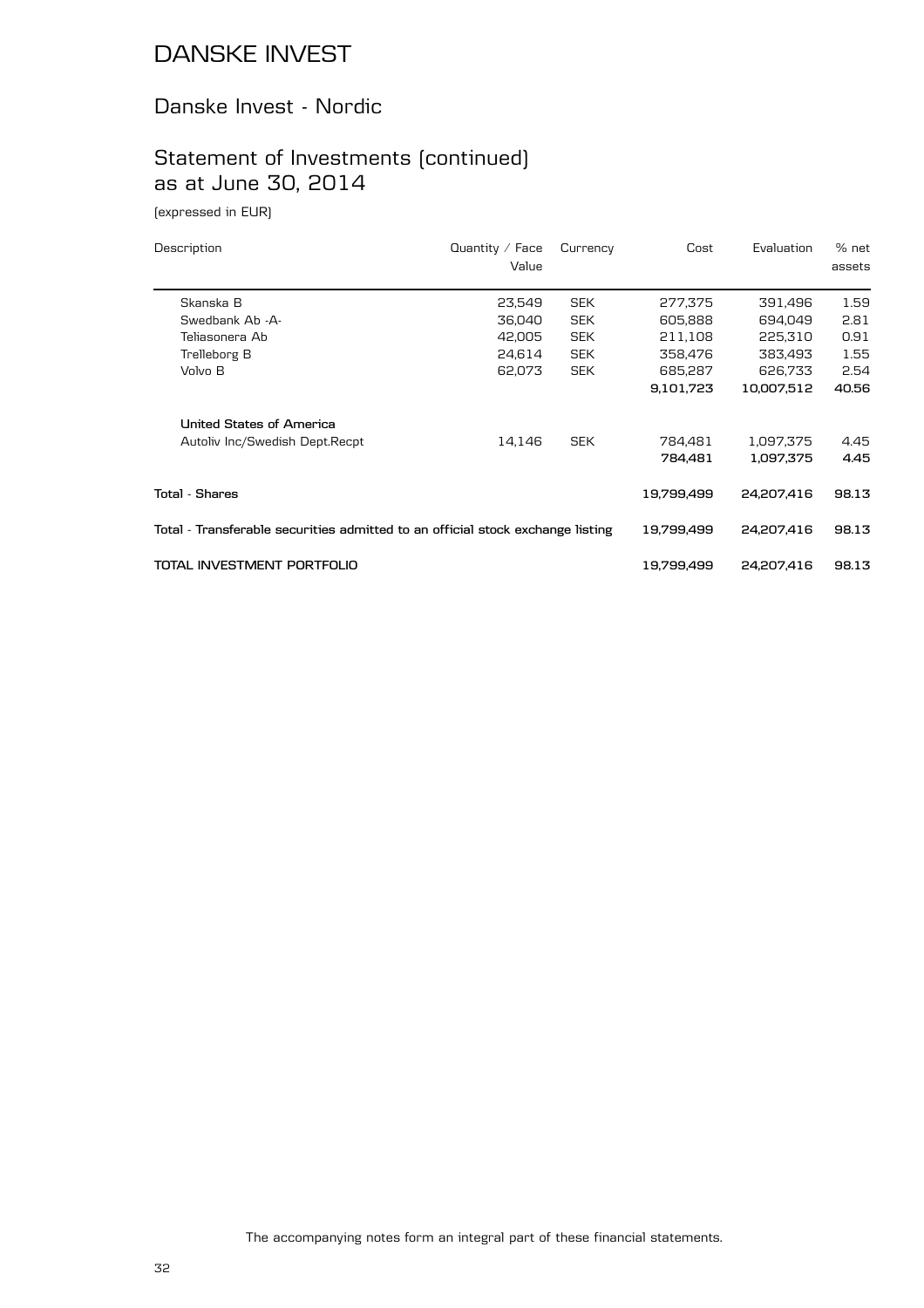#### Danske Invest - Nordic

## Geographical and Economic Portfolio Breakdowns as at June 30, 2014

(expressed as a percentage of net assets)

| Geographical breakdown   | ℅     |
|--------------------------|-------|
| Sweden                   | 40.56 |
| Denmark                  | 29.03 |
| Finland                  | 11.92 |
| Norway                   | 11.03 |
| United States of America | 4.45  |
| Great Britain            | 1.14  |
|                          | 98.13 |

| Economic breakdown                      | ℅     |
|-----------------------------------------|-------|
| <b>Banks and Financial Institutions</b> | 17.93 |
| <b>Pharmaceuticals and Cosmetics</b>    | 10.31 |
| Mechanics, Machinery                    | 10.08 |
| Automobile Industry                     | 10.06 |
| News Transmission                       | 8.09  |
| Transportation                          | 6.37  |
| Petrol                                  | 5.66  |
| Retail                                  | 5.49  |
| Insurance                               | 4.73  |
| Consumer Goods                          | 3.93  |
| <b>Food and Distilleries</b>            | 2.89  |
| <b>Public Services</b>                  | 2.61  |
| Chemicals                               | 2.44  |
| Agriculture and Fishing                 | 2.24  |
| Construction, Building Material         | 1.59  |
| Tyres & Rubber                          | 1.55  |
| Forest Products And Paper Industry      | 1.39  |
| Graphic Art, Publishing                 | 0.77  |
|                                         | 98.13 |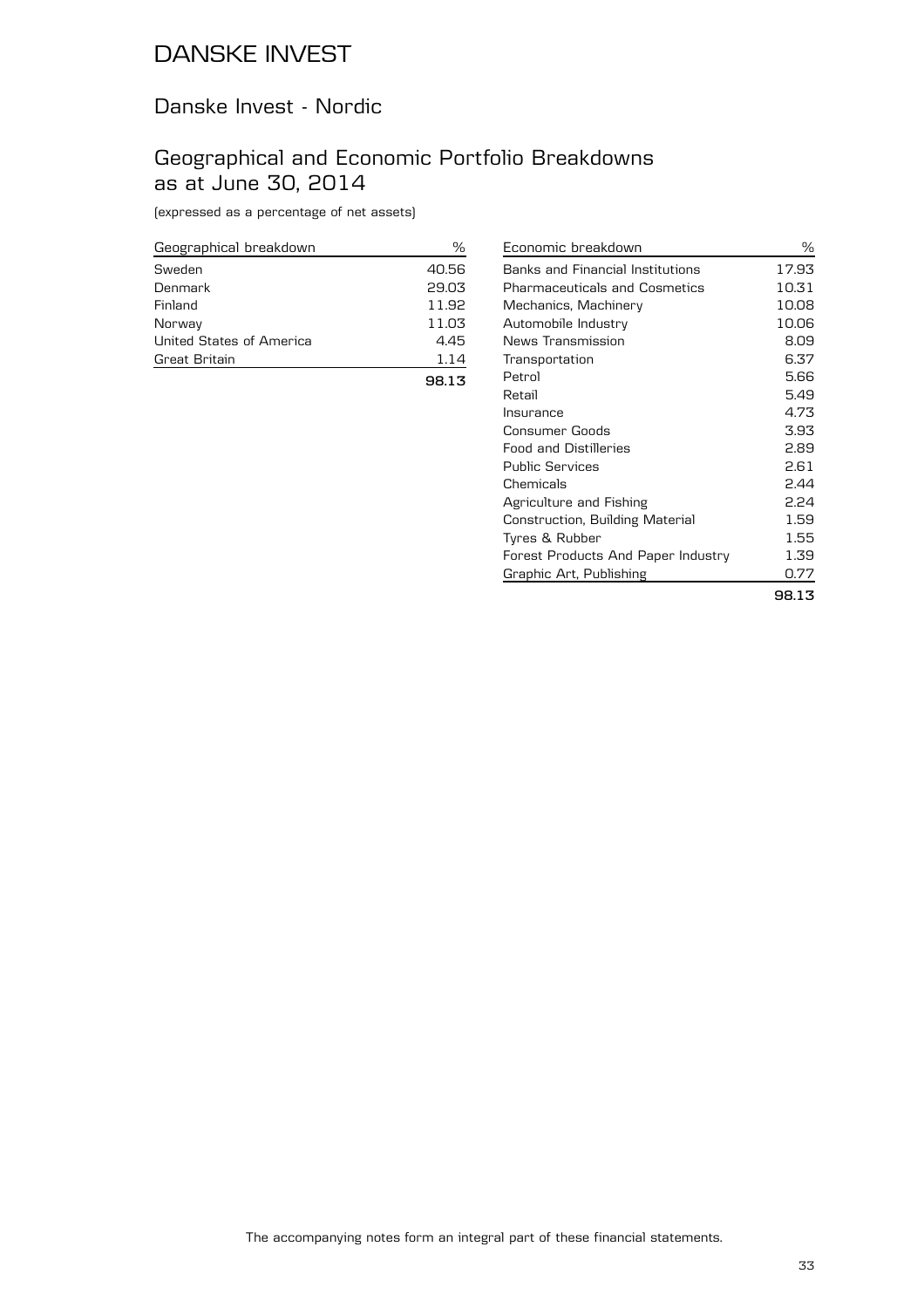#### Danske Invest - Swedish Bond

### Statement of Investments as at June 30, 2014

(expressed in SEK)

| Description                                                            | Quantity / Face $C$ urrency<br>Value | Cost | Evaluation | % net<br>assets |
|------------------------------------------------------------------------|--------------------------------------|------|------------|-----------------|
| Transferable securities admitted to an official stock exchange listing |                                      |      |            |                 |
| <b>Bonds</b>                                                           |                                      |      |            |                 |

| Denmark                                       |                          |                          |                          |                             |              |
|-----------------------------------------------|--------------------------|--------------------------|--------------------------|-----------------------------|--------------|
| Dsk Bk 4.2% 09-15.09.14                       | 20,000,000               | <b>SEK</b>               | 21,057,600               | 20,132,600                  | 0.93         |
| Nykrdit 3% 13-01.04.15                        | 100,000,000              | <b>SEK</b>               | 102,128,000              | 101,624,000                 | 4.68         |
| Nykredit 3% 13-01.10.14                       | 200,000,000              | <b>SEK</b>               | 202,928,000              | 201,052,000                 | 9.26         |
| RelkdtFn 14-01.10.16                          | 100,000,000              | <b>SEK</b>               | 100,100,000              | 100,000,000                 | 4.60         |
|                                               |                          |                          | 426,213,600              | 422,808,600                 | 19.47        |
| Finland                                       |                          |                          |                          |                             |              |
| Fortum Frn 10-14.09.15                        | 30,000,000               | <b>SEK</b>               | 30,300,900               | 30,281,400                  | 1.39         |
|                                               |                          |                          | 30,300,900               | 30,281,400                  | 1.39         |
| Norway                                        |                          |                          |                          |                             |              |
| Dnb Bank As 3.07% 13-15.10.18                 | 20,000,000               | <b>SEK</b>               | 20,000,000               | 20,985,400                  | 0.96         |
|                                               |                          |                          | 20,000,000               | 20,985,400                  | 0.96         |
| Sweden                                        |                          |                          |                          |                             |              |
| Akademiska 2.9% 10-15.10.15                   | 20,000,000               | <b>SEK</b>               | 19,963,400               | 20,530,000                  | 0.95         |
| Electrolux Frn 12-22.09.15                    | 39,000,000               | <b>SEK</b>               | 39,538,981               | 39,484,770                  | 1.82         |
| Hufvudstad Frn 13-24.03.15                    | 22,000,000               | <b>SEK</b>               | 22,023,760               | 22,026,620                  | 1.01         |
| Landshypo 4.5% 07-18.03.15                    | 10,000,000               | <b>SEK</b>               | 10,301,100               | 10,267,600                  | 0.47         |
| Lansbk Frn 12-02.04.15                        | 10,000,000               | <b>SEK</b>               | 10,093,800               | 10,086,050                  | 0.46         |
| Lansfo Bk Frn 11-10.02.15                     | 43,000,000               | <b>SEK</b>               | 43,360,770               | 43,342,280                  | 2.00         |
| Postnord Frn 12-03.06.15                      | 20,000,000               | <b>SEK</b>               | 20,108,600               | 20,085,200                  | 0.93         |
| Sbab 3.375% 10-16.06.15<br>Seb 3% 12-20.06.18 | 12,000,000               | <b>SEK</b><br><b>SEK</b> | 11,323,560               | 12,276,960                  | 0.57<br>1.96 |
| Sffab Frn 11-22.12.14                         | 40,000,000<br>10,000,000 | <b>SEK</b>               | 41,793,600<br>10,049,500 | 42,558,400<br>10,067,200    | 0.46         |
| Sffab Frn 12-24.08.15                         | 40,000,000               | <b>SEK</b>               | 40,342,800               | 40,427,200                  | 1.86         |
| Stadshypo 6% 04-16.12.15                      | 36,000,000               | <b>SEK</b>               | 39,959,432               | 38,740,680                  | 1.78         |
| Stadshypo 6% 04-21.06.17                      | 90,000,000               | <b>SEK</b>               | 104,248,800              | 103,016,700                 | 4.74         |
| Stadshypotek Ab 3% 05-18.03.15                | 40,000,000               | <b>SEK</b>               | 41,573,360               | 41,519,600                  | 1.91         |
| Stadyshypo 3% 12-19.12.18                     | 225,000,000              | <b>SEK</b>               | 233,597,850              | 239,717,250                 | 11.04        |
| Swedbk 3.75% 10-15.03.17                      | 105,000,000              | <b>SEK</b>               | 112,315,350              | 112,791,525                 | 5.19         |
| Swedbk 3.75% 10-16.09.15 183                  | 170,000,000              | <b>SEK</b>               | 178,569,790              | 176,230,500                 | 8.11         |
| Swedbk 3.75% 10-20.12.17                      | 25,000,000               | <b>SEK</b>               | 26,690,750               | 27,185,375                  | 1.25         |
| Swedbk 3.75% 11-19.09.18                      | 30,000,000               | <b>SEK</b>               | 32,205,300               | 32,863,950                  | 1.51         |
| Sweden 2.5% 13-12.05.25                       | 250,000,000              | <b>SEK</b>               | 260,479,231              | 265,632,500                 | 12.23        |
| Sweden 3.5% 09-30.03.39                       | 52,000,000               | <b>SEK</b>               | 60,641,180               | 61,876,880                  | 2.85         |
| Sweden 4.25% 07-12.03.19 S.1052               | 100,000                  | <b>SEK</b>               | 113,315                  | 115,053                     | 0.01         |
| Sweden 4.25% 12-01.06.32                      | 13,000,000               | <b>SEK</b>               | 12,439,820               | 12,922,195                  | 0.60         |
| Vasakronan Frn 12-05.10.15                    | 45,000,000               | <b>SEK</b>               | 45,533,250               | 45,447,300                  | 2.09         |
| Volvo Tsy 2.5% 13-12.01.16 Emtn               | 50,000,000               | <b>SEK</b>               | 49,913,500               | 50,972,000                  | 2.35         |
|                                               |                          |                          |                          | 1,467,180,799 1,480,183,788 | 68.15        |
| Tota1 - Bonds                                 |                          |                          |                          | 1,943,695,299 1,954,259,188 | 89.97        |
|                                               |                          |                          |                          |                             |              |

**Total - Transferable securities admitted to an official stock exchange listing 1,943,695,299 1,954,259,188 89.97**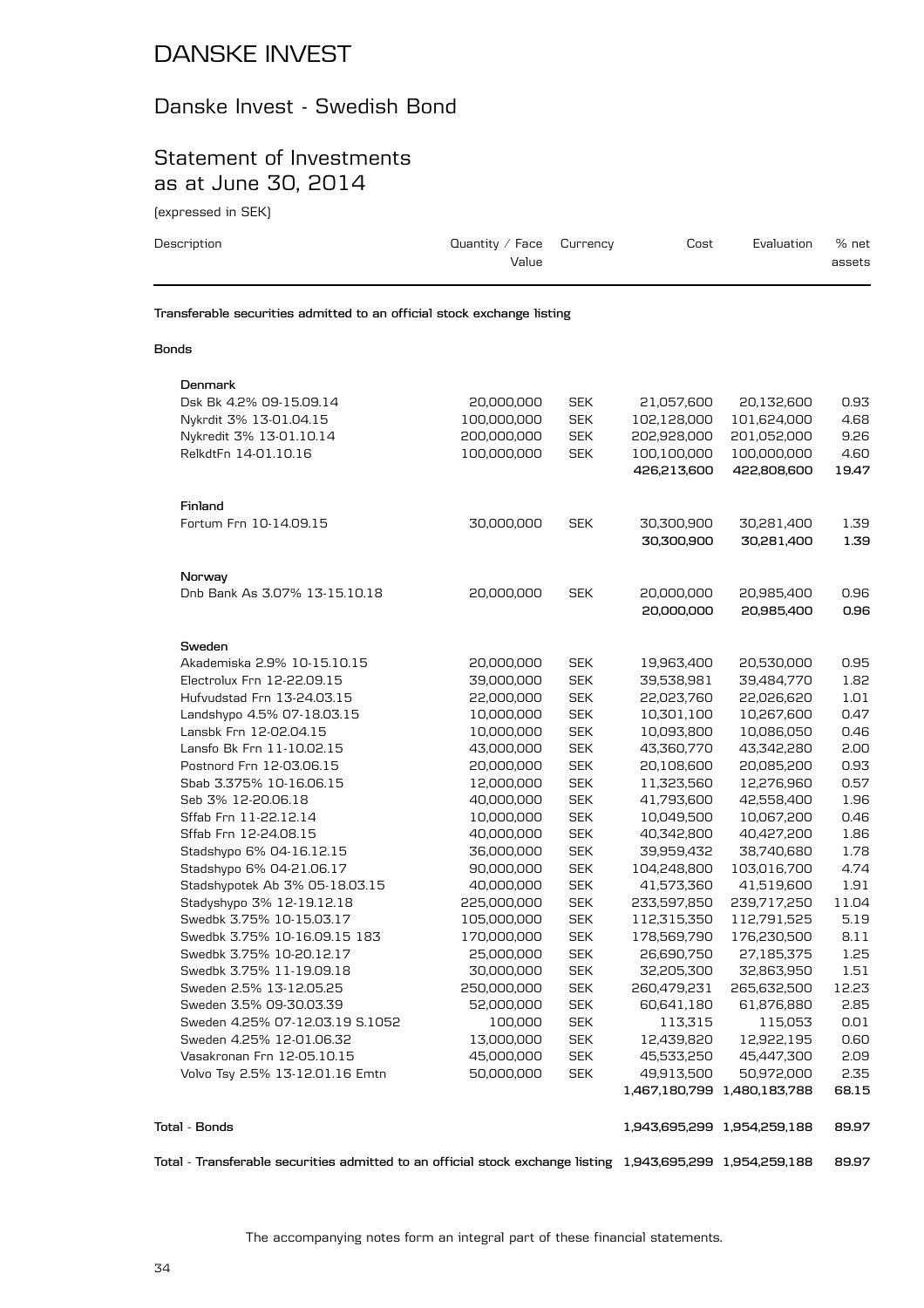### Danske Invest - Swedish Bond

## Statement of Investments (continued) as at June 30, 2014

(expressed in SEK)

| Description                                                          | Quantity / Face<br>Value | Currency   | Cost        | Evaluation                  | % net<br>assets |
|----------------------------------------------------------------------|--------------------------|------------|-------------|-----------------------------|-----------------|
| Transferable securities dealt in on another regulated market         |                          |            |             |                             |                 |
| <b>Bonds</b>                                                         |                          |            |             |                             |                 |
| Sweden                                                               |                          |            |             |                             |                 |
| Nordea Hyp 2% 12-20.06.18                                            | 175,000,000              | <b>SEK</b> | 173,195,750 | 179,479,125                 | 8.26            |
| Specialfast 3.47% 09-22.09.14                                        | 15,000,000               | <b>SEK</b> | 15,555,000  | 15,089,400                  | 0.70            |
|                                                                      |                          |            | 188,750,750 | 194,568,525                 | 8.96            |
| Total - Bonds                                                        |                          |            | 188.750.750 | 194,568,525                 | 8.96            |
| Total - Transferable securities dealt in on another regulated market |                          |            | 188,750,750 | 194,568,525                 | 8.96            |
| TOTAL INVESTMENT PORTFOLIO                                           |                          |            |             | 2,132,446,049 2,148,827,713 | 98.93           |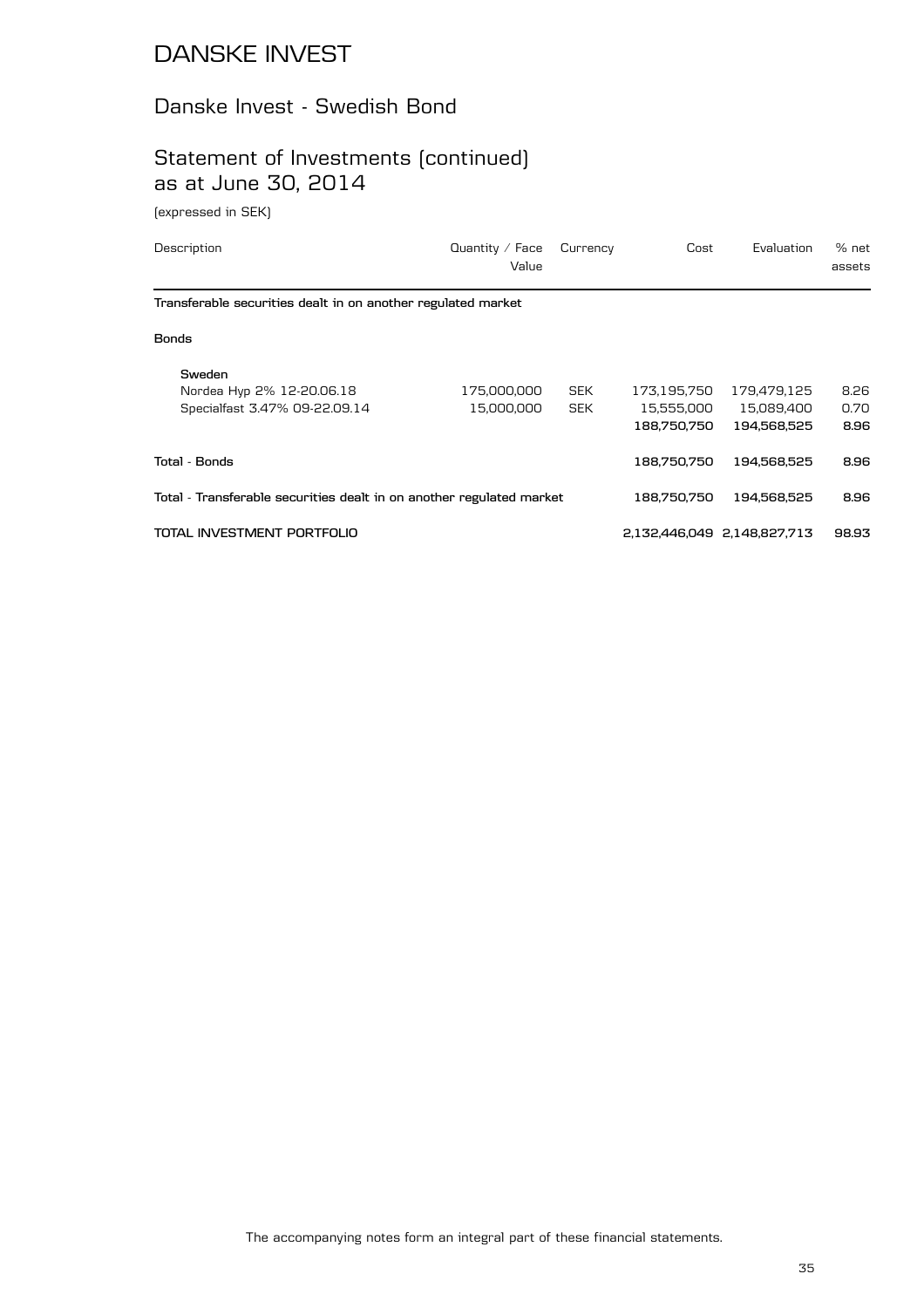### Danske Invest - Swedish Bond

### Geographical and Economic Portfolio Breakdowns as at June 30, 2014

(expressed as a percentage of net assets)

| Geographical breakdown | %     |
|------------------------|-------|
| Sweden                 | 77.11 |
| Denmark                | 19.47 |
| Finland                | 1.39  |
| Norway                 | 0.96  |
|                        | 98.93 |

| Economic breakdown                      | ℅     |
|-----------------------------------------|-------|
| Mortgage and Funding Institutions       | 35.63 |
| <b>Banks and Financial Institutions</b> | 34.05 |
| States, Provinces and Municipalities    | 16.64 |
| <b>Holding and Finance Companies</b>    | 4.67  |
| Real Estate Companies                   | 3.80  |
| Consumer Goods                          | 1.82  |
| Petrol                                  | 1.39  |
| <b>Other Services</b>                   | 0.93  |
|                                         |       |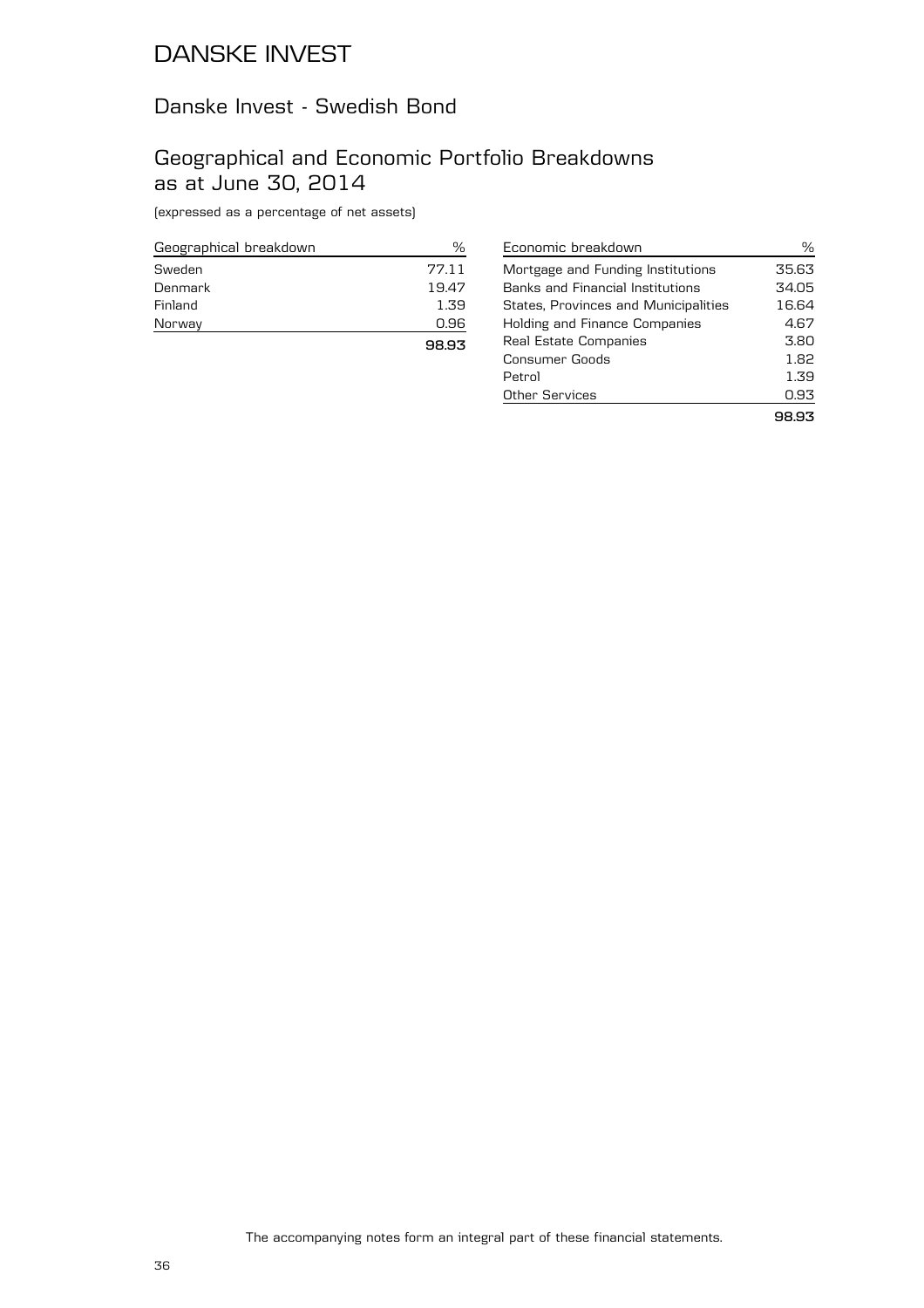#### Danske Invest - Sweden

#### Statement of Investments as at June 30, 2014

(expressed in SEK)

| ן החדר וווי המאמנות                                                            |                                 |                          |                                      |                                      |                      |
|--------------------------------------------------------------------------------|---------------------------------|--------------------------|--------------------------------------|--------------------------------------|----------------------|
| Description                                                                    | Quantity $\angle$ Face<br>Value | Currency                 | Cost                                 | Evaluation                           | % net<br>assets      |
| Transferable securities admitted to an official stock exchange listing         |                                 |                          |                                      |                                      |                      |
| <b>Shares</b>                                                                  |                                 |                          |                                      |                                      |                      |
| Canada<br>Lundin Min.Swedish Dep Rec.                                          | 208,000                         | <b>SEK</b>               | 6,289,199<br>6,289,199               | 7,579,520<br>7,579,520               | 3.26<br>3.26         |
| <b>Great Britain</b><br>Astrazeneca Plc                                        | 11,000                          | <b>SEK</b>               | 4,559,312<br>4,559,312               | 5,533,000<br>5,533,000               | 2.38<br>2.38         |
| Jersey<br>Black Earth Farming Ltd /Sdr                                         | 255,000                         | <b>SEK</b>               | 3,445,823<br>3,445,823               | 1,466,250<br>1,466,250               | 0.63<br>0.63         |
| Luxembourg<br>Millicom Intl Cell./Swed.Dep.<br>Oriflame Cosmetics/Swed.Depos.* | 12,000<br>24,500                | <b>SEK</b><br><b>SEK</b> | 7,290,287<br>4,757,518<br>12,047,805 | 7,326,000<br>3,824,450<br>11,150,450 | 3.15<br>1.65<br>4.80 |
| Sweden<br>Atlas Copco B*<br>Bjorn Borg Ab                                      | 46,000<br>30,000                | <b>SEK</b><br><b>SEK</b> | 6,738,748<br>1,732,043               | 8,234,000<br>672,000                 | 3.54<br>0.29         |

| Sweden                     |         |            |             |             |       |
|----------------------------|---------|------------|-------------|-------------|-------|
| Atlas Copco B*             | 46,000  | <b>SEK</b> | 6,738,748   | 8,234,000   | 3.54  |
| Bjorn Borg Ab              | 30,000  | <b>SEK</b> | 1,732,043   | 672,000     | 0.29  |
| Boliden Ab                 | 62,000  | <b>SEK</b> | 6,113,585   | 5,945,800   | 2.56  |
| Cloetta -B-                | 124,000 | <b>SEK</b> | 2,332,096   | 2,802,400   | 1.20  |
| East Capital Explorer Ab   | 29,925  | <b>SEK</b> | 1,963,064   | 1,690,763   | 0.73  |
| Electra Private Equity Plc | 43,000  | <b>SEK</b> | 6,812,804   | 7,288,500   | 3.13  |
| Elekta Ab*                 | 29,000  | <b>SEK</b> | 2,495,561   | 2,482,400   | 1.07  |
| Eniro Ab                   | 99,000  | <b>SEK</b> | 2,819,682   | 4,599,540   | 1.98  |
| Ericsson Tel. B            | 86,000  | <b>SEK</b> | 6,288,153   | 6,961,700   | 2.99  |
| Hakon Invest Ab            | 27,500  | <b>SEK</b> | 4.596.073   | 6,171,000   | 2.65  |
| Hennes & Mauritz Ab        | 38,000  | <b>SEK</b> | 8,945,364   | 11,130,200  | 4.79  |
| Husqvarna Ab -B-           | 70,000  | <b>SEK</b> | 2,492,610   | 3,678,500   | 1.58  |
| Lindab International Ab    | 47,000  | <b>SEK</b> | 3,066,091   | 3,713,000   | 1.60  |
| Lundin Petroleum Ab*       | 79,000  | <b>SEK</b> | 10,159,313  | 10,712,400  | 4.61  |
| Meda Ab -A-                | 13,000  | <b>SEK</b> | 939,473     | 1,508,000   | 0.65  |
| Mg Holding Ab              | 80,000  | <b>SEK</b> | 1,304,881   | 2,712,000   | 1.17  |
| Nordea Bank Ab             | 185,000 | <b>SEK</b> | 13,965,212  | 17,556,500  | 7.55  |
| Nordnet Ab B               | 65,000  | <b>SEK</b> | 1,589,096   | 2,093,000   | 0.90  |
| Peab Ab / B Fria           | 59,000  | <b>SEK</b> | 2,555,836   | 3,070,950   | 1.32  |
| Ratos B                    | 66,000  | <b>SEK</b> | 3,861,897   | 4,062,300   | 1.75  |
| Sandvik Ab*                | 160,000 | <b>SEK</b> | 15,138,290  | 14,720,000  | 6.33  |
| Seamless Distribution Ab*  | 41,100  | <b>SEK</b> | 951,554     | 1,233,000   | 0.53  |
| Skandinav.Ensk.Banken A    | 204,000 | <b>SEK</b> | 11,668,767  | 18,339,600  | 7.89  |
| Ssab Swedish Steel A       | 105,500 | <b>SEK</b> | 5,254,459   | 6,599,025   | 2.84  |
| Swedbank Ab -A-            | 78,500  | <b>SEK</b> | 12,141,425  | 13,894,500  | 5.98  |
| Teliasonera Ab             | 105,000 | <b>SEK</b> | 4,756,710   | 5,176,500   | 2.23  |
| Trelleborg B               | 27,500  | <b>SEK</b> | 1,894,833   | 3,938,000   | 1.69  |
| Volvo B                    | 180,000 | <b>SEK</b> | 16,297,779  | 16,704,000  | 7.18  |
|                            |         |            | 158,875,399 | 187,689,578 | 80.73 |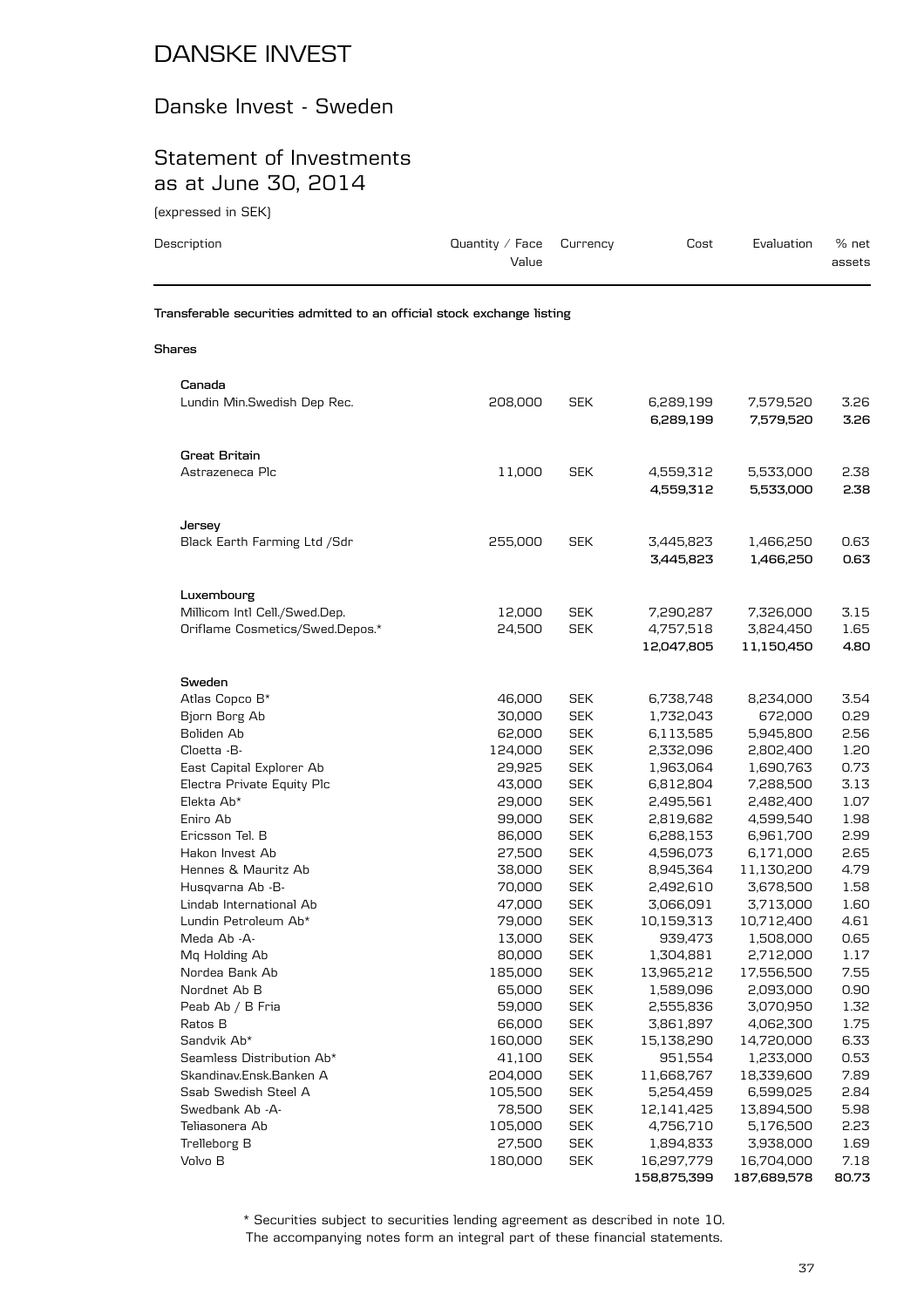#### Danske Invest - Sweden

## Statement of Investments (continued) as at June 30, 2014

(expressed in SEK)

| Description                                                                    | Quantity $\angle$ Face<br>Value | Currency   | Cost        | Evaluation  | % net<br>assets |
|--------------------------------------------------------------------------------|---------------------------------|------------|-------------|-------------|-----------------|
| Switzerland                                                                    |                                 |            |             |             |                 |
| Abb Ltd                                                                        | 25,000                          | <b>SEK</b> | 3,471,938   | 3,862,500   | 1.66            |
|                                                                                |                                 |            | 3,471,938   | 3,862,500   | 1.66            |
| United States of America                                                       |                                 |            |             |             |                 |
| Autoliv Inc/Swedish Dept.Recpt                                                 | 15,700                          | <b>SEK</b> | 7,463,384   | 11,194,100  | 4.81            |
|                                                                                |                                 |            | 7,463,384   | 11,194,100  | 4.81            |
| <b>Total - Shares</b>                                                          |                                 |            | 196,152,860 | 228,475,398 | 98.27           |
| Total - Transferable securities admitted to an official stock exchange listing |                                 |            | 196,152,860 | 228,475,398 | 98.27           |
| Other Transferable securities                                                  |                                 |            |             |             |                 |
| <b>Shares</b>                                                                  |                                 |            |             |             |                 |
| Sweden                                                                         |                                 |            |             |             |                 |
| D.Carnegie & Co Ab                                                             | 22,507                          | <b>SEK</b> | 1,557,474   | 1,035,322   | 0.45            |
|                                                                                |                                 |            | 1,557,474   | 1,035,322   | 0.45            |
| <b>Total - Shares</b>                                                          |                                 |            | 1,557,474   | 1,035,322   | 0.45            |
| Total - Other Transferable securities                                          |                                 |            | 1,557,474   | 1,035,322   | 0.45            |
| TOTAL INVESTMENT PORTFOLIO                                                     |                                 |            | 197,710,334 | 229,510,720 | 98.72           |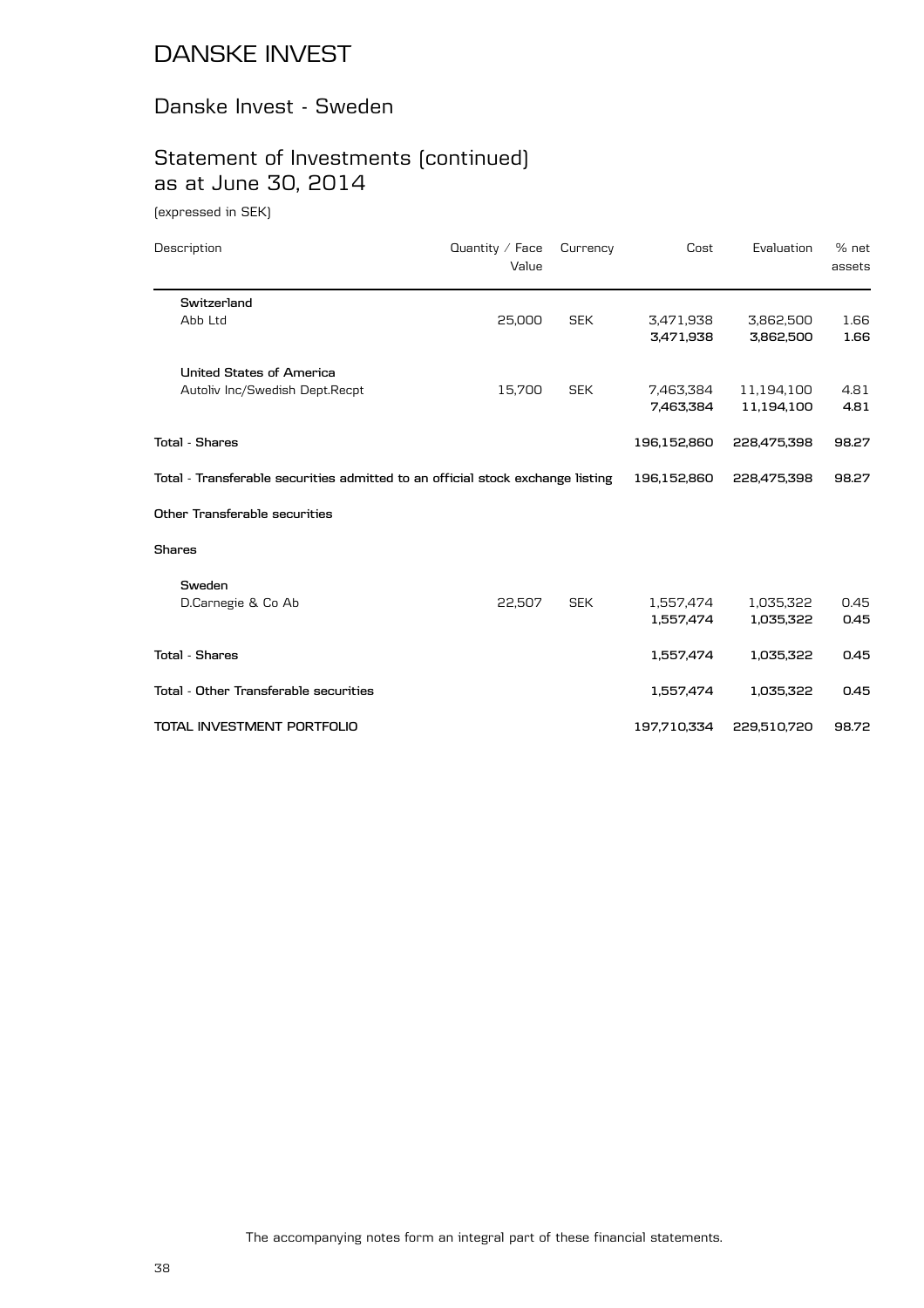#### Danske Invest - Sweden

#### Geographical and Economic Portfolio Breakdowns as at June 30, 2014

(expressed as a percentage of net assets)

| Geographical breakdown   | ℅     |
|--------------------------|-------|
| Sweden                   | 81.18 |
| United States of America | 4.81  |
| Luxembourg               | 4.80  |
| Canada                   | 3.26  |
| Great Britain            | 2.38  |
| Switzerland              | 1.66  |
| Jersev                   | 0.63  |
|                          |       |

| Economic breakdown                      | ℅     |
|-----------------------------------------|-------|
| <b>Banks and Financial Institutions</b> | 22.77 |
| Mechanics, Machinery                    | 12.77 |
| Automobile Industry                     | 11.99 |
| News Transmission                       | 8.37  |
| Retail                                  | 5.96  |
| <b>Pharmaceuticals and Cosmetics</b>    | 5.75  |
| Mines, Heavy Industries                 | 5.40  |
| Petrol                                  | 4.61  |
| <b>Food and Distilleries</b>            | 3.85  |
| <b>Precious Metals</b>                  | 3.26  |
| Consumer Goods                          | 3.13  |
| Holding and Finance Companies           | 2.48  |
| Graphic Art, Publishing                 | 1.98  |
| Tyres & Rubber                          | 1.69  |
| Electronics and Electrical Equipment    | 1.66  |
| Construction, Building Material         | 1.60  |
| Agriculture and Fishing                 | 0.63  |
| Office Equipment, Computers             | 0.53  |
| Miscellaneous                           | 0.29  |
|                                         | 98.72 |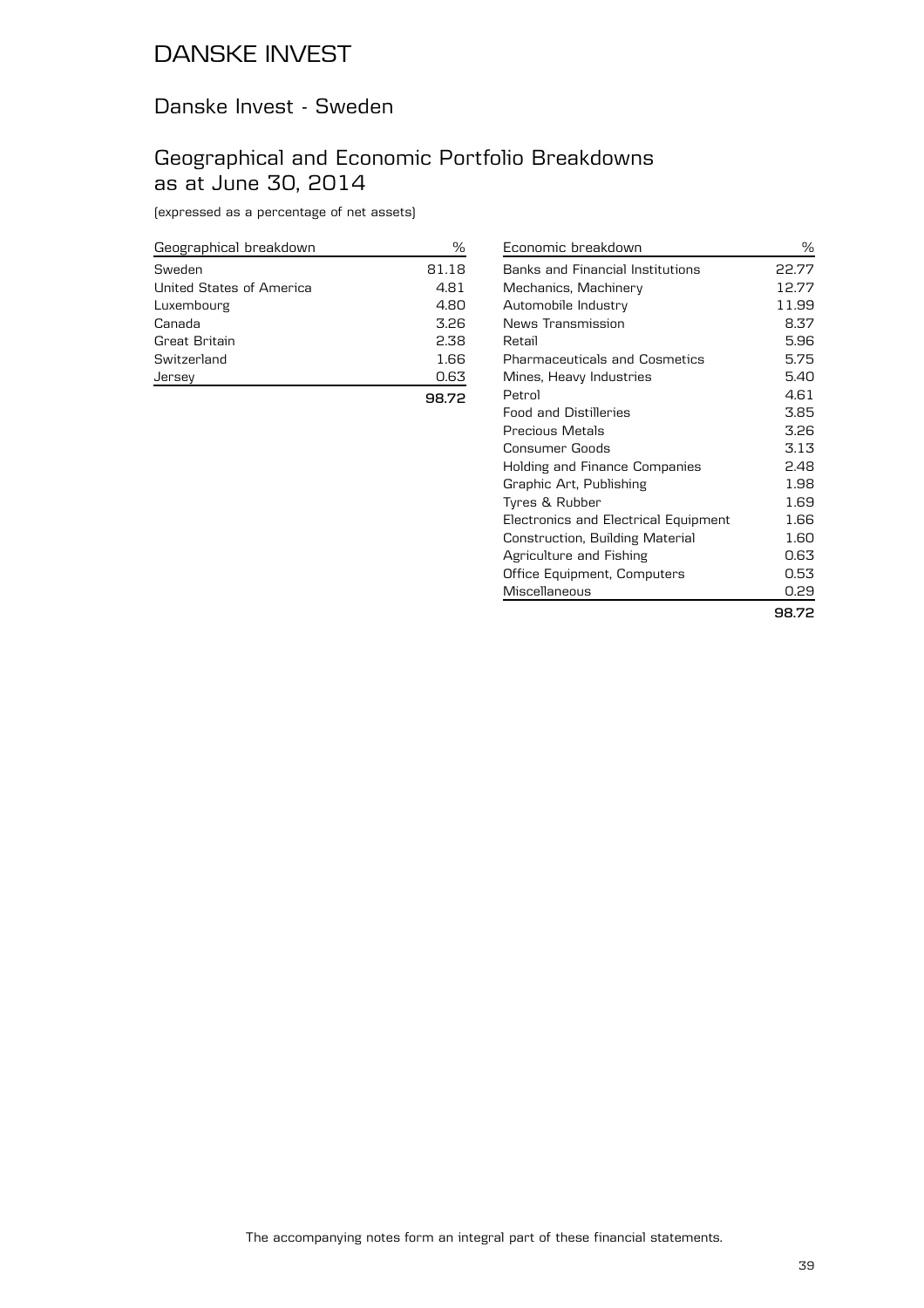#### Danske Invest - Danish Mortgage Bond

#### Statement of Investments as at June 30, 2014

(expressed in DKK)

| Description | Quantity / Face $C$ urrency<br>Value | Cost | Evaluation | % net<br>assets |
|-------------|--------------------------------------|------|------------|-----------------|
|             |                                      |      |            |                 |

**Transferable securities admitted to an official stock exchange listing**

#### **Bonds**

#### **Denmark**

| Denmark                              |            |            |            |            |      |
|--------------------------------------|------------|------------|------------|------------|------|
| Brfkred Tv 05-01.10.38 154b/Rbt      | 228,920    | <b>DKK</b> | 227,520    | 228,934    | 0.04 |
| Brfkredit 4.5% 64-01.10.14 S.6       | 19,472     | <b>DKK</b> | 19,715     | 19,696     |      |
| Brfkredit 9% 90-22 S.111             | 193,739    | <b>DKK</b> | 214,954    | 227,159    | 0.04 |
| Brfkredit 9% 90-22 S.111/Rbt         | 7,762      | <b>DKK</b> | 8,612      | 7,764      |      |
| Brfkredit Bygg.5% 01.04.18 S.13      | 1,743,349  | <b>DKK</b> | 1,755,553  | 1,830,517  | 0.32 |
| Brfkredit Frn 05-01.10.38 154b       | 16,092,535 | <b>DKK</b> | 15,994,162 | 16,800,606 | 2.93 |
| Brfkredit Frn 05-01.10.38 Oa         | 40,185,556 | <b>DKK</b> | 39,620,957 | 41,953,721 | 7.32 |
| Brfkredit Tv 05-01.10.38 Oa/Rbt      | 222,511    | <b>DKK</b> | 219,385    | 222,525    | 0.04 |
| Byernes Hypotekf.5%-01.01.18 S.6     | 292,337    | <b>DKK</b> | 296,205    | 306,954    | 0.05 |
| Byernes Hypotekf.5%-01.01.18 S.6/Rbt | 45,870     | <b>DKK</b> | 46,477     | 45,876     | 0.01 |
| Danmarks Ski Frn 07-01.01.20         | 500,000    | <b>DKK</b> | 495,750    | 495,750    | 0.09 |
| Danmks Ski Frn 12-01.01.01           | 6,000,000  | <b>DKK</b> | 5,828,862  | 6,000,600  | 1.05 |
| Dansk Ldb Realkr. 4% 03-01.10.35     | 3,395,753  | <b>DKK</b> | 3,549,411  | 3,619,873  | 0.63 |
| Dansk Ldb Realkr.4%03-35/Rbt         | 235,467    | <b>DKK</b> | 246,122    | 235,492    | 0.04 |
| Denmark 3% 10-15.11.21               | 14,739,000 | <b>DKK</b> | 16,940,644 | 16,914,476 | 2.95 |
| Denmark 4% 03-15.11.15               | 500,000    | <b>DKK</b> | 556,048    | 527,150    | 0.09 |
| Denmark 4% 05-10.11.17               | 1,000,000  | <b>DKK</b> | 1,131,500  | 1,127,675  | 0.20 |
| Denmark 4% 08-15.11.19               | 750,000    | <b>DKK</b> | 883,572    | 887,588    | 0.15 |
| Denmark 4.5% 07-15.11.39             | 13,700,000 | <b>DKK</b> | 19,385,807 | 19,706,080 | 3.44 |
| Denmark 7% 93-10.11.24               | 17,000,000 | <b>DKK</b> | 28,035,000 | 26,361,900 | 4.60 |
| Dlr Kredit 4% 10-01.10.41            | 744,302    | <b>DKK</b> | 731,959    | 744,382    | 0.13 |
| Dlr Kredit 4% 10-01.10.41            | 19,359,730 | <b>DKK</b> | 19,038,681 | 20,497,114 | 3.58 |
| Kommunekr.3% 05-28 209s A2028        | 2,391,349  | <b>DKK</b> | 2,134,279  | 2,451,133  | 0.43 |
| Kommunekr.3% 05-28/Rbt               | 92,507     | <b>DKK</b> | 82,563     | 92,514     | 0.02 |
| Kommunekr.3%05-33 S210 A2033         | 2,911,553  | <b>DKK</b> | 2,659,704  | 2,967,216  | 0.52 |
| Kommunekr.3%05-33 S210 A2033/Rbt     | 64,838     | <b>DKK</b> | 59,229     | 64,843     | 0.01 |
| Kred.Danm.10% 86-01.10.17 S.23       | 6,299      | <b>DKK</b> | 6,898      | 7,055      |      |
| Kred.Danm.10% 86-01.10.17 S.23/Rbt   | 1,113      | <b>DKK</b> | 1,219      | 1,113      |      |
| Kredf.Danmark 7% 74-01.01.19 S44     | 299,159    | <b>DKK</b> | 311,125    | 316,360    | 0.06 |
| Kredf.Danmark 7% 74-01.01.19 S44/Rbt | 86,352     | <b>DKK</b> | 89,806     | 86,368     | 0.02 |
| Landsbk Realkredit 4% 05-35          | 8,396,257  | <b>DKK</b> | 8,259,785  | 8,870,646  | 1.55 |
| Landsbk Realkredit 4%05-35/Rbt       | 215,736    | <b>DKK</b> | 212,230    | 215,759    | 0.04 |
| Landsbk Reallane 5% 98-01.10.19      | 50,650     | <b>DKK</b> | 52,119     | 55,994     | 0.01 |
| Landsbk Reallane 5% 98-01.10.19/Rbt  | 2,483      | <b>DKK</b> | 2,555      | 2,483      |      |
| Landsbk Reallane 5% 99-01.01.22      | 1,212,635  | <b>DKK</b> | 1,246,881  | 1,342,123  | 0.23 |
| Landsbk Reallane 5% 99-01.01.22/Rbt  | 33,262     | <b>DKK</b> | 34,201     | 33,267     | 0.01 |
| Landsbk.Reallane 6% 99-01.10.32      | 442,384    | <b>DKK</b> | 457,558    | 456,761    | 0.08 |
| Landsbk.Reallane 6% 99-01.10.32/Rbt  | 4,112      | <b>DKK</b> | 4,253      | 4,113      |      |
| Ldhyp.Danmark 5% 65-01.01.19 S5      | 204,070    | <b>DKK</b> | 207,580    | 217,334    | 0.04 |
| Ldhyp.Danmark 5%-01.01.19 S5/Rbt     | 40,093     | <b>DKK</b> | 40,783     | 40,098     | 0.01 |
| Nordea Kred 2% 12-01.10.29           | 83,863     | <b>DKK</b> | 82,815     | 83,867     | 0.01 |
| Nordea Kred 2% 12-01.10.29           | 4,916,137  | <b>DKK</b> | 4,854,685  | 4,963,332  | 0.87 |
| Nordea Kred Frn 07-01.10.41          | 6,412,474  | <b>DKK</b> | 6,300,256  | 6,617,673  | 1.16 |
| Nordea Kred Frn 07-01.10.41/Rbt      | 57,057     | <b>DKK</b> | 56,058     | 57,059     | 0.01 |
| Nordea Kred.4% 03-01.10.35           | 266,107    | DKK        | 277,549    | 285,134    | 0.05 |
| Nordea Kred.4% 03-01.10.35/Rbt       | 20,566     | <b>DKK</b> | 21,450     | 20,568     |      |
| Nordea Kred.Realk.5% 98-01.07.19     | 501,508    | <b>DKK</b> | 501,508    | 542,632    | 0.09 |
| Nordea Kred.Realk.5% 98-01.07.19/Rbt | 76,452     | <b>DKK</b> | 76,452     | 76,462     | 0.01 |
|                                      |            |            |            |            |      |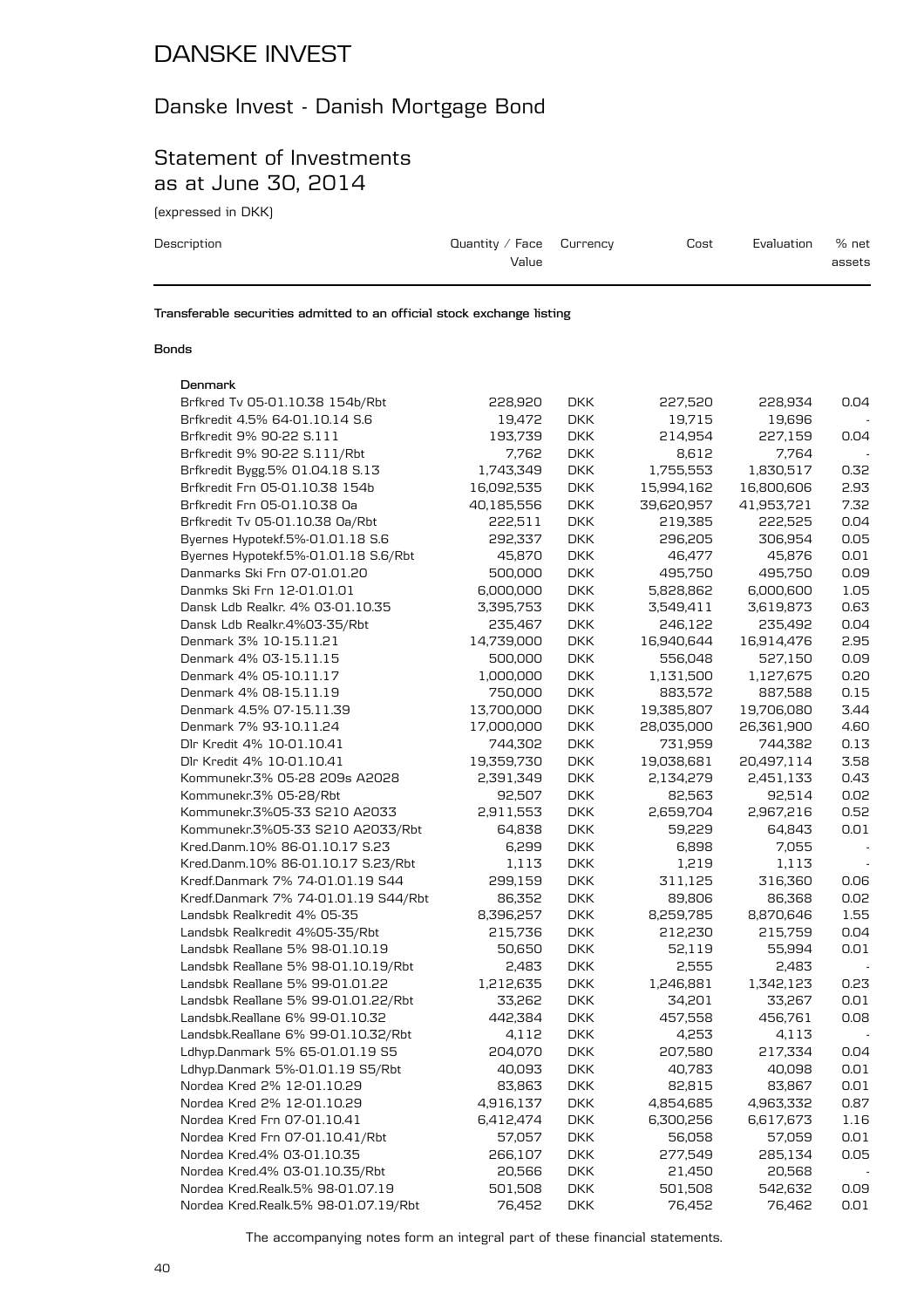#### Danske Invest - Danish Mortgage Bond

#### Statement of Investments (continued) as at June 30, 2014

(expressed in DKK)

| Description                                                                    | Quantity / Face | Currency   | Cost        | Evaluation  | % net  |
|--------------------------------------------------------------------------------|-----------------|------------|-------------|-------------|--------|
|                                                                                | Value           |            |             |             | assets |
| Nordea Kredit 4% 03-01.10.25                                                   | 4,004,137       | <b>DKK</b> | 4,215,436   | 4,338,483   | 0.76   |
| Nordea Kredit 4% 03-01.10.25/Rbt                                               | 358,508         | <b>DKK</b> | 377,427     | 358,547     | 0.06   |
| Nordea Kredit 6% 99-01.10.17                                                   | 34,403          | <b>DKK</b> | 35,298      | 36,296      | 0.01   |
| Nordea Kredit 6% 99-01.10.17/Rbt                                               | 4,607           | <b>DKK</b> | 4,726       | 4,607       |        |
| Nykred.Realkr.Frn 05-01.10.38                                                  | 54,225,404      | <b>DKK</b> | 51,975,050  | 56,421,533  | 9.85   |
| Nykred.Realkr.Frn 05-01.10.38/Rbt                                              | 64,194          | <b>DKK</b> | 61,530      | 64,198      | 0.01   |
| Nykred.Realt.Tv 05-38 33d Cf                                                   | 25,208,415      | <b>DKK</b> | 24,424,333  | 26,115,918  | 4.56   |
| Nykredit 10% 90-01.10.22 S.3                                                   | 400,227         | <b>DKK</b> | 456,258     | 518,293     | 0.09   |
| Nykredit 10% 90-01.10.22 S.3/Rbt                                               | 9,239           | <b>DKK</b> | 10,533      | 9,242       |        |
| Nykredit 7% 08-01.10.41 S.1e                                                   | 1,119           | <b>DKK</b> | 1,111       | 1,313       |        |
| Nykredit 9% 90-01.10.22 S.3a                                                   | 158,620         | <b>DKK</b> | 180,033     | 183,999     | 0.03   |
| Nykredit 9% 90-01.10.22 S.3a/Rbt                                               | 5,626           | <b>DKK</b> | 6,385       | 5,627       |        |
| Nykredit Realkr.7% 08-41/Rbt                                                   | 59              | <b>DKK</b> | 59          | 59          |        |
| Nykredit Tv05-01.10.38 33d/Rbt                                                 | 251,214         | <b>DKK</b> | 243,400     | 251,248     | 0.04   |
| Ostift.Hus.Kred 4% 63-01.01.15/Rbt                                             | 22,635          | <b>DKK</b> | 22,748      | 22,637      |        |
| Realk.Danmark 9% 72-01.07.14 S44/Rbt                                           | 5,837           | <b>DKK</b> | 6,604       | 5,838       |        |
| Realkr.Danm.4% 05-38 S.loh Oa                                                  | 88,472          | <b>DKK</b> | 92,099      | 93,625      | 0.02   |
| Realkr.Danm.4% 05-38 S.loh 0a/Rbt                                              | 8,184           | <b>DKK</b> | 8,520       | 8,185       |        |
| Realkr.Danmark 7%72-01.07.14 S44/Rbt                                           | 15,972          | <b>DKK</b> | 17,010      | 15,975      |        |
| Realkrdt 2% 12-01.10.29                                                        | 15,375          | <b>DKK</b> | 15,398      | 15,376      |        |
| Realkrdt 2% 12-01.10.29                                                        | 984,625         | <b>DKK</b> | 986,102     | 993,732     | 0.17   |
| Realkrdt 3% 12-01.10.44                                                        | 318             | <b>DKK</b> | 301         | 318         |        |
| Realkrdt 3% 12-01.10.44                                                        | 59,376          | <b>DKK</b> | 56,199      | 59,477      | 0.01   |
| Realkrdt Frn 07-01.01.41                                                       | 7,423,958       | <b>DKK</b> | 7,282,903   | 7,680,084   | 1.34   |
| Realkrdt Frn 07-01.01.41                                                       | 48,547,208      | <b>DKK</b> | 47,731,755  | 50,222,087  | 8.77   |
| Realkrdt Frn 07-01.01.41/Rbt                                                   | 116,903         | <b>DKK</b> | 114,682     | 116,909     | 0.02   |
| Realkrdt Frn 07-01.01.41/Rbt                                                   | 258,705         | <b>DKK</b> | 254,360     | 258,717     | 0.05   |
| Realkredit 4% 03-01.10.35                                                      | 111,793         | <b>DKK</b> | 112,967     | 119,787     | 0.02   |
| Realkredit 4% 03-01.10.35/Rbt                                                  | 8,294           | <b>DKK</b> | 8,381       | 8,295       |        |
| Realkredit 5% 02-01.10.25                                                      | 397,274         | <b>DKK</b> | 421,508     | 446,139     | 0.08   |
| Realkredit 5%02-01.10.25/Rbt                                                   | 43,670          | <b>DKK</b> | 46,334      | 43,676      | 0.01   |
| Realkredit Dk 5% 06-01.10.28                                                   | 545,706         | <b>DKK</b> | 594,273     | 605,733     | 0.11   |
| Realkredit Dk 5% 06-28/Rbt                                                     | 75,430          | <b>DKK</b> | 82,144      | 75,440      | 0.01   |
| Realkredit Frn 05-01.10.38 Oa                                                  | 7,698,918       | <b>DKK</b> | 7,556,488   | 8,056,918   | 1.41   |
| Realkredit Tv 05-01.10.38oa/Rbt                                                | 47,919          | <b>DKK</b> | 47,032      | 47,927      | 0.01   |
|                                                                                |                 |            | 330,709,824 | 345,839,977 | 60.37  |
| <b>Total - Bonds</b>                                                           |                 |            | 330,709,824 | 345,839,977 | 60.37  |
| Total - Transferable securities admitted to an official stock exchange listing |                 |            | 330,709,824 | 345,839,977 | 60.37  |

**Transferable securities dealt in on another regulated market**

#### **Bonds**

| Denmark                       |            |            |            |            |      |
|-------------------------------|------------|------------|------------|------------|------|
| Brf 4% 05-01.10.23            | 406.286    | DKK.       | 425.381    | 406.330    | 0.07 |
| Brf 4% 05-01.10.23            | 3.295.242  | <b>DKK</b> | 3.450.119  | 3.534.147  | 0.62 |
| Danmks Ski Frn 12-01.01.02    | 15,000,000 | <b>DKK</b> | 14.227.500 | 15.105.000 | 2.64 |
| Dlr Kredit 2.5% 12-01.10.34   | 4,790,002  | <b>DKK</b> | 4,751,682  | 4.805.569  | 0.84 |
| Dir Kredit 2.5% 12-01.10.34   | 49.913     | <b>DKK</b> | 49.514     | 49.916     | 0.01 |
| Dlr Kredit 3% 12-01.10.34     | 18.223.380 | <b>DKK</b> | 17.476.221 | 18.797.416 | 3.28 |
| Dlr Kredit 3% 12-01.10.34/Rbt | 292.927    | <b>DKK</b> | 280.917    | 292.950    | 0.05 |
| Dlr Kredit 4% 11-01.10.04     | 10.264.942 | <b>DKK</b> | 10.065.046 | 10.690.937 | 1.87 |
|                               |            |            |            |            |      |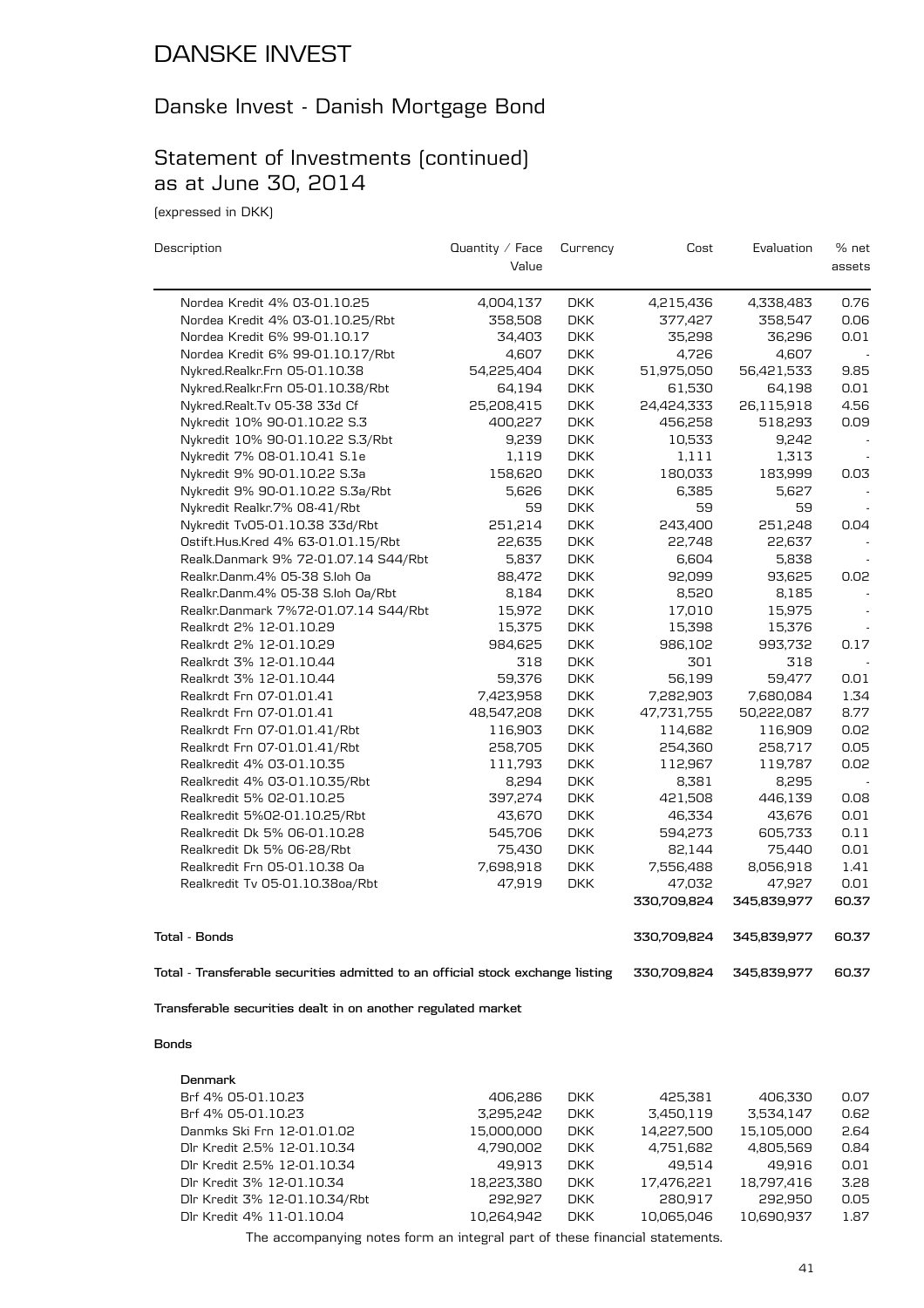#### Danske Invest - Danish Mortgage Bond

## Statement of Investments (continued) as at June 30, 2014

(expressed in DKK)

| Description                                                          | Quantity $\angle$ Face | Currency   | Cost        | Evaluation  | % net  |
|----------------------------------------------------------------------|------------------------|------------|-------------|-------------|--------|
|                                                                      | Value                  |            |             |             | assets |
| Dlr Kredit 4% 11-01.10.44                                            | 212,269                | DKK.       | 208,135     | 212,292     | 0.04   |
| Dlr Kredit 4% 11-01.10.44                                            | 21,670,521             | <b>DKK</b> | 21,083,710  | 22,791,970  | 3.98   |
| Dlr Kredit 4% 11-01.10.44 / Rbt                                      | 340,311                | <b>DKK</b> | 331,096     | 340,347     | 0.06   |
| Ldbk Reall 4% 11-01.10.44                                            | 9,127,561              | <b>DKK</b> | 8,878,512   | 9,513,200   | 1.66   |
| Ldbk Reall 4% 11-01.10.44/Rbt                                        | 304,579                | <b>DKK</b> | 296,268     | 304,611     | 0.05   |
| Nordea 2.5% 12-01.10.34/Rbt                                          | 923,585                | <b>DKK</b> | 914,052     | 923,646     | 0.16   |
| Nordea Kred 4% 11-01.10.44                                           | 16,959                 | <b>DKK</b> | 16,776      | 17,930      |        |
| Nordea Kred 4% 11-01.10.44                                           | 1,316                  | <b>DKK</b> | 1,302       | 1,317       |        |
| Nordea Kredit 2.5% 12-01.10.34                                       | 97,937,789             | <b>DKK</b> | 96,926,919  | 98,662,529  | 17.22  |
| Nykredit 4% 09-01.10.26                                              | 4,158,410              | <b>DKK</b> | 4,400,638   | 4,518,113   | 0.79   |
| Nykredit 4% 09-01.10.26 / Rbt                                        | 364,325                | <b>DKK</b> | 385,547     | 364.364     | 0.06   |
| Nykredit 4% 11-01.10.44                                              | 68,971                 | <b>DKK</b> | 68,385      | 68,978      | 0.01   |
| Nykredit 4% 11-01.10.44                                              | 1,452,783              | <b>DKK</b> | 1,440,434   | 1,537,146   | 0.27   |
| Realkrdt 2% 11-01.04.18                                              | 1,165,000              | <b>DKK</b> | 1,207,523   | 1,225,650   | 0.22   |
| Realkrdt 3% 12-01.10.44                                              | 3,982,802              | <b>DKK</b> | 3,905,138   | 3,950,940   | 0.69   |
| Realkrdt 3% 12-01.10.44 / Rbt                                        | 3,586                  | <b>DKK</b> | 3,516       | 3,587       |        |
| Realkrdt 3.375% 12-01.04.17                                          | 25,000,000             | <b>DKK</b> | 26,342,500  | 26,734,750  | 4.67   |
| Realkrdt 4% 11-01.10.44                                              | 31,634                 | <b>DKK</b> | 31,483      | 33,144      | 0.01   |
| Realkrdt 4% 11-01.10.44 / Rbt                                        | 3,493                  | <b>DKK</b> | 3,477       | 3,494       |        |
| Totalkredit 4%03-01.10.20 N.111                                      | 1,691,765              | <b>DKK</b> | 1,769,586   | 1,784,812   | 0.31   |
| Totalkredit 4%03-01.10.20 N.111/Rbt                                  | 191,998                | <b>DKK</b> | 200,830     | 192,019     | 0.03   |
|                                                                      |                        |            | 219,142,207 | 226,867,104 | 39.61  |
| Total - Bonds                                                        |                        |            | 219,142,207 | 226,867,104 | 39.61  |
| Total - Transferable securities dealt in on another regulated market |                        |            | 219,142,207 | 226,867,104 | 39.61  |
| TOTAL INVESTMENT PORTFOLIO                                           |                        |            | 549,852,031 | 572,707,081 | 99.98  |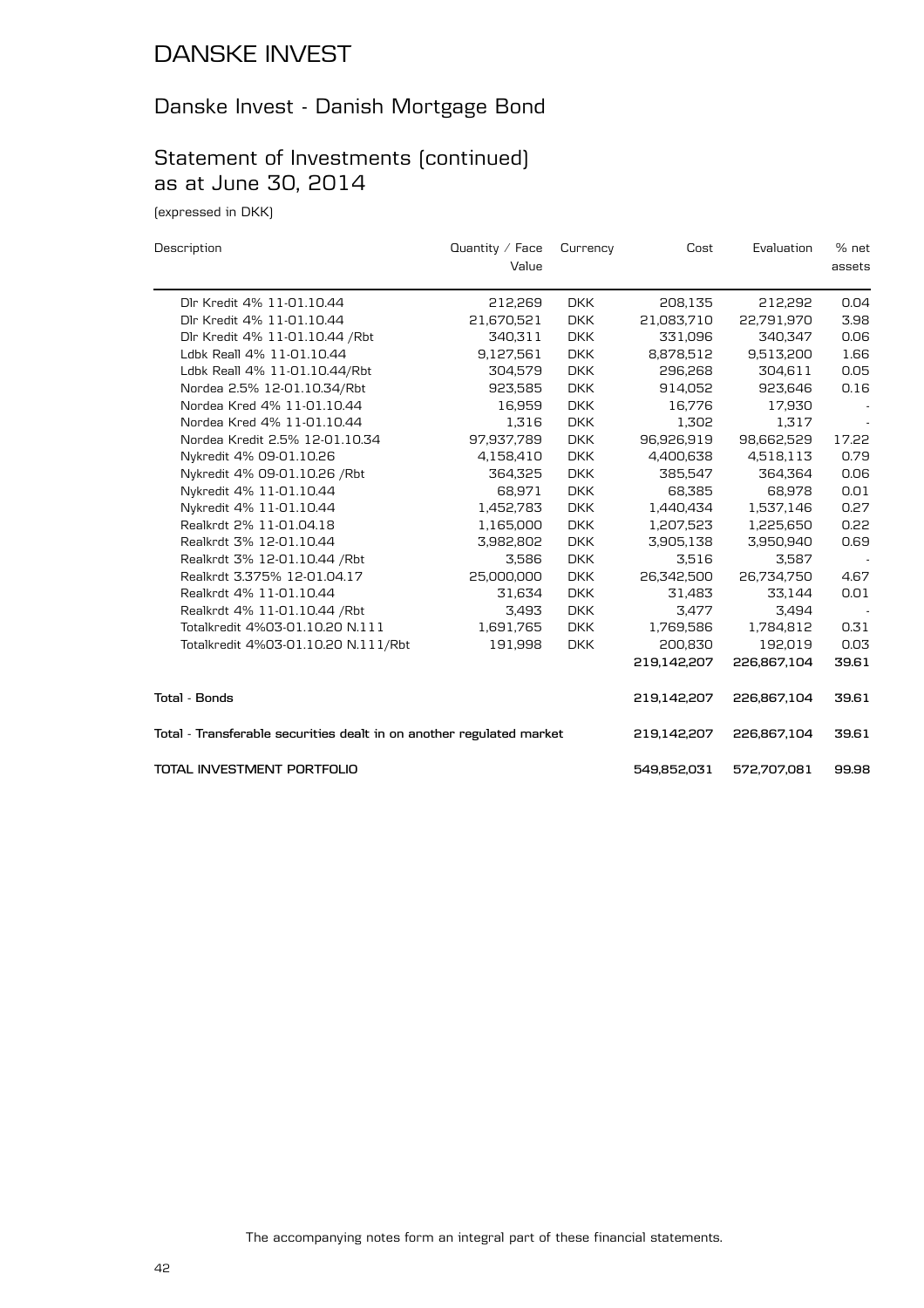#### Danske Invest - Danish Mortgage Bond

#### Geographical and Economic Portfolio Breakdowns as at June 30, 2014

(expressed as a percentage of net assets)

| Geographical breakdown |       |
|------------------------|-------|
| Denmark                | 99.98 |
|                        | 9998  |

| Economic breakdown                   | ፵     |
|--------------------------------------|-------|
| Mortgage and Funding Institutions    | 87.57 |
| States, Provinces and Municipalities | 12.41 |
|                                      | 99.98 |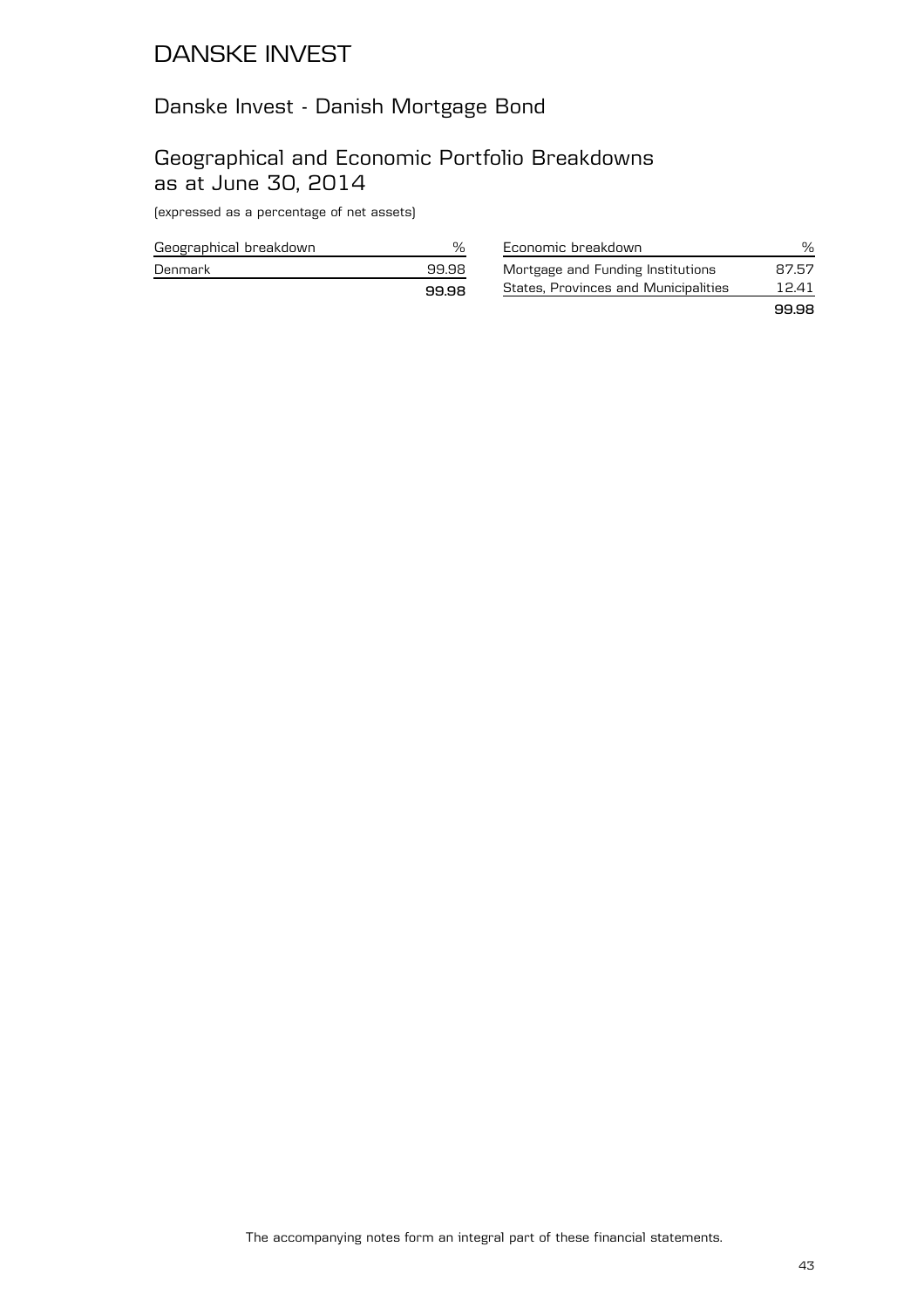#### Danske Invest - Global Emerging Markets

#### Statement of Investments as at June 30, 2014

(expressed in USD)

| lexbressed in USDI                                                     |                          |            |             |             |                 |
|------------------------------------------------------------------------|--------------------------|------------|-------------|-------------|-----------------|
| Description                                                            | Quantity / Face<br>Value | Currency   | Cost        | Evaluation  | % net<br>assets |
| Transferable securities admitted to an official stock exchange listing |                          |            |             |             |                 |
| <b>Shares</b>                                                          |                          |            |             |             |                 |
| Brazil                                                                 |                          |            |             |             |                 |
| Banco Bradesco /Sadr                                                   | 2,666,855                | <b>USD</b> | 38,012,479  | 39,309,443  | 3.23            |
| Lojas Renner Sa                                                        | 415,211                  | <b>BRL</b> | 10,052,107  | 13,512,592  | 1.11            |
| Multiplan Empreendimentos                                              | 572,694                  | <b>BRL</b> | 10,949,535  | 13,494,649  | 1.11            |
| Petrobras / Sadr                                                       | 1,540,000                | <b>USD</b> | 36,805,708  | 24,101,000  | 1.98            |
| Souza Cruz                                                             | 1,521,040                | <b>BRL</b> | 13,824,743  | 16,051,812  | 1.32            |
| Ultrapar Participacoes Sa                                              | 1,149,000                | <b>BRL</b> | 13,437,541  | 27,723,903  | 2.28            |
| Vale / -A- /Sadr*                                                      | 1,013,795                | <b>USD</b> | 16,427,389  | 12,094,574  | 0.99            |
| Vale /Sadr                                                             | 1,740,009                | <b>USD</b> | 31,261,621  | 23,124,720  | 1.90            |
|                                                                        |                          |            | 170,771,123 | 169,412,693 | 13.92           |
| Chile                                                                  |                          |            |             |             |                 |
| Banco Santander / Sadr.                                                | 632,206                  | <b>USD</b> | 16,608,326  | 16,860,934  | 1.38            |
|                                                                        |                          |            | 16,608,326  | 16,860,934  | 1.38            |
| China                                                                  |                          |            |             |             |                 |
| Petrochina Co Ltd /-H-                                                 | 23,148,000               | <b>HKD</b> | 27,814,745  | 29,238,600  | 2.40            |
|                                                                        |                          |            | 27,814,745  | 29,238,600  | 2.40            |
| <b>Great Britain</b>                                                   |                          |            |             |             |                 |
| Bhp Billiton Plc                                                       | 526,000                  | ZAR        | 16,658,051  | 16,928,006  | 1.39            |
| Sabmiller Plc                                                          | 467,934                  | ZAR        | 18,589,891  | 27,093,915  | 2.23            |
| <b>Standard Chartered Plc</b>                                          | 1,245,319                | <b>GBP</b> | 27,887,072  | 25,343,483  | 2.08            |
|                                                                        |                          |            | 63,135,014  | 69.365.404  | 5.70            |

| Hong Kong                      |           |            |             |             |       |
|--------------------------------|-----------|------------|-------------|-------------|-------|
| Aia Group                      | 6,032,000 | <b>HKD</b> | 20,489,307  | 30,313,020  | 2.49  |
| China Mobile Ltd               | 4,063,000 | <b>HKD</b> | 40,350,989  | 39,106,239  | 3.21  |
| Hang Lung Group Ltd            | 3,702,000 | <b>HKD</b> | 19,103,958  | 20,036,819  | 1.65  |
| Hang Lung Properties Ltd       | 3,000,000 | <b>HKD</b> | 10,431,983  | 9,250,806   | 0.76  |
| Swire Pacific Ltd A            | 1,072,000 | <b>HKD</b> | 11,575,528  | 13,132,583  | 1.08  |
| Swire Pacific Ltd -B-          | 3,967,500 | <b>HKD</b> | 6,553,550   | 9,152,608   | 0.75  |
| <b>Swire Properties Ltd</b>    | 2,816,450 | <b>HKD</b> | 7,383,594   | 8,194,246   | 0.67  |
|                                |           |            | 115,888,909 | 129,186,321 | 10.61 |
|                                |           |            |             |             |       |
| Hungary                        |           |            |             |             |       |
| Richter Gedeon                 | 735,072   | <b>HUF</b> | 12,821,576  | 13,837,231  | 1.14  |
|                                |           |            | 12,821,576  | 13,837,231  | 1.14  |
|                                |           |            |             |             |       |
| India                          |           |            |             |             |       |
| Glaxosmithkline Pharma./Demat. | 6,698     | <b>INR</b> | 227,431     | 280,849     | 0.02  |
| Grasim Indust./Dematerialised  | 133,599   | <b>INR</b> | 5,451,841   | 7,625,190   | 0.63  |
| Hero Honda Motors /Demat.      | 270,559   | <b>INR</b> | 9,348,494   | 11,723,473  | 0.96  |
| Hindustan Unilever Ltd         | 1,153,000 | <b>INR</b> | 9,311,747   | 11,876,084  | 0.98  |
| Housing Devt Fin Corp          | 1,560,862 | <b>INR</b> | 20,249,282  | 25,413,031  | 2.09  |
| Icici Bk Ltd /Dematerialised   | 456,346   | <b>INR</b> | 7,267,394   | 10,829,229  | 0.89  |
| Infosys Tech Ltd /Demat        | 398,000   | <b>INR</b> | 19,857,911  | 21,556,954  | 1.77  |
| Itc Ltd /Demat                 | 2,060,000 | <b>INR</b> | 11,156,983  | 11,164,475  | 0.92  |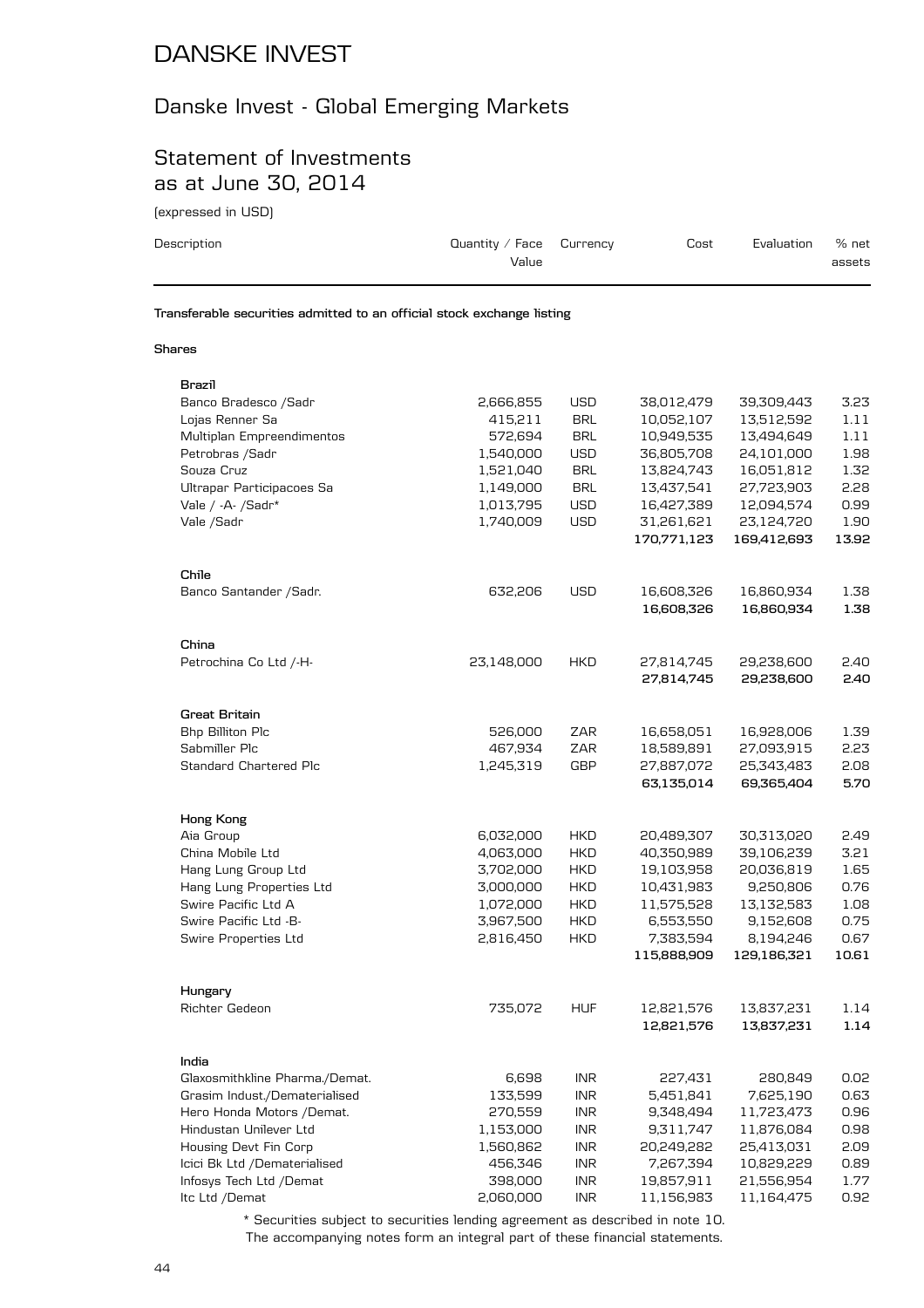# Danske Invest - Global Emerging Markets

# Statement of Investments (continued) as at June 30, 2014

(expressed in USD)

| Description                                                     | Quantity / Face<br>Value | Currency                 | Cost                                   | Evaluation                             | % net<br>assets      |
|-----------------------------------------------------------------|--------------------------|--------------------------|----------------------------------------|----------------------------------------|----------------------|
| Ultra Tech Cement Ltd                                           | 320,000                  | <b>INR</b>               | 7,979,514<br>90,850,597                | 13,897,728<br>114,367,013              | 1.14<br>9.40         |
| Indonesia                                                       |                          |                          |                                        |                                        |                      |
| Pt Astra International Tbk                                      | 53,084,400               | <b>IDR</b>               | 33,344,280<br>33,344,280               | 33,275,585<br>33,275,585               | 2.73<br>2.73         |
| Luxembourg                                                      |                          |                          |                                        |                                        |                      |
| Tenaris / Adr                                                   | 599,200                  | <b>USD</b>               | 21,888,005<br>21,888,005               | 28,132,440<br>28,132,440               | 2.31<br>2.31         |
| Malaysia                                                        |                          |                          |                                        |                                        |                      |
| <b>Bumiputra-Commerce Holdings</b><br>Public Bank - Shs         | 5,363,662<br>2,560,000   | <b>MYR</b><br><b>MYR</b> | 11,450,222<br>9,690,574<br>21,140,796  | 12,221,634<br>15,634,924<br>27,856,558 | 1.00<br>1.29<br>2.29 |
| Mexico                                                          |                          |                          |                                        |                                        |                      |
| Fomento Economico Mexicano/Adr<br>Grupo Aeroport.Del Sures/Sadr | 380,000<br>104,279       | <b>USD</b><br><b>USD</b> | 22,037,381<br>5,384,270                | 36,012,600<br>13,389,424               | 2.96<br>1.10         |
| Grupo Fin.Banorte Sab De Cv O<br>Organizac.Soriana Sab De Cv B  | 4,529,434<br>2,067,000   | <b>MXN</b><br><b>MXN</b> | 19,291,519<br>5,195,657<br>51,908,827  | 32,217,060<br>6,705,989<br>88,325,073  | 2.65<br>0.55<br>7.26 |
| Philippines                                                     |                          |                          |                                        |                                        |                      |
| Ayala Copr<br>Ayala Land Inc.                                   | 440,000<br>26,040,400    | PHP<br>PHP               | 5,863,807<br>8,652,719                 | 6,523,070<br>18,184,741                | 0.54<br>1.49         |
| Bk of the Philippines Islands                                   | 8,819,260                | PHP                      | 11,130,852<br>25,647,378               | 18,375,246<br>43,083,057               | 1.51<br>3.54         |
| Poland                                                          |                          |                          |                                        |                                        |                      |
| Bk Polska Kasa Opieki Pekao                                     | 358,886                  | PLN                      | 18,185,760<br>18,185,760               | 20,379,528<br>20,379,528               | 1.67<br>1.67         |
| Portugal                                                        |                          |                          |                                        |                                        |                      |
| Jeronimo Martins Sgps Sa                                        | 709,000                  | <b>EUR</b>               | 12,082,991<br>12,082,991               | 11,471,203<br>11,471,203               | 0.94<br>0.94         |
| Russia                                                          |                          |                          |                                        |                                        |                      |
| Lukoil /Sadr Rep.1 Shs.                                         | 623,630                  | <b>USD</b>               | 34,765,565<br>34,765,565               | 37,236,947<br>37,236,947               | 3.06<br>3.06         |
| South Africa                                                    |                          |                          |                                        |                                        |                      |
| Massmart Holdings*<br>Truworths Intl Ltd*                       | 1,010,953<br>3,029,777   | ZAR<br>ZAR               | 16,257,580<br>24,005,109<br>40,262,689 | 12,671,181<br>21,464,455<br>34,135,636 | 1.04<br>1.76<br>2.80 |
|                                                                 |                          |                          |                                        |                                        |                      |
| South Korea<br>E-Mart Co Ltd                                    | 71,535                   | <b>KRW</b>               | 14,906,426                             | 16,413,563                             | 1.35                 |
| Samsung Electr./Pfd N-Vot.                                      | 56,500                   | <b>KRW</b>               | 33,800,147<br>48,706,573               | 59,231,210<br>75,644,773               | 4.86<br>6.21         |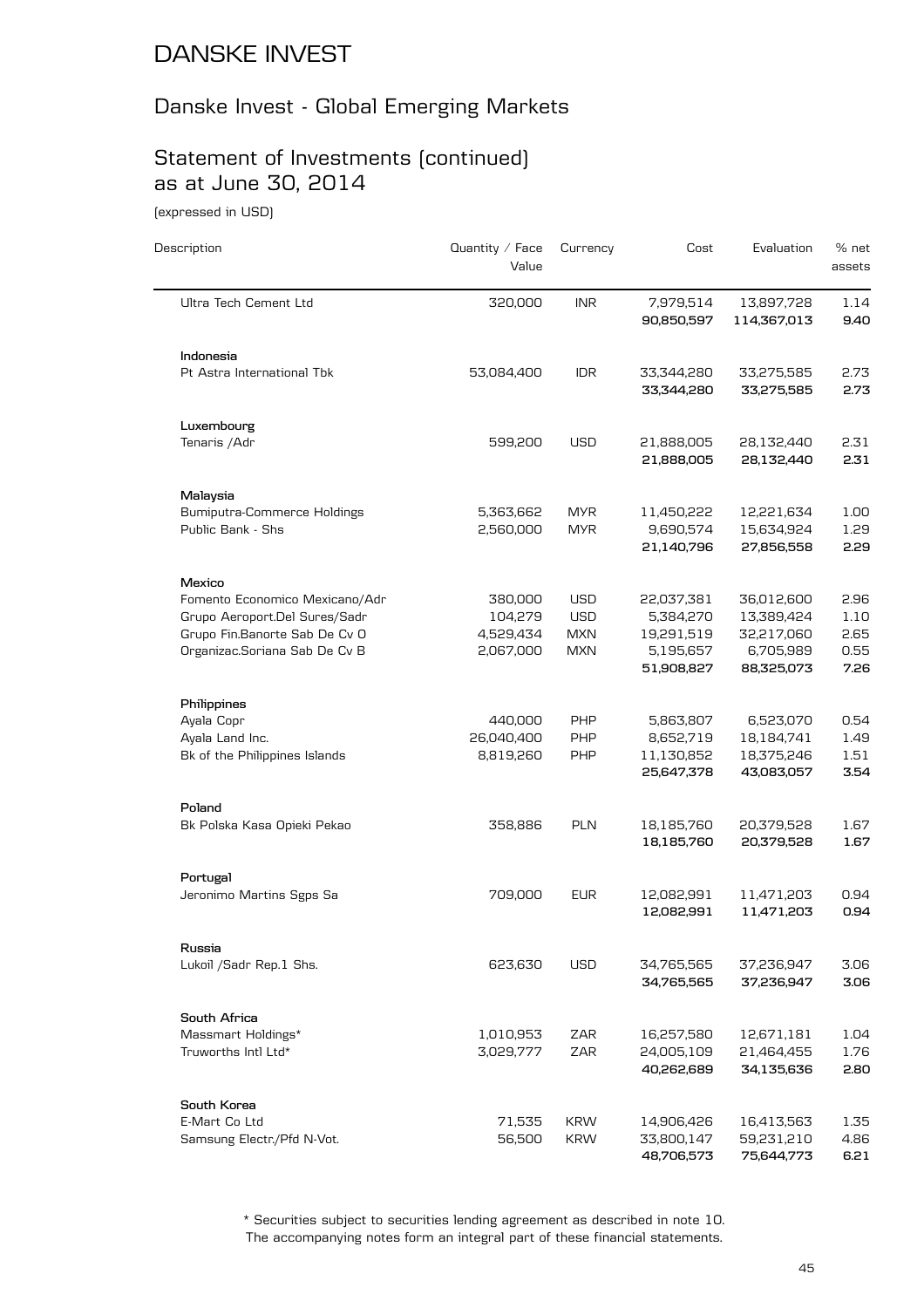#### Danske Invest - Global Emerging Markets

# Statement of Investments (continued) as at June 30, 2014

(expressed in USD)

| Description                                                                    | Quantity $\angle$ Face<br>Value | Currency   | Cost       | Evaluation                | % net<br>assets |
|--------------------------------------------------------------------------------|---------------------------------|------------|------------|---------------------------|-----------------|
| Taiwan                                                                         |                                 |            |            |                           |                 |
| Taiwan Mobile Corp.                                                            | 3,696,949                       | <b>TWD</b> | 8,639,355  | 11,439,437                | 0.94            |
| Taiwan Semiconductor Manufact.                                                 | 10,336,242                      | <b>TWD</b> | 24,987,651 | 43,786,719                | 3.60            |
|                                                                                |                                 |            | 33,627,006 | 55,226,156                | 4.54            |
| Thailand                                                                       |                                 |            |            |                           |                 |
| Ptt Expl.Prod.Public /For.Reg                                                  | 1,894,800                       | THB        | 8,483,611  | 9,719,122                 | 0.80            |
| Siam Cement Public /Nvdr                                                       | 200,000                         | THB        | 1,966,376  | 2,784,953                 | 0.23            |
| Siam Cement Public Co/Foreign                                                  | 1,528,900                       | THB        | 14,021,668 | 21,289,572                | 1.75            |
| Siam Commerc.Bk Publ./For.Reg.                                                 | 4,981,300                       | THB        | 20,690,674 | 25,397,449                | 2.08            |
|                                                                                |                                 |            | 45,162,329 | 59,191,096                | 4.86            |
| Turkey                                                                         |                                 |            |            |                           |                 |
| Akbank                                                                         | 6,228,761                       | <b>TRY</b> | 26,599,759 | 23,244,259                | 1.91            |
| Bim Birlesik Magazalar As                                                      | 809,166                         | <b>TRY</b> | 9,462,662  | 18,829,759                | 1.55            |
| Turkiye Garanti Bankasi / Nom.                                                 | 5,632,000                       | <b>TRY</b> | 22,919,711 | 22,262,954                | 1.83            |
|                                                                                |                                 |            | 58,982,132 | 64,336,972                | 5.29            |
|                                                                                |                                 |            |            |                           |                 |
| <b>United States of America</b>                                                |                                 |            |            |                           |                 |
| Yum Brands                                                                     | 183,000                         | <b>USD</b> | 12,782,252 | 14,989,530                | 1.23            |
|                                                                                |                                 |            | 12,782,252 | 14,989,530                | 1.23            |
| Total - Shares                                                                 |                                 |            |            | 956,376,873 1,135,552,750 | 93.28           |
| Rights                                                                         |                                 |            |            |                           |                 |
| Malaysia                                                                       |                                 |            |            |                           |                 |
| Right Public Bank Bhd 18.07.14                                                 | 256,000                         | <b>MYR</b> |            | 435,897                   | 0.04            |
|                                                                                |                                 |            |            | 435,897                   | 0.04            |
|                                                                                |                                 |            |            |                           |                 |
| Total - Rights                                                                 |                                 |            |            | 435,897                   | 0.04            |
| Total - Transferable securities admitted to an official stock exchange listing |                                 |            |            | 956,376,873 1,135,988,647 | 93.32           |
| Transferable securities dealt in on another regulated market                   |                                 |            |            |                           |                 |
| Shares                                                                         |                                 |            |            |                           |                 |
|                                                                                |                                 |            |            |                           |                 |
| Russia                                                                         |                                 |            |            |                           |                 |
| Magnit Jsc                                                                     | 68,741                          | <b>USD</b> | 13,972,980 | 17,874,932                | 1.47            |
|                                                                                |                                 |            | 13,972,980 | 17,874,932                | 1.47            |
| <b>Total - Shares</b>                                                          |                                 |            | 13,972,980 | 17,874,932                | 1.47            |
| Total - Transferable securities dealt in on another regulated market           |                                 |            | 13,972,980 | 17,874,932                | 1.47            |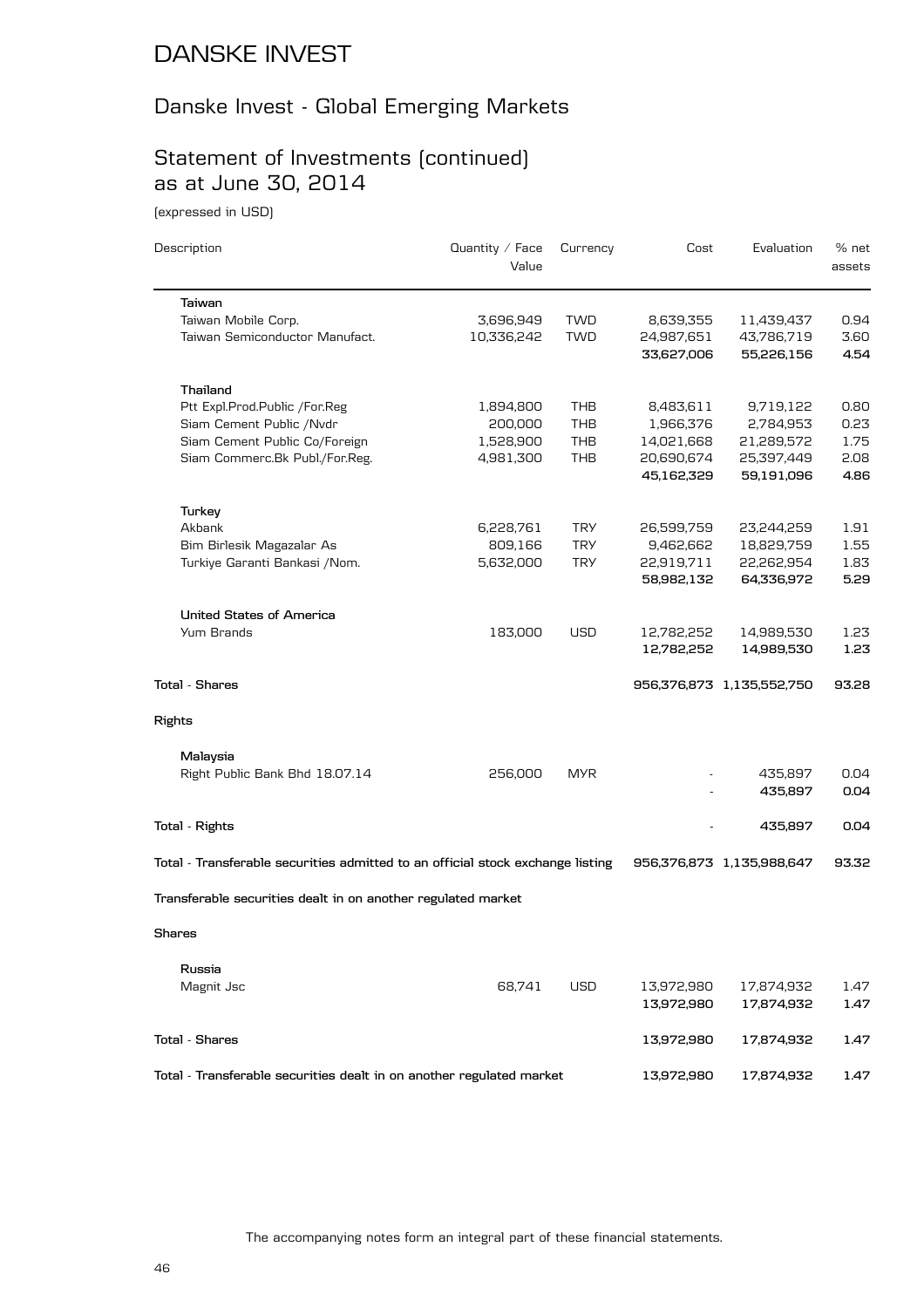# Danske Invest - Global Emerging Markets

## Statement of Investments (continued) as at June 30, 2014

(expressed in USD)

| Description                                  | Quantity $\angle$ Face<br>Value | Currency   | Cost                     | Evaluation                  | % net<br>assets |
|----------------------------------------------|---------------------------------|------------|--------------------------|-----------------------------|-----------------|
| Investment Funds (UCITS)                     |                                 |            |                          |                             |                 |
| Luxembourg<br>Aberdeen India Equity -Z2-/Cap | 3.666.572                       | <b>USD</b> | 37.762.880<br>37.762.880 | 52.750.241<br>52.750.241    | 4.33<br>4.33    |
| Total - Investment Funds (UCITS)             |                                 |            | 37.762.880               | 52.750.241                  | 4.33            |
| TOTAL INVESTMENT PORTFOLIO                   |                                 |            |                          | 1,008,112,733 1,206,613,820 | 99.12           |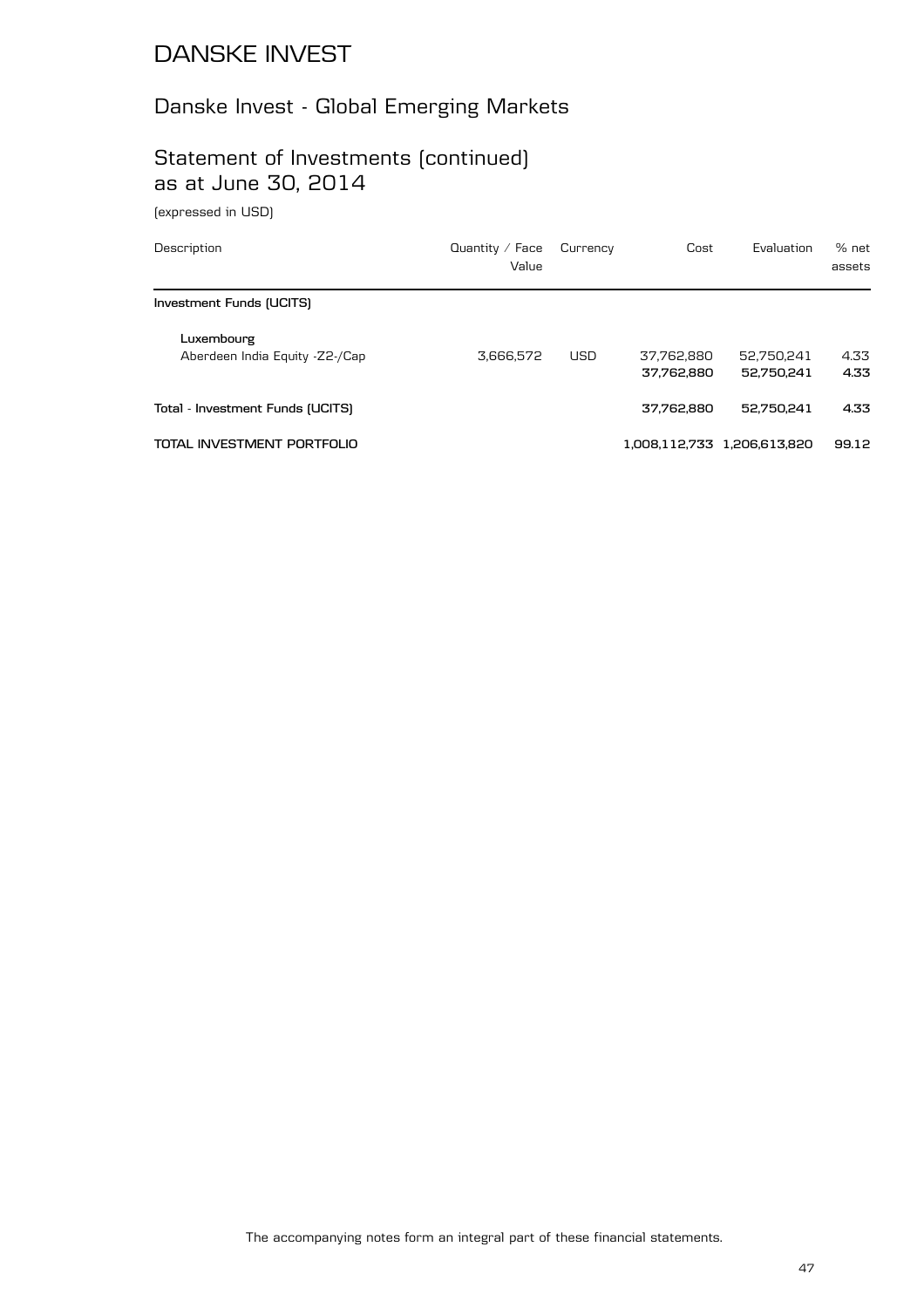#### Danske Invest - Global Emerging Markets

#### Geographical and Economic Portfolio Breakdowns as at June 30, 2014

(expressed as a percentage of net assets)

| Geographical breakdown   | ℅     | $\overline{E}$ |
|--------------------------|-------|----------------|
| Brazil                   | 13.92 | B              |
| Hong Kong                | 10.61 | E              |
| India                    | 9.40  | P              |
| Mexico                   | 7.26  | Τ              |
| Luxembourg               | 6.64  | R              |
| South Korea              | 6.21  | R              |
| Great Britain            | 5.70  | N              |
| Turkey                   | 5.29  | In             |
| Thailand                 | 4.86  | Ν              |
| Taiwan                   | 4.54  | Н              |
| Russia                   | 4.53  | А              |
| Philippines              | 3.54  | С              |
| South Africa             | 2.80  | F۱             |
| Indonesia                | 2.73  | In             |
| China                    | 2.40  | P              |
| Malaysia                 | 2.33  | C              |
| Poland                   | 1.67  | In             |
| Chile                    | 1.38  | Р              |
| United States of America | 1.23  | L١             |
| Hungary                  | 1.14  | Tı             |
| Portugal                 | 0.94  |                |
|                          | 99.12 |                |

| Economic breakdown               | ℅     |
|----------------------------------|-------|
| Banks and Financial Institutions | 22.65 |
| Electronic Semiconductor         | 8.46  |
| Petrol                           | 8.24  |
| <b>Tobacco and Spirits</b>       | 7.43  |
| Retail                           | 6.75  |
| Real Estate Companies            | 5.68  |
| Mines, Heavy Industries          | 5.20  |
| Investment Funds                 | 4.33  |
| News Transmission                | 4.15  |
| Holding and Finance Companies    | 4.00  |
| Automobile Industry              | 3.69  |
| Chemicals                        | 3.42  |
| <b>Food and Distilleries</b>     | 3.02  |
| Insurance                        | 2.49  |
| Pharmaceuticals and Cosmetics    | 2.14  |
| Construction, Building Material  | 1.98  |
| Internet Software                | 1.77  |
| Precious Metals                  | 1.39  |
| Leisure                          | 1.23  |
| Transportation                   | 1.10  |
|                                  | 99.12 |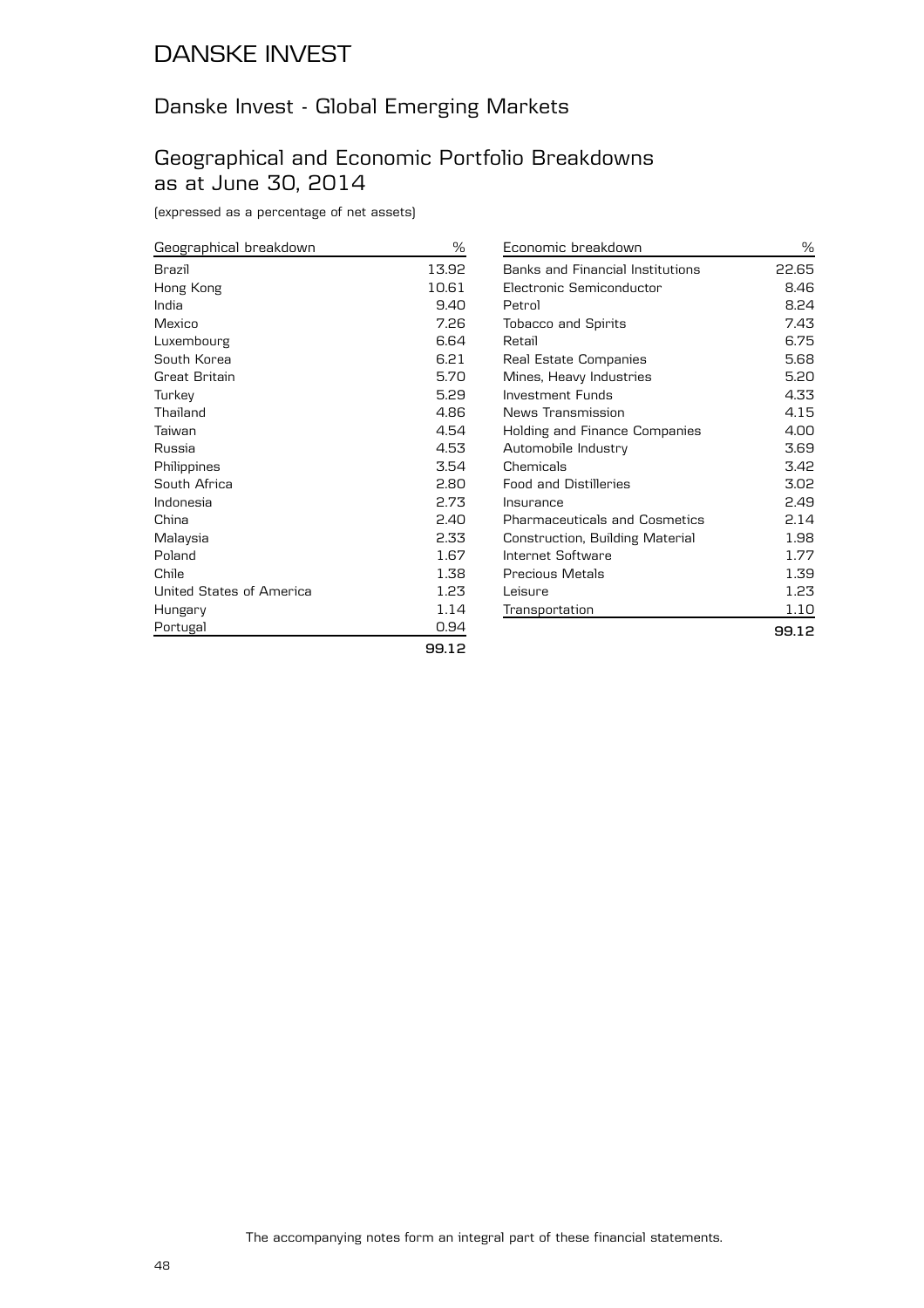# Danske Invest - Europe Focus

## Statement of Investments as at June 30, 2014

(expressed in EUR)

| Description                                                            | Quantity $/$ Face<br>Value | Currency                 | Cost                     | Evaluation               | % net<br>assets |
|------------------------------------------------------------------------|----------------------------|--------------------------|--------------------------|--------------------------|-----------------|
| Transferable securities admitted to an official stock exchange listing |                            |                          |                          |                          |                 |
| Shares                                                                 |                            |                          |                          |                          |                 |
| Denmark<br>Dsv $A/S$<br>Novo Nordisk A/S /-B-                          | 1,088,730<br>705.976       | <b>DKK</b><br><b>DKK</b> | 17,586,069<br>15,909,459 | 26,125,417<br>23,664,040 | 3.48<br>3.15    |

|                          |            |            | 33,495,528  | 49,789,457  | 6.63  |
|--------------------------|------------|------------|-------------|-------------|-------|
| Finland                  |            |            |             |             |       |
| Wartsila Corporation -B- | 322,303    | <b>EUR</b> | 10,176,811  | 11,905,873  | 1.59  |
|                          |            |            | 10,176,811  | 11,905,873  | 1.59  |
| France                   |            |            |             |             |       |
| <b>Bic</b>               | 82,130     | <b>EUR</b> | 8,135,580   | 8,191,646   | 1.09  |
| lliad                    | 73,215     | <b>EUR</b> | 10,951,206  | 16,319,624  | 2.17  |
| Michelin B /Nom.         | 227,736    | <b>EUR</b> | 18,499,809  | 20,125,030  | 2.68  |
| Vallourec                | 557,793    | <b>EUR</b> | 21,885,991  | 18,262,143  | 2.43  |
|                          |            |            | 59,472,586  | 62,898,443  | 8.37  |
| Germany                  |            |            |             |             |       |
| Adidas - Namen-Akt       | 380,625    | <b>EUR</b> | 22,472,613  | 28,192,894  | 3.75  |
| Bayer                    | 375,847    | <b>EUR</b> | 23,837,139  | 38,994,126  | 5.19  |
| <b>Brenntag</b>          | 210,814    | <b>EUR</b> | 27,246,797  | 27,806,367  | 3.70  |
| Continental Ag           | 90,200     | <b>EUR</b> | 15,638,475  | 15,343,020  | 2.04  |
| Fielmann Ag*             | 148,646    | <b>EUR</b> | 9,657,181   | 15,860,528  | 2.11  |
| Gea Group Ag             | 981,945    | <b>EUR</b> | 23,026,232  | 34,093,130  | 4.54  |
| Hugo Boss                | 189,179    | <b>EUR</b> | 15,780,749  | 20,715,100  | 2.76  |
| Linde Ag*                | 208,542    | <b>EUR</b> | 22,450,673  | 32,407,427  | 4.32  |
| Sap Ag                   | 366,087    | <b>EUR</b> | 19,958,008  | 20,764,455  | 2.77  |
|                          |            |            | 180,067,867 | 234,177,047 | 31.18 |
| <b>Great Britain</b>     |            |            |             |             |       |
| Croda Intl Plc           | 971,974    | <b>GBP</b> | 22,300,947  | 26,537,510  | 3.54  |
| Lloyds Banking Group Plc | 35,077,076 | GBP        | 34,169,535  | 32,911,045  | 4.38  |
|                          |            |            | 56,470,482  | 59,448,555  | 7.92  |
| Italy                    |            |            |             |             |       |
| Pirelli & Co             | 3,110,930  | <b>EUR</b> | 26,549,377  | 36,740,083  | 4.89  |
|                          |            |            | 26,549,377  | 36,740,083  | 4.89  |
| <b>Netherlands</b>       |            |            |             |             |       |
| Akzo Nobel Nv (Eur 2)*   | 540,385    | <b>EUR</b> | 27,575,026  | 29,332,098  | 3.90  |
| Koninklijke Vopak*       | 424,251    | <b>EUR</b> | 12,932,189  | 15,230,611  | 2.03  |
|                          |            |            | 40,507,215  | 44,562,709  | 5.93  |
| Norway                   |            |            |             |             |       |
| Aker Kvaerner*           | 2,390,205  | <b>NOK</b> | 27,277,380  | 30,594,128  | 4.07  |
|                          |            |            | 27,277,380  | 30,594,128  | 4.07  |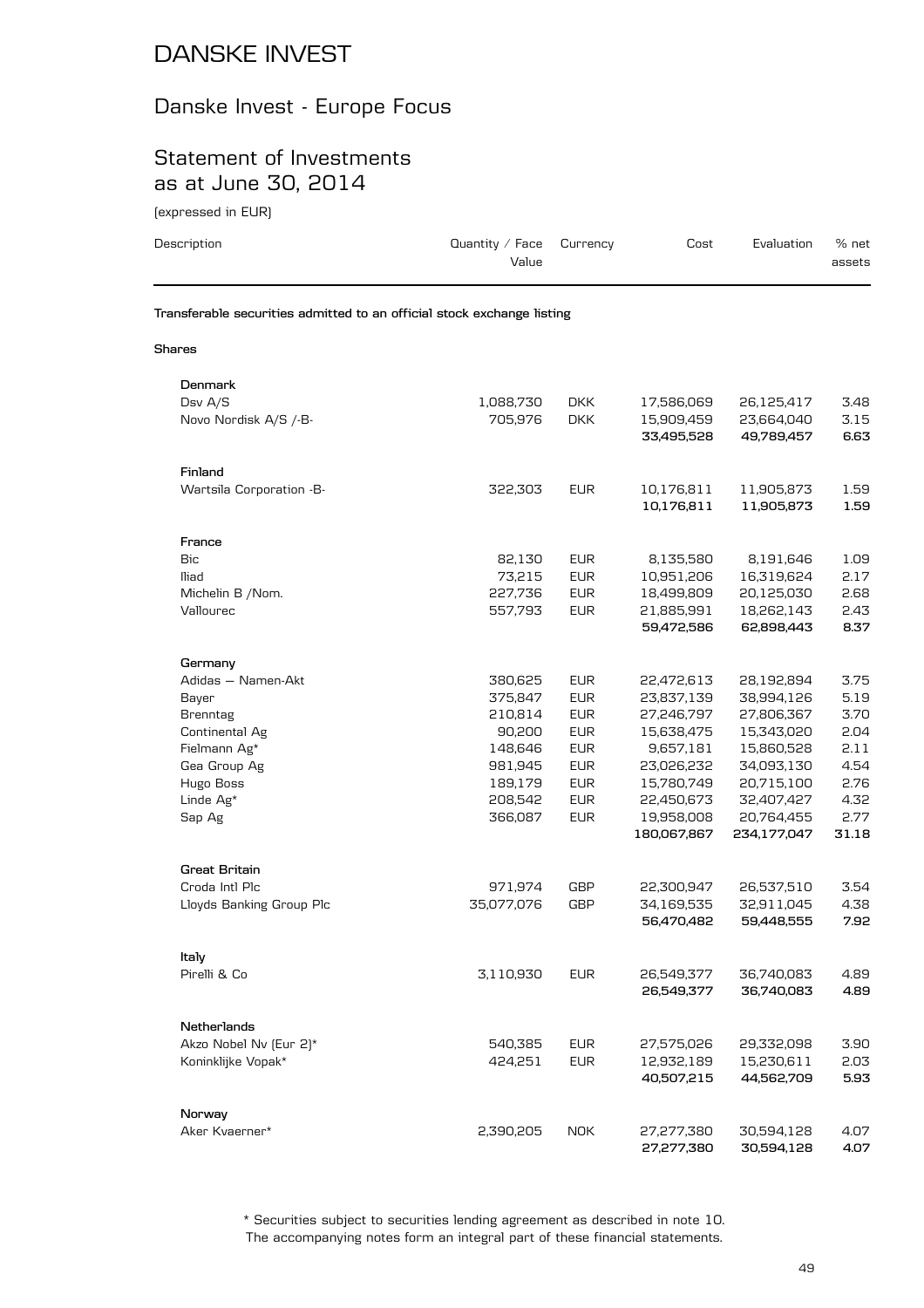#### Danske Invest - Europe Focus

# Statement of Investments (continued) as at June 30, 2014

(expressed in EUR)

| Description                                                                    | Quantity $\angle$ Face<br>Value | Currency   | Cost        | Evaluation  | % net<br>assets |
|--------------------------------------------------------------------------------|---------------------------------|------------|-------------|-------------|-----------------|
| Spain                                                                          |                                 |            |             |             |                 |
| Dia                                                                            | 4,890,380                       | <b>EUR</b> | 20,153,299  | 33,005,175  | 4.39            |
| Grifols -B-                                                                    | 119,012                         | <b>EUR</b> | 43.426      | 3,801,243   | 0.51            |
| Grifols Sa -A-                                                                 | 834,000                         | <b>EUR</b> | 16,248,498  | 33,351,660  | 4.44            |
| Inditex / Reg.                                                                 | 157,813                         | <b>EUR</b> | 10,795,905  | 17,675,056  | 2.35            |
|                                                                                |                                 |            | 47,241,128  | 87,833,134  | 11.69           |
| Sweden                                                                         |                                 |            |             |             |                 |
| Atlas Copco B                                                                  | 1,280,666                       | <b>SEK</b> | 20,419,169  | 24,941,401  | 3.32            |
| Lundin Petroleum Ab                                                            | 1,104,659                       | <b>SEK</b> | 19,630,738  | 16,297,458  | 2.17            |
|                                                                                |                                 |            | 40,049,907  | 41,238,859  | 5.49            |
| Switzerland                                                                    |                                 |            |             |             |                 |
| Dksh Holding Ltd Shs*                                                          | 404,256                         | <b>CHF</b> | 23,610,000  | 22,275,602  | 2.96            |
| Kuehne + Nagel International                                                   | 216,939                         | <b>CHF</b> | 19,235,346  | 21.124.552  | 2.81            |
| Sulzer Ag/ Namensaktien                                                        | 325,378                         | <b>CHF</b> | 33,172,596  | 33,396,498  | 4.45            |
|                                                                                |                                 |            | 76,017,942  | 76,796,652  | 10.22           |
| <b>Total - Shares</b>                                                          |                                 |            | 597,326,223 | 735.984.940 | 97.98           |
| Total - Transferable securities admitted to an official stock exchange listing |                                 |            | 597,326,223 | 735,984,940 | 97.98           |
| TOTAL INVESTMENT PORTFOLIO                                                     |                                 |            | 597,326,223 | 735,984,940 | 97.98           |

The accompanying notes form an integral part of these financial statements. \* Securities subject to securities lending agreement as described in note 10.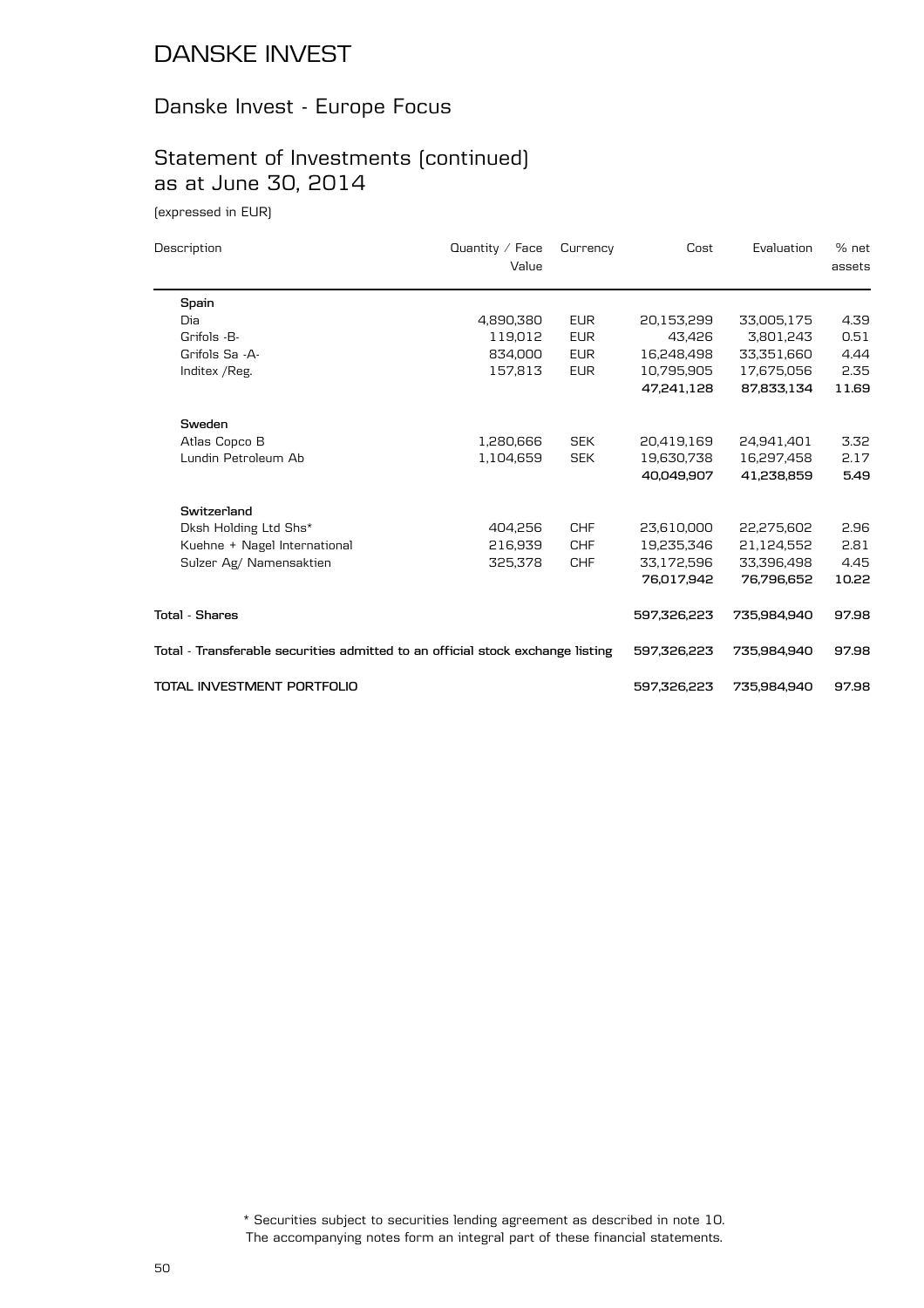#### Danske Invest - Europe Focus

#### Geographical and Economic Portfolio Breakdowns as at June 30, 2014

(expressed as a percentage of net assets)

| Geographical breakdown | %     |
|------------------------|-------|
| Germany                | 31.18 |
| Spain                  | 11.69 |
| Switzerland            | 10.22 |
| France                 | 8.37  |
| Great Britain          | 7.92  |
| Denmark                | 6.63  |
| Netherlands            | 5.93  |
| Sweden                 | 5.49  |
| Italy                  | 4.89  |
| Norway                 | 4.07  |
| Finland                | 1.59  |
|                        | 97.98 |

| Economic breakdown                   | ℅     |
|--------------------------------------|-------|
| Chemicals                            | 25.54 |
| Mechanics, Machinery                 | 16.33 |
| Retail                               | 8.85  |
| Transportation                       | 8.32  |
| Textile                              | 6.51  |
| Biotechnology                        | 4.95  |
| Internet Software                    | 4.94  |
| Tyres & Rubber                       | 4.72  |
| Banks and Financial Institutions     | 4.38  |
| Public Services                      | 4.07  |
| <b>Pharmaceuticals and Cosmetics</b> | 3.15  |
| Other Services                       | 2.96  |
| Petrol                               | 2.17  |
| Consumer Goods                       | 1.09  |
|                                      | 97.98 |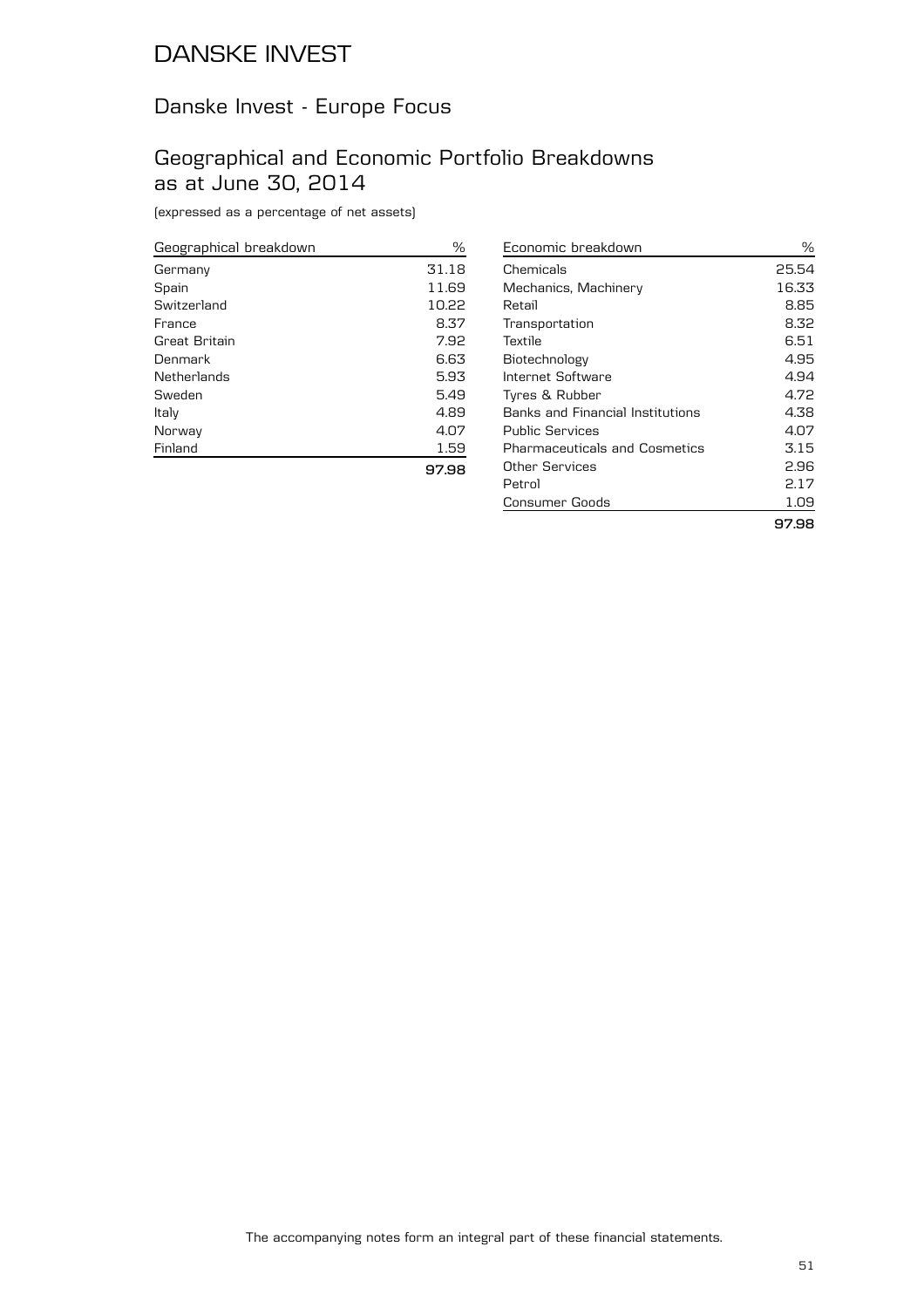#### Danske Invest - Global StockPicking

#### Statement of Investments as at June 30, 2014

| (expressed in EUR)                                                     |                          |            |                         |                         |                 |
|------------------------------------------------------------------------|--------------------------|------------|-------------------------|-------------------------|-----------------|
| Description                                                            | Quantity / Face<br>Value | Currency   | Cost                    | Evaluation              | % net<br>assets |
| Transferable securities admitted to an official stock exchange listing |                          |            |                         |                         |                 |
| Shares                                                                 |                          |            |                         |                         |                 |
| Bermuda Islands                                                        |                          |            |                         |                         |                 |
| Signet Jewelers Ltd                                                    | 58,993                   | GBP        | 2,330,603<br>2,330,603  | 4,765,451<br>4,765,451  | 3.05<br>3.05    |
| <b>Denmark</b>                                                         |                          |            |                         |                         |                 |
| Novo Nordisk A/S /-B-                                                  | 142,269                  | <b>DKK</b> | 3,575,232<br>3,575,232  | 4,768,802<br>4,768,802  | 3.06<br>3.06    |
| Germany                                                                |                          |            |                         |                         |                 |
| Bayer                                                                  | 32,893                   | <b>EUR</b> | 1,904,946               | 3,412,649               | 2.19            |
| Linde Ag                                                               | 34,265                   | <b>EUR</b> | 3,649,928               | 5,324,781               | 3.41            |
| Sap Ag                                                                 | 84,141                   | <b>EUR</b> | 4,221,916<br>9,776,790  | 4,772,477<br>13,509,907 | 3.06<br>8.66    |
| <b>Great Britain</b>                                                   |                          |            |                         |                         |                 |
| Barclays Plc                                                           | 856,218                  | <b>GBP</b> | 2,859,980               | 2,297,368               | 1.47            |
| British American Tobacco (25p)                                         | 104,792                  | <b>GBP</b> | 3,314,414               | 4,547,298               | 2.92            |
| Glaxosmithkline Plc                                                    | 224,747                  | <b>GBP</b> | 4,555,897               | 4,412,984               | 2.83            |
| Pearson Plc                                                            | 284,028                  | <b>GBP</b> | 4,060,771               | 4,026,222               | 2.58            |
| Reckitt Benckiser Group Plc                                            | 85,219                   | <b>GBP</b> | 3,550,334               | 5,460,534               | 3.50            |
| Standard Chartered Plc                                                 | 297,248                  | <b>GBP</b> | 5,031,834               | 4,434,317               | 2.85            |
| Weir Group Plc                                                         | 107,849                  | GBP        | 3,008,513<br>26,381,743 | 3,560,936<br>28,739,659 | 2.28<br>18.43   |
|                                                                        |                          |            |                         |                         |                 |
| Ireland<br>Crh Plc                                                     | 159,191                  | GBP        | 2,483,095               | 3,011,452               | 1.93            |
|                                                                        |                          |            | 2,483,095               | 3,011,452               | 1.93            |
| Italy                                                                  |                          |            |                         |                         |                 |
| Pirelli & Co                                                           | 220,839                  | <b>EUR</b> | 1,875,483<br>1,875,483  | 2,608,109<br>2,608,109  | 1.67<br>1.67    |
|                                                                        |                          |            |                         |                         |                 |
| Japan                                                                  |                          |            |                         |                         |                 |
| East Japan Railway Co                                                  | 56,766                   | JPY        | 2,929,205               | 3,273,025               | 2.10            |
| Omron Corp                                                             | 117,900                  | JPY        | 2,804,067               | 3,637,929               | 2.33            |
| Tokio Marine Holdings Inc                                              | 180,505                  | JPY        | 3,811,424               | 4,346,171               | 2.79            |
| Toyota Motor Corp.                                                     | 92,900                   | JPY        | 3,926,138               | 4,084,298               | 2.62            |
|                                                                        |                          |            | 13,470,834              | 15,341,423              | 9.84            |
| Netherlands                                                            |                          |            |                         |                         |                 |
| Gemalto*                                                               | 28,465                   | <b>EUR</b> | 2,426,591               | 2,153,377               | 1.38            |

| Norway         |             |  |  |
|----------------|-------------|--|--|
| Aker Kvaerner* | 193.798 NOK |  |  |

**2,426,591 2,153,377 1.38**

**2,484,450 2,480,574 1.59**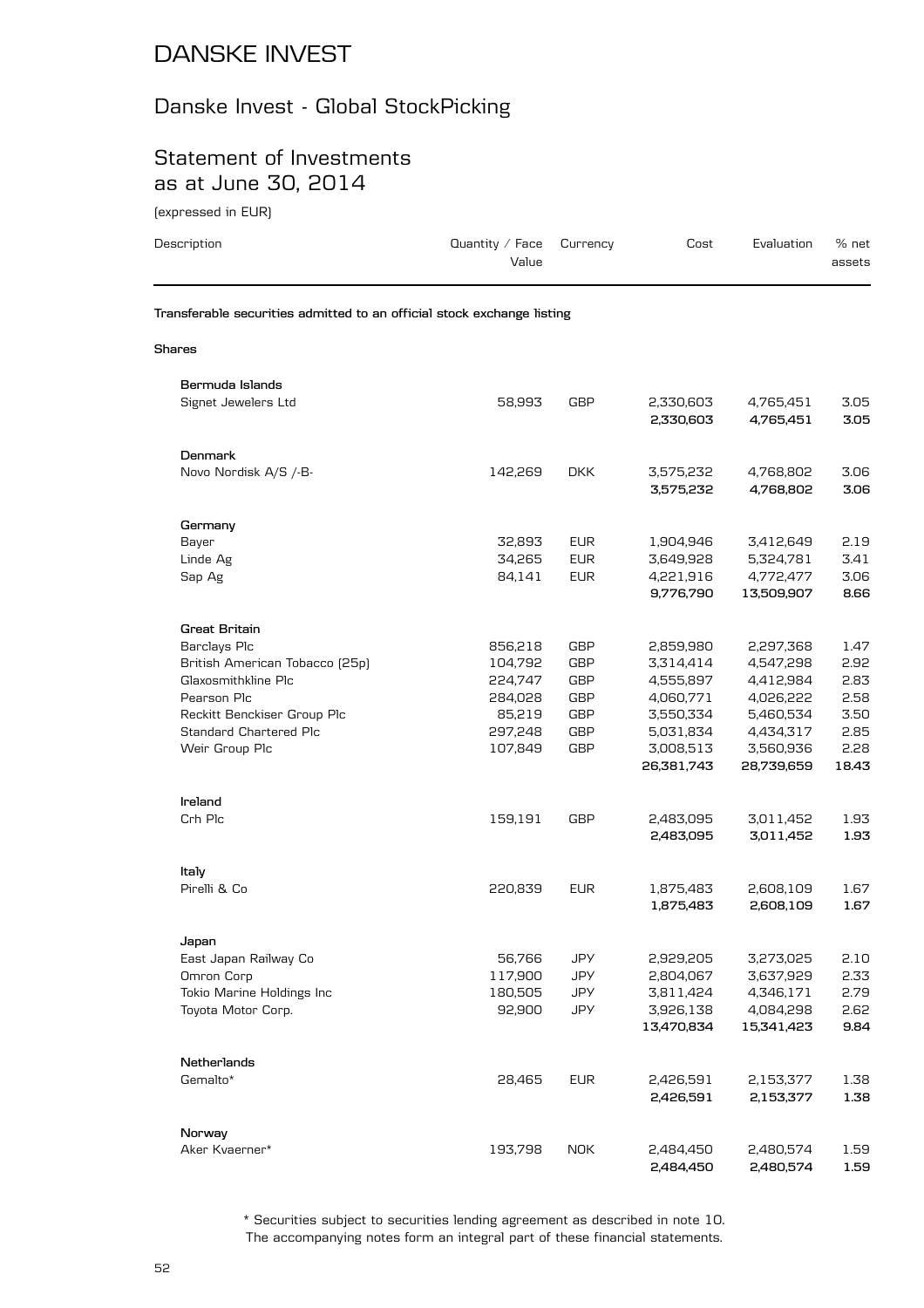#### Danske Invest - Global StockPicking

## Statement of Investments (continued) as at June 30, 2014

(expressed in EUR)

| Description                                                                    | Quantity / Face | Currency   | Cost        | Evaluation  | % net  |
|--------------------------------------------------------------------------------|-----------------|------------|-------------|-------------|--------|
|                                                                                | Value           |            |             |             | assets |
| Switzerland                                                                    |                 |            |             |             |        |
| Holcim Ltd /Nam.                                                               | 61,402          | <b>CHF</b> | 3,209,460   | 3,959,102   | 2.54   |
| Nestle Sa                                                                      | 93,719          | <b>CHF</b> | 3,788,382   | 5,310,618   | 3.40   |
| Sulzer Ag/ Namensaktien                                                        | 28,569          | <b>CHF</b> | 2,690,856   | 2,932,296   | 1.88   |
| Tyco International Ltd                                                         | 147,137         | <b>USD</b> | 4,024,742   | 4,894,500   | 3.14   |
|                                                                                |                 |            | 13,713,440  | 17,096,516  | 10.96  |
| United States of America                                                       |                 |            |             |             |        |
| Baker Hughes Inc                                                               | 70,015          | <b>USD</b> | 2,593,804   | 3,795,858   | 2.43   |
| Becton Dickinson & Co.                                                         | 47,752          | <b>USD</b> | 2,722,096   | 4,186,439   | 2.69   |
| Cabela Inc*                                                                    | 64,005          | <b>USD</b> | 3,160,522   | 2,886,371   | 1.85   |
| Cisco Systems Inc.                                                             | 143,290         | <b>USD</b> | 2,199,505   | 2,594,387   | 1.66   |
| Colgate-Palmolive Co.                                                          | 76,878          | <b>USD</b> | 3,984,030   | 3,856,298   | 2.47   |
| Ebay Inc                                                                       | 100,237         | <b>USD</b> | 2,495,078   | 3,679,716   | 2.36   |
| Johnson Controls Inc.                                                          | 112,539         | <b>USD</b> | 2,642,267   | 4,130,500   | 2.65   |
| Jpmorgan Chase & Co                                                            | 92,920          | <b>USD</b> | 2,409,238   | 3,918,551   | 2.51   |
| L Brands Inc                                                                   | 72,776          | <b>USD</b> | 2,923,730   | 3,119,200   | 2.00   |
| Microsoft Corp                                                                 | 156,693         | <b>USD</b> | 3,371,795   | 4,852,866   | 3.11   |
| Qualcomm Inc.                                                                  | 47,438          | <b>USD</b> | 1,817,497   | 2,746,758   | 1.76   |
| Unitedhealth Group Inc                                                         | 107,938         | <b>USD</b> | 3,703,670   | 6,487,990   | 4.16   |
| Us Bancorp                                                                     | 129,752         | <b>USD</b> | 3,536,962   | 4,124,063   | 2.65   |
| Varian Medical Systems Inc                                                     | 52,963          | <b>USD</b> | 2,633,373   | 3,255,349   | 2.09   |
| Verifone Systems Inc                                                           | 127,815         | <b>USD</b> | 2,852,159   | 3,417,894   | 2.19   |
|                                                                                |                 |            | 43,045,726  | 57,052,240  | 36.58  |
| <b>Total - Shares</b>                                                          |                 |            | 121,563,987 | 151,527,510 | 97.15  |
| Total - Transferable securities admitted to an official stock exchange listing |                 |            | 121,563,987 | 151,527,510 | 97.15  |
| TOTAL INVESTMENT PORTFOLIO                                                     |                 |            | 121,563,987 | 151,527,510 | 97.15  |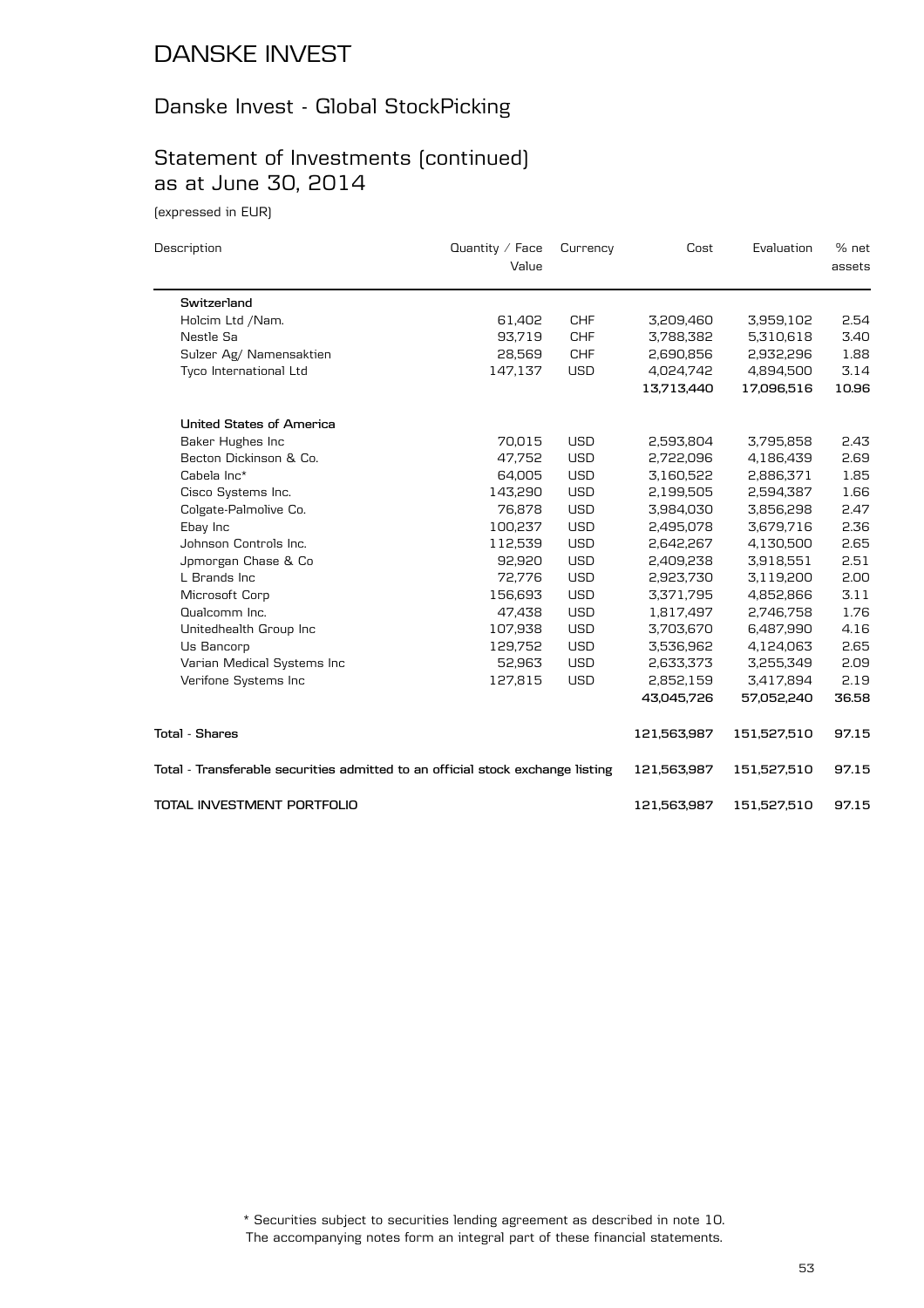#### Danske Invest - Global StockPicking

#### Geographical and Economic Portfolio Breakdowns as at June 30, 2014

(expressed as a percentage of net assets)

| Geographical breakdown   | %     |
|--------------------------|-------|
| United States of America | 36.58 |
| Great Britain            | 18.43 |
| Switzerland              | 10.96 |
| Japan                    | 9.84  |
| Germany                  | 8.66  |
| Denmark                  | 3.06  |
| Bermuda Islands          | 3.05  |
| Ireland                  | 1.93  |
| Italy                    | 1.67  |
| Norway                   | 1.59  |
| Netherlands              | 1.38  |
|                          | 97.15 |

| Economic breakdown                                | ℅     |
|---------------------------------------------------|-------|
| <b>Pharmaceuticals and Cosmetics</b>              | 10.67 |
| <b>Banks and Financial Institutions</b>           | 9.48  |
| Holding and Finance Companies                     | 8.12  |
| Consumer Goods                                    | 7.82  |
| Retail                                            | 7.41  |
| Chemicals                                         | 7.27  |
| Internet Software                                 | 6.17  |
| Automobile Industry                               | 5.27  |
| Construction, Building Material                   | 4.47  |
| <b>Healthcare Education &amp; Social Services</b> | 4.16  |
| Mechanics, Machinery                              | 4.16  |
| Electronic Semiconductor                          | 3.71  |
| <b>Food and Distilleries</b>                      | 3.40  |
| <b>Tobacco and Spirits</b>                        | 2.92  |
| Graphic Art, Publishing                           | 2.58  |
| Petrol                                            | 2.43  |
| Transportation                                    | 2.10  |
| News Transmission                                 | 1.76  |
| Office Equipment, Computers                       | 1.66  |
| <b>Public Services</b>                            | 1.59  |
|                                                   | 97.15 |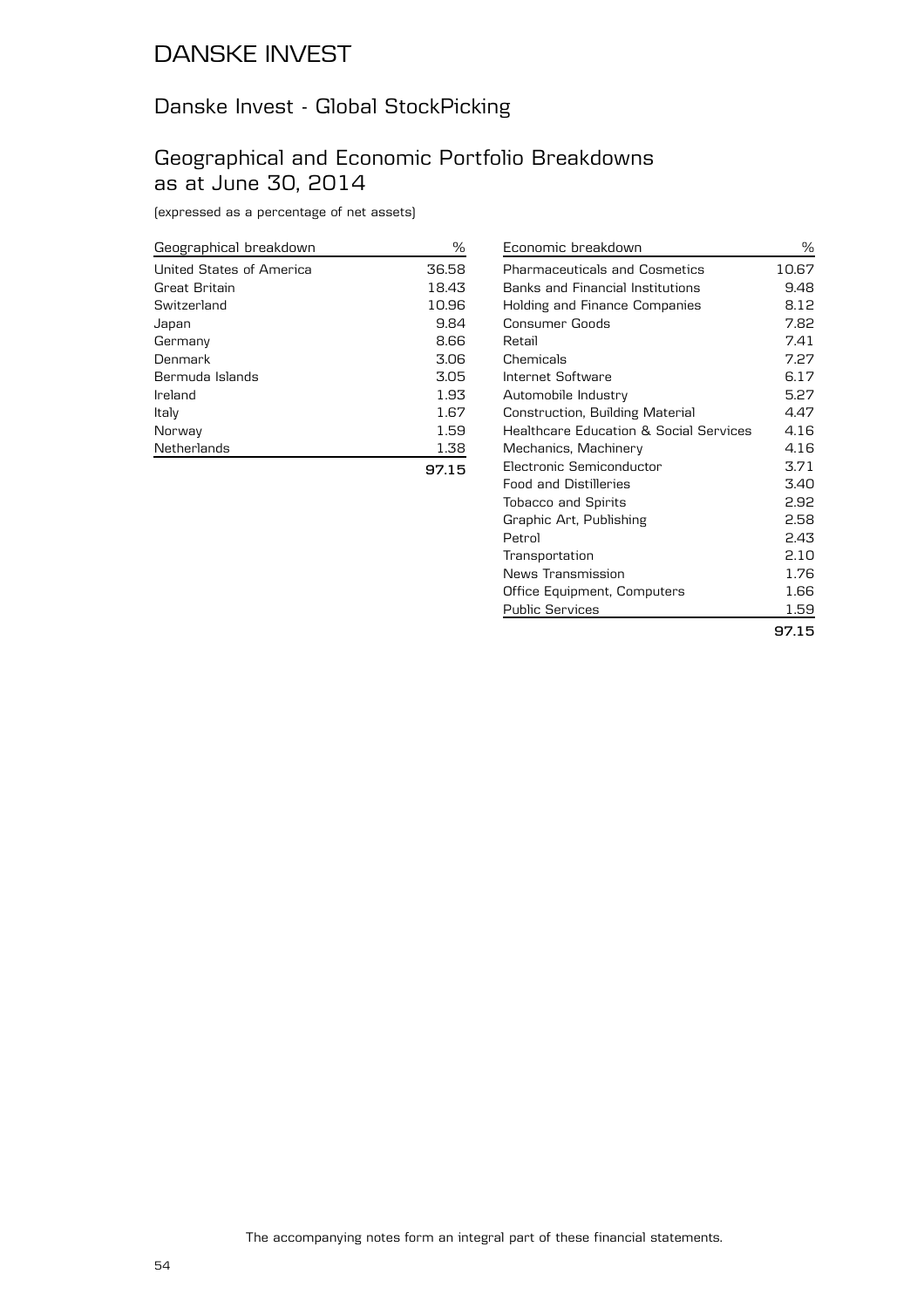#### Danske Invest - Europe Small Cap

#### Statement of Investments as at June 30, 2014

(expressed in EUR)

| Description                                                            | Quantity $\angle$ Face<br>Value | Currency                 | Cost                    | Evaluation               | % net<br>assets |
|------------------------------------------------------------------------|---------------------------------|--------------------------|-------------------------|--------------------------|-----------------|
| Transferable securities admitted to an official stock exchange listing |                                 |                          |                         |                          |                 |
| Shares                                                                 |                                 |                          |                         |                          |                 |
| Austria                                                                |                                 |                          |                         |                          |                 |
| Palfinger Ag                                                           | 376,148                         | <b>EUR</b>               | 7,869,401               | 10,080,766               | 3.23            |
| Schoeller-Bleckmann Oil                                                | 94,907                          | <b>EUR</b>               | 6,113,558<br>13,982,959 | 8,982,948<br>19,063,714  | 2.87<br>6.10    |
| Belgium                                                                |                                 |                          |                         |                          |                 |
| Etab Colruyt*                                                          | 255,469                         | <b>EUR</b>               | 8,427,723<br>8,427,723  | 9,554,541<br>9,554,541   | 3.06<br>3.06    |
| Bermuda Islands                                                        |                                 |                          |                         |                          |                 |
| Signet Jewelers Ltd                                                    | 193,442                         | GBP                      | 6,209,284<br>6,209,284  | 15,636,873<br>15,636,873 | 5.01<br>5.01    |
| <b>Denmark</b>                                                         |                                 |                          |                         |                          |                 |
| Dsv A/S                                                                | 264,358                         | <b>DKK</b>               | 4,403,579<br>4,403,579  | 6,343,596<br>6,343,596   | 2.03<br>2.03    |
| Finland                                                                |                                 |                          |                         |                          |                 |
| Metso Oyj*                                                             | 337,222                         | <b>EUR</b>               | 7,777,237               | 9,341,049                | 2.99            |
| Vacon Oyj                                                              | 173,458                         | <b>EUR</b>               | 4,689,389<br>12,466,626 | 5,151,703<br>14,492,752  | 1.65<br>4.64    |
|                                                                        |                                 |                          |                         |                          |                 |
| Germany                                                                |                                 |                          |                         |                          |                 |
| Elringklinger Ag /Nam                                                  | 348,494                         | <b>EUR</b>               | 8,555,078               | 10,501,867               | 3.36            |
| Fielmann Ag*                                                           | 89,876                          | <b>EUR</b>               | 5,979,790               | 9,589,769                | 3.07            |
| Gea Group Ag<br>Jungheinrich Ag / Vorz.O.Sta                           | 371,542<br>131,850              | <b>EUR</b><br><b>EUR</b> | 7,692,399<br>3,344,735  | 12,899,938<br>6,823,238  | 4.13<br>2.18    |
| Kws Saat Ag*                                                           | 27,796                          | <b>EUR</b>               | 4,830,910               | 7,204,723                | 2.31            |
| Norma Group                                                            | 241,701                         | <b>EUR</b>               | 5,467,347               | 9,857,775                | 3.15            |
| Sartorius Ag / Vorzug.                                                 | 73,282                          | <b>EUR</b>               | 7,140,436               | 6,470,068                | 2.07            |
|                                                                        |                                 |                          | 43,010,695              | 63,347,378               | 20.27           |
| Great Britain                                                          |                                 |                          |                         |                          |                 |
| Croda Intl Plc                                                         | 425,321                         | <b>GBP</b>               | 9,041,156               | 11,612,410               | 3.72            |
| Hellermanntyton 144A Reg-S                                             | 2,493,367                       | <b>GBP</b>               | 8,876,464               | 9,567,303                | 3.06            |
| Imi Plc                                                                | 361,954                         | <b>GBP</b>               | 5,138,657               | 6,770,383                | 2.17            |
| Polypipe Group Plc                                                     | 2,121,617                       | <b>GBP</b>               | 6,274,569               | 6,708,334                | 2.15            |
| Victrex Plc                                                            | 472,384                         | GBP                      | 8,973,660               | 10,103,322               | 3.23            |
| <b>Volution Group Plc</b>                                              | 2,684,396                       | <b>GBP</b>               | 5,045,503               | 4,857,052                | 1.55            |
|                                                                        |                                 |                          | 43,350,009              | 49,618,804               | 15.88           |
| Italy                                                                  |                                 |                          |                         |                          |                 |
| Diasorin Spa*                                                          | 360,500                         | <b>EUR</b>               | 9,279,586               | 11,143,055               | 3.57            |
| Pirelli & Co                                                           | 1,001,432                       | <b>EUR</b>               | 7,854,216               | 11,826,912               | 3.78            |
|                                                                        |                                 |                          | 17,133,802              | 22,969,967               | 7.35            |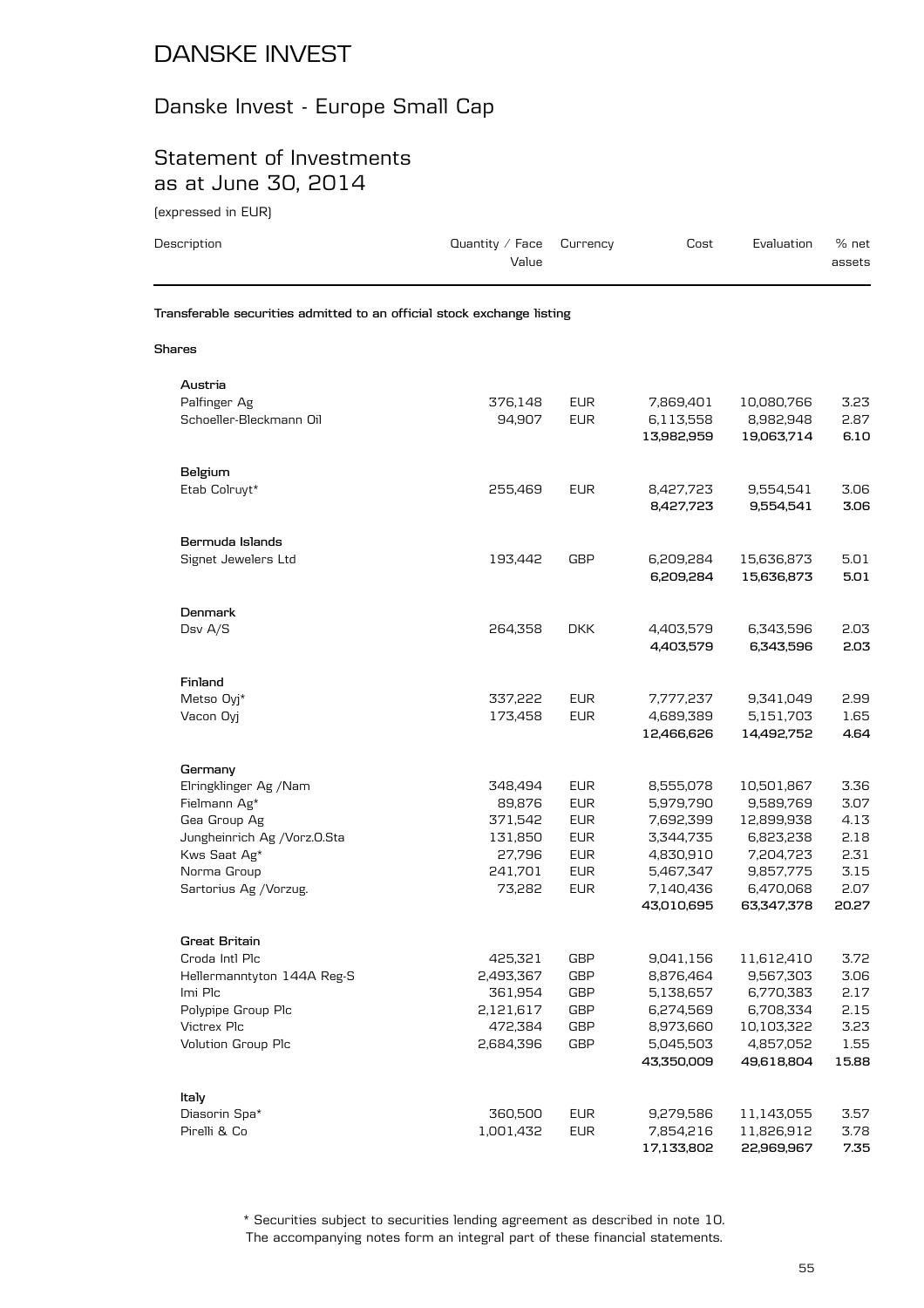#### Danske Invest - Europe Small Cap

## Statement of Investments (continued) as at June 30, 2014

(expressed in EUR)

| Description                                                                    | Quantity / Face<br>Value | Currency   | Cost        | Evaluation  | % net<br>assets |
|--------------------------------------------------------------------------------|--------------------------|------------|-------------|-------------|-----------------|
| Luxembourg                                                                     |                          |            |             |             |                 |
| Saf Holland S.A.                                                               | 600,986                  | <b>EUR</b> | 3,874,498   | 6,998,482   | 2.24            |
|                                                                                |                          |            | 3,874,498   | 6,998,482   | 2.24            |
| <b>Netherlands</b>                                                             |                          |            |             |             |                 |
| Aalberts Industries Nv                                                         | 356,800                  | <b>EUR</b> | 6,450,627   | 8,572,120   | 2.74            |
| Beter Bed Holding Nv                                                           | 303,477                  | <b>EUR</b> | 4,501,759   | 5,254,704   | 1.68            |
| Tkh Group Nv*                                                                  | 459,683                  | <b>EUR</b> | 8,901,539   | 11,335,783  | 3.63            |
|                                                                                |                          |            | 19,853,925  | 25,162,607  | 8.05            |
| Norway                                                                         |                          |            |             |             |                 |
| Aker Kvaerner*                                                                 | 1,033,200                | <b>NOK</b> | 11,290,317  | 13,224,746  | 4.23            |
| Det Norske Olje*                                                               | 543,247                  | <b>NOK</b> | 6,074,000   | 4,285,038   | 1.37            |
| Solstad Offshore                                                               | 271,014                  | <b>NOK</b> | 3,389,503   | 3,303,736   | 1.06            |
|                                                                                |                          |            | 20,753,820  | 20,813,520  | 6.66            |
| Spain                                                                          |                          |            |             |             |                 |
| Dia                                                                            | 1,773,593                | <b>EUR</b> | 7,297,933   | 11,969,979  | 3.83            |
| Grifols Sa -A-                                                                 | 148,686                  | <b>EUR</b> | 2,418,177   | 5,945,953   | 1.91            |
| Viscofan Envolturas Celulosi*                                                  | 243,252                  | <b>EUR</b> | 7,213,355   | 10,568,083  | 3.38            |
|                                                                                |                          |            | 16,929,465  | 28,484,015  | 9.12            |
| Switzerland                                                                    |                          |            |             |             |                 |
| Burckhardt Compression HIdg Ag                                                 | 18,050                   | <b>CHF</b> | 3,576,078   | 6,928,827   | 2.22            |
| Dksh Holding Ltd Shs*                                                          | 172,666                  | <b>CHF</b> | 10,105,164  | 9,514,365   | 3.04            |
| Sulzer Ag/ Namensaktien                                                        | 117,721                  | <b>CHF</b> | 11,984,584  | 12,082,775  | 3.87            |
|                                                                                |                          |            | 25,665,826  | 28,525,967  | 9.13            |
| <b>Total - Shares</b>                                                          |                          |            | 236,062,211 | 311,012,216 | 99.54           |
| Total - Transferable securities admitted to an official stock exchange listing |                          |            | 236,062,211 | 311,012,216 | 99.54           |
| TOTAL INVESTMENT PORTFOLIO                                                     |                          |            | 236,062,211 | 311,012,216 | 99.54           |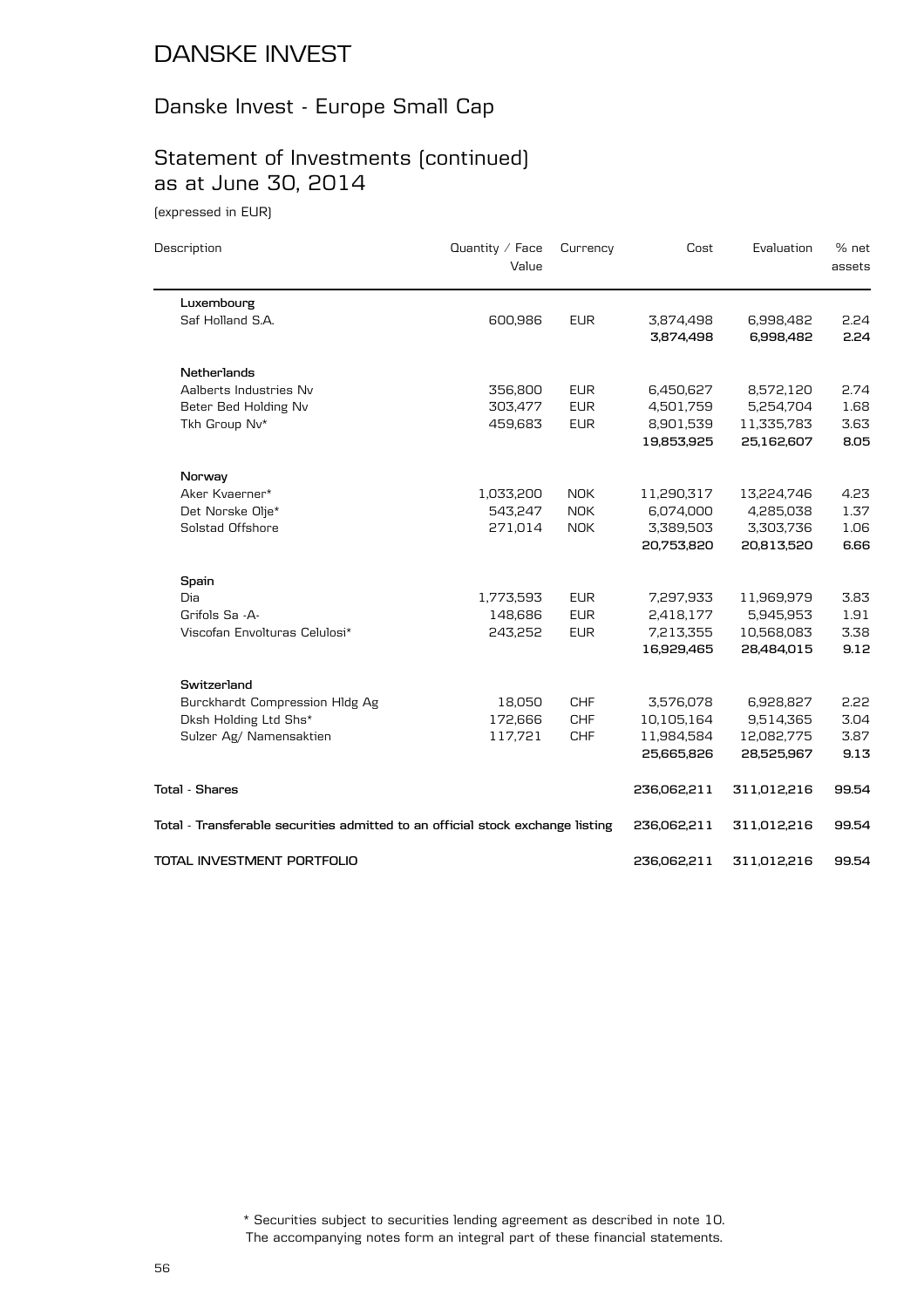## Danske Invest - Europe Small Cap

#### Geographical and Economic Portfolio Breakdowns as at June 30, 2014

(expressed as a percentage of net assets)

| Geographical breakdown | %     |
|------------------------|-------|
| Germany                | 20.27 |
| Great Britain          | 15.88 |
| Switzerland            | 9.13  |
| Spain                  | 9.12  |
| Netherlands            | 8.05  |
| Italy                  | 7.35  |
| Norway                 | 6.66  |
| Austria                | 6.10  |
| Bermuda Islands        | 5.01  |
| Finland                | 4.64  |
| Belgium                | 3.06  |
| Luxembourg             | 2.24  |
| Denmark                | 2.03  |
|                        |       |

| Economic breakdown                   | ℅     |
|--------------------------------------|-------|
| Mechanics, Machinery                 | 23.30 |
| Retail                               | 16.65 |
| Chemicals                            | 10.73 |
| Automobile Industry                  | 6.59  |
| Holding and Finance Companies        | 5.85  |
| Petrol                               | 5.30  |
| Other Services                       | 4.59  |
| Transportation                       | 4.27  |
| Public Services                      | 4.23  |
| Pharmaceuticals and Cosmetics        | 3.57  |
| <b>Food and Distilleries</b>         | 3.38  |
| Non-Ferrous Metals                   | 3.06  |
| Agriculture and Fishing              | 2.31  |
| Construction, Building Material      | 2.15  |
| Biotechnology                        | 1.91  |
| Electronics and Electrical Equipment | 1.65  |
|                                      | 99.54 |

**99.54**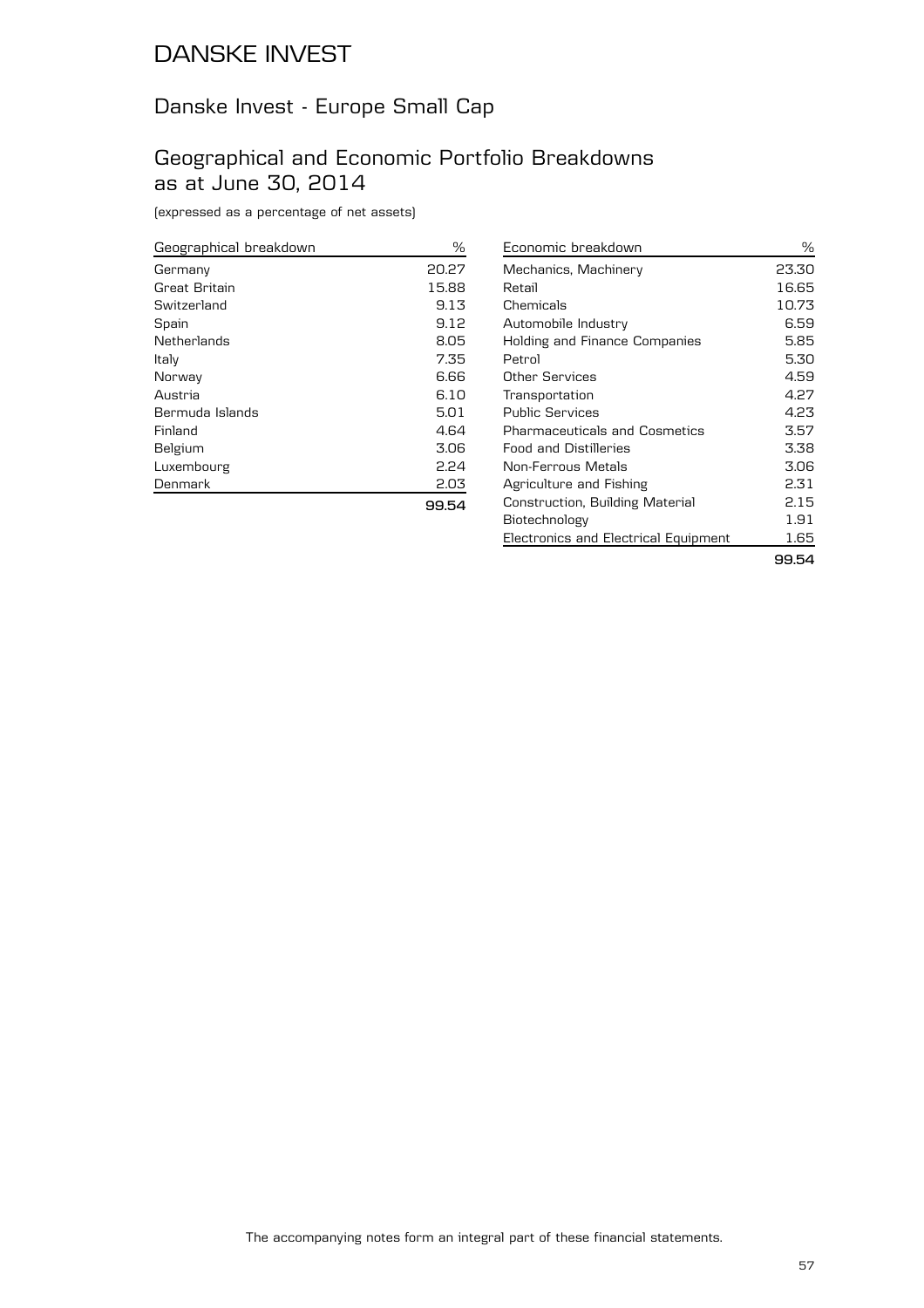#### Danske Invest - Europe High Dividend

#### Statement of Investments as at June 30, 2014

(expressed in EUR)

| Transferable securities admitted to an official stock exchange listing<br><b>Shares</b><br>Austria<br>Voestalpine Ag<br>107,961<br><b>EUR</b><br>3,739,769<br>2,086,626<br>2,086,626<br>3,739,769<br>Belgium<br>Belgacom Npv*<br>124,200<br><b>EUR</b><br>3,026,133<br>3,378,989<br>3,378,989<br>3,026,133<br>Finland<br>Metso Oyj*<br>132,362<br><b>EUR</b><br>2,987,072<br>3,666,428<br><b>EUR</b><br>Sampo Plc A<br>209,094<br>4,404,411<br>7,726,023<br>7,391,483<br>11,392,451<br>France<br>Axa<br>212,707<br><b>EUR</b><br>2,740,996<br>3,723,436<br><b>EUR</b><br>Michelin B / Nom.<br>63,745<br>3,751,285<br>5,633,145<br>Sanofi-Aventis<br>75,098<br><b>EUR</b><br>5,916,220<br>4,119,398<br><b>Total Sa</b><br>146,925<br><b>EUR</b><br>6,104,365<br>7,767,925<br><b>EUR</b><br>Vivendi<br>214,209<br>3,573,272<br>3,873,970<br>20,289,316<br>26,914,696<br>Germany<br>Allianz Se /Nam.Vinkuliert<br>44,488<br><b>EUR</b><br>5,551,480<br>5,443,107<br>Basf Namen-Akt.<br>91,201<br><b>EUR</b><br>5,160,530<br>7,802,246<br><b>EUR</b><br>Siemens Ag /Nam.<br>61,404<br>5,206,329<br>5,962,328<br>15,918,339<br>19,207,681<br>Great Britain<br>Astrazeneca Plc<br>104,756<br><b>SEK</b><br>5,641,181<br>5,733,968 | % net<br>assets |
|-----------------------------------------------------------------------------------------------------------------------------------------------------------------------------------------------------------------------------------------------------------------------------------------------------------------------------------------------------------------------------------------------------------------------------------------------------------------------------------------------------------------------------------------------------------------------------------------------------------------------------------------------------------------------------------------------------------------------------------------------------------------------------------------------------------------------------------------------------------------------------------------------------------------------------------------------------------------------------------------------------------------------------------------------------------------------------------------------------------------------------------------------------------------------------------------------------------------------------|-----------------|
|                                                                                                                                                                                                                                                                                                                                                                                                                                                                                                                                                                                                                                                                                                                                                                                                                                                                                                                                                                                                                                                                                                                                                                                                                             |                 |
|                                                                                                                                                                                                                                                                                                                                                                                                                                                                                                                                                                                                                                                                                                                                                                                                                                                                                                                                                                                                                                                                                                                                                                                                                             |                 |
|                                                                                                                                                                                                                                                                                                                                                                                                                                                                                                                                                                                                                                                                                                                                                                                                                                                                                                                                                                                                                                                                                                                                                                                                                             |                 |
|                                                                                                                                                                                                                                                                                                                                                                                                                                                                                                                                                                                                                                                                                                                                                                                                                                                                                                                                                                                                                                                                                                                                                                                                                             | 2.00            |
|                                                                                                                                                                                                                                                                                                                                                                                                                                                                                                                                                                                                                                                                                                                                                                                                                                                                                                                                                                                                                                                                                                                                                                                                                             | 2.00            |
|                                                                                                                                                                                                                                                                                                                                                                                                                                                                                                                                                                                                                                                                                                                                                                                                                                                                                                                                                                                                                                                                                                                                                                                                                             |                 |
|                                                                                                                                                                                                                                                                                                                                                                                                                                                                                                                                                                                                                                                                                                                                                                                                                                                                                                                                                                                                                                                                                                                                                                                                                             | 1.62            |
|                                                                                                                                                                                                                                                                                                                                                                                                                                                                                                                                                                                                                                                                                                                                                                                                                                                                                                                                                                                                                                                                                                                                                                                                                             | 1.62            |
|                                                                                                                                                                                                                                                                                                                                                                                                                                                                                                                                                                                                                                                                                                                                                                                                                                                                                                                                                                                                                                                                                                                                                                                                                             |                 |
|                                                                                                                                                                                                                                                                                                                                                                                                                                                                                                                                                                                                                                                                                                                                                                                                                                                                                                                                                                                                                                                                                                                                                                                                                             | 1.96            |
|                                                                                                                                                                                                                                                                                                                                                                                                                                                                                                                                                                                                                                                                                                                                                                                                                                                                                                                                                                                                                                                                                                                                                                                                                             | 4.14            |
|                                                                                                                                                                                                                                                                                                                                                                                                                                                                                                                                                                                                                                                                                                                                                                                                                                                                                                                                                                                                                                                                                                                                                                                                                             | 6.10            |
|                                                                                                                                                                                                                                                                                                                                                                                                                                                                                                                                                                                                                                                                                                                                                                                                                                                                                                                                                                                                                                                                                                                                                                                                                             |                 |
|                                                                                                                                                                                                                                                                                                                                                                                                                                                                                                                                                                                                                                                                                                                                                                                                                                                                                                                                                                                                                                                                                                                                                                                                                             | 1.99            |
|                                                                                                                                                                                                                                                                                                                                                                                                                                                                                                                                                                                                                                                                                                                                                                                                                                                                                                                                                                                                                                                                                                                                                                                                                             | 3.02            |
|                                                                                                                                                                                                                                                                                                                                                                                                                                                                                                                                                                                                                                                                                                                                                                                                                                                                                                                                                                                                                                                                                                                                                                                                                             | 3.17            |
|                                                                                                                                                                                                                                                                                                                                                                                                                                                                                                                                                                                                                                                                                                                                                                                                                                                                                                                                                                                                                                                                                                                                                                                                                             | 4.16            |
|                                                                                                                                                                                                                                                                                                                                                                                                                                                                                                                                                                                                                                                                                                                                                                                                                                                                                                                                                                                                                                                                                                                                                                                                                             | 2.08            |
|                                                                                                                                                                                                                                                                                                                                                                                                                                                                                                                                                                                                                                                                                                                                                                                                                                                                                                                                                                                                                                                                                                                                                                                                                             | 14.42           |
|                                                                                                                                                                                                                                                                                                                                                                                                                                                                                                                                                                                                                                                                                                                                                                                                                                                                                                                                                                                                                                                                                                                                                                                                                             |                 |
|                                                                                                                                                                                                                                                                                                                                                                                                                                                                                                                                                                                                                                                                                                                                                                                                                                                                                                                                                                                                                                                                                                                                                                                                                             | 2.92            |
|                                                                                                                                                                                                                                                                                                                                                                                                                                                                                                                                                                                                                                                                                                                                                                                                                                                                                                                                                                                                                                                                                                                                                                                                                             | 4.18            |
|                                                                                                                                                                                                                                                                                                                                                                                                                                                                                                                                                                                                                                                                                                                                                                                                                                                                                                                                                                                                                                                                                                                                                                                                                             | 3.19            |
|                                                                                                                                                                                                                                                                                                                                                                                                                                                                                                                                                                                                                                                                                                                                                                                                                                                                                                                                                                                                                                                                                                                                                                                                                             | 10.29           |
|                                                                                                                                                                                                                                                                                                                                                                                                                                                                                                                                                                                                                                                                                                                                                                                                                                                                                                                                                                                                                                                                                                                                                                                                                             |                 |
|                                                                                                                                                                                                                                                                                                                                                                                                                                                                                                                                                                                                                                                                                                                                                                                                                                                                                                                                                                                                                                                                                                                                                                                                                             | 3.07            |
| 179,642<br><b>GBP</b><br>5,736,808<br>7,795,307<br>British American Tobacco (25p)                                                                                                                                                                                                                                                                                                                                                                                                                                                                                                                                                                                                                                                                                                                                                                                                                                                                                                                                                                                                                                                                                                                                           | 4.18            |
| 138,991<br>GBP<br>1,691,890<br>Davis Service Group<br>894,722                                                                                                                                                                                                                                                                                                                                                                                                                                                                                                                                                                                                                                                                                                                                                                                                                                                                                                                                                                                                                                                                                                                                                               | 0.91            |
| Direct Line Insurance Group<br>1,805,092<br><b>GBP</b><br>6,059,124<br>5,028,458                                                                                                                                                                                                                                                                                                                                                                                                                                                                                                                                                                                                                                                                                                                                                                                                                                                                                                                                                                                                                                                                                                                                            | 3.25            |
| <b>GBP</b><br>7,047,949<br>Glaxosmithkline Plc<br>358,942<br>5,892,509                                                                                                                                                                                                                                                                                                                                                                                                                                                                                                                                                                                                                                                                                                                                                                                                                                                                                                                                                                                                                                                                                                                                                      | 3.77            |
| Hsbc Holdings Plc<br>863,446<br>GBP<br>6,419,392<br>6,530,223                                                                                                                                                                                                                                                                                                                                                                                                                                                                                                                                                                                                                                                                                                                                                                                                                                                                                                                                                                                                                                                                                                                                                               | 3.44            |
| National Grid Plc<br><b>GBP</b><br>5,829,774<br>7,081,443<br>675,994                                                                                                                                                                                                                                                                                                                                                                                                                                                                                                                                                                                                                                                                                                                                                                                                                                                                                                                                                                                                                                                                                                                                                        | 3.79            |
| Reckitt Benckiser Group Plc<br>93,417<br><b>GBP</b><br>5,136,382<br>5,985,832                                                                                                                                                                                                                                                                                                                                                                                                                                                                                                                                                                                                                                                                                                                                                                                                                                                                                                                                                                                                                                                                                                                                               | 3.21            |
| Royal Dutch Shell /-B-<br>GBP<br>251,014<br>6,085,757<br>8,015,423<br>279,900                                                                                                                                                                                                                                                                                                                                                                                                                                                                                                                                                                                                                                                                                                                                                                                                                                                                                                                                                                                                                                                                                                                                               | 4.29            |
| Scottish & Southern Energy Plc<br><b>GBP</b><br>5,476,551<br>4,325,638<br>51,101,452<br>61,306,879                                                                                                                                                                                                                                                                                                                                                                                                                                                                                                                                                                                                                                                                                                                                                                                                                                                                                                                                                                                                                                                                                                                          | 2.93<br>32.84   |
|                                                                                                                                                                                                                                                                                                                                                                                                                                                                                                                                                                                                                                                                                                                                                                                                                                                                                                                                                                                                                                                                                                                                                                                                                             |                 |
| Italy<br>352,221                                                                                                                                                                                                                                                                                                                                                                                                                                                                                                                                                                                                                                                                                                                                                                                                                                                                                                                                                                                                                                                                                                                                                                                                            |                 |
| <b>EUR</b><br>Eni Spa Roma<br>6,028,221<br>7,030,331<br><b>EUR</b><br>Snam Rete Gas Spa<br>866,648<br>3,156,440<br>3,827,118                                                                                                                                                                                                                                                                                                                                                                                                                                                                                                                                                                                                                                                                                                                                                                                                                                                                                                                                                                                                                                                                                                | 3.76<br>2.05    |

The accompanying notes form an integral part of these financial statements. \* Securities subject to securities lending agreement as described in note 10.

**9,184,661 10,857,449 5.81**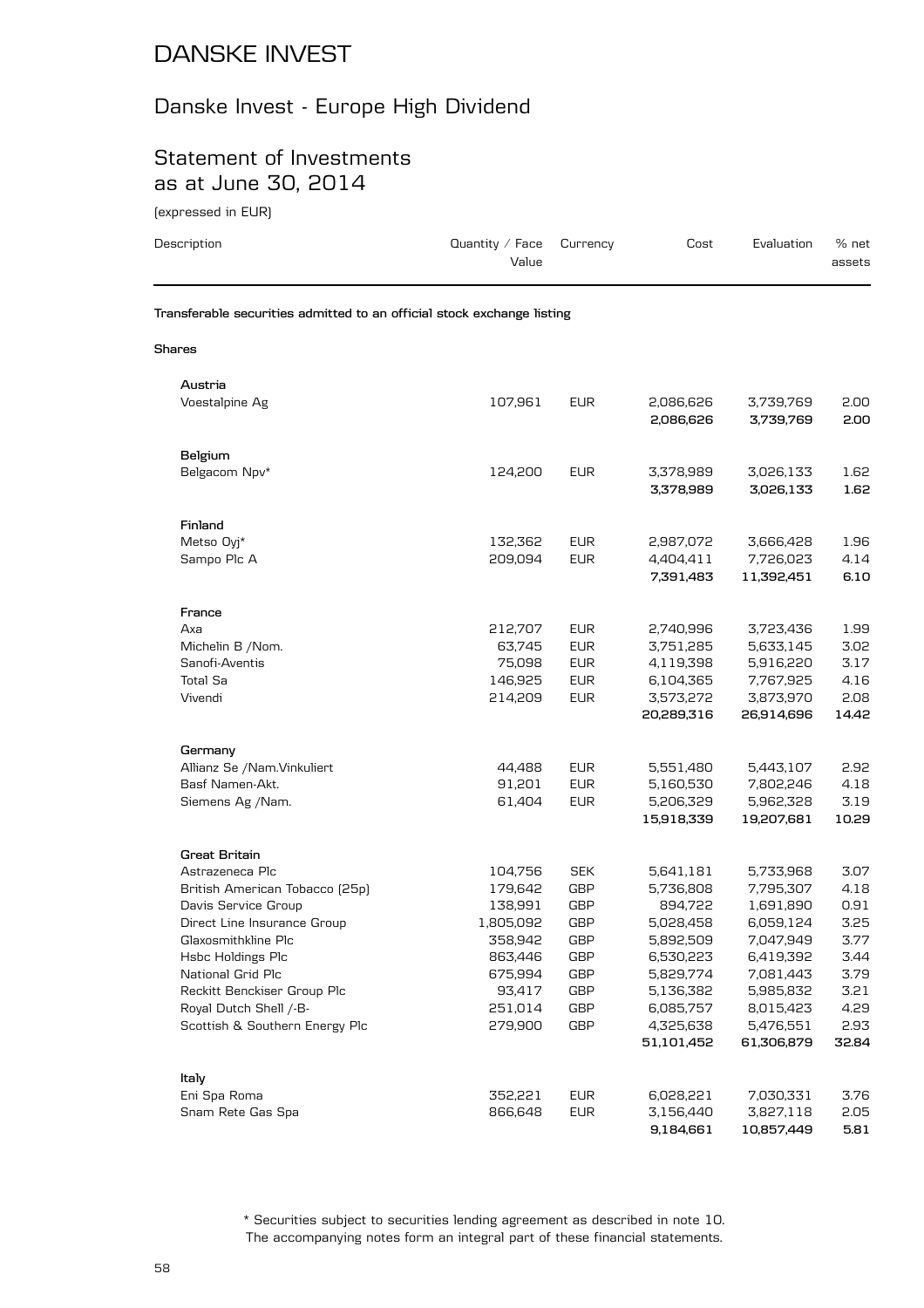# Danske Invest - Europe High Dividend

# Statement of Investments (continued) as at June 30, 2014

(expressed in EUR)

| Description                                                                    | Quantity / Face<br>Value | Currency   | Cost        | Evaluation  | % net<br>assets |
|--------------------------------------------------------------------------------|--------------------------|------------|-------------|-------------|-----------------|
| Netherlands                                                                    |                          |            |             |             |                 |
| Unilever Cert.of Shs                                                           | 248,041                  | <b>EUR</b> | 5,580,136   | 7,900,106   | 4.23            |
|                                                                                |                          |            | 5,580,136   | 7,900,106   | 4.23            |
| Norway                                                                         |                          |            |             |             |                 |
| Aker Kvaerner*                                                                 | 295,111                  | <b>NOK</b> | 3,354,325   | 3,777,360   | 2.02            |
| Dnb Nor Asa                                                                    | 134,852                  | <b>NOK</b> | 1,236,672   | 1,801,825   | 0.97            |
|                                                                                |                          |            | 4,590,997   | 5,579,185   | 2.99            |
| Sweden                                                                         |                          |            |             |             |                 |
| Nordea Bank Ab                                                                 | 364,890                  | <b>SEK</b> | 3,195,005   | 3,767,559   | 2.02            |
| Skf Ab B                                                                       | 204.652                  | <b>SEK</b> | 3,192,721   | 3,809,763   | 2.04            |
|                                                                                |                          |            | 6,387,726   | 7,577,322   | 4.06            |
| Switzerland                                                                    |                          |            |             |             |                 |
| Baloise Holding/Namen                                                          | 64,555                   | <b>CHF</b> | 3,909,735   | 5,548,101   | 2.97            |
| Novartis Ag Basel/Nam.                                                         | 116,815                  | <b>CHF</b> | 5,192,401   | 7,772,224   | 4.16            |
| Swisscom /Nam.*                                                                | 13,149                   | <b>CHF</b> | 3,976,329   | 5,623,338   | 3.01            |
| Zurich Insurance Group/Nam                                                     | 35,180                   | <b>CHF</b> | 7,045,535   | 7,728,014   | 4.14            |
|                                                                                |                          |            | 20,124,000  | 26,671,677  | 14.28           |
| <b>Total - Shares</b>                                                          |                          |            | 146,033,725 | 184,173,348 | 98.64           |
| Total - Transferable securities admitted to an official stock exchange listing |                          |            | 146,033,725 | 184,173,348 | 98.64           |
| TOTAL INVESTMENT PORTFOLIO                                                     |                          |            | 146,033,725 | 184,173,348 | 98.64           |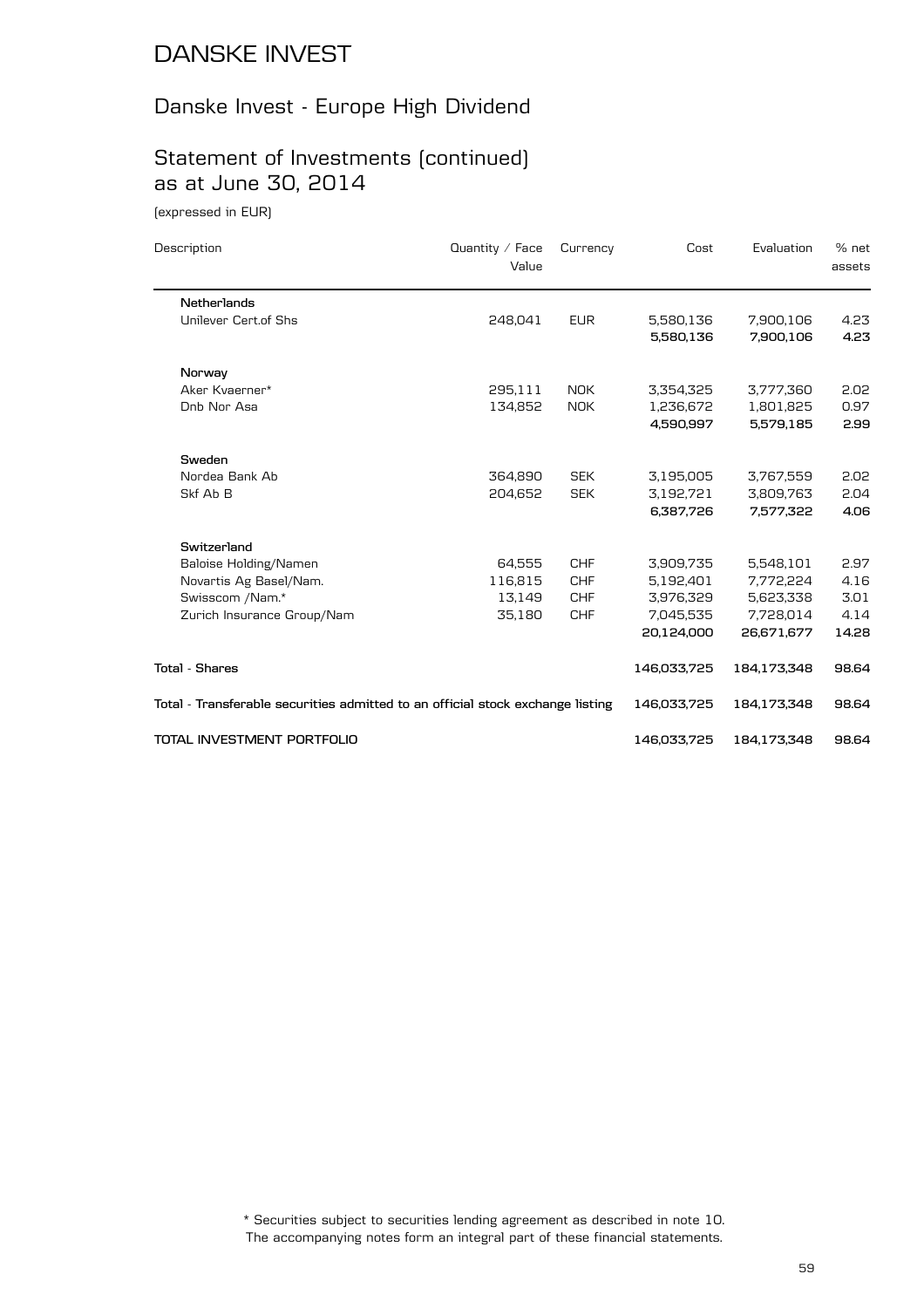#### Danske Invest - Europe High Dividend

#### Geographical and Economic Portfolio Breakdowns as at June 30, 2014

(expressed as a percentage of net assets)

| Geographical breakdown | ℅     |
|------------------------|-------|
| Great Britain          | 32.84 |
| France                 | 14.42 |
| Switzerland            | 14.28 |
| Germany                | 10.29 |
| Finland                | 6.10  |
| Italy                  | 5.81  |
| Netherlands            | 4.23  |
| Sweden                 | 4.06  |
| Norway                 | 2.99  |
| Austria                | 2.00  |
| Belgium                | 1.62  |
|                        | 98.64 |

| Economic breakdown               | ℅     |
|----------------------------------|-------|
| Insurance                        | 19.41 |
| Pharmaceuticals and Cosmetics    | 14.17 |
| Public Services                  | 10.79 |
| Petrol                           | 8.05  |
| Banks and Financial Institutions | 6.43  |
| News Transmission                | 4.63  |
| <b>Food and Distilleries</b>     | 4.23  |
| Chemicals                        | 4.18  |
| <b>Tobacco and Spirits</b>       | 4.18  |
| Holding and Finance Companies    | 4.16  |
| Mechanics, Machinery             | 4.00  |
| Consumer Goods                   | 3.21  |
| Various Capital Goods            | 3.19  |
| Tyres & Rubber                   | 3.02  |
| Graphic Art, Publishing          | 2.08  |
| Mines, Heavy Industries          | 2.00  |
| Textile                          | 0.91  |
|                                  | 98.64 |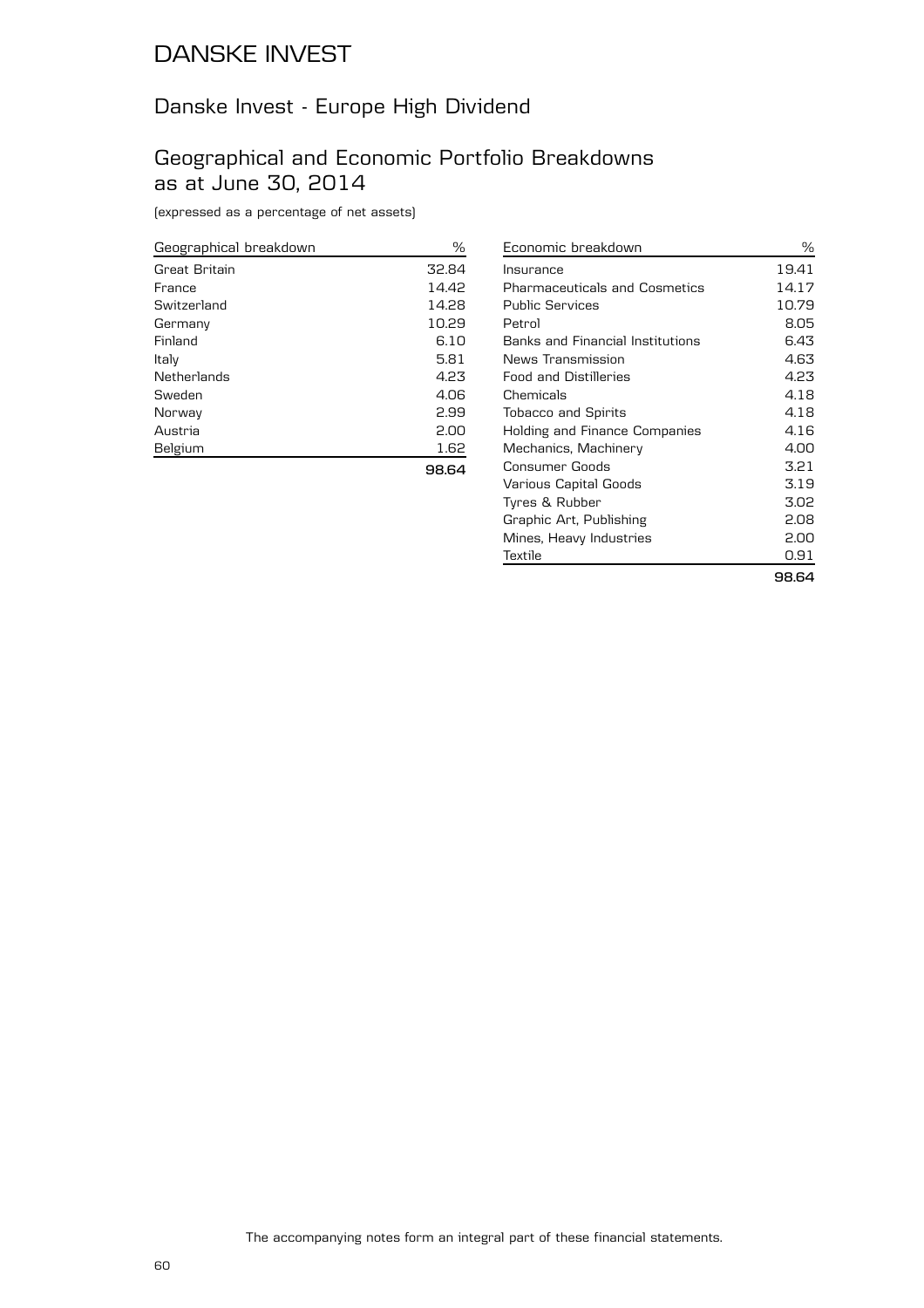# Danske Invest - Global Corporate Bonds

#### Statement of Investments as at June 30, 2014

(expressed in EUR)

| Description                                                            | Quantity / Face<br>Value | Currency                 | Cost                   | Evaluation             | % net<br>assets |
|------------------------------------------------------------------------|--------------------------|--------------------------|------------------------|------------------------|-----------------|
| Transferable securities admitted to an official stock exchange listing |                          |                          |                        |                        |                 |
| <b>Bonds</b>                                                           |                          |                          |                        |                        |                 |
| Austria                                                                |                          |                          |                        |                        |                 |
| Telekom Fin 3.125% 13-03.12.21                                         | 800,000                  | <b>EUR</b>               | 794,936<br>794,936     | 871,028<br>871,028     | 0.42<br>0.42    |
| Belgium                                                                |                          |                          |                        |                        |                 |
| Ag Insur 6.75% [Frn] 13-Perp/Sub                                       | 1,800,000                | USD                      | 1,389,157              | 1,447,462              | 0.70            |
| Fortis Bank 4.625% 04-Perp.                                            | 1,000,000                | <b>EUR</b>               | 836,112<br>2,225,269   | 1,004,285<br>2,451,747 | 0.49<br>1.19    |
|                                                                        |                          |                          |                        |                        |                 |
| Cayman Islands                                                         |                          |                          |                        |                        |                 |
| lpic Gmtn 4.875% 11-14.05.16<br>Petrobras 3.25% 12-01.04.19            | 550,000<br>700,000       | <b>EUR</b><br><b>EUR</b> | 546,034                | 593,546                | 0.29<br>0.35    |
|                                                                        |                          |                          | 695,786<br>1,241,820   | 728,147<br>1,321,693   | 0.64            |
| Curaçao                                                                |                          |                          |                        |                        |                 |
| Teva 2.875% 12-15.04.19                                                | 1,700,000                | <b>EUR</b>               | 1,766,751              | 1,833,875              | 0.89            |
|                                                                        |                          |                          | 1,766,751              | 1,833,875              | 0.89            |
| <b>Denmark</b>                                                         |                          |                          |                        |                        |                 |
| Danske Bk 4.1%(Tv) 05-16.03.18                                         | 2,120,000                | <b>EUR</b>               | 2,010,711              | 2,158,870              | 1.05            |
| Danske Naturgas A/S 5.5% 05-Perp                                       | 1,700,000                | <b>EUR</b>               | 1,692,816              | 1,761,514              | 0.86            |
| Dsk Bk 2.75% 14-19.05.26                                               | 700,000                  | <b>EUR</b>               | 703,178                | 706,556                | 0.34            |
| Dsk Bk 3.875% 12-28.02.17                                              | 800,000                  | <b>EUR</b>               | 798,464                | 866,960                | 0.42            |
| Dsk Bk 3.875%/Frn 13-04.10.23                                          | 750,000                  | <b>EUR</b>               | 749,730                | 807,424                | 0.39            |
| Nykredit Bk 3.25% 12-01.06.17                                          | 2,000,000                | <b>EUR</b>               | 1,997,360              | 2,129,910              | 1.04            |
|                                                                        |                          |                          | 7,952,259              | 8,431,234              | 4.10            |
| Estonia                                                                |                          |                          |                        |                        |                 |
| Eesti Energia 4.5% 05-18.11.20                                         | 1,100,000                | <b>EUR</b>               | 1,030,219              | 1,236,037              | 0.60            |
|                                                                        |                          |                          | 1,030,219              | 1,236,037              | 0.60            |
| Finland                                                                |                          |                          |                        |                        |                 |
| Stora Enso 5.5% 12-07.03.19                                            | 500,000                  | <b>EUR</b>               | 564,688                | 563,965                | 0.27            |
|                                                                        |                          |                          | 564,688                | 563,965                | 0.27            |
| France                                                                 |                          |                          |                        |                        |                 |
| Air liquide 1.875% 14-05.06.24                                         | 1,100,000                | <b>EUR</b>               | 1,082,653              | 1,097,751              | 0.53            |
| Arkema 4% 10-25.10.17                                                  | 1,000,000                | <b>EUR</b>               | 1,096,800              | 1,098,220              | 0.53            |
| Bfcm 3% 14-21.05.24                                                    | 700,000                  | <b>EUR</b>               | 694,001                | 709,359                | 0.34            |
| Bnpp 2.25% 14-13.01.21                                                 | 1,900,000                | <b>EUR</b>               | 1,930,402              | 1,964,847              | 0.96            |
| Bnpp 2.875% 12-27.11.17                                                | 1,000,000                | <b>EUR</b>               | 1,002,800              | 1,065,920              | 0.52            |
| Bnpp 2.875% 14-20.03.26                                                | 200,000                  | <b>EUR</b>               | 198,616                | 203,274                | 0.10            |
| Bnpp 4.73% 06-Perp                                                     | 300,000<br>1,300,000     | <b>EUR</b><br><b>EUR</b> | 309,750                | 310,337                | 0.15            |
| Bpce 4.625% 18.07.23<br>Casino Gp 3.248% 14-07.03.24                   | 1,200,000                | <b>EUR</b>               | 1,303,826<br>1,215,300 | 1,469,695<br>1,281,288 | 0.71<br>0.62    |
| Casino Gp 4.726 11-26.05.21                                            | 600,000                  | <b>EUR</b>               | 655,209                | 711,414                | 0.35            |
| Cnp Ass.4.75%(Tv)06-Perp.                                              | 1,000,000                | <b>EUR</b>               | 766,038                | 1,044,615              | 0.51            |
| Cnp Assur 4.25% 14-05.06.45                                            | 500,000                  | <b>EUR</b>               | 497,845                | 509,913                | 0.25            |
| Credit Agricole 3.875% 12-13.02.19                                     | 1,400,000                | <b>EUR</b>               | 1,386,040              | 1,576,771              | 0.77            |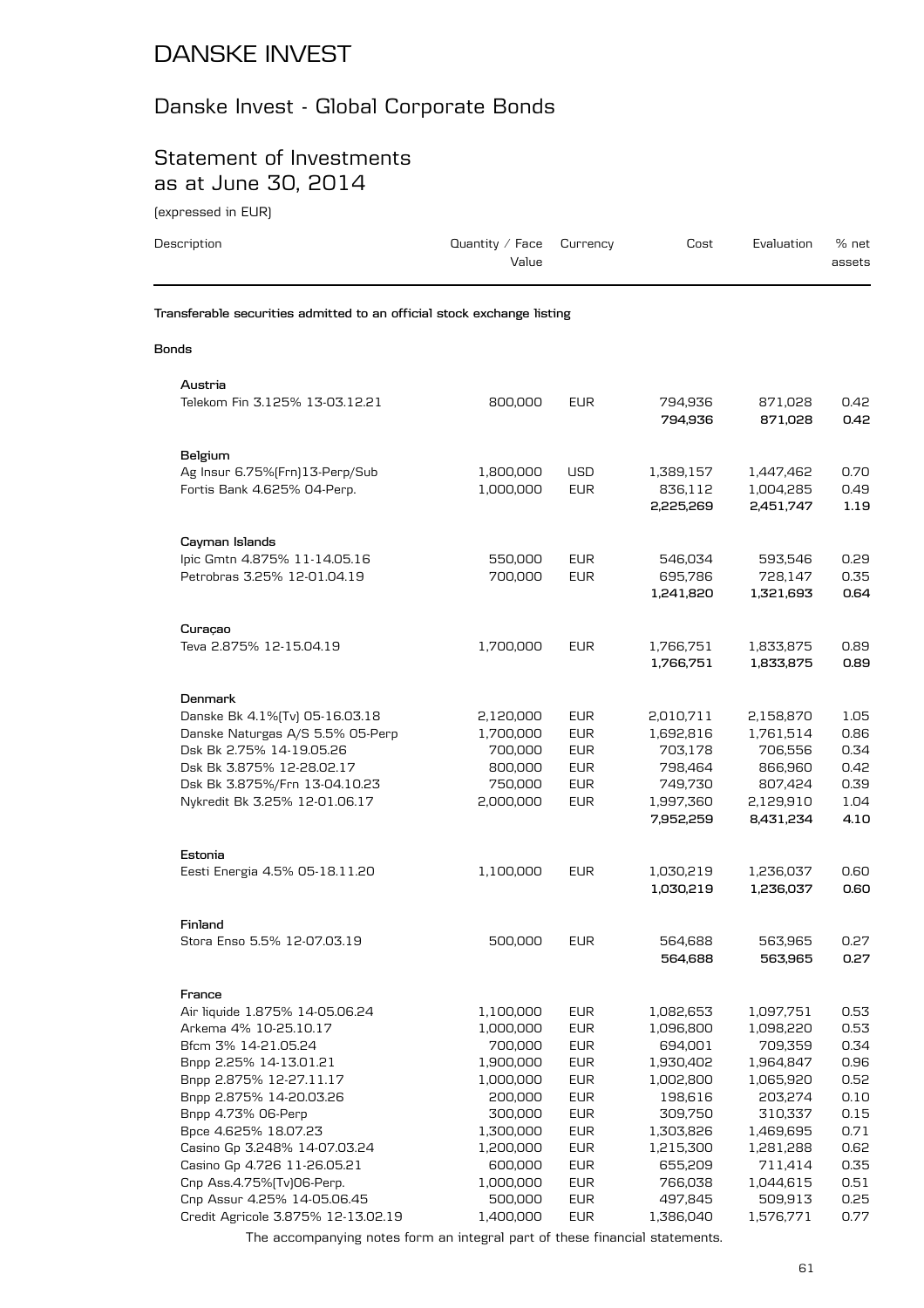## Danske Invest - Global Corporate Bonds

## Statement of Investments (continued) as at June 30, 2014

(expressed in EUR)

| Description                       | Quantity / Face<br>Value | Currency   | Cost       | Evaluation | % net<br>assets |
|-----------------------------------|--------------------------|------------|------------|------------|-----------------|
| Edf 4.125% 14-Perp                | 1,200,000                | <b>EUR</b> | 1,195,726  | 1,257,552  | 0.61            |
| Eutelsat 4.125% 10-27.03.17       | 1,900,000                | <b>EUR</b> | 2,012,552  | 2,065,727  | 1.00            |
| Gdf Suez 3% Frn 14- Perp          | 700,000                  | <b>EUR</b> | 696,010    | 706,983    | 0.34            |
| Groupama 6.37500% [Frn] 14-Perp   | 1,000,000                | <b>EUR</b> | 695,034    | 1,039,860  | 0.51            |
| Grpe Bpce Frn 10-Perp/Sub         | 650,000                  | <b>EUR</b> | 664,219    | 678,785    | 0.33            |
| Legrand 3.375% 19.04.22 Emtn      | 1,100,000                | <b>EUR</b> | 1,106,569  | 1,237,329  | 0.60            |
| Orange 5.25% 14-Perp              | 1,100,000                | <b>EUR</b> | 1,116,894  | 1,166,517  | 0.57            |
| Pernod Ric 5% 11-15.03.17         | 1,000,000                | <b>EUR</b> | 995,950    | 1,111,190  | 0.54            |
| St Gobain 3.625% 12-28.03.22      | 600,000                  | <b>EUR</b> | 594,186    | 682,302    | 0.33            |
| Vinci Frn 13-18.04.16             | 2,100,000                | <b>EUR</b> | 2,100,000  | 2,113,072  | 1.03            |
|                                   |                          |            | 23,316,420 | 25,102,721 | 12.20           |
| Germany                           |                          |            |            |            |                 |
| Allianz Se 4.75% 13-Perp          | 1,300,000                | <b>EUR</b> | 1,340,624  | 1,417,617  | 0.69            |
| Bayer Ag 3% 14-01.07.75           | 657,000                  | <b>EUR</b> | 657,000    | 663,751    | 0.32            |
| Gea Group 4.25% 11-21.04.16       | 1,900,000                | <b>EUR</b> | 1,939,395  | 2,011,492  | 0.98            |
| Gerling Leben. 6.75% (Tv) 05-Perp | 800,000                  | <b>EUR</b> | 846,000    | 836,000    | 0.41            |
| Henkel 5.375 05-2104 Step-Up      | 800,000                  | <b>EUR</b> | 820,353    | 843,948    | 0.41            |
| Linde Ag 2% 13-18.04.23           | 1,200,000                | <b>EUR</b> | 1,191,624  | 1,236,006  | 0.60            |
| Sap Ag 2.125% 12-13.11.19 Emtn    | 2,000,000                | <b>EUR</b> | 2,001,303  | 2,090,450  | 1.01            |
| Thyssenkp 4.375% 12-28.02.17      | 600,000                  | <b>EUR</b> | 640,326    | 640,212    | 0.31            |
| Wuerttem 5.25% 14-15.07.44        | 800,000                  | <b>EUR</b> | 799,728    | 862,712    | 0.42            |
|                                   |                          |            | 10,236,353 | 10,602,188 | 5.15            |
| Great Britain                     |                          |            |            |            |                 |
| Agnlo Amer 2.875% 13-20.11.20     | 200,000                  | <b>EUR</b> | 198,790    | 211,490    | 0.10            |
| Anglo Amer 3.25% 14-03.04.23      | 400,000                  | <b>EUR</b> | 399,292    | 418,694    | 0.20            |
| Aviva Plc 4.7291% 04-Perp         | 2,550,000                | <b>EUR</b> | 2,241,226  | 2,568,959  | 1.25            |
| Clerical Medic 4.25% 05-          | 1,875,000                | <b>EUR</b> | 1,489,905  | 1,904,569  | 0.92            |
| Credit Agri 2.375% 14-20.05.24    | 600,000                  | <b>EUR</b> | 597,312    | 610,167    | 0.29            |
| Everything 3.25% 12-03.08.01      | 300,000                  | <b>EUR</b> | 318,750    | 322,172    | 0.16            |
| Fce Bk 1.875% 14-18.04.19         | 600,000                  | <b>EUR</b> | 598,086    | 615,495    | 0.30            |
| Fce Bk 2.875% 12-03.10.17         | 500,000                  | <b>EUR</b> | 525,000    | 530,748    | 0.26            |
| G4s 2.625% 12-06.12.18            | 1,210,000                | <b>EUR</b> | 1,235,638  | 1,270,893  | 0.62            |
| Hbos Plc 5.125% 03-Perp           | 1,300,000                | <b>EUR</b> | 1,290,250  | 1,314,404  | 0.64            |
| Hsbc Hldg 3.375%/Frn 13-10.01.24  | 1,100,000                | <b>EUR</b> | 1,114,026  | 1,165,796  | 0.56            |
| Hsbc Hldg 6.25% 08-19.03.18       | 1,000,000                | <b>EUR</b> | 1,155,072  | 1,174,175  | 0.57            |
| Icap Grp Hldg 7.5% 09-28.07.14    | 1,000,000                | <b>EUR</b> | 1,057,863  | 1,003,710  | 0.49            |
| Imp Tobacco 8.375% 09-17.02.16    | 1,030,000                | <b>EUR</b> | 1,212,268  | 1,158,220  | 0.56            |
| Lloyds 11.875% 11-16.12.21        | 1,454,000                | <b>EUR</b> | 1,689,255  | 1,811,902  | 0.88            |
| Nationwide 3.75% 10-20.01.15      | 600,000                  | <b>EUR</b> | 596,730    | 611,229    | 0.30            |
| Ngg Fin 4.25% [Frn] 13-18.06.76   | 1,400,000                | <b>EUR</b> | 1,421,058  | 1,497,916  | 0.73            |
| Old Mutual 5%(Tv) 05-Perp.        | 3,000,000                | <b>EUR</b> | 2,989,212  | 3,084,360  | 1.50            |
| Rbs 5.5%09-20.04.19               | 800,000                  | <b>EUR</b> | 899,600    | 928,400    | 0.45            |
| Rbs Grp 3.625% 14-25.03.24        | 400,000                  | <b>EUR</b> | 413,164    | 409,788    | 0.20            |
| Roy.Bk Scot.7.0916%(Tv)07-Perp    | 850,000                  | <b>EUR</b> | 777,063    | 899,797    | 0.44            |
| Roy.Bk Scotl.4.625% 04-22.09.21   | 600,000                  | <b>EUR</b> | 570,000    | 619,548    | 0.30            |
| Scot&Sth En 5.025% 10-Perp        | 1,800,000                | <b>EUR</b> | 1,837,486  | 1,869,624  | 0.91            |
| Std Chart 1.625% 13-20.11.18      | 500,000                  | <b>EUR</b> | 508,800    | 511,985    | 0.25            |
| Std Chart 1.75% 12-29.10.17       | 1,500,000                | <b>EUR</b> | 1,498,155  | 1,543,522  | 0.75            |
| Std Chart 4% 13-21.10.25          | 1,000,000                | <b>EUR</b> | 1,017,591  | 1,069,065  | 0.52            |
|                                   |                          |            | 27,651,592 | 29,126,628 | 14.15           |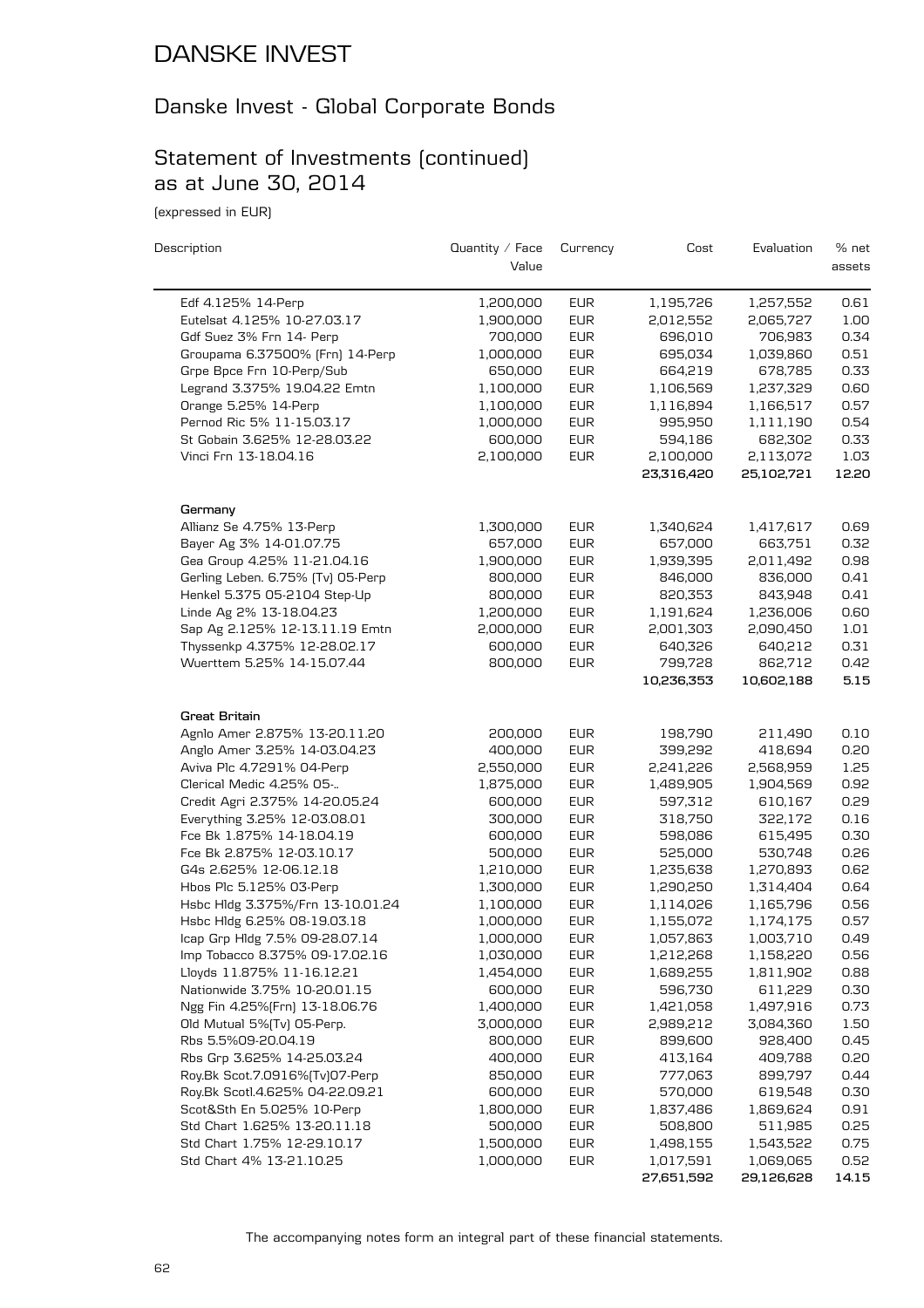# Danske Invest - Global Corporate Bonds

## Statement of Investments (continued) as at June 30, 2014

(expressed in EUR)

| Description                                                     | Quantity $\angle$ Face<br>Value | Currency                 | Cost                   | Evaluation             | % net<br>assets |
|-----------------------------------------------------------------|---------------------------------|--------------------------|------------------------|------------------------|-----------------|
| Guernsey                                                        |                                 |                          |                        |                        |                 |
| Csg Gg Frn 11-24.02.41                                          | 800,000                         | <b>USD</b>               | 635,086<br>635,086     | 634,795<br>634,795     | 0.31<br>0.31    |
| Hong Kong                                                       |                                 |                          |                        |                        |                 |
| Hutchison Wh Frn(3.75%)13-Perp                                  | 1,900,000                       | <b>EUR</b>               | 1,900,970<br>1,900,970 | 1,924,092<br>1,924,092 | 0.94<br>0.94    |
| Ireland                                                         |                                 |                          |                        |                        |                 |
| Aib Mtg Bk 2.625% 13-29.07.16                                   | 1,000,000                       | <b>EUR</b>               | 999,460                | 1,039,340              | 0.50            |
| Bk Ireland 2% 14-08.05.17                                       | 900,000                         | <b>EUR</b>               | 898,110                | 901,944                | 0.44            |
| Bogaeis 3.625% 12-04.12.17                                      | 1,250,000                       | <b>EUR</b>               | 1,256,434              | 1,360,144              | 0.66            |
| Cloverie Frn 09-24.07.39                                        | 400,000                         | <b>EUR</b>               | 489,440                | 495,384                | 0.24            |
| Esb Fin 3.494% 13-12.01.24                                      | 1,000,000                       | <b>EUR</b>               | 1,043,195              | 1,115,135              | 0.54            |
| Esb Fin 6.25% 12-11.09.01                                       | 2,000,000                       | <b>EUR</b>               | 2,000,000              | 2,336,150              | 1.14            |
| Ge Cap Eur 2.25% 13-20.07.20                                    | 1,000,000                       | <b>EUR</b>               | 996,360                | 1,057,190              | 0.51            |
| Ryanair 1.875% 14-17.06.21                                      | 800,000                         | <b>EUR</b>               | 797,976<br>8,480,975   | 798,856<br>9,104,143   | 0.39<br>4.42    |
| Italy                                                           |                                 |                          |                        |                        |                 |
| Assgen 4.125% 14-04.05.26                                       | 600,000                         | <b>EUR</b>               | 594,438                | 620,817                | 0.30            |
| En.Naz.En.El.4.75%03-12.06.18                                   | 400,000                         | <b>EUR</b>               | 455,184                | 454,814                | 0.22            |
| Enel 5% 14-15.01.75                                             | 1,000,000                       | <b>EUR</b>               | 993,680                | 1,055,390              | 0.51            |
| Enel 6.5% [Frn] 13-10.01.74                                     | 400,000                         | <b>EUR</b>               | 395,824                | 442,264                | 0.22            |
| Intesa San 2% 14-18.06.21                                       | 1,400,000                       | <b>EUR</b>               | 1,396,620              | 1,399,090              | 0.68            |
| Intesa San 3% 13-28.01.19                                       | 900,000                         | <b>EUR</b>               | 951,960                | 957,442                | 0.47            |
| Intesa San 4.125% 12-19.09.16                                   | 1,000,000                       | <b>EUR</b>               | 995,920                | 1,067,390              | 0.52            |
| Intesa San 4.375% 12-15.10.19                                   | 800,000                         | <b>EUR</b>               | 795,848                | 909,076                | 0.44            |
| Intesa San 4.875% 12-10.07.15                                   | 700,000                         | <b>EUR</b>               | 697,732                | 728,623                | 0.35            |
| Luxottica 2.625% 14-10.02.24                                    | 600,000                         | <b>EUR</b>               | 595,686                | 636,522                | 0.31            |
| Luxottica 4% 10-10.11.15                                        | 800,000                         | <b>EUR</b>               | 852,372                | 837,532                | 0.41            |
| Snam 3.5% 12-13.02.20 Emtn<br>Snam 3.875% 12-19.03.18 Emtn      | 1,600,000<br>1,700,000          | <b>EUR</b><br><b>EUR</b> | 1,674,260<br>1,693,540 | 1,776,368<br>1,873,961 | 0.86<br>0.91    |
| Snam 4.375% 12-11.07.16                                         | 1,000,000                       | <b>EUR</b>               | 998,270                | 1,072,500              | 0.52            |
| Telecom It 5.125% 11-25.01.16                                   | 700,000                         | <b>EUR</b>               | 697,802                | 740,992                | 0.36            |
| Telecom It Spa 8.25% 09-21.03.16                                | 2,200,000                       | <b>EUR</b>               | 2,591,362              | 2,451,922              | 1.19            |
| Unicredit 2.25% 13-16.12.16                                     | 1,000,000                       | <b>EUR</b>               | 999,970                | 1,028,950              | 0.50            |
| Unicredit 3.25% 14-14.01.21                                     | 650,000                         | <b>EUR</b>               | 689,105                | 696,472                | 0.34            |
| Unicredit 3.625% 13-24.01.19                                    | 500,000                         | <b>EUR</b>               | 498,050                | 544,808                | 0.27            |
|                                                                 |                                 |                          | 18,567,623             | 19,294,933             | 9.38            |
| Jersey                                                          |                                 |                          |                        |                        |                 |
| Baa Fdg 4.125% 10-12.10.16                                      | 1,400,000                       | <b>EUR</b>               | 1,409,515              | 1,506,995              | 0.73            |
|                                                                 |                                 |                          | 1,409,515              | 1,506,995              | 0.73            |
| Luxembourg                                                      |                                 |                          |                        |                        |                 |
| Edel Cap.Sinek 7.7%05-03.08.15                                  | 1,210,000                       | <b>USD</b>               | 944,812                | 924,210                | 0.45            |
| Fiat Ft 6.625% 13-15.03.18                                      | 1,000,000                       | <b>EUR</b>               | 1,114,400              | 1,111,275              | 0.54            |
| Glencore Fi 2.75% 14-01.04.21<br>Glencore Fin 7.125% 08-15 Emtn | 600,000                         | <b>EUR</b>               | 605,044                | 634,830                | 0.31            |
| Michln Fin 2.75% 20.06.19 Emtn                                  | 1,000,000<br>1,000,000          | <b>EUR</b><br><b>EUR</b> | 1,094,438<br>1,057,810 | 1,052,610<br>1,076,650 | 0.51<br>0.52    |
| Or-Icb 6.2%(Tv) 05-29.09.15                                     | 1,000,000                       | USD                      | 655,459                | 739,199                | 0.36            |
| Ses 4.75% 11-11.03.21                                           | 1,150,000                       | <b>EUR</b>               | 1,189,668              | 1,373,618              | 0.67            |
|                                                                 |                                 |                          |                        |                        |                 |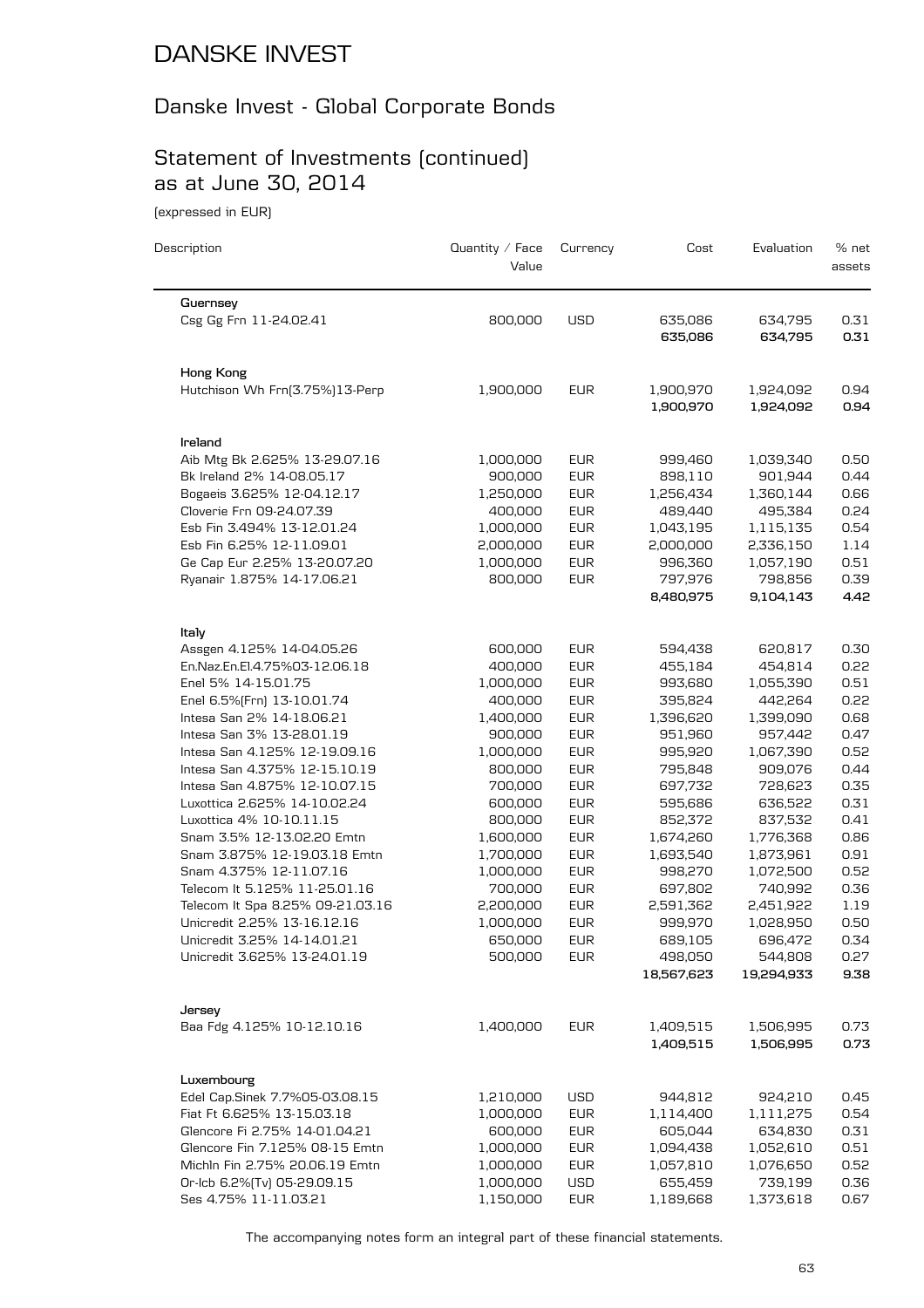#### Danske Invest - Global Corporate Bonds

# Statement of Investments (continued) as at June 30, 2014

(expressed in EUR)

| Description                     | Quantity / Face<br>Value | Currency   | Cost                    | Evaluation              | % net<br>assets |
|---------------------------------|--------------------------|------------|-------------------------|-------------------------|-----------------|
| Talanz Fi Frn 12-15.06.42       | 700,000                  | <b>EUR</b> | 916,825<br>7,578,456    | 914,620<br>7,827,012    | 0.44<br>3.80    |
| Mexico                          |                          |            |                         |                         |                 |
| Amer Movil 3% 12-12.07.02       | 2,000,000                | <b>EUR</b> | 2,067,126<br>2,067,126  | 2,168,330<br>2,168,330  | 1.05<br>1.05    |
| Netherlands                     |                          |            |                         |                         |                 |
| Abn Amro Frn 06-Perp.           | 1,400,000                | <b>EUR</b> | 1,324,750               | 1,431,129               | 0.69            |
| Achmea Hypo 2.75% 14-18.02.21   | 500,000                  | <b>EUR</b> | 498,995                 | 529,698                 | 0.26            |
| Edp Fin Bv 2.625% 14-15.04.19   | 1,900,000                | <b>EUR</b> | 1,886,168               | 1,930,751               | 0.94            |
| Edp Fin Bv 5.75% 12-21.09.01    | 900,000                  | <b>EUR</b> | 895,248                 | 1,007,595               | 0.49            |
| Edp Fin Bv 5.875% 11-01.02.16   | 780,000                  | <b>EUR</b> | 706,347                 | 835,758                 | 0.41            |
| Eureko 5.125% 05-29.06.49       | 2,150,000                | <b>EUR</b> | 1,693,083               | 2,202,094               | 1.07            |
| Fortis Bk NI 4% 10-03.02.15 Re  | 1,000,000                | <b>EUR</b> | 1,036,050               | 1,021,265               | 0.50            |
| Gas Nat Fen 2.875% 14-11.03.24  | 400,000                  | <b>EUR</b> | 398,936                 | 422,704                 | 0.20            |
| Gas Nat Sa 3.875% 13-17.01.23   | 400,000                  | <b>EUR</b> | 438,559                 | 458,736                 | 0.22            |
| Generali Fin 5.317% 06-Perp     | 350,000                  | <b>EUR</b> | 352,438                 | 363,430                 | 0.18            |
| Ing Bank 6.125%(Tv) 08-29.05.23 | 974,000                  | <b>EUR</b> | 981,082                 | 1,112,790               | 0.54            |
| Ing Nv 1.875% 13-27.02.18       | 1,000,000                | <b>EUR</b> | 996,080                 | 1,035,715               | 0.50            |
| Ing Nv 3.5% 13-21.11.23         | 998,000                  | <b>EUR</b> | 957,000                 | 1,041,403               | 0.50            |
| Ing Nv 3.875% 11-24.05.16       | 750,000                  | <b>EUR</b> | 764,737                 | 796,271                 | 0.39            |
| Ing Ver 4.625% 14-08.04.44      | 900,000                  | <b>EUR</b> | 891,351                 | 943,898                 | 0.46            |
| Kon Dsm 2.375% 14-03.04.24      | 1,500,000                | <b>EUR</b> | 1,505,196               | 1,558,965               | 0.76            |
| Kpn 3.75% 10-21.09.20           | 200,000                  | <b>EUR</b> | 224,518                 | 224,552                 | 0.11            |
| Kpn 4.25% 12-01.03.22           | 1,400,000                | <b>EUR</b> | 1,472,940               | 1,599,416               | 0.78            |
| Rabobk 4.125% 12-14.09.22       | 800,000                  | <b>EUR</b> | 831,956                 | 891,164                 | 0.43            |
| Repsm 3.625% 13-07.10.21        | 1,500,000                | <b>EUR</b> | 1,496,010<br>19,351,444 | 1,687,253<br>21,094,587 | 0.82<br>10.25   |
| Norway                          |                          |            |                         |                         |                 |
| Dnb 4.75% 12-08.03.22/Sub       | 600,000                  | <b>EUR</b> | 653,288                 | 652,212                 | 0.32            |
| Storebrand 6.875% 13-04.04.43   | 510,000                  | <b>EUR</b> | 602,948                 | 601,777                 | 0.29            |
|                                 |                          |            | 1,256,236               | 1,253,989               | 0.61            |
| Spain                           |                          |            |                         |                         |                 |
| Bbvasm 3.25% 13-21.03.16        | 1,200,000                | <b>EUR</b> | 1,215,716               | 1,251,000               | 0.61            |
| Bbvasm 3.5% 14-11.04.24         | 1,100,000                | EUR        | 1,108,082               | 1,136,036               | 0.55            |
| Bbvasm 3.75% 13-17.01.18        | 1,000,000                | <b>EUR</b> | 1,045,966               | 1,092,205               | 0.53            |
| Fer Emision 3.375% 13-30.01.18  | 500,000                  | <b>EUR</b> | 498,460                 | 538,287                 | 0.26            |
| Gas Ncp 4.125% 10-26.01.18      | 1,000,000                | <b>EUR</b> | 1,032,120               | 1,108,110               | 0.54            |
| Gas Ncp 4.5% 10-27.01.20        | 500,000                  | <b>EUR</b> | 462,448                 | 581,570                 | 0.28            |
| Gas Ncp 6% 12-27.01.20          | 900,000                  | <b>EUR</b> | 895,095                 | 1,117,003               | 0.54            |
| Sant Id 4% 12-27.03.17          | 500,000                  | <b>EUR</b> | 499,755                 | 540,450                 | 0.26            |
| Sant Id 4.375% 12-04.09.14      | 800,000                  | <b>EUR</b> | 798,624                 | 805,636                 | 0.39            |
| Telefonica 2.242% 14-27.05.22   | 700,000                  | <b>EUR</b> | 700,000                 | 709,667                 | 0.35            |
| Telefonica 3.661% 10-18.09.17   | 600,000                  | <b>EUR</b> | 612,982                 | 649,770                 | 0.32            |
| Telefonica 3.987% 13-23.01.23   | 600,000                  | <b>EUR</b> | 600,000                 | 682,473                 | 0.33            |
| Telefonica 4.71% 12-20.01.20    | 1,800,000                | <b>EUR</b> | 1,883,635               | 2,097,963               | 1.02            |
| Telefonica 4.75% 11-07.02.17    | 100,000                  | <b>EUR</b> | 102,864                 | 109,820                 | 0.05            |
|                                 |                          |            | 11,455,747              | 12,419,990              | 6.03            |
| Sweden                          |                          |            |                         |                         |                 |
| Investor 4.875% 09-18.11.21     | 1,100,000                | <b>EUR</b> | 1,336,265               | 1,356,416               | 0.66            |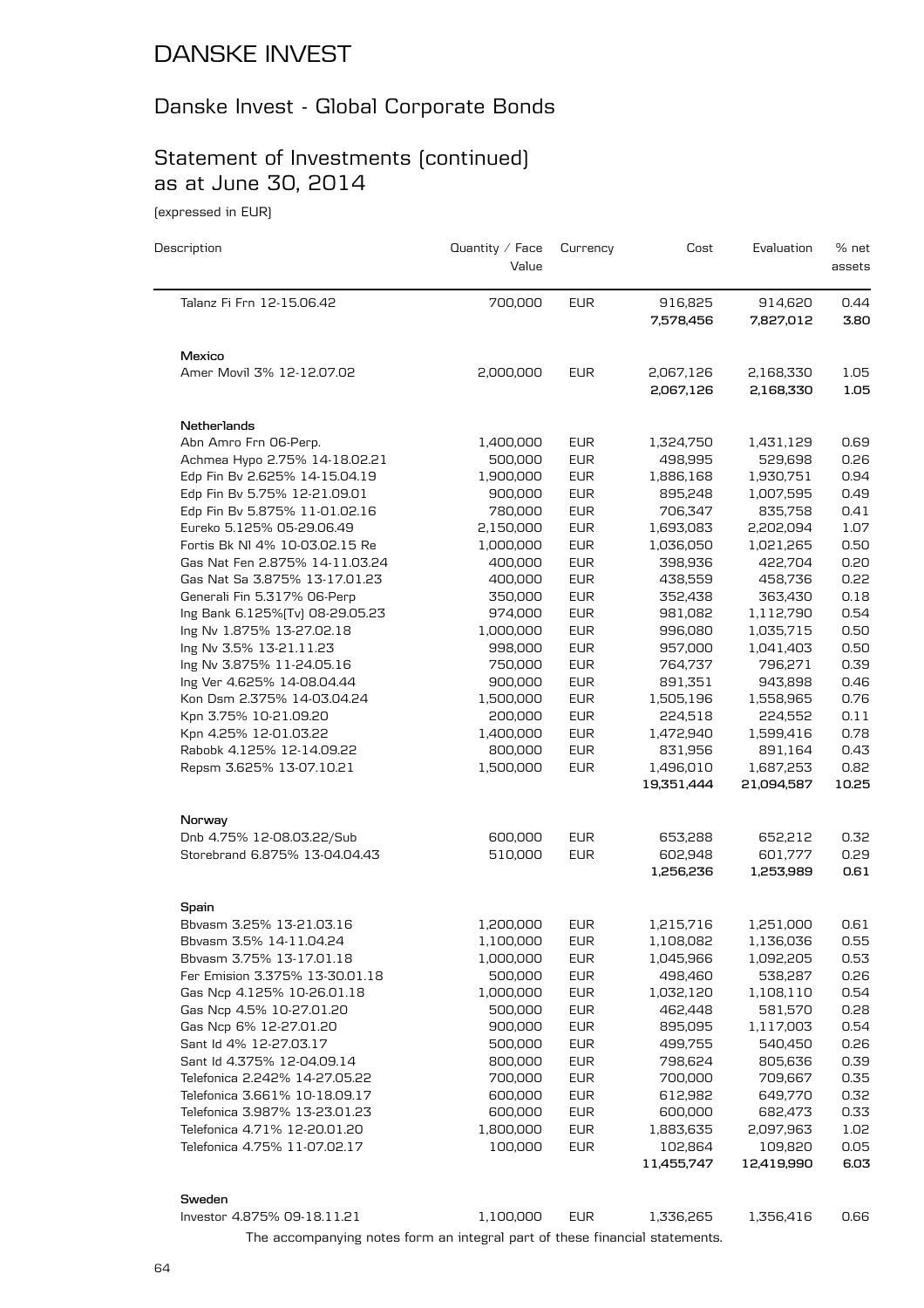#### Danske Invest - Global Corporate Bonds

## Statement of Investments (continued) as at June 30, 2014

(expressed in EUR)

| Description                                                                    | Quantity $\angle$ Face<br>Value | Currency   | Cost        | Evaluation  | % net<br>assets |
|--------------------------------------------------------------------------------|---------------------------------|------------|-------------|-------------|-----------------|
|                                                                                |                                 |            |             |             |                 |
| Seb 2.5% 14-28.05.26                                                           | 700,000                         | <b>EUR</b> | 695,527     | 702,415     | 0.34            |
| Seb 4% 12-12.09.22                                                             | 1,000,000                       | <b>EUR</b> | 996,980     | 1,073,215   | 0.52            |
| Swedbank 3(Frn) 05.12.22 Emtn                                                  | 1,300,000                       | <b>EUR</b> | 1,315,559   | 1,366,326   | 0.66            |
| Volvo Tsy 5% 07-31.05.17                                                       | 750,000                         | <b>EUR</b> | 843,105     | 837,090     | 0.41            |
|                                                                                |                                 |            | 5,187,436   | 5,335,462   | 2.59            |
| Switzerland                                                                    |                                 |            |             |             |                 |
| Cs 5.75% [Frn] 13-18.09.25 Regs                                                | 1,900,000                       | <b>EUR</b> | 1,965,273   | 2,124,371   | 1.03            |
| Jp Morg Lux 5% Frn 05                                                          | 2,000,000                       | <b>EUR</b> | 1,814,559   | 2,064,150   | 1.01            |
|                                                                                |                                 |            | 3,779,832   | 4,188,521   | 2.04            |
| <b>United Arab Emirates</b>                                                    |                                 |            |             |             |                 |
| Xstrata Fin 2.375% 12-19.11.18                                                 | 1,800,000                       | <b>EUR</b> | 1,792,944   | 1,894,437   | 0.92            |
|                                                                                |                                 |            | 1,792,944   | 1,894,437   | 0.92            |
| <b>United States of America</b>                                                |                                 |            |             |             |                 |
| At&t Inc 2.4% 14-15.03.24                                                      | 1,700,000                       | <b>EUR</b> | 1,698,776   | 1,737,612   | 0.84            |
| Boa 2.5% 13-27.07.20 Regs                                                      | 600,000                         | <b>EUR</b> | 621,420     | 633,129     | 0.31            |
| Citigp 4% 10-26.11.15                                                          | 750,000                         | <b>EUR</b> | 805,633     | 785,734     | 0.38            |
| Citigroup 3.625% [Tv] 05-17                                                    | 1,100,000                       | <b>EUR</b> | 1,063,543   | 1,097,024   | 0.53            |
| Citigroup I 2.375% 14-22.05.24                                                 | 1,000,000                       | <b>EUR</b> | 989,490     | 1,007,840   | 0.49            |
| Gs 2.5% 14-18.10.21                                                            | 2,000,000                       | <b>EUR</b> | 2,020,906   | 2,075,230   | 1.01            |
| Jpm Chase Ny Frn 07-31.05.17                                                   | 1,000,000                       | <b>EUR</b> | 986,500     | 997,720     | 0.49            |
| Kellogg Co 1.75% 14-24.05.21                                                   | 700,000                         | <b>EUR</b> | 696,577     | 708,820     | 0.34            |
| Meril Lnch4.625%6-14.09.18                                                     | 250,000                         | <b>EUR</b> | 277,500     | 278,866     | 0.14            |
| Merrill Lynch Frn 06-14.09.18                                                  | 1,000,000                       | <b>EUR</b> | 839,890     | 967,460     | 0.47            |
| Mor St 2.25% 13-12.03.18                                                       | 1,000,000                       | <b>EUR</b> | 994,870     | 1,043,210   | 0.51            |
| Mor St 2.375% 14-31.03.21V Gmtn                                                | 700,000                         | <b>EUR</b> | 697,326     | 723,443     | 0.35            |
| Mor St 4.5% 11-23.02.16                                                        | 1,000,000                       | <b>EUR</b> | 1,006,509   | 1,060,805   | 0.52            |
| Ndaq 3.875% 13-09.07.21                                                        | 1,600,000                       | <b>EUR</b> | 1,625,715   | 1,751,504   | 0.85            |
| Oracle 2.25% 13-10.01.21 Emtn                                                  | 1,000,000                       | <b>EUR</b> | 994,340     | 1,056,460   | 0.51            |
| Philip Mor 2.125% 12-30.05.19                                                  | 900,000                         | <b>EUR</b> | 895,437     | 944,447     | 0.46            |
| Verizon Com 2.375% 14-17.02.22                                                 | 1,500,000                       | <b>EUR</b> | 1,504,152   | 1,564,867   | 0.76            |
| Wells Fargo 2.125% 14-04.06.24                                                 | 800,000                         | <b>EUR</b> | 793,320     | 804,704     | 0.39            |
| Wells Fargo 2.25% 03.09.20 Regs                                                | 900,000                         | <b>EUR</b> | 947,412     | 947,651     | 0.46            |
|                                                                                |                                 |            | 19,459,316  | 20,186,526  | 9.81            |
| Tota1 - Bonds                                                                  |                                 |            | 179,703,013 | 190,374,928 | 92.49           |
| Total - Transferable securities admitted to an official stock exchange listing |                                 |            | 179,703,013 | 190,374,928 | 92.49           |
| Transferable securities dealt in on another regulated market                   |                                 |            |             |             |                 |
|                                                                                |                                 |            |             |             |                 |
| <b>Bonds</b>                                                                   |                                 |            |             |             |                 |
| Denmark                                                                        |                                 |            |             |             |                 |
| Tdcdc 4.375% 11-23.02.18                                                       | 1,150,000                       | <b>EUR</b> | 1,220,247   | 1,291,554   | 0.63            |
|                                                                                |                                 |            | 1,220,247   | 1,291,554   | 0.63            |
| France                                                                         |                                 |            |             |             |                 |

The accompanying notes form an integral part of these financial statements.

Casino GP 4.379% 10-08.02.17 300,000 EUR 307,200 327,914 0.16 Pernod 4.875% 10-18.03.16 500,000 EUR 519,383 535,940 0.26

**826,583 863,854 0.42**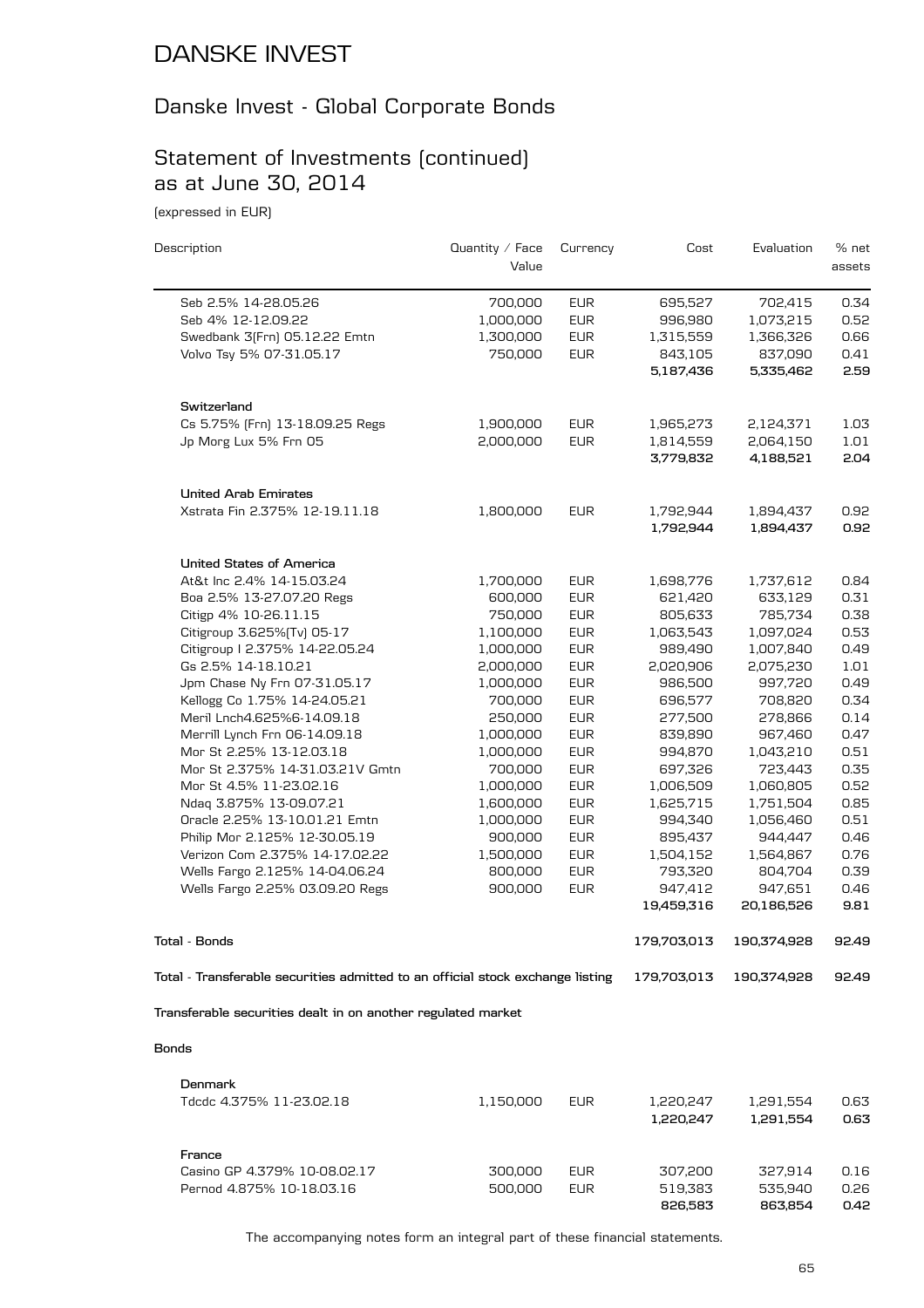#### Danske Invest - Global Corporate Bonds

## Statement of Investments (continued) as at June 30, 2014

(expressed in EUR)

| Description                                                          | Quantity / Face<br>Value | Currency                 | Cost                   | Evaluation             | $%$ net<br>assets |
|----------------------------------------------------------------------|--------------------------|--------------------------|------------------------|------------------------|-------------------|
| Italy                                                                |                          |                          |                        |                        |                   |
| Bmps 3.5% 12-20.03.17                                                | 2,000,000                | <b>EUR</b>               | 2,088,000<br>2,088,000 | 2,120,320<br>2,120,320 | 1.03<br>1.03      |
| Luxembourg                                                           |                          |                          |                        |                        |                   |
| Glencore Fin 5.25% 10-22.03.17<br>Tengizch.6.124%4-15.11.14/Regs     | 1,100,000<br>8,673       | <b>EUR</b><br><b>USD</b> | 1,129,977<br>11,460    | 1,225,334<br>6,441     | 0.60              |
|                                                                      |                          |                          | 1,141,437              | 1,231,775              | 0.60              |
| Spain                                                                |                          |                          |                        |                        |                   |
| Prosegur 2.75% 13-02.04.18                                           | 700,000                  | <b>EUR</b>               | 697,389                | 738,181                | 0.36              |
| Sant Id 3.381% 11-01.12.15                                           | 700,000                  | <b>EUR</b>               | 755,966                | 725,928                | 0.35              |
|                                                                      |                          |                          | 1,453,355              | 1,464,109              | 0.71              |
| Total - Bonds                                                        |                          |                          | 6,729,622              | 6,971,612              | 3.39              |
| Total - Transferable securities dealt in on another regulated market |                          |                          | 6,729,622              | 6,971,612              | 3.39              |
| Other Transferable securities                                        |                          |                          |                        |                        |                   |
| <b>Bonds</b>                                                         |                          |                          |                        |                        |                   |
| Guernsey                                                             |                          |                          |                        |                        |                   |
| Mare Balt.Frn 05-15/Scandi III                                       | 809,053                  | <b>EUR</b>               | 1,201,569              | 287,919                | 0.14              |
|                                                                      |                          |                          | 1,201,569              | 287,919                | 0.14              |
| <b>Total - Bonds</b>                                                 |                          |                          | 1,201,569              | 287,919                | 0.14              |
| Total - Other Transferable securities                                |                          |                          | 1,201,569              | 287,919                | 0.14              |
| TOTAL INVESTMENT PORTFOLIO                                           |                          |                          | 187,634,204            | 197,634,459            | 96.02             |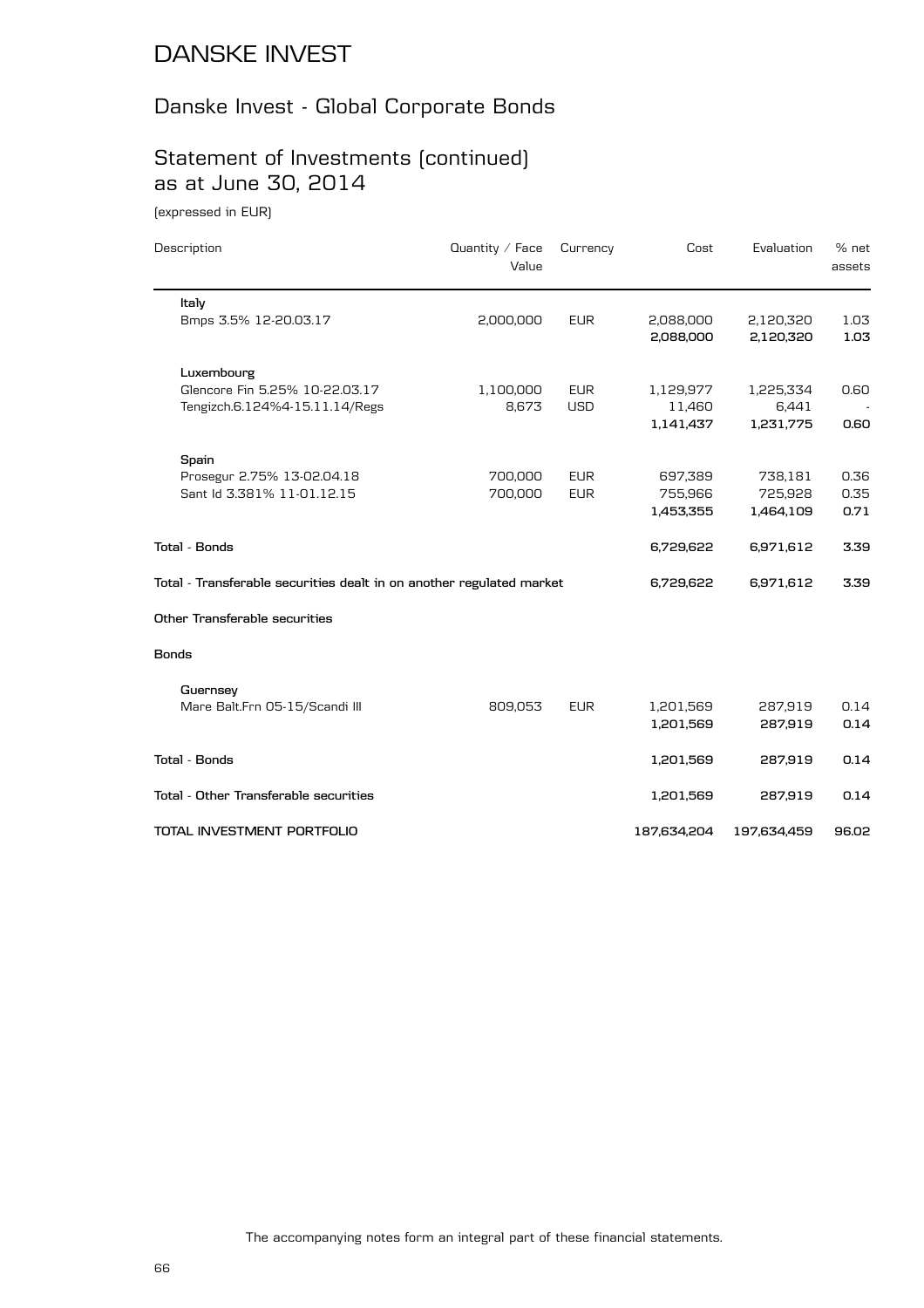#### Danske Invest - Global Corporate Bonds

#### Geographical and Economic Portfolio Breakdowns as at June 30, 2014

(expressed as a percentage of net assets)

| Geographical breakdown      | $\frac{0}{0}$ |
|-----------------------------|---------------|
| Great Britain               | 14.15         |
| France                      | 12.62         |
| Italy                       | 10.41         |
| Netherlands                 | 10.25         |
| United States of America    | 9.81          |
| Spain                       | 6.74          |
| Germany                     | 5.15          |
| Denmark                     | 4.73          |
| Ireland                     | 4.42          |
| Luxembourg                  | 4.40          |
| Sweden                      | 2.59          |
| Switzerland                 | 2.04          |
| Belgium                     | 1.19          |
| Mexico                      | 1.05          |
| Hong Kong                   | 0.94          |
| <b>United Arab Emirates</b> | 0.92          |
| Curaçao                     | 0.89          |
| Jersey                      | 0.73          |
| Cayman Islands              | 0.64          |
| Norway                      | 0.61          |
| Estonia                     | 0.60          |
| Guernsey                    | 0.45          |
| Austria                     | 0.42          |
| Finland                     | 0.27          |
|                             | כה סם         |

| Economic breakdown                   | %     |
|--------------------------------------|-------|
| Banks and Financial Institutions     | 31.42 |
| Holding and Finance Companies        | 23.69 |
| News Transmission                    | 9.61  |
| Insurance                            | 8.30  |
| <b>Public Services</b>               | 6.36  |
| Chemicals                            | 2.74  |
| Internet Software                    | 1.52  |
| Construction, Building Material      | 1.36  |
| <b>Tobacco and Spirits</b>           | 1.26  |
| Petrol                               | 1.21  |
| Retail                               | 1.13  |
| Mechanics, Machinery                 | 0.98  |
| Other Services                       | 0.98  |
| <b>Pharmaceuticals and Cosmetics</b> | 0.89  |
| Aerospace Technology                 | 0.73  |
| Photography And Optics               | 0.72  |
| Transportation                       | 0.65  |
| Electronics and Electrical Equipment | 0.60  |
| Consumer Goods                       | 0.41  |
| <b>Food and Distilleries</b>         | 0.34  |
| Mines, Heavy Industries              | 0.31  |
| Real Estate Companies                | 0.30  |
| Forest Products And Paper Industry   | 0.27  |
| Miscellaneous                        | 0.24  |
|                                      | 96.02 |

**96.02**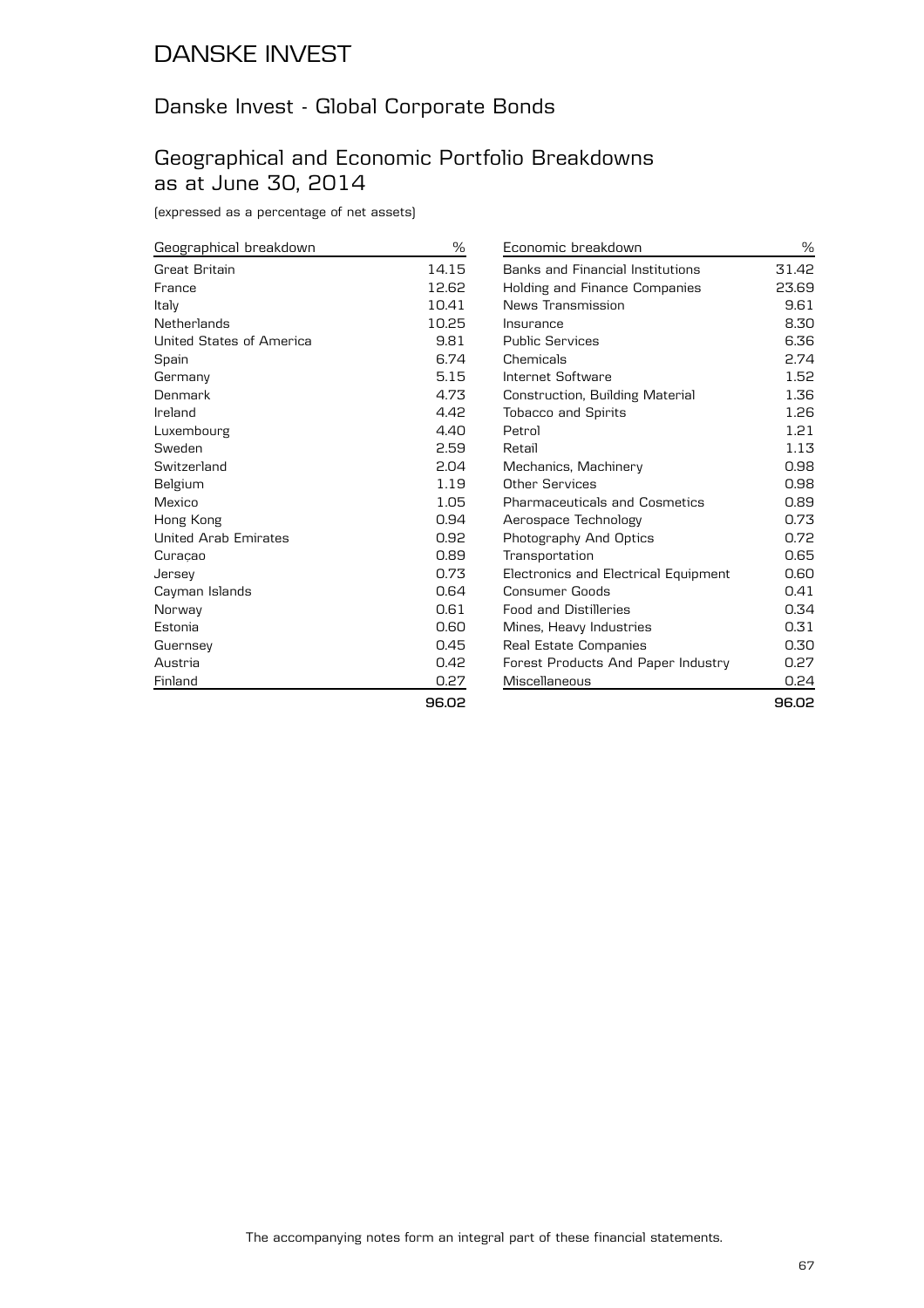#### Danske Invest - Eastern Europe Convergence

#### Statement of Investments as at June 30, 2014

(expressed in EUR)

| Description                                                            | Quantity / Face<br>Value | Currency   | Cost                  | Evaluation            | % net<br>assets |
|------------------------------------------------------------------------|--------------------------|------------|-----------------------|-----------------------|-----------------|
| Transferable securities admitted to an official stock exchange listing |                          |            |                       |                       |                 |
| Shares                                                                 |                          |            |                       |                       |                 |
| Austria                                                                |                          |            |                       |                       |                 |
| Erste Group Bank Ag                                                    | 16,042                   | <b>EUR</b> | 229,991               | 376,827               | 1.35            |
| Raiffeisen International Bank*                                         | 11,671                   | <b>EUR</b> | 454,169               | 272,634               | 0.98            |
|                                                                        |                          |            | 684,160               | 649,461               | 2.33            |
| Hungary                                                                |                          |            |                       |                       |                 |
| Mol Magyar /-A-                                                        | 10,561                   | <b>HUF</b> | 789,310               | 415,541               | 1.49            |
| Otp Bank Ltd                                                           | 55,452                   | <b>HUF</b> | 1,208,629             | 783,070               | 2.81            |
| Richter Gedeon                                                         | 39,303                   | <b>HUF</b> | 541,722               | 542,334               | 1.95            |
|                                                                        |                          |            | 2,539,661             | 1,740,945             | 6.25            |
| Poland                                                                 |                          |            |                       |                       |                 |
| Asseco Poland S.A.                                                     | 28,345                   | <b>PLN</b> | 385,277               | 277,509               | 0.99            |
| Bk Polska Kasa Opieki Pekao                                            | 35,008                   | <b>PLN</b> | 1,339,644             | 1,457,226             | 5.23            |
| Bre Bank Sa                                                            | 4,933                    | <b>PLN</b> | 316,993               | 600,348               | 2.15            |
| <b>Budimex</b>                                                         | 16,656                   | <b>PLN</b> | 343,538               | 465,483               | 1.67            |
| Cyfrowy Polsat Sa                                                      | 64,612                   | <b>PLN</b> | 242,406               | 348,237               | 1.25            |
| Getin Holding Sa                                                       | 700,540                  | <b>PLN</b> | 412,603               | 517,470               | 1.86            |
| Globe Trade Centre                                                     | 132,582                  | <b>PLN</b> | 406,553               | 251,695               | 0.90            |
| Grupa Kety S.A.                                                        | 11,330                   | <b>PLN</b> | 390,488               | 614,874               | 2.21            |
| Impel Sa                                                               | 86,507                   | PLN        | 289,589               | 633,591               | 2.27            |
| Integer.PI Shs                                                         | 3,710                    | <b>PLN</b> | 215,896               | 207,098               | 0.74            |
| Kghm Polska Miedz Sa                                                   | 40,078                   | <b>PLN</b> | 873,128               | 1,200,574             | 4.31            |
| Lpp Sa                                                                 | 313                      | <b>PLN</b> | 289,405               | 628,801               | 2.26            |
|                                                                        | 9,293                    | <b>PLN</b> | 284,245               | 262,505               | 0.94            |
| Lw Bogdanka                                                            | 17,301                   | <b>PLN</b> | 179,248               |                       | 1.69            |
| Ng <sub>2</sub> Sa                                                     | 63,388                   | <b>PLN</b> |                       | 470,604               | 1.20            |
| Pge Polska Grupa Energetyczna<br>Polish Oil & Gas Co                   |                          | <b>PLN</b> | 341,022               | 333,709               | 1.96            |
| Polish Telecom Warszawa                                                | 440,409                  |            | 396,004               | 547,848               |                 |
|                                                                        | 205,379                  | <b>PLN</b> | 777,700               | 482,302               | 1.73            |
| Polski Koncern Naftowy Orlen                                           | 68,348                   | <b>PLN</b> | 685,295               | 677,213               | 2.43            |
| Powszechna Kasa Oszczed.Polski                                         | 253,817                  | <b>PLN</b> | 2,629,824             | 2,317,029             | 8.31            |
| Powszechny Zaklad Ubezpieczen                                          | 16,532                   | <b>PLN</b> | 1,472,746             | 1,763,541             | 6.33            |
| Tvn                                                                    | 76,196                   | <b>PLN</b> | 291,160               | 276,836               | 0.99            |
| Warsaw Stock Exchange                                                  | 29,151                   | <b>PLN</b> | 368,299<br>12,931,063 | 266,603<br>14,601,096 | 0.96<br>52.38   |
|                                                                        |                          |            |                       |                       |                 |
| Portugal                                                               |                          |            |                       |                       |                 |
| Jeronimo Martins Sgps Sa                                               | 18,530                   | <b>EUR</b> | 142,407               | 219,766               | 0.79            |
|                                                                        |                          |            | 142,407               | 219,766               | 0.79            |
| Slovenia                                                               |                          |            |                       |                       |                 |
| Krka D.D.                                                              | 7,866                    | <b>EUR</b> | 544,975               | 550,620               | 1.97            |
|                                                                        |                          |            | 544,975               | 550,620               | 1.97            |
| Turkey                                                                 |                          |            |                       |                       |                 |
| Akbank                                                                 | 241,466                  | <b>TRY</b> | 568,386               | 660,529               | 2.37            |
| Akcansa Cimento Sanayi Ve Tic                                          | 68,420                   | <b>TRY</b> | 291,509               | 304,464               | 1.09            |
| Bim Birlesik Magazalar As                                              | 23,244                   | <b>TRY</b> | 400,380               | 396,497               | 1.42            |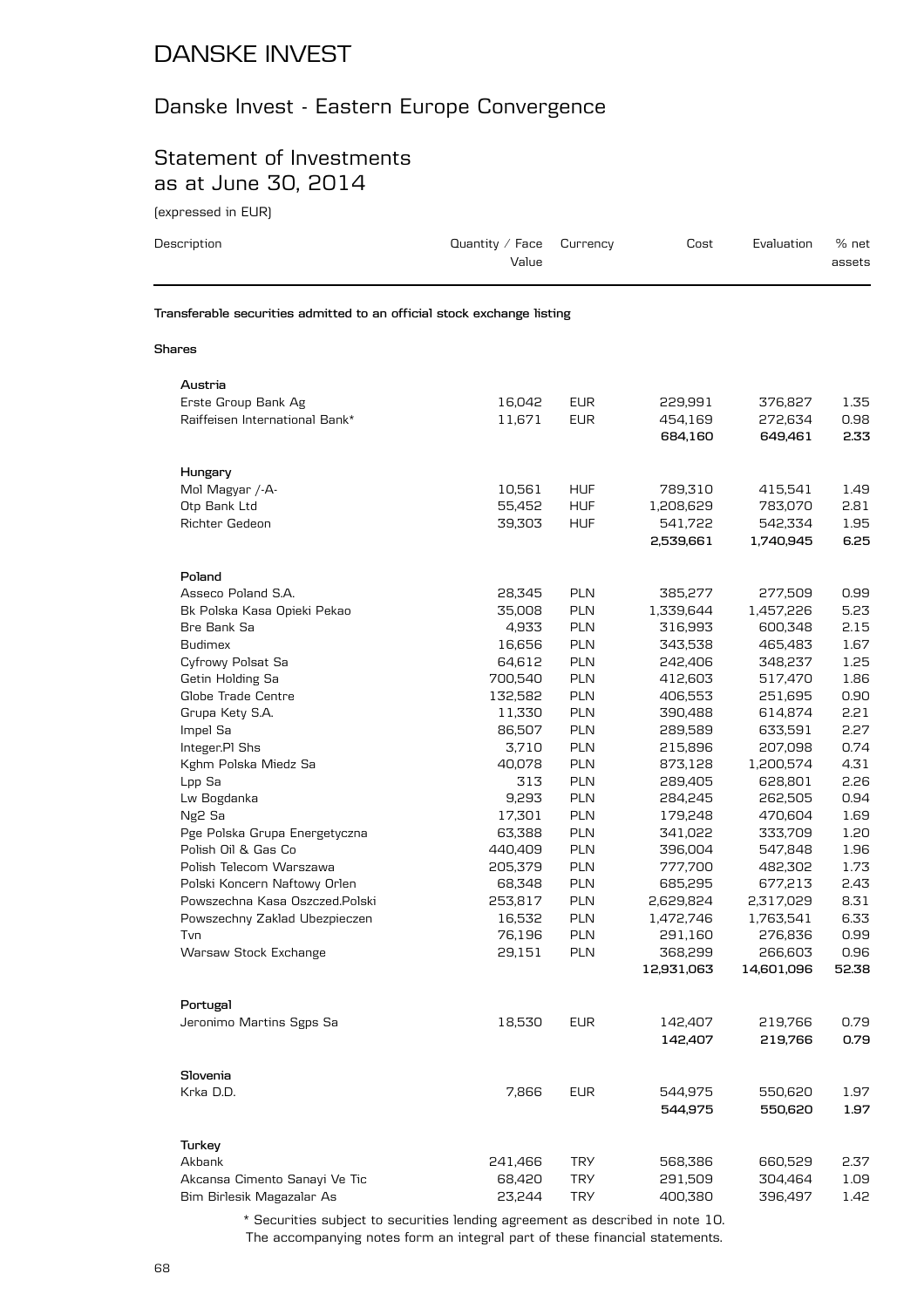#### Danske Invest - Eastern Europe Convergence

#### Statement of Investments (continued) as at June 30, 2014

(expressed in EUR)

| Value<br><b>TRY</b><br>Dogus Otomotiv Servis Ve Ticar<br>81,807<br>269,434<br>235,353<br>0.84<br>532,072<br><b>TRY</b><br>507,732<br>491,890<br>1.77<br>Emlak Konut Gayr. Reit/Ipo<br><b>TRY</b><br>594,486<br>Reysas Tasimacilik Ve Lojistik<br>414,924<br>114,504<br>0.41<br><b>TRY</b><br>Sabanci Holding<br>119,240<br>378,593<br>412,559<br>1.48<br>Tekfen Holding As<br><b>TRY</b><br>1.19<br>185,889<br>320,079<br>330,236<br>Tofas Turk Otomobil Fabrikasi<br><b>TRY</b><br>94,198<br>362,113<br>438,670<br>1.57<br><b>TRY</b><br>0.76<br>Tupras Turkiye Petrol Rafinel<br>12,221<br>177,261<br>211,417<br><b>TRY</b><br>3.06<br>Turkiye Halk Bankasi A.S.<br>154,432<br>944,828<br>852,354<br><b>TRY</b><br>Turkiye Vakiflar Bankasi Tao<br>169,923<br>289,390<br>1.05<br>293,665<br>Yapi Kredi Bankasa<br><b>TRY</b><br>349,147<br>1.25<br>218,136<br>474,040<br>5,578,231<br>5,091,285<br>22,420,497<br>22,853,173<br>Total - Transferable securities admitted to an official stock exchange listing<br>22,420,497<br>22,853,173<br>Transferable securities dealt in on another regulated market<br>Czech Republic<br>Cez.Ceske Energeticke Zavody<br>CZK<br>3.18<br>40,384<br>1,079,302<br>885,806<br>Komercni Banka As<br>CZK<br>5,057<br>761,806<br>859,420<br>3.08<br>1,841,108<br>1,745,226<br>Estonia<br><b>EUR</b><br>Merko Ehitus Aktsia<br>40,219<br>227,959<br>289,577<br>1.04<br><b>EUR</b><br>Tallink Group As<br>235,021<br>173,148<br>178,381<br>Tallinn Department Store<br>41,097<br><b>EUR</b><br>128,867<br>206,307<br>529,974<br>674,265<br>Lithuania<br>106,395<br><b>EUR</b><br>98,856<br>279,819<br>Apranga Ab<br>98,856<br>279,819<br>1.00<br>Romania<br>1,347,395<br>134,529<br>258,401<br>0.93<br>RON<br>Fondul Proprietatea Sa /Dis<br><b>RON</b><br>Sif 2 Moldova<br>1,102,420<br>576,573<br>333,650<br>1.20<br>Snp Petrom Sa<br>4,249,596<br><b>RON</b><br>361,703<br>455,382<br>1,072,805<br>1,047,433<br>Serbia<br>Aerodrom Nikola Tesla Ad<br>37,441<br>RSD<br>185,936<br>187,385<br>0.67<br><b>RSD</b><br>Komercijalna Banka A.D.<br>22,276<br>317,241<br>336,965<br>1.21<br>503,177<br>524,350<br>1.88<br>4,045,920<br>4,271,093<br>15.32 | Description           | Quantity / Face | Currency | Cost | Evaluation | % net  |
|---------------------------------------------------------------------------------------------------------------------------------------------------------------------------------------------------------------------------------------------------------------------------------------------------------------------------------------------------------------------------------------------------------------------------------------------------------------------------------------------------------------------------------------------------------------------------------------------------------------------------------------------------------------------------------------------------------------------------------------------------------------------------------------------------------------------------------------------------------------------------------------------------------------------------------------------------------------------------------------------------------------------------------------------------------------------------------------------------------------------------------------------------------------------------------------------------------------------------------------------------------------------------------------------------------------------------------------------------------------------------------------------------------------------------------------------------------------------------------------------------------------------------------------------------------------------------------------------------------------------------------------------------------------------------------------------------------------------------------------------------------------------------------------------------------------------------------------------------------------------------------------------------------------------------------------------------------------------------------------------------------------------------------------------------------------------------------------------------------------------------------------------------------------------------------------|-----------------------|-----------------|----------|------|------------|--------|
|                                                                                                                                                                                                                                                                                                                                                                                                                                                                                                                                                                                                                                                                                                                                                                                                                                                                                                                                                                                                                                                                                                                                                                                                                                                                                                                                                                                                                                                                                                                                                                                                                                                                                                                                                                                                                                                                                                                                                                                                                                                                                                                                                                                       |                       |                 |          |      |            | assets |
|                                                                                                                                                                                                                                                                                                                                                                                                                                                                                                                                                                                                                                                                                                                                                                                                                                                                                                                                                                                                                                                                                                                                                                                                                                                                                                                                                                                                                                                                                                                                                                                                                                                                                                                                                                                                                                                                                                                                                                                                                                                                                                                                                                                       |                       |                 |          |      |            |        |
|                                                                                                                                                                                                                                                                                                                                                                                                                                                                                                                                                                                                                                                                                                                                                                                                                                                                                                                                                                                                                                                                                                                                                                                                                                                                                                                                                                                                                                                                                                                                                                                                                                                                                                                                                                                                                                                                                                                                                                                                                                                                                                                                                                                       |                       |                 |          |      |            |        |
|                                                                                                                                                                                                                                                                                                                                                                                                                                                                                                                                                                                                                                                                                                                                                                                                                                                                                                                                                                                                                                                                                                                                                                                                                                                                                                                                                                                                                                                                                                                                                                                                                                                                                                                                                                                                                                                                                                                                                                                                                                                                                                                                                                                       |                       |                 |          |      |            |        |
|                                                                                                                                                                                                                                                                                                                                                                                                                                                                                                                                                                                                                                                                                                                                                                                                                                                                                                                                                                                                                                                                                                                                                                                                                                                                                                                                                                                                                                                                                                                                                                                                                                                                                                                                                                                                                                                                                                                                                                                                                                                                                                                                                                                       |                       |                 |          |      |            |        |
|                                                                                                                                                                                                                                                                                                                                                                                                                                                                                                                                                                                                                                                                                                                                                                                                                                                                                                                                                                                                                                                                                                                                                                                                                                                                                                                                                                                                                                                                                                                                                                                                                                                                                                                                                                                                                                                                                                                                                                                                                                                                                                                                                                                       |                       |                 |          |      |            |        |
|                                                                                                                                                                                                                                                                                                                                                                                                                                                                                                                                                                                                                                                                                                                                                                                                                                                                                                                                                                                                                                                                                                                                                                                                                                                                                                                                                                                                                                                                                                                                                                                                                                                                                                                                                                                                                                                                                                                                                                                                                                                                                                                                                                                       |                       |                 |          |      |            |        |
|                                                                                                                                                                                                                                                                                                                                                                                                                                                                                                                                                                                                                                                                                                                                                                                                                                                                                                                                                                                                                                                                                                                                                                                                                                                                                                                                                                                                                                                                                                                                                                                                                                                                                                                                                                                                                                                                                                                                                                                                                                                                                                                                                                                       |                       |                 |          |      |            |        |
|                                                                                                                                                                                                                                                                                                                                                                                                                                                                                                                                                                                                                                                                                                                                                                                                                                                                                                                                                                                                                                                                                                                                                                                                                                                                                                                                                                                                                                                                                                                                                                                                                                                                                                                                                                                                                                                                                                                                                                                                                                                                                                                                                                                       |                       |                 |          |      |            |        |
|                                                                                                                                                                                                                                                                                                                                                                                                                                                                                                                                                                                                                                                                                                                                                                                                                                                                                                                                                                                                                                                                                                                                                                                                                                                                                                                                                                                                                                                                                                                                                                                                                                                                                                                                                                                                                                                                                                                                                                                                                                                                                                                                                                                       |                       |                 |          |      |            |        |
|                                                                                                                                                                                                                                                                                                                                                                                                                                                                                                                                                                                                                                                                                                                                                                                                                                                                                                                                                                                                                                                                                                                                                                                                                                                                                                                                                                                                                                                                                                                                                                                                                                                                                                                                                                                                                                                                                                                                                                                                                                                                                                                                                                                       |                       |                 |          |      |            |        |
|                                                                                                                                                                                                                                                                                                                                                                                                                                                                                                                                                                                                                                                                                                                                                                                                                                                                                                                                                                                                                                                                                                                                                                                                                                                                                                                                                                                                                                                                                                                                                                                                                                                                                                                                                                                                                                                                                                                                                                                                                                                                                                                                                                                       |                       |                 |          |      |            | 18.26  |
|                                                                                                                                                                                                                                                                                                                                                                                                                                                                                                                                                                                                                                                                                                                                                                                                                                                                                                                                                                                                                                                                                                                                                                                                                                                                                                                                                                                                                                                                                                                                                                                                                                                                                                                                                                                                                                                                                                                                                                                                                                                                                                                                                                                       | <b>Total - Shares</b> |                 |          |      |            | 81.98  |
|                                                                                                                                                                                                                                                                                                                                                                                                                                                                                                                                                                                                                                                                                                                                                                                                                                                                                                                                                                                                                                                                                                                                                                                                                                                                                                                                                                                                                                                                                                                                                                                                                                                                                                                                                                                                                                                                                                                                                                                                                                                                                                                                                                                       |                       |                 |          |      |            | 81.98  |
|                                                                                                                                                                                                                                                                                                                                                                                                                                                                                                                                                                                                                                                                                                                                                                                                                                                                                                                                                                                                                                                                                                                                                                                                                                                                                                                                                                                                                                                                                                                                                                                                                                                                                                                                                                                                                                                                                                                                                                                                                                                                                                                                                                                       |                       |                 |          |      |            |        |
|                                                                                                                                                                                                                                                                                                                                                                                                                                                                                                                                                                                                                                                                                                                                                                                                                                                                                                                                                                                                                                                                                                                                                                                                                                                                                                                                                                                                                                                                                                                                                                                                                                                                                                                                                                                                                                                                                                                                                                                                                                                                                                                                                                                       | <b>Shares</b>         |                 |          |      |            |        |
|                                                                                                                                                                                                                                                                                                                                                                                                                                                                                                                                                                                                                                                                                                                                                                                                                                                                                                                                                                                                                                                                                                                                                                                                                                                                                                                                                                                                                                                                                                                                                                                                                                                                                                                                                                                                                                                                                                                                                                                                                                                                                                                                                                                       |                       |                 |          |      |            |        |
|                                                                                                                                                                                                                                                                                                                                                                                                                                                                                                                                                                                                                                                                                                                                                                                                                                                                                                                                                                                                                                                                                                                                                                                                                                                                                                                                                                                                                                                                                                                                                                                                                                                                                                                                                                                                                                                                                                                                                                                                                                                                                                                                                                                       |                       |                 |          |      |            |        |
|                                                                                                                                                                                                                                                                                                                                                                                                                                                                                                                                                                                                                                                                                                                                                                                                                                                                                                                                                                                                                                                                                                                                                                                                                                                                                                                                                                                                                                                                                                                                                                                                                                                                                                                                                                                                                                                                                                                                                                                                                                                                                                                                                                                       |                       |                 |          |      |            |        |
|                                                                                                                                                                                                                                                                                                                                                                                                                                                                                                                                                                                                                                                                                                                                                                                                                                                                                                                                                                                                                                                                                                                                                                                                                                                                                                                                                                                                                                                                                                                                                                                                                                                                                                                                                                                                                                                                                                                                                                                                                                                                                                                                                                                       |                       |                 |          |      |            | 6.26   |
|                                                                                                                                                                                                                                                                                                                                                                                                                                                                                                                                                                                                                                                                                                                                                                                                                                                                                                                                                                                                                                                                                                                                                                                                                                                                                                                                                                                                                                                                                                                                                                                                                                                                                                                                                                                                                                                                                                                                                                                                                                                                                                                                                                                       |                       |                 |          |      |            |        |
|                                                                                                                                                                                                                                                                                                                                                                                                                                                                                                                                                                                                                                                                                                                                                                                                                                                                                                                                                                                                                                                                                                                                                                                                                                                                                                                                                                                                                                                                                                                                                                                                                                                                                                                                                                                                                                                                                                                                                                                                                                                                                                                                                                                       |                       |                 |          |      |            |        |
|                                                                                                                                                                                                                                                                                                                                                                                                                                                                                                                                                                                                                                                                                                                                                                                                                                                                                                                                                                                                                                                                                                                                                                                                                                                                                                                                                                                                                                                                                                                                                                                                                                                                                                                                                                                                                                                                                                                                                                                                                                                                                                                                                                                       |                       |                 |          |      |            | 0.64   |
|                                                                                                                                                                                                                                                                                                                                                                                                                                                                                                                                                                                                                                                                                                                                                                                                                                                                                                                                                                                                                                                                                                                                                                                                                                                                                                                                                                                                                                                                                                                                                                                                                                                                                                                                                                                                                                                                                                                                                                                                                                                                                                                                                                                       |                       |                 |          |      |            | 0.74   |
|                                                                                                                                                                                                                                                                                                                                                                                                                                                                                                                                                                                                                                                                                                                                                                                                                                                                                                                                                                                                                                                                                                                                                                                                                                                                                                                                                                                                                                                                                                                                                                                                                                                                                                                                                                                                                                                                                                                                                                                                                                                                                                                                                                                       |                       |                 |          |      |            | 2.42   |
|                                                                                                                                                                                                                                                                                                                                                                                                                                                                                                                                                                                                                                                                                                                                                                                                                                                                                                                                                                                                                                                                                                                                                                                                                                                                                                                                                                                                                                                                                                                                                                                                                                                                                                                                                                                                                                                                                                                                                                                                                                                                                                                                                                                       |                       |                 |          |      |            |        |
|                                                                                                                                                                                                                                                                                                                                                                                                                                                                                                                                                                                                                                                                                                                                                                                                                                                                                                                                                                                                                                                                                                                                                                                                                                                                                                                                                                                                                                                                                                                                                                                                                                                                                                                                                                                                                                                                                                                                                                                                                                                                                                                                                                                       |                       |                 |          |      |            | 1.00   |
|                                                                                                                                                                                                                                                                                                                                                                                                                                                                                                                                                                                                                                                                                                                                                                                                                                                                                                                                                                                                                                                                                                                                                                                                                                                                                                                                                                                                                                                                                                                                                                                                                                                                                                                                                                                                                                                                                                                                                                                                                                                                                                                                                                                       |                       |                 |          |      |            |        |
|                                                                                                                                                                                                                                                                                                                                                                                                                                                                                                                                                                                                                                                                                                                                                                                                                                                                                                                                                                                                                                                                                                                                                                                                                                                                                                                                                                                                                                                                                                                                                                                                                                                                                                                                                                                                                                                                                                                                                                                                                                                                                                                                                                                       |                       |                 |          |      |            |        |
|                                                                                                                                                                                                                                                                                                                                                                                                                                                                                                                                                                                                                                                                                                                                                                                                                                                                                                                                                                                                                                                                                                                                                                                                                                                                                                                                                                                                                                                                                                                                                                                                                                                                                                                                                                                                                                                                                                                                                                                                                                                                                                                                                                                       |                       |                 |          |      |            |        |
|                                                                                                                                                                                                                                                                                                                                                                                                                                                                                                                                                                                                                                                                                                                                                                                                                                                                                                                                                                                                                                                                                                                                                                                                                                                                                                                                                                                                                                                                                                                                                                                                                                                                                                                                                                                                                                                                                                                                                                                                                                                                                                                                                                                       |                       |                 |          |      |            |        |
|                                                                                                                                                                                                                                                                                                                                                                                                                                                                                                                                                                                                                                                                                                                                                                                                                                                                                                                                                                                                                                                                                                                                                                                                                                                                                                                                                                                                                                                                                                                                                                                                                                                                                                                                                                                                                                                                                                                                                                                                                                                                                                                                                                                       |                       |                 |          |      |            | 1.63   |
|                                                                                                                                                                                                                                                                                                                                                                                                                                                                                                                                                                                                                                                                                                                                                                                                                                                                                                                                                                                                                                                                                                                                                                                                                                                                                                                                                                                                                                                                                                                                                                                                                                                                                                                                                                                                                                                                                                                                                                                                                                                                                                                                                                                       |                       |                 |          |      |            | 3.76   |
|                                                                                                                                                                                                                                                                                                                                                                                                                                                                                                                                                                                                                                                                                                                                                                                                                                                                                                                                                                                                                                                                                                                                                                                                                                                                                                                                                                                                                                                                                                                                                                                                                                                                                                                                                                                                                                                                                                                                                                                                                                                                                                                                                                                       |                       |                 |          |      |            |        |
|                                                                                                                                                                                                                                                                                                                                                                                                                                                                                                                                                                                                                                                                                                                                                                                                                                                                                                                                                                                                                                                                                                                                                                                                                                                                                                                                                                                                                                                                                                                                                                                                                                                                                                                                                                                                                                                                                                                                                                                                                                                                                                                                                                                       |                       |                 |          |      |            |        |
|                                                                                                                                                                                                                                                                                                                                                                                                                                                                                                                                                                                                                                                                                                                                                                                                                                                                                                                                                                                                                                                                                                                                                                                                                                                                                                                                                                                                                                                                                                                                                                                                                                                                                                                                                                                                                                                                                                                                                                                                                                                                                                                                                                                       |                       |                 |          |      |            |        |
|                                                                                                                                                                                                                                                                                                                                                                                                                                                                                                                                                                                                                                                                                                                                                                                                                                                                                                                                                                                                                                                                                                                                                                                                                                                                                                                                                                                                                                                                                                                                                                                                                                                                                                                                                                                                                                                                                                                                                                                                                                                                                                                                                                                       |                       |                 |          |      |            |        |
|                                                                                                                                                                                                                                                                                                                                                                                                                                                                                                                                                                                                                                                                                                                                                                                                                                                                                                                                                                                                                                                                                                                                                                                                                                                                                                                                                                                                                                                                                                                                                                                                                                                                                                                                                                                                                                                                                                                                                                                                                                                                                                                                                                                       | <b>Total - Shares</b> |                 |          |      |            |        |

**Total - Transferable securities dealt in on another regulated market 4,045,920 4,271,093 15.32**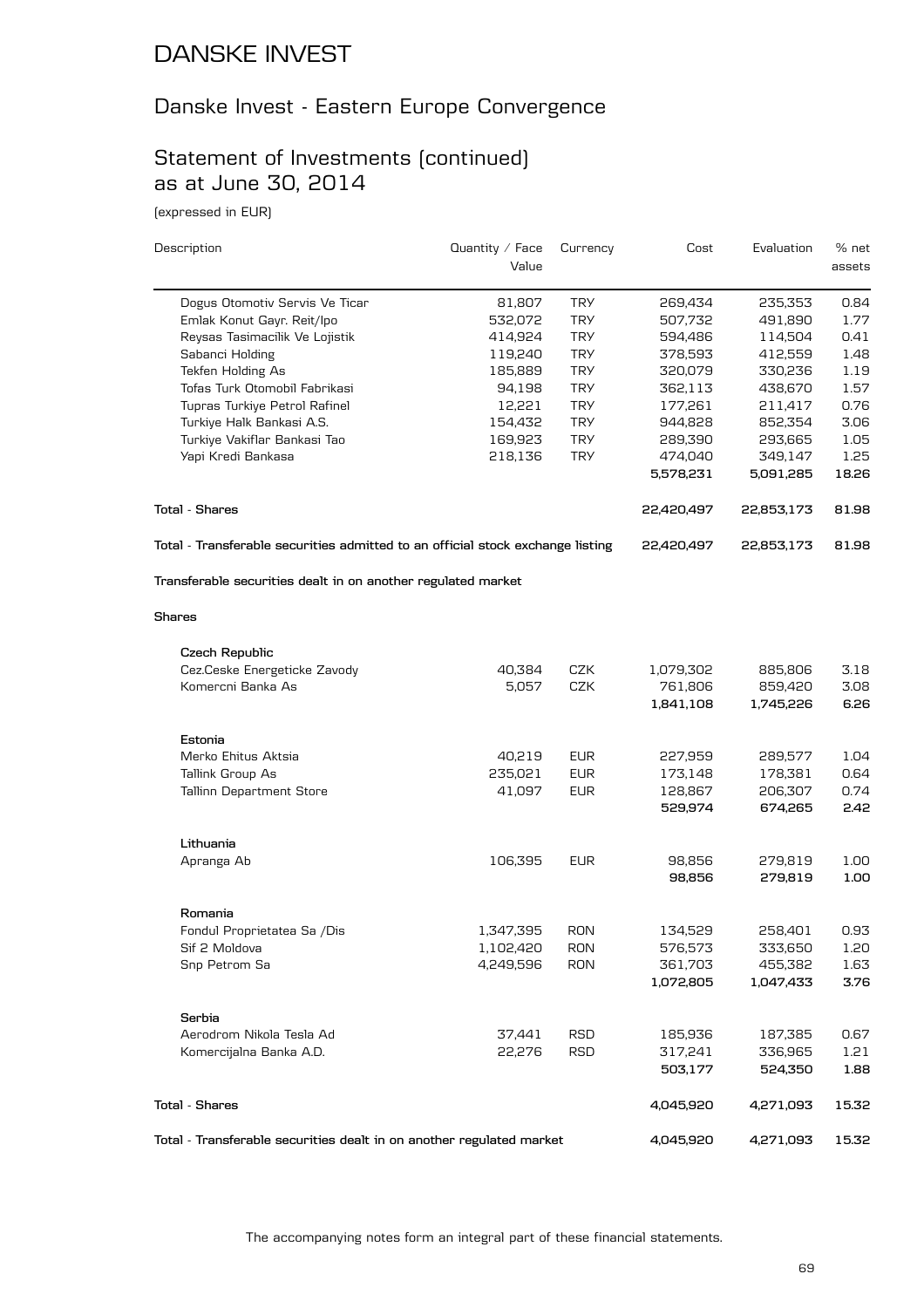# Danske Invest - Eastern Europe Convergence

## Statement of Investments (continued) as at June 30, 2014

(expressed in EUR)

| Description                                     | Quantity $\angle$ Face<br>Value | Currency   | Cost               | Evaluation         | % net<br>assets |
|-------------------------------------------------|---------------------------------|------------|--------------------|--------------------|-----------------|
| Other Transferable securities                   |                                 |            |                    |                    |                 |
| <b>Shares</b>                                   |                                 |            |                    |                    |                 |
| Denmark<br><b>Baltic Property Trust</b>         | 52,000                          | <b>DKK</b> | 756,321<br>756,321 | 500,447<br>500,447 | 1.80<br>1.80    |
| <b>Total - Shares</b>                           |                                 |            | 756,321            | 500,447            | 1.80            |
| Total - Other Transferable securities           |                                 |            | 756,321            | 500,447            | 1.80            |
| Closed - ended investment funds (UCITS)         |                                 |            |                    |                    |                 |
| <b>Investment Funds</b>                         |                                 |            |                    |                    |                 |
| <b>Bulgaria</b><br>Bulgarian Real Est.Inv.Fd    | 668,000                         | <b>BGN</b> | 391,386<br>391,386 | 185,475<br>185,475 | 0.67<br>0.67    |
| <b>Total - Investment Funds</b>                 |                                 |            | 391,386            | 185,475            | 0.67            |
| Total - Closed - ended investment funds (UCITS) |                                 |            | 391,386            | 185,475            | 0.67            |
| TOTAL INVESTMENT PORTFOLIO                      |                                 |            | 27,614,124         | 27,810,188         | 99.77           |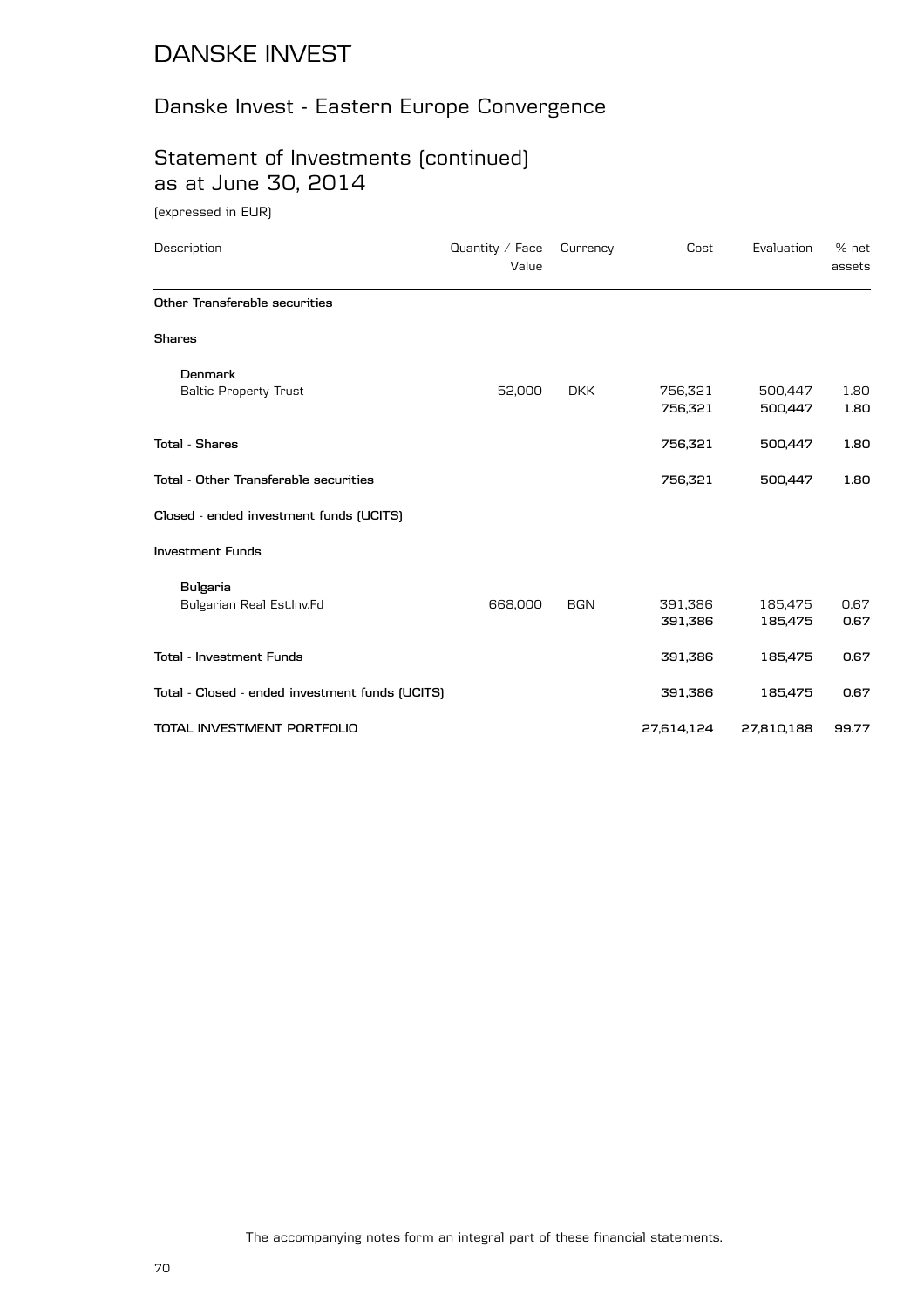# Danske Invest - Eastern Europe Convergence

#### Geographical and Economic Portfolio Breakdowns as at June 30, 2014

(expressed as a percentage of net assets)

| Geographical breakdown | ℅     |
|------------------------|-------|
| Poland                 | 52.38 |
| Turkey                 | 18.26 |
| Czech Republic         | 6.26  |
| Hungary                | 6.25  |
| Romania                | 3.76  |
| Estonia                | 2.42  |
| Austria                | 2.33  |
| Slovenia               | 1.97  |
| Serbia                 | 1.88  |
| Denmark                | 1.80  |
| Lithuania              | 1.00  |
| Portugal               | 0.79  |
| <b>Bulgaria</b>        | 0.67  |
|                        |       |

| Economic breakdown                   | ℅     |
|--------------------------------------|-------|
| Banks and Financial Institutions     | 32.85 |
| Petrol                               | 10.48 |
| Holding and Finance Companies        | 6.63  |
| Insurance                            | 6.33  |
| News Transmission                    | 4.84  |
| Construction, Building Material      | 4.70  |
| <b>Public Services</b>               | 4.38  |
| Non-Ferrous Metals                   | 4.31  |
| Textile                              | 3.95  |
| <b>Pharmaceuticals and Cosmetics</b> | 3.92  |
| Real Estate Companies                | 2.44  |
| Automobile Industry                  | 2.41  |
| Other Services                       | 2.27  |
| Graphic Art, Publishing              | 1.73  |
| Retail                               | 1.53  |
| <b>Food and Distilleries</b>         | 1.42  |
| Transportation                       | 1.31  |
| <b>Business Houses</b>               | 1.00  |
| Internet Software                    | 0.99  |
| Mines, Heavy Industries              | 0.94  |
| Investment Funds                     | 0.93  |
| Miscellaneous                        | 0.41  |
|                                      | 99.77 |

**99.77**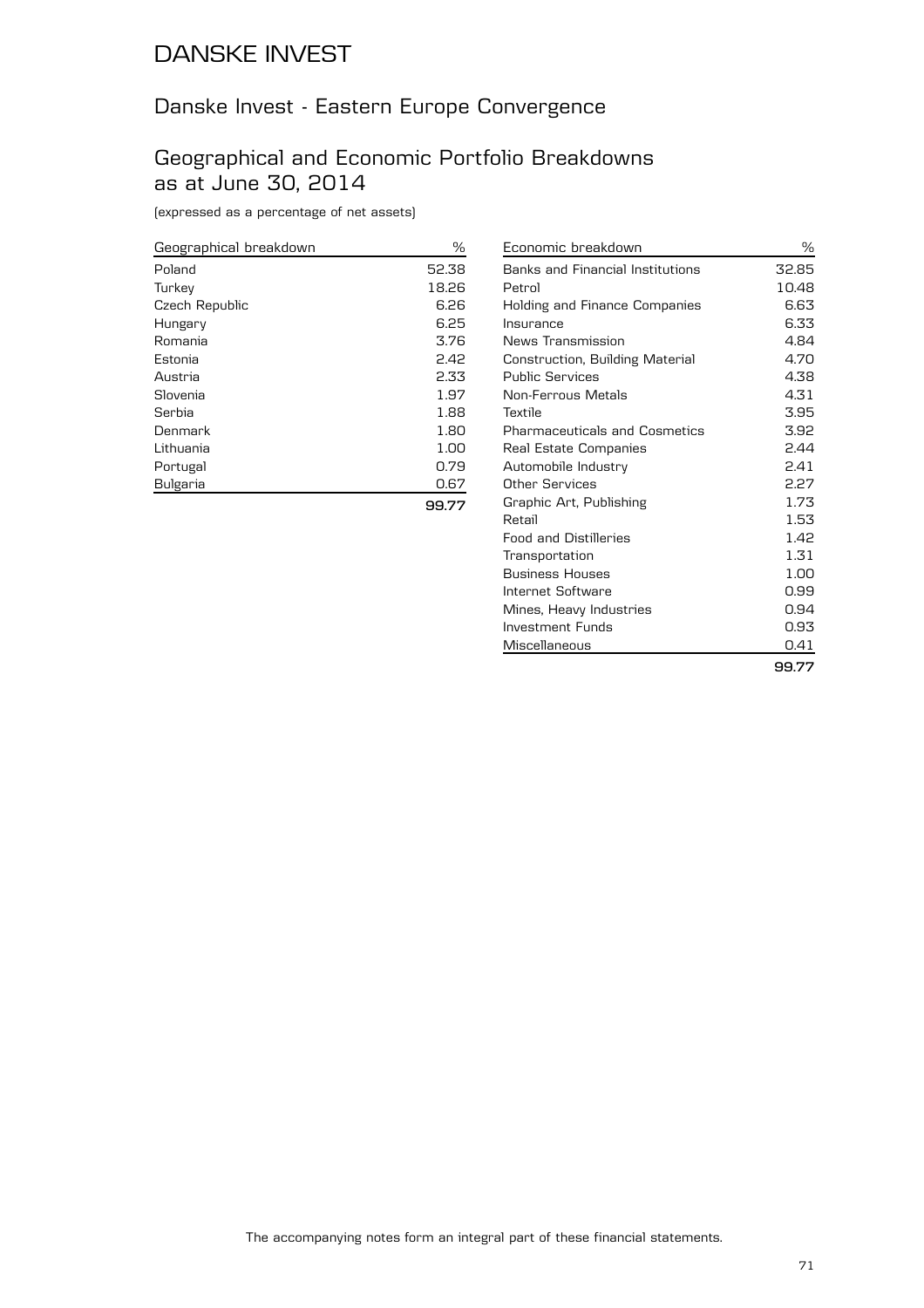#### Danske Invest - China

#### Statement of Investments as at June 30, 2014

(expressed in USD)

| Description                                                            | Quantity / Face<br>Value | Currency | Cost | Evaluation | % net<br>assets |  |
|------------------------------------------------------------------------|--------------------------|----------|------|------------|-----------------|--|
| Transferable securities admitted to an official stock exchange listing |                          |          |      |            |                 |  |
| Shares                                                                 |                          |          |      |            |                 |  |

| Bermuda Islands                |           |            |            |            |       |
|--------------------------------|-----------|------------|------------|------------|-------|
| Chen Hsong Holdings            | 608,000   | <b>HKD</b> | 236,516    | 175,716    | 0.41  |
| Chow Sang Sang Holdings Intl*  | 267,000   | HKD        | 568,804    | 666,236    | 1.57  |
| Gemdale Prop And Inv Corp Ltd  | 4,460,000 | <b>HKD</b> | 480,581    | 247,436    | 0.58  |
| Lung Kee (Bermuda) Hids Ltd    | 921,000   | <b>HKD</b> | 449,464    | 330,343    | 0.78  |
| Trinity*                       | 1,160,000 | <b>HKD</b> | 794,205    | 248,443    | 0.59  |
|                                |           |            | 2,529,570  | 1,668,174  | 3.93  |
| British virgin islands         |           |            |            |            |       |
| Hollysys Autom                 | 13,600    | <b>USD</b> | 146,282    | 322,184    | 0.76  |
| Tianhe Chemicals Group Ltd     | 1,094,000 | <b>HKD</b> | 256,597    | 286,532    | 0.67  |
|                                |           |            | 402,879    | 608,716    | 1.43  |
| Cayman Islands                 |           |            |            |            |       |
| Anta Sports Products Ltd       | 274,000   | <b>HKD</b> | 425,080    | 432,705    | 1.02  |
| Baoxin Auto Group Ltd          | 770,500   | <b>HKD</b> | 616,100    | 652,134    | 1.54  |
| Belle International Holdi Ltd  | 1,085,000 | <b>HKD</b> | 1,460,531  | 1,198,295  | 2.82  |
| <b>Best Pacif</b>              | 1,116,000 | HKD        | 314,305    | 325,412    | 0.77  |
| China Dongxiang (Group) Co Ltd | 2,418,000 | <b>HKD</b> | 398,893    | 455,480    | 1.07  |
| China Huiyuan Jui.Grp Ltd      | 509,500   | HKD        | 352,078    | 246,511    | 0.58  |
| China Medical System Holdings  | 140,000   | <b>HKD</b> | 125,478    | 170,334    | 0.40  |
| China Mengniu Dairy Co Ltd     | 108,000   | HKD        | 480,360    | 494,667    | 1.17  |
| China Shineway Pharma Grp Ltd  | 277,000   | HKD        | 452,805    | 481,759    | 1.13  |
| Fih Mobile                     | 677,000   | <b>HKD</b> | 322,413    | 428,001    | 1.01  |
| Gcl-Poly Energy Holdings Ltd   | 1,941,000 | <b>HKD</b> | 540,038    | 638,596    | 1.50  |
| Intime Retail                  | 410,500   | <b>HKD</b> | 459,504    | 355,383    | 0.84  |
| Longfor Ppt                    | 729,000   | <b>HKD</b> | 1,108,708  | 900,119    | 2.12  |
| Semiconduc.Manufact.Intl Corp  | 4,154,000 | <b>HKD</b> | 346,223    | 353,729    | 0.83  |
| Springld Int                   | 1,610,000 | HKD        | 1,011,681  | 635,635    | 1.50  |
| Tencent Holdings Ltd           | 273,000   | <b>HKD</b> | 2,245,617  | 4,124,582  | 9.72  |
| Tenwow Intl                    | 1,570,000 | <b>HKD</b> | 679,955    | 557,048    | 1.31  |
| <b>Tibet 5100</b>              | 533,000   | <b>HKD</b> | 196,364    | 182,236    | 0.43  |
| Tingyi Hld Corp. [Cayman Isl.] | 90,000    | HKD        | 250,367    | 250,236    | 0.59  |
| Xinyi Glass Holding Co Ltd     | 336,000   | HKD        | 307,629    | 196,814    | 0.46  |
| Xunlei Ltd /Sadr               | 3,500     | <b>USD</b> | 42,000     | 52,815     | 0.12  |
|                                |           |            | 12,136,129 | 13,132,491 | 30.93 |
| China                          |           |            |            |            |       |
| Air China Ltd -H-              | 32,000    | HKD        | 23,285     | 18,620     | 0.04  |
| Bbmg -H-                       | 421,000   | <b>HKD</b> | 327,003    | 271,046    | 0.64  |
| Changsha Zoomlion Heavy -H-    | 403,000   | <b>HKD</b> | 353,542    | 251,138    | 0.59  |
| China Construction Bank Corp   | 4,592,430 | HKD        | 3,321,571  | 3,454,391  | 8.14  |
| China Eastern Airlines H*      | 544,000   | <b>HKD</b> | 223,096    | 167,748    | 0.39  |
| China Lg Pwr -H                | 350,000   | HKD        | 318,111    | 376,612    | 0.89  |
| China Life Insurance Co Ltd-H- | 548,000   | <b>HKD</b> | 1,616,929  | 1,431,746  | 3.37  |
| China Merchants Bank /-H-      | 78,500    | <b>HKD</b> | 166,500    | 153,948    | 0.36  |
| China Paci Insu(Group) Ltd -H- | 376,400   | <b>HKD</b> | 1,259,601  | 1,316,071  | 3.10  |
| China Petroleum&Chem Corp H    | 2,449,400 | HKD        | 2,059,510  | 2,338,578  | 5.51  |
|                                |           |            |            |            |       |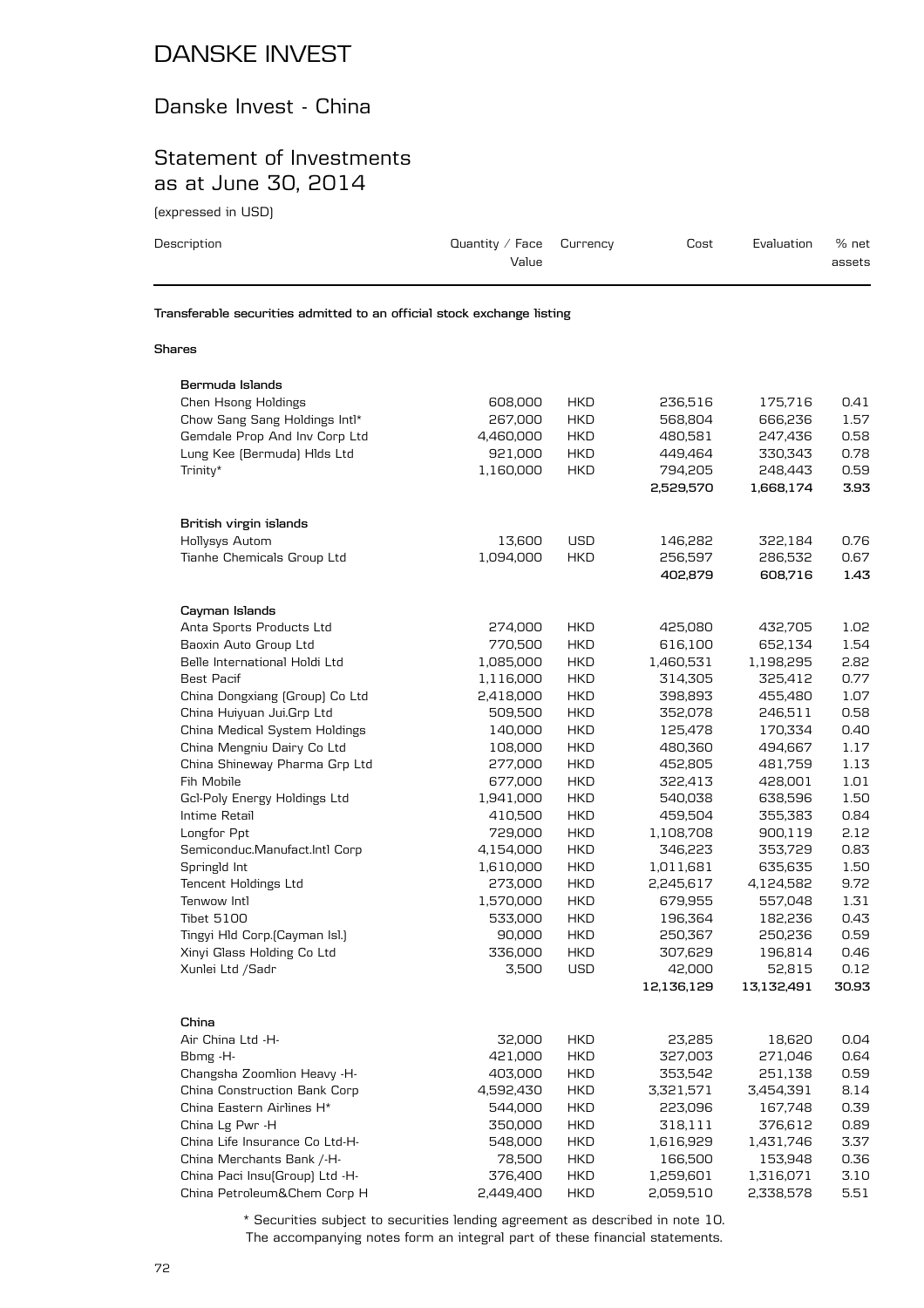### Danske Invest - China

# Statement of Investments (continued) as at June 30, 2014

(expressed in USD)

| Description                                                                    | Quantity $\angle$ Face | Currency    | Cost       | Evaluation | % net  |
|--------------------------------------------------------------------------------|------------------------|-------------|------------|------------|--------|
|                                                                                | Value                  |             |            |            | assets |
| Cn Cinda Am /H                                                                 | 621,000                | <b>HKD</b>  | 350,519    | 304,464    | 0.72   |
| Csr Corporation Ltd /-H-                                                       | 1,091,000              | <b>HKD</b>  | 828,519    | 822,050    | 1.94   |
| Haitong Sec -H-                                                                | 243,600                | <b>HKD</b>  | 376,813    | 375,897    | 0.88   |
| Ind & Com Boc -H-                                                              | 4,857,480              | <b>HKD</b>  | 3,211,282  | 3,052,111  | 7.19   |
| Livzon Pharmaceutic /H                                                         | 54,100                 | <b>HKD</b>  | 341,032    | 300,142    | 0.71   |
| Mindray Medical International*                                                 | 7,100                  | <b>USD</b>  | 227,556    | 226,987    | 0.53   |
| Petrochina Co Ltd /-H-                                                         | 1,522,000              | <b>HKD</b>  | 1,590,835  | 1,922,462  | 4.53   |
| Shangdong Weigao Med.Poly -H-                                                  | 580,000                | <b>HKD</b>  | 581,118    | 562,738    | 1.32   |
| Weifu High-Techno Grp Co /-B-                                                  | 85,000                 | <b>HKD</b>  | 262,324    | 286,781    | 0.68   |
| Xinjiang Goldwind -H-                                                          | 345,000                | ${\sf HKD}$ | 337,187    | 402,391    | 0.95   |
| Zhaojin Mining Ind.-H-*                                                        | 747,500                | <b>HKD</b>  | 1,073,625  | 427,243    | 1.01   |
| Zhuzhou Csr Times Electric Ltd                                                 | 306,000                | <b>HKD</b>  | 950,047    | 933,712    | 2.20   |
|                                                                                |                        |             | 19,800,005 | 19,396,876 | 45.69  |
| Hong Kong                                                                      |                        |             |            |            |        |
| Aia Group                                                                      | 98,200                 | <b>HKD</b>  | 458,033    | 493,491    | 1.16   |
| Boc Hong Kong Holdings Ltd                                                     | 177,000                | <b>HKD</b>  | 521,100    | 513,826    | 1.21   |
| China Everbright Intl Ltd                                                      | 559,000                | <b>HKD</b>  | 464,815    | 797,678    | 1.88   |
| China Mobile Ltd                                                               | 314,500                | <b>HKD</b>  | 3,207,262  | 3,027,052  | 7.13   |
| China Overseas Land+Investment                                                 | 310,000                | <b>HKD</b>  | 800,848    | 752,734    | 1.77   |
| China Unico (Hk)                                                               | 390,000                | <b>HKD</b>  | 607,055    | 597,780    | 1.41   |
| Cspc Pharmaceut - Shs                                                          | 376,000                | <b>HKD</b>  | 302,174    | 296,893    | 0.70   |
|                                                                                |                        |             | 6,361,287  | 6,479,454  | 15.26  |
| Singapore                                                                      |                        |             |            |            |        |
| Sound Global Ltd*                                                              | 831,000                | <b>SGD</b>  | 451,055    | 779,467    | 1.84   |
|                                                                                |                        |             | 451,055    | 779,467    | 1.84   |
| <b>Total - Shares</b>                                                          |                        |             | 41,680,925 | 42,065,178 | 99.08  |
| Total - Transferable securities admitted to an official stock exchange listing |                        |             | 41,680,925 | 42,065,178 | 99.08  |
| TOTAL INVESTMENT PORTFOLIO                                                     |                        |             | 41,680,925 | 42,065,178 | 99.08  |

The accompanying notes form an integral part of these financial statements. \* Securities subject to securities lending agreement as described in note 10.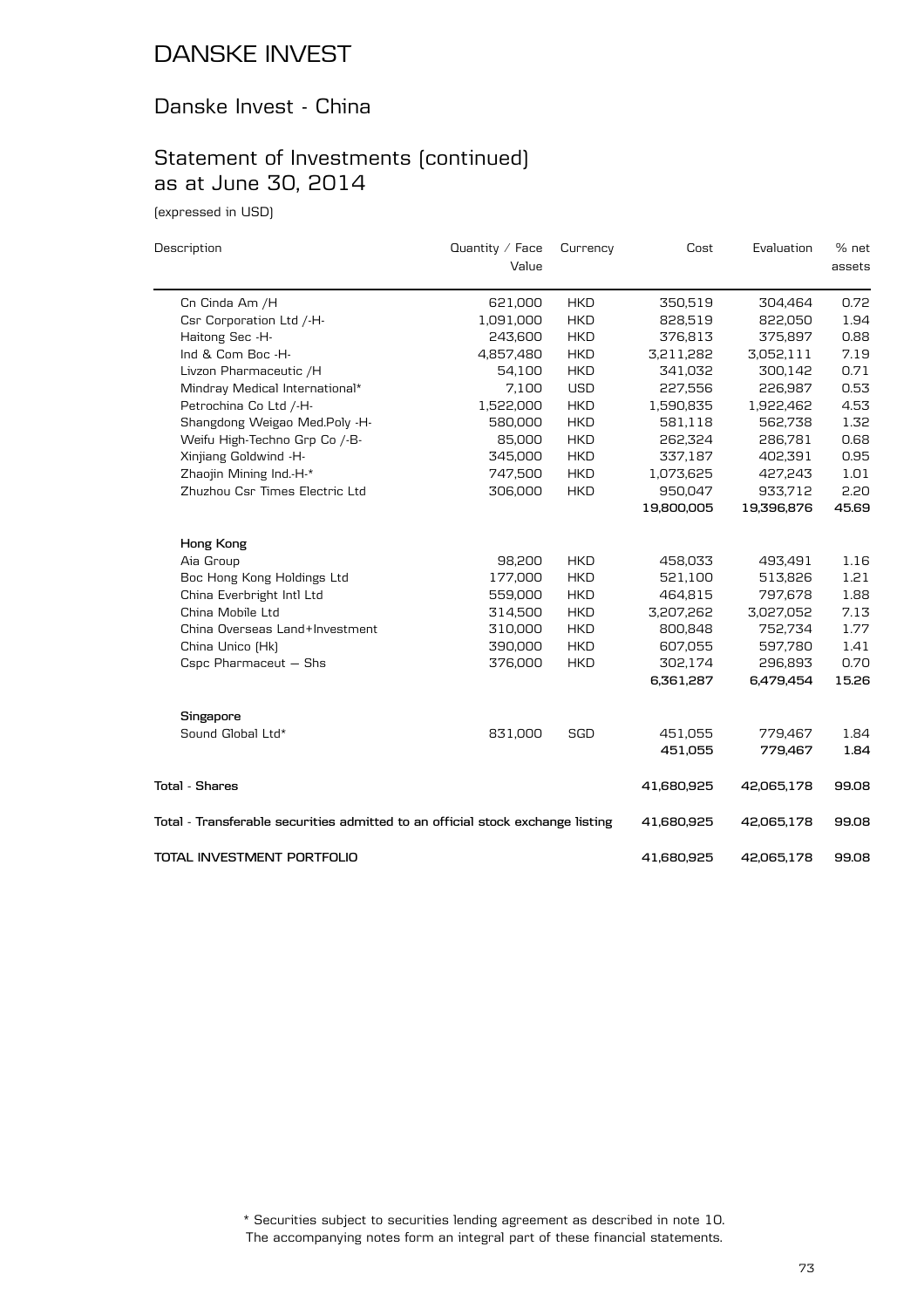### Danske Invest - China

### Geographical and Economic Portfolio Breakdowns as at June 30, 2014

(expressed as a percentage of net assets)

| Geographical breakdown | %     |
|------------------------|-------|
| China                  | 45.69 |
| Cayman Islands         | 30.93 |
| Hong Kong              | 15.26 |
| Bermuda Islands        | 3.93  |
| Singapore              | 1.84  |
| British virgin islands | 1.43  |
|                        | 99.08 |

| Economic breakdown                   | ℅     |
|--------------------------------------|-------|
| Banks and Financial Institutions     | 17.58 |
| Petrol                               | 10.04 |
| Internet Software                    | 9.84  |
| News Transmission                    | 8.54  |
| Insurance                            | 7.63  |
| Textile                              | 6.27  |
| <b>Pharmaceuticals and Cosmetics</b> | 4.39  |
| <b>Public Services</b>               | 4.23  |
| <b>Food and Distilleries</b>         | 4.08  |
| Mechanics, Machinery                 | 3.98  |
| Retail                               | 3.91  |
| Real Estate Companies                | 3.89  |
| Automobile Industry                  | 3.48  |
| Electronic Semiconductor             | 2.24  |
| Forest Products And Paper Industry   | 1.88  |
| Holding and Finance Companies        | 1.48  |
| Construction, Building Material      | 1.22  |
| Electronics and Electrical Equipment | 1.01  |
| Mines, Heavy Industries              | 1.01  |
| Other Services                       | 0.88  |
| Chemicals                            | 0.67  |
| Transportation                       | 0.43  |
| Miscellaneous                        | 0.40  |
|                                      | 99.08 |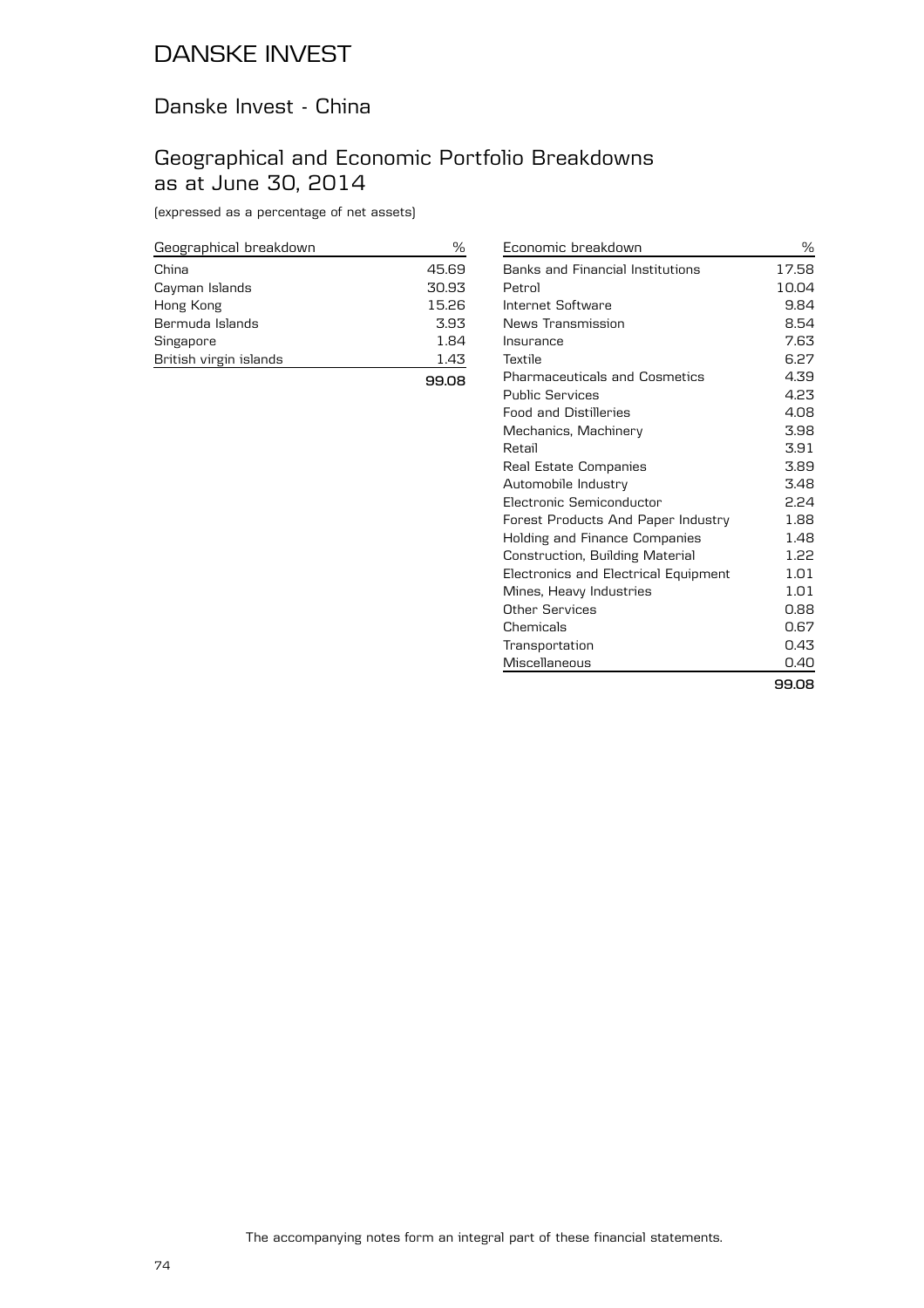# Danske Invest - Japan

## Statement of Investments as at June 30, 2014

(expressed in JPY)

| Description                            | Quantity / Face $C$ urrency<br>Value | Cost | Evaluation | % net<br>assets |
|----------------------------------------|--------------------------------------|------|------------|-----------------|
| $\overline{\phantom{a}}$<br>.<br>- - - | -- -                                 |      |            |                 |

**Transferable securities admitted to an official stock exchange listing**

#### **Shares**

| Japan                          |        |            |            |            |      |
|--------------------------------|--------|------------|------------|------------|------|
| Accordia Golf Co Ltd           | 2,700  | JPY        | 3,431,572  | 3,628,800  | 0.29 |
| Acom Co Ltd                    | 19,700 | <b>JPY</b> | 7,836,093  | 9,495,400  | 0.76 |
| Adeka Corp                     | 2,200  | <b>JPY</b> | 2,687,886  | 2,989,800  | 0.24 |
| Alps Electric Co               | 6,800  | <b>JPY</b> | 8,104,481  | 8,840,000  | 0.71 |
| Arcs Co Lt                     | 2,300  | <b>JPY</b> | 4,506,642  | 4,924,300  | 0.39 |
| Ateam Inc                      | 700    | <b>JPY</b> | 4,613,551  | 4,480,000  | 0.36 |
| <b>Bridgestone Corp</b>        | 7,800  | <b>JPY</b> | 26,057,961 | 27,651,000 | 2.21 |
| Central Japan Railway Co       | 900    | <b>JPY</b> | 12,068,656 | 13,005,000 | 1.04 |
| Century Tokyo Leasing Corp     | 1,500  | <b>JPY</b> | 4,246,996  | 5,130,000  | 0.41 |
| Dai-Ichi Life Insurance Co Ltd | 7,600  | JPY        | 11,448,817 | 11,468,400 | 0.92 |
| Daicel Chemical Industries Co. | 6,000  | <b>JPY</b> | 5,426,521  | 5,808,000  | 0.46 |
| Daiso Co Ltd                   | 3,000  | <b>JPY</b> | 1,129,100  | 1,113,000  | 0.09 |
| Daito Trust Construct.         | 500    | <b>JPY</b> | 5,463,464  | 5,955,000  | 0.48 |
| Dcm Japan Holding Co Ltd       | 5,000  | <b>JPY</b> | 3,511,288  | 3,660,000  | 0.29 |
| Denki Kagaku Kogyo Kk          | 16,000 | <b>JPY</b> | 6,047,207  | 6,224,000  | 0.50 |
| Denso Corp                     | 2,200  | <b>JPY</b> | 11,215,024 | 10,637,000 | 0.85 |
| Dic Corp                       | 31,000 | <b>JPY</b> | 8,147,067  | 8,370,000  | 0.67 |
| East Japan Railway Co          | 1,200  | <b>JPY</b> | 9,519,937  | 9,574,800  | 0.76 |
| Ebara Corp.                    | 15,000 | <b>JPY</b> | 9,035,874  | 9,600,000  | 0.77 |
| Eiken Chemical Co Ltd          | 1,800  | <b>JPY</b> | 3,241,895  | 3,160,800  | 0.25 |
| Fuji Heavy Industries Ltd      | 7,200  | <b>JPY</b> | 19,808,029 | 20,196,000 | 1.61 |
| Fuji Media Holdings Inc        | 4,300  | JPY        | 7,269,707  | 7,568,000  | 0.60 |
| Fuji Oil Co.Ltd                | 800    | <b>JPY</b> | 1,137,220  | 1,156,800  | 0.09 |
| Fujifilm Holdings Corp         | 3,400  | <b>JPY</b> | 9,474,666  | 9,605,000  | 0.77 |
| Fujitec Co                     | 5,900  | <b>JPY</b> | 6,259,904  | 6,324,800  | 0.51 |
| Hikari Tsushin Inc.            | 300    | <b>JPY</b> | 2,270,654  | 2,295,000  | 0.18 |
| Hiramatsu Inc                  | 2,500  | <b>JPY</b> | 1,710,092  | 1,692,500  | 0.13 |
| Hitachi Constr.Machin.         | 3,800  | <b>JPY</b> | 7,659,830  | 7,668,400  | 0.61 |
| Hitachi Ltd                    | 50,000 | <b>JPY</b> | 32,882,121 | 37,100,000 | 2.97 |
| Hitachi Metals Ltd             | 4,000  | <b>JPY</b> | 5,864,381  | 6,136,000  | 0.49 |
| Inpex Holdings Inc Tokyo       | 10,000 | <b>JPY</b> | 13,774,960 | 15,400,000 | 1.23 |
| Itochu Corp                    | 25,100 | <b>JPY</b> | 31,425,853 | 32,655,100 | 2.61 |
| Japan Tobacco Inc.             | 7,200  | JPY        | 24,563,303 | 26,589,600 | 2.12 |
| Jeol Ltd                       | 7,000  | JPY        | 3,029,423  | 2,828,000  | 0.23 |
| Jfe Holdings Inc               | 8,600  | <b>JPY</b> | 17,678,776 | 17,982,600 | 1.44 |
| Juroku Bank Ltd                | 5,000  | <b>JPY</b> | 1,834,573  | 1,895,000  | 0.15 |
| K S Holdings Corp              | 2,500  | <b>JPY</b> | 6,927,815  | 7,345,000  | 0.59 |
| Kadokawa Group Holdings Inc    | 300    | JPY        | 860,242    | 963,000    | 0.08 |
| Kajima Corp.                   | 12,000 | <b>JPY</b> | 5,054,977  | 5,376,000  | 0.43 |
| Kawasaki Heavy Ind.            | 11,000 | JPY        | 4,526,306  | 4,246,000  | 0.34 |
| Kddi Corp.                     | 5,300  | JPY        | 27,783,350 | 32,748,700 | 2.62 |
| Keiyo Bank Ltd                 | 4,000  | <b>JPY</b> | 1,917,570  | 2,056,000  | 0.16 |
| Koa Corp                       | 800    | <b>JPY</b> | 776,996    | 818,400    | 0.07 |
| Koito Manufacturing Co Ltd     | 2,300  | <b>JPY</b> | 5,173,230  | 5,968,500  | 0.48 |
| Konoike Transport CoLtd        | 1,800  | <b>JPY</b> | 3,221,634  | 3,380,400  | 0.27 |
| Kubota Corp                    | 6,000  | <b>JPY</b> | 9,224,077  | 8,616,000  | 0.69 |
| Kureha Corp                    | 4,000  | <b>JPY</b> | 1,971,417  | 2,212,000  | 0.18 |
| Kyowa Exeo Corp.               | 7,400  | <b>JPY</b> | 9,963,133  | 10,670,800 | 0.85 |
|                                |        |            |            |            |      |

The accompanying notes form an integral part of these financial statements.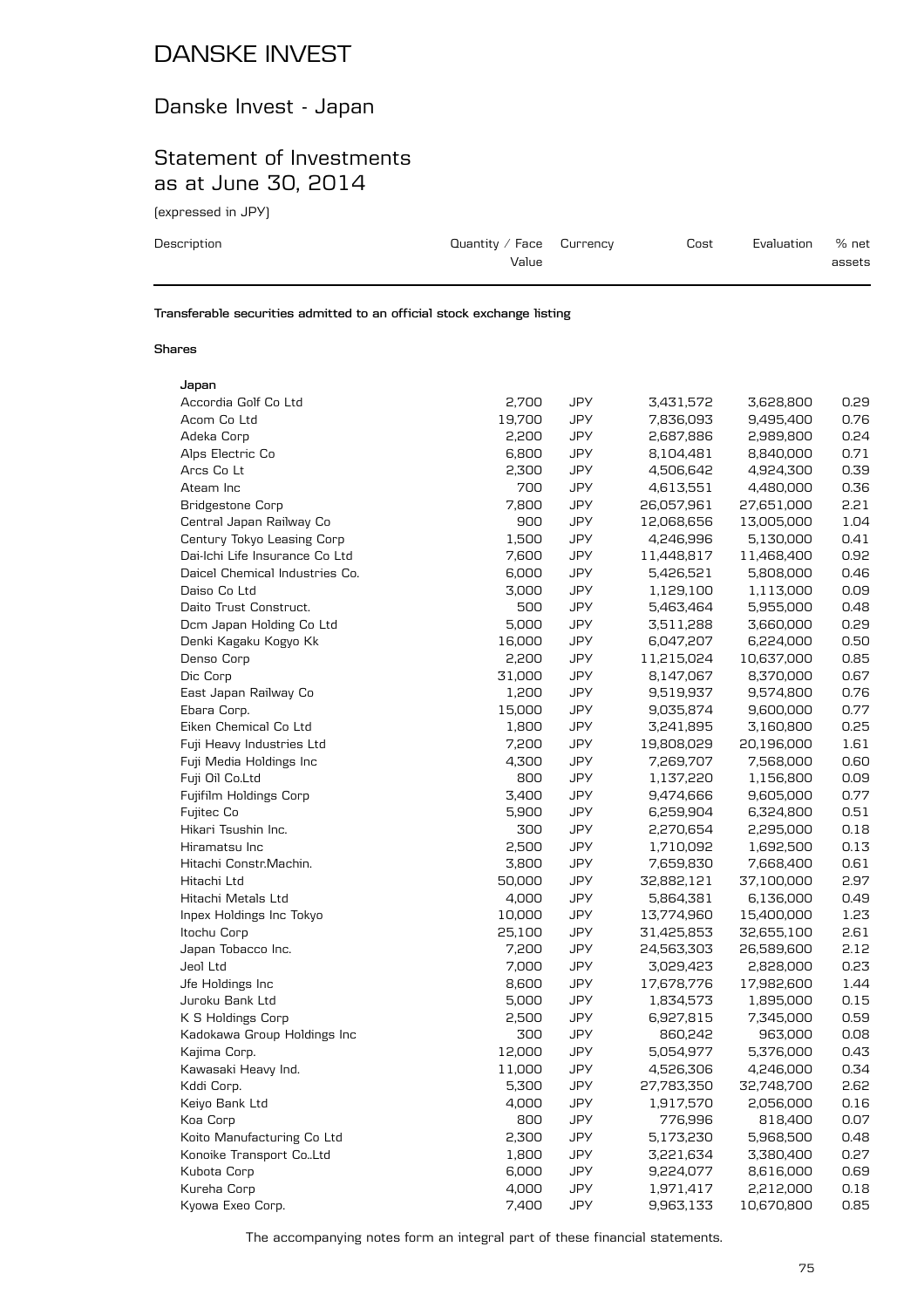## Danske Invest - Japan

# Statement of Investments (continued) as at June 30, 2014

(expressed in JPY)

| Description                             | Quantity / Face<br>Value | Currency   | Cost       | Evaluation | % net<br>assets |
|-----------------------------------------|--------------------------|------------|------------|------------|-----------------|
| Marui Group Co Ltd                      | 5,500                    | JPY        | 5,202,107  | 5,351,500  | 0.43            |
| Mazda Motor Corp                        | 58,000                   | JPY        | 26,236,465 | 27,550,000 | 2.20            |
| Minebea Co Ltd                          | 16,000                   | JPY        | 12,636,690 | 18,208,000 | 1.46            |
| Mitsubishi Corp                         | 6,200                    | <b>JPY</b> | 12,701,949 | 13,063,400 | 1.04            |
| Mitsubishi Electric Corp                | 42,000                   | <b>JPY</b> | 45,863,445 | 52,500,000 | 4.20            |
| Mitsubishi Heavy Industries             | 12,000                   | JPY        | 7,667,461  | 7,584,000  | 0.61            |
| Mitsubishi Takeda Pharmaceutical Co Ltd | 2,100                    | JPY        | 10,038,241 | 9,867,900  | 0.79            |
| Mitsubishi Ufj Financial Group          | 91,800                   | JPY        | 53,328,658 | 57,007,800 | 4.56            |
| Mitsui & Co Ltd                         | 14,800                   | JPY        | 23,160,466 | 24,035,200 | 1.92            |
| Mitsui Fudosan Co                       | 4,000                    | <b>JPY</b> | 13,171,065 | 13,664,000 | 1.09            |
| Mitsui O.S.K.Lines Ltd Tokyo            | 31,000                   | <b>JPY</b> | 12,214,274 | 11,687,000 | 0.93            |
| Mitsui Sugar Co Ltd                     | 10,000                   | JPY        | 3,728,294  | 3,830,000  | 0.31            |
| Mizuho Financial Group Inc              | 129,400                  | JPY        | 26,025,094 | 26,915,200 | 2.15            |
| Nihon Unisys Ltd                        | 8,000                    | JPY        | 6,462,811  | 6,968,000  | 0.56            |
| Nikko Co Ltd .Akashi                    | 3,000                    | JPY        | 1,439,385  | 1,644,000  | 0.13            |
| Nippo Corp                              | 3,000                    | <b>JPY</b> | 5,113,192  | 5,112,000  | 0.41            |
| Nippon Shokubai Co Ltd                  | 4,000                    | <b>JPY</b> | 5,059,339  | 5,444,000  | 0.43            |
| Nippon Tel&Tel                          | 3,900                    | <b>JPY</b> | 21,534,733 | 24,640,200 | 1.97            |
| Nisshinbo Holdings Inc                  | 3,000                    | JPY        | 2,895,115  | 3,045,000  | 0.24            |
| Nitto Denko Corp                        | 1,400                    | JPY        | 6,616,467  | 6,645,800  | 0.53            |
| Nomura Holdings Inc                     | 27,100                   | JPY        | 20,204,830 | 19,430,700 | 1.55            |
| Nomura Research Institute Ltd           | 3,200                    | <b>JPY</b> | 10,477,705 | 10,208,000 | 0.82            |
| Nsd Co Ltd                              | 600                      | JPY        | 729,602    | 799,800    | 0.06            |
| Obayashi Corp.                          | 6,000                    | <b>JPY</b> | 4,075,590  | 4,338,000  | 0.35            |
| Oracle Corp Japan Toky                  | 1,000                    | <b>JPY</b> | 4,465,755  | 4,430,000  | 0.35            |
| Orix Corp                               | 14,100                   | JPY        | 20,216,638 | 23,673,900 | 1.89            |
| Pasco Corp.                             | 8,000                    | JPY        | 3,598,627  | 3,664,000  | 0.29            |
| Resona Holdings Inc                     | 39,900                   | <b>JPY</b> | 21,162,198 | 23,541,000 | 1.88            |
| Rohto Pharmaceutical Co Ltd             | 6,200                    | <b>JPY</b> | 9,764,947  | 9,765,000  | 0.78            |
| Ryohin Keikaku Co Ltd                   | 1,400                    | JPY        | 12,844,557 | 16,100,000 | 1.29            |
| Sanken Electric Co Ltd                  | 11,000                   | JPY        | 7,772,525  | 9,218,000  | 0.74            |
| Santen Pharmaceutical                   | 400                      | JPY        | 2,069,551  | 2,280,000  | 0.18            |
| Sapporo Holdings Ltd                    | 12,000                   | JPY        | 4,953,002  | 4,896,000  | 0.39            |
| Sawai Pharmaceutical Co Ltd             | 1,900                    | <b>JPY</b> | 11,961,295 | 11,343,000 | 0.91            |
| Seiko Epson Corp                        | 8,400                    | <b>JPY</b> | 29,494,365 | 36,204,000 | 2.89            |
| Shikoku Electric Power Co Inc           | 4,300                    | JPY        | 5,570,244  | 6,080,200  | 0.49            |
| Shindengen Electric Mfg Co Ltd          | 2,000                    | JPY        | 1,078,990  | 1,134,000  | 0.09            |
| Softbank                                | 1,900                    | <b>JPY</b> | 14,570,328 | 14,331,700 | 1.15            |
| Sumitomo Electric Industries            | 5,800                    | <b>JPY</b> | 8,257,991  | 8,265,000  | 0.66            |
| Sumitomo Realty+Development             | 6,000                    | JPY        | 21,216,565 | 26,082,000 | 2.08            |
| T&D Holdings Inc Tokyo                  | 12,100                   | <b>JPY</b> | 15,088,834 | 16,661,700 | 1.33            |
| Tadano Ltd                              | 10,000                   | JPY        | 13,920,120 | 16,850,000 | 1.35            |
| Takashimaya Co Ltd                      | 5,000                    | JPY        | 4,780,543  | 4,915,000  | 0.39            |
| Thk Co Ltd                              | 2,000                    | JPY        | 4,633,151  | 4,776,000  | 0.38            |
| Toa Corp Hyogo                          | 3,400                    | JPY        | 3,830,146  | 4,216,000  | 0.34            |
| Toa Road                                | 11,000                   | JPY        | 4,762,320  | 4,554,000  | 0.36            |
| Toei Co Ltd                             | 11,000                   | <b>JPY</b> | 6,382,026  | 6,039,000  | 0.48            |
| Tohoku Electr. Power Jpy 500            | 9,700                    | JPY        | 10,829,200 | 11,533,300 | 0.92            |
| Tokio Marine Holdings Inc               | 6,600                    | <b>JPY</b> | 21,785,265 | 21,991,200 | 1.76            |
| Tokyo Gas Co.Ltd                        | 9,000                    | JPY        | 4,950,875  | 5,328,000  | 0.43            |
| Tokyo Tatemono Co Ltd                   | 8,000                    | JPY        | 7,287,479  | 7,496,000  | 0.60            |
| Toppan Forms Co Ltd .Tokyo              | 2,900                    | JPY        | 2,536,724  | 2,955,100  | 0.24            |
| Toyo Tire + Rubber Co                   | 1,500                    | <b>JPY</b> | 2,448,450  | 2,584,500  | 0.21            |
| Toyota Motor Corp.                      | 9,500                    | JPY        | 50,771,383 | 57,798,000 | 4.62            |

The accompanying notes form an integral part of these financial statements.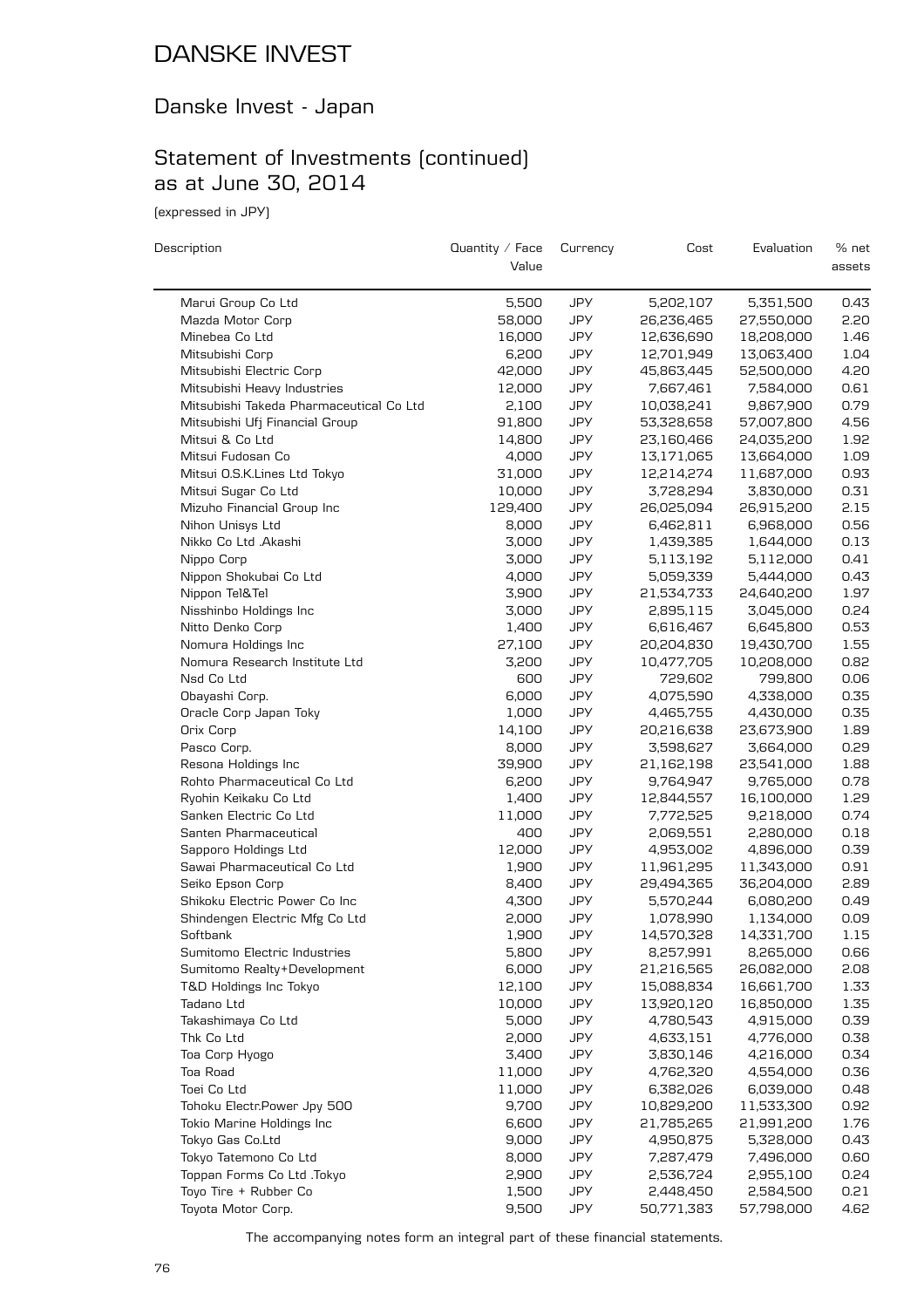## Danske Invest - Japan

# Statement of Investments (continued) as at June 30, 2014

(expressed in JPY)

| Description                                                                                                | Quantity $/$ Face<br>Value | Currency   | Cost          | Evaluation                  | $%$ net<br>assets |
|------------------------------------------------------------------------------------------------------------|----------------------------|------------|---------------|-----------------------------|-------------------|
| Ts Tech Co Ltd                                                                                             | 1.200                      | JPY        | 3.542.312     | 3.535.200                   | 0.28              |
| Ube Industries Ltd                                                                                         | 22,000                     | <b>JPY</b> | 4.062.040     | 3.872.000                   | 0.31              |
| Warabeya Nichiyo Co Ltd                                                                                    | 1.400                      | <b>JPY</b> | 2.668.663     | 2.870.000                   | 0.23              |
| Yahoo Japan Corp Tokyo                                                                                     | 9.600                      | <b>JPY</b> | 4.449.701     | 4.492.800                   | 0.36              |
|                                                                                                            |                            |            | 1.096.094.059 | 1.180.224.000               | 94.34             |
| Total - Shares                                                                                             |                            |            |               | 1,096,094,059 1,180,224,000 | 94.34             |
| Total - Transferable securities admitted to an official stock exchange listing 1,096,094,059 1,180,224,000 |                            |            |               | 94.34                       |                   |
| TOTAL INVESTMENT PORTFOLIO                                                                                 |                            |            |               | 1.096.094.059 1.180.224.000 | 94.34             |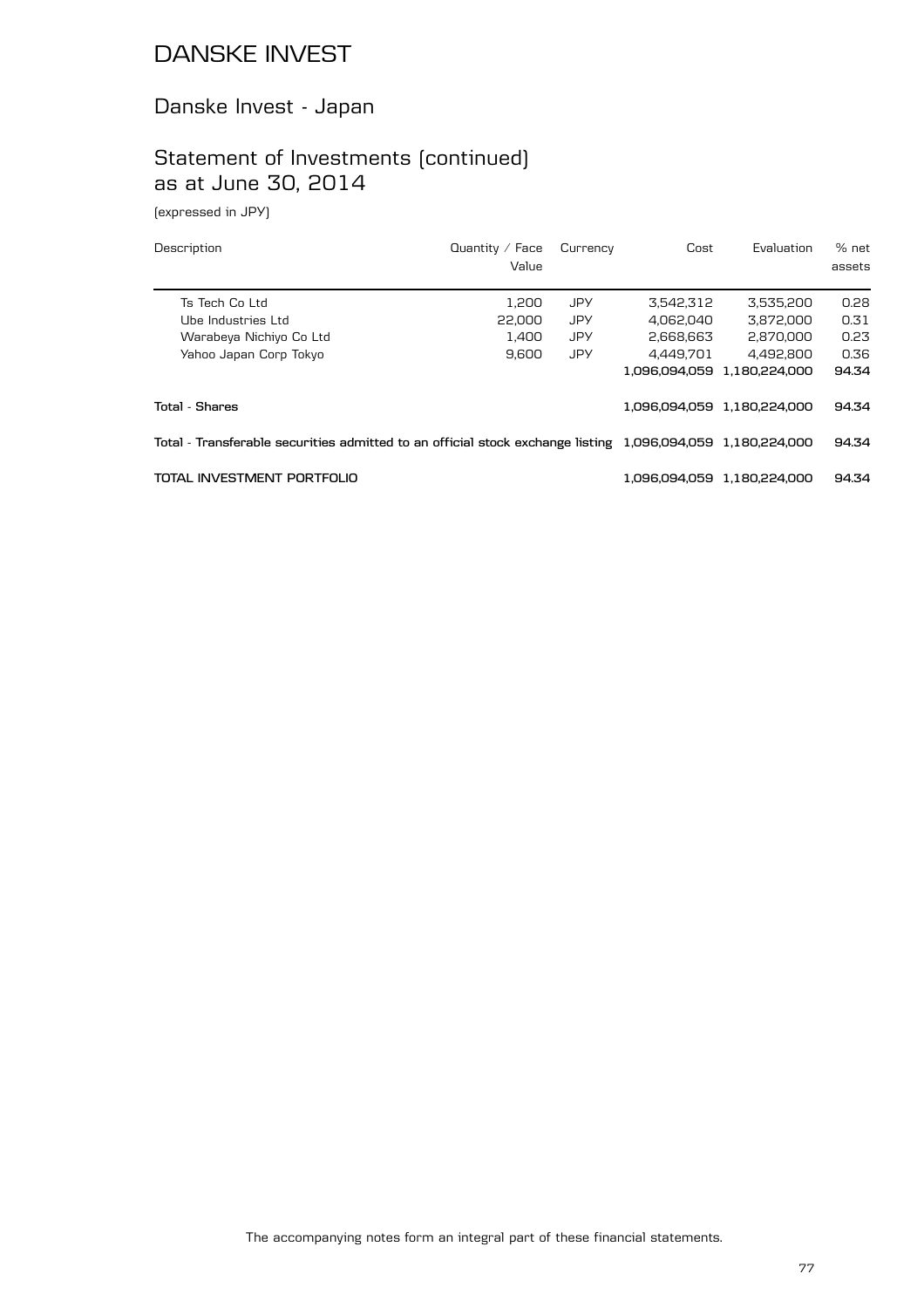## Danske Invest - Japan

## Geographical and Economic Portfolio Breakdowns as at June 30, 2014

(expressed as a percentage of net assets)

| Geographical breakdown |       |
|------------------------|-------|
| Japan                  | 94.34 |
|                        | 94.34 |

| Economic breakdown                   | %     |
|--------------------------------------|-------|
| Holding and Finance Companies        | 17.80 |
| Automobile Industry                  | 10.04 |
| Flectronic Semiconductor             | 7.81  |
| Mechanics, Machinery                 | 6.85  |
| <b>Business Houses</b>               | 5.57  |
| Banks and Financial Institutions     | 5.25  |
| Electronics and Electrical Equipment | 5.09  |
| News Transmission                    | 4.77  |
| Real Estate Companies                | 3.77  |
| Chemicals                            | 3.41  |
| Internet Software                    | 3.30  |
| Transportation                       | 3.00  |
| <b>Pharmaceuticals and Cosmetics</b> | 2.91  |
| Construction, Building Material      | 2.88  |
| Tyres & Rubber                       | 2.42  |
| <b>Tobacco and Spirits</b>           | 2.12  |
| <b>Public Services</b>               | 1.84  |
| Retail                               | 1.68  |
| Insurance                            | 0.92  |
| Leisure                              | 0.90  |
| <b>Other Services</b>                | 0.65  |
| <b>Food and Distilleries</b>         | 0.63  |
| Non-Ferrous Metals                   | 0.49  |
| Graphic Art, Publishing              | 0.24  |
|                                      | 94.34 |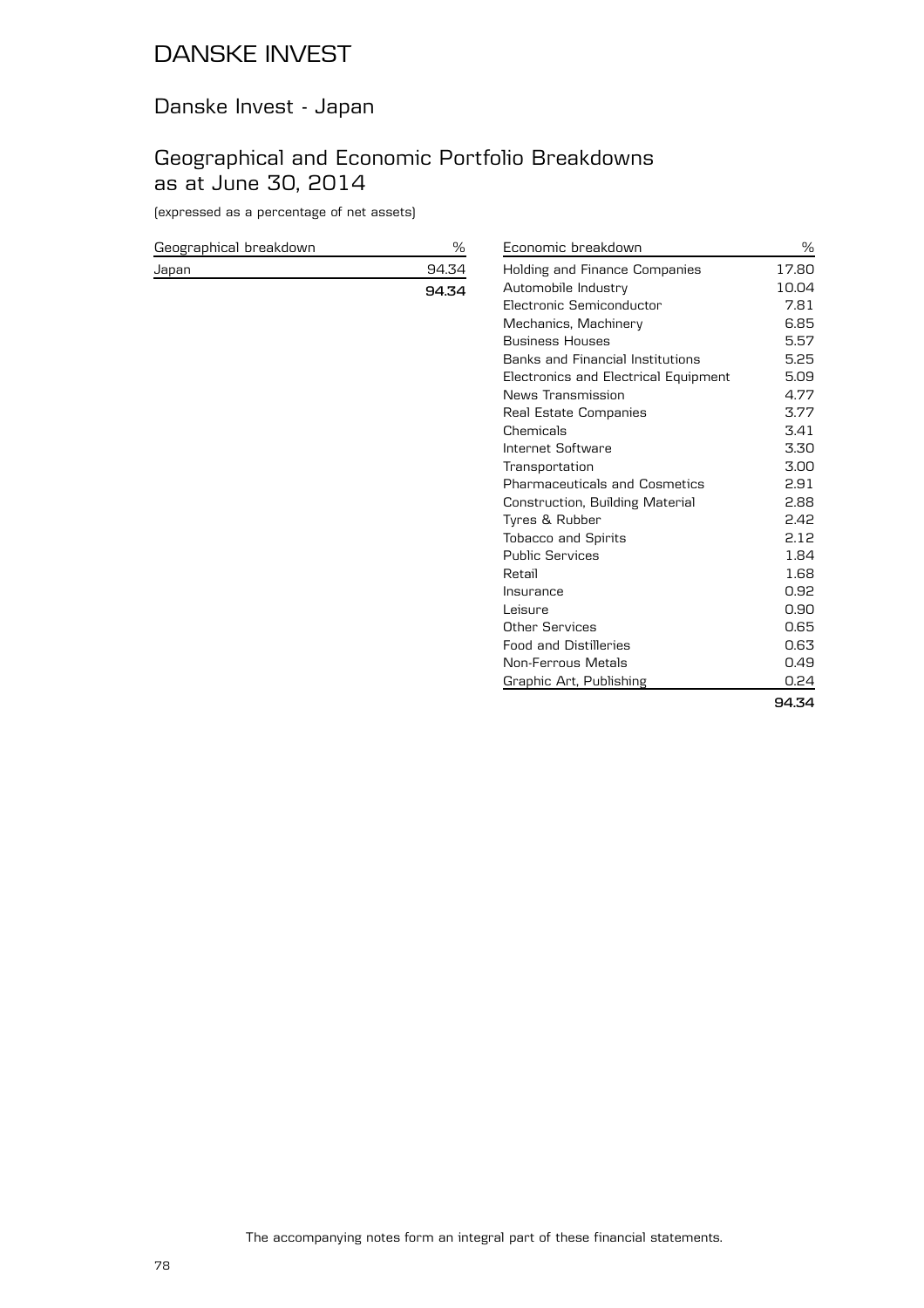### Danske Invest - India

### Statement of Investments as at June 30, 2014

(expressed in USD)

| Description | Quantity / Face $C$ urrency<br>Value | Cost | Evaluation | % net<br>assets |
|-------------|--------------------------------------|------|------------|-----------------|
|             |                                      |      |            |                 |

**Transferable securities admitted to an official stock exchange listing**

#### **Shares**

| India                                                                          |         |                             |            |            |       |
|--------------------------------------------------------------------------------|---------|-----------------------------|------------|------------|-------|
| Abb Shs                                                                        | 53,000  | <b>INR</b>                  | 821,745    | 984,443    | 1.58  |
| Acc Ltd /Dematerialised                                                        | 35,500  | <b>INR</b>                  | 718,678    | 852,202    | 1.36  |
| Ambuja Cements Ltd /Demat.                                                     | 210,000 | <b>INR</b>                  | 605,252    | 769,816    | 1.23  |
| Aventis Pharma Ltd/Dematerial.                                                 | 21,266  | $\ensuremath{\mathsf{INR}}$ | 897,477    | 1,089,908  | 1.74  |
| Bharti Airtel Ltd/Demat                                                        | 198,700 | <b>INR</b>                  | 1,456,647  | 1,106,311  | 1.77  |
| Bosch Ltd                                                                      | 9,800   | <b>INR</b>                  | 1,195,730  | 2,146,843  | 3.44  |
| Castrol India Ltd                                                              | 118,000 | <b>INR</b>                  | 435,853    | 640,500    | 1.02  |
| Cmc Ltd /Dematerialised                                                        | 20,000  | <b>INR</b>                  | 300,680    | 650,291    | 1.04  |
| Container Corpn of India/Ds                                                    | 98,500  | <b>INR</b>                  | 1,446,495  | 1,940,869  | 3.11  |
| Gail (India) Ltd /Demat.                                                       | 48,000  | <b>INR</b>                  | 430,966    | 367,411    | 0.59  |
| Glaxosmithkline Pharma./Demat.                                                 | 14,323  | <b>INR</b>                  | 600,045    | 600,568    | 0.96  |
| Godrej Consumer Pr/Dematerial.                                                 | 158,500 | <b>INR</b>                  | 1,471,371  | 2,183,141  | 3.49  |
| Grasim Ind./Gdr 144a                                                           | 17,400  | <b>USD</b>                  | 388,336    | 992,853    | 1.59  |
| Grasim Indust./Dematerialised                                                  | 36,000  | <b>INR</b>                  | 1,827,590  | 2,054,707  | 3.29  |
| Gruh Finance Ltd                                                               | 360,000 | <b>INR</b>                  | 729,629    | 1,207,066  | 1.93  |
| Gujarat Gas Co Ltd                                                             | 134,000 | <b>INR</b>                  | 886,088    | 923,567    | 1.48  |
| Hdfc Bank Ltd                                                                  | 148,000 | <b>INR</b>                  | 1,477,616  | 2,029,281  | 3.25  |
| Hero Honda Motors / Demat.                                                     | 65,286  | $\ensuremath{\mathsf{INR}}$ | 2,405,817  | 2,828,879  | 4.53  |
| Hindustan Unilever Ltd                                                         | 208,000 | <b>INR</b>                  | 1,590,431  | 2,142,433  | 3.43  |
| Housing Devt Fin Corp                                                          | 321,500 | <b>INR</b>                  | 4,242,687  | 5,234,473  | 8.38  |
| Icici Bk Ltd /Dematerialised                                                   | 166,400 | <b>INR</b>                  | 3,197,329  | 3,948,723  | 6.32  |
| ling Vysya Bank /Demat.                                                        | 85,227  | <b>INR</b>                  | 851,733    | 914,724    | 1.46  |
| Infosys Tech Ltd /Demat                                                        | 87,800  | <b>INR</b>                  | 4,591,900  | 4,755,529  | 7.61  |
| Itc Ltd /Demat                                                                 | 538,500 | $\ensuremath{\mathsf{INR}}$ | 2,246,613  | 2,918,480  | 4.67  |
| Jammu & Kashmir Bk Ltd /Demat.                                                 | 22,000  | <b>INR</b>                  | 418,132    | 567,424    | 0.91  |
| Kansai Nerolac Paints Ltd                                                      | 76,800  | $\ensuremath{\mathsf{INR}}$ | 1,100,870  | 1,807,024  | 2.89  |
| Linde India Ltd                                                                | 220,000 | <b>INR</b>                  | 958,407    | 1,394,765  | 2.23  |
| Lupin Ltd                                                                      | 52,000  | <b>INR</b>                  | 700,921    | 903,569    | 1.45  |
| Mphasis Ltd /Demat.                                                            | 210,000 | <b>INR</b>                  | 1,872,080  | 1,464,503  | 2.34  |
| Nestle India /Dematerialised                                                   | 22,500  | <b>INR</b>                  | 1,900,448  | 1,844,631  | 2.95  |
| Nicholas Piramal India/Demat.                                                  | 135,275 | <b>INR</b>                  | 1,190,794  | 1,558,801  | 2.49  |
| Tata Consultancy Serv/Demat.                                                   | 126,500 | <b>INR</b>                  | 3,138,599  | 5,056,009  | 8.09  |
| Tata Power Co Ltd                                                              | 521,000 | <b>INR</b>                  | 1,102,901  | 933,265    | 1.49  |
| Ultra Tech Cement / Sgdr(2shs)                                                 | 5,000   | <b>USD</b>                  | 83,507     | 216,557    | 0.35  |
| Ultra Tech Cement Ltd                                                          | 45,881  | <b>INR</b>                  | 1,460,434  | 1,992,630  | 3.19  |
|                                                                                |         |                             | 48,743,801 | 61,022,196 | 97.65 |
| <b>Total - Shares</b>                                                          |         |                             | 48,743,801 | 61,022,196 | 97.65 |
| Total - Transferable securities admitted to an official stock exchange listing |         |                             | 48,743,801 | 61,022,196 | 97.65 |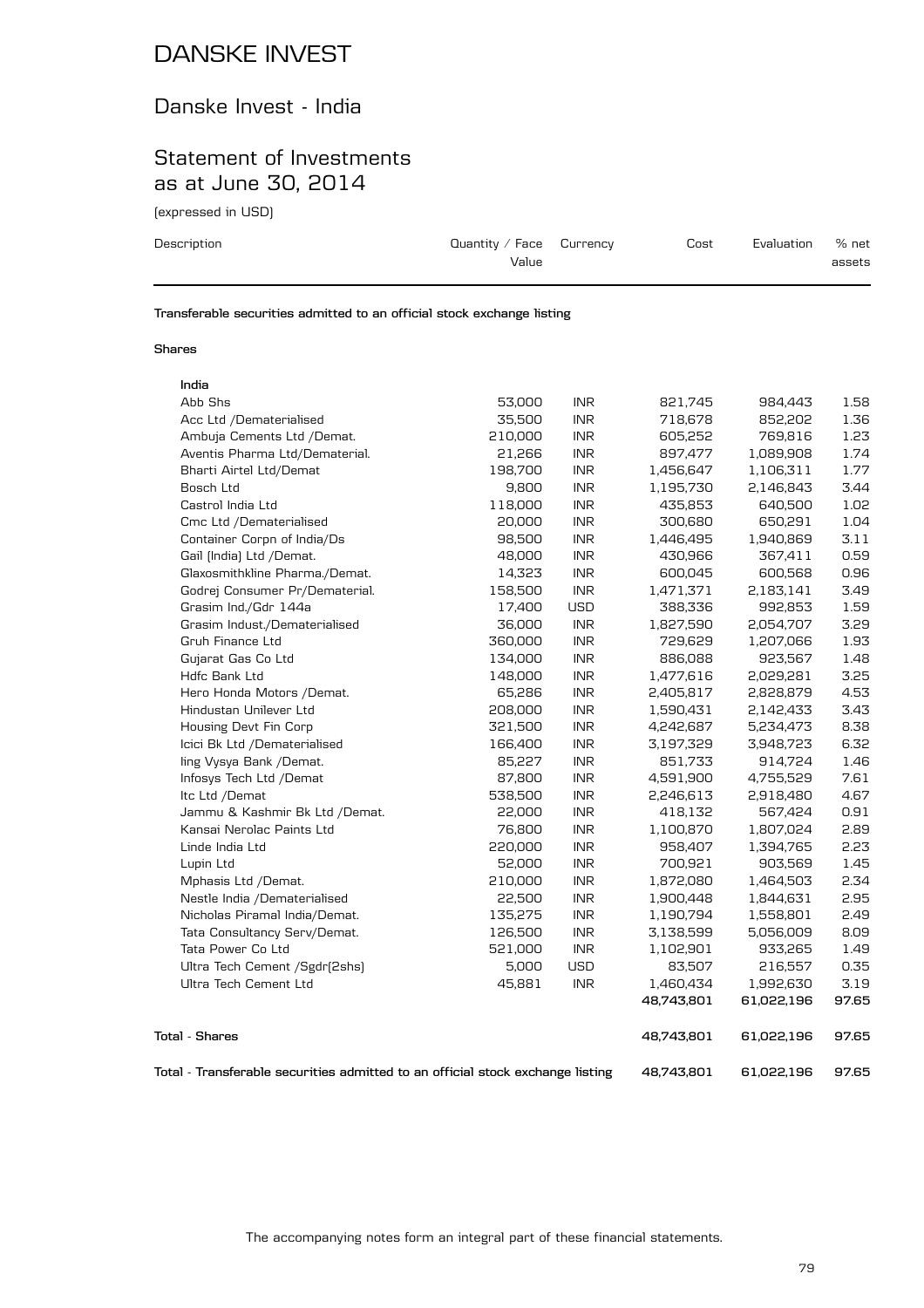### Danske Invest - India

# Statement of Investments (continued) as at June 30, 2014

(expressed in USD)

| Description                           | Quantity $\angle$ Face<br>Value | Currency   | Cost               | Evaluation         | % net<br>assets |
|---------------------------------------|---------------------------------|------------|--------------------|--------------------|-----------------|
| Other Transferable securities         |                                 |            |                    |                    |                 |
| Shares                                |                                 |            |                    |                    |                 |
| India<br>Gail India Ltd / Gdr Regs    | 12,000                          | <b>USD</b> | 249,781<br>249,781 | 554,083<br>554,083 | 0.88<br>0.88    |
| Total - Shares                        |                                 |            | 249,781            | 554,083            | 0.88            |
| Total - Other Transferable securities |                                 |            | 249.781            | 554,083            | 0.88            |
| TOTAL INVESTMENT PORTFOLIO            |                                 |            | 48,993,582         | 61,576,279         | 98.53           |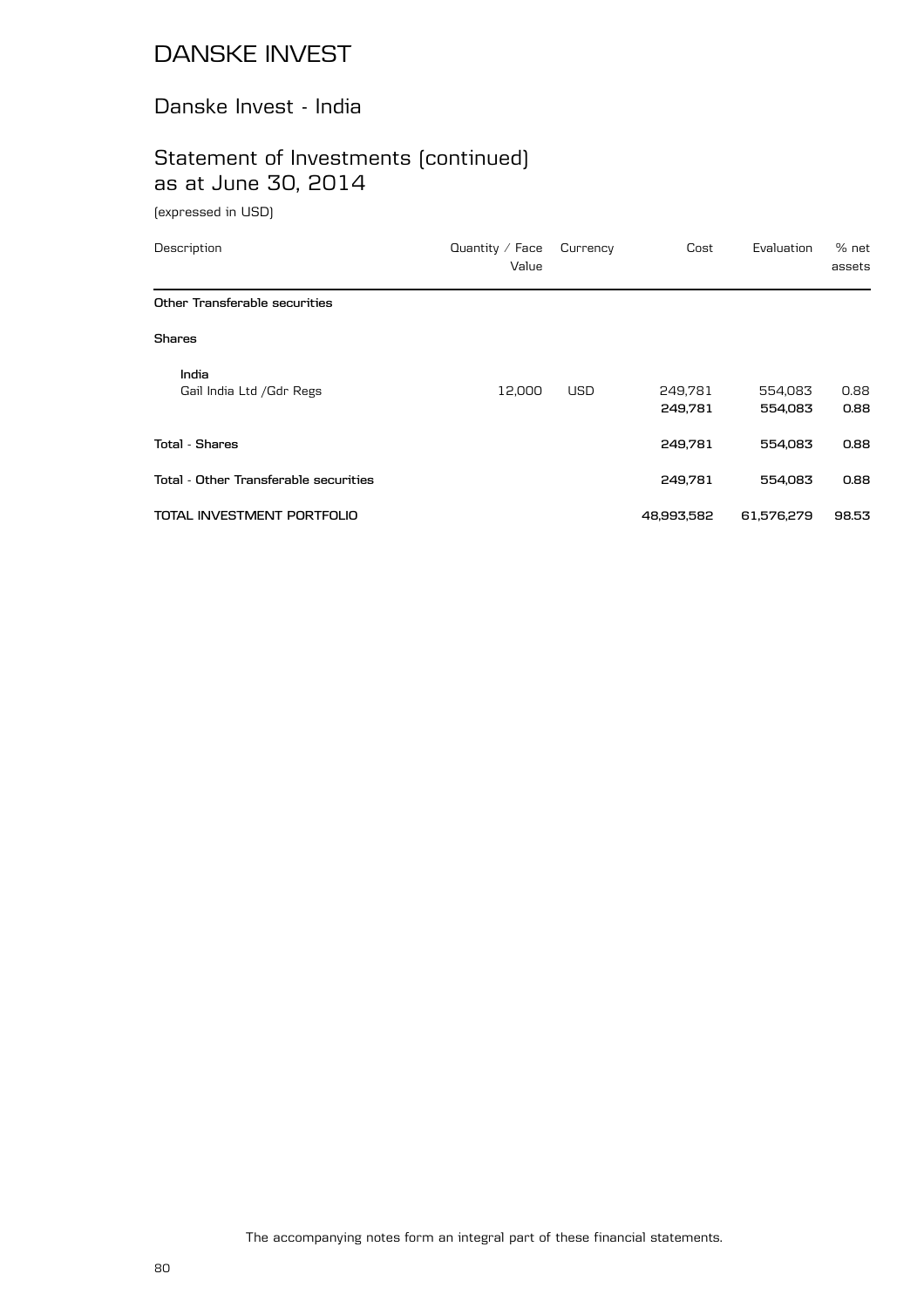### Danske Invest - India

## Geographical and Economic Portfolio Breakdowns as at June 30, 2014

(expressed as a percentage of net assets)

| Geographical breakdown |       |
|------------------------|-------|
| India                  | 98.53 |
|                        | 98.53 |

| Economic breakdown                   | ℅     |
|--------------------------------------|-------|
| Banks and Financial Institutions     | 20.32 |
| Internet Software                    | 19.08 |
| Chemicals                            | 11.13 |
| <b>Pharmaceuticals and Cosmetics</b> | 8.62  |
| Automobile Industry                  | 7.97  |
| Holding and Finance Companies        | 6.81  |
| <b>Food and Distilleries</b>         | 6.44  |
| <b>Tobacco and Spirits</b>           | 4.67  |
| Public Services                      | 4.44  |
| Transportation                       | 3.11  |
| Construction, Building Material      | 2.59  |
| News Transmission                    | 1.77  |
| Electronics and Electrical Equipment | 1.58  |
|                                      |       |

**98.53**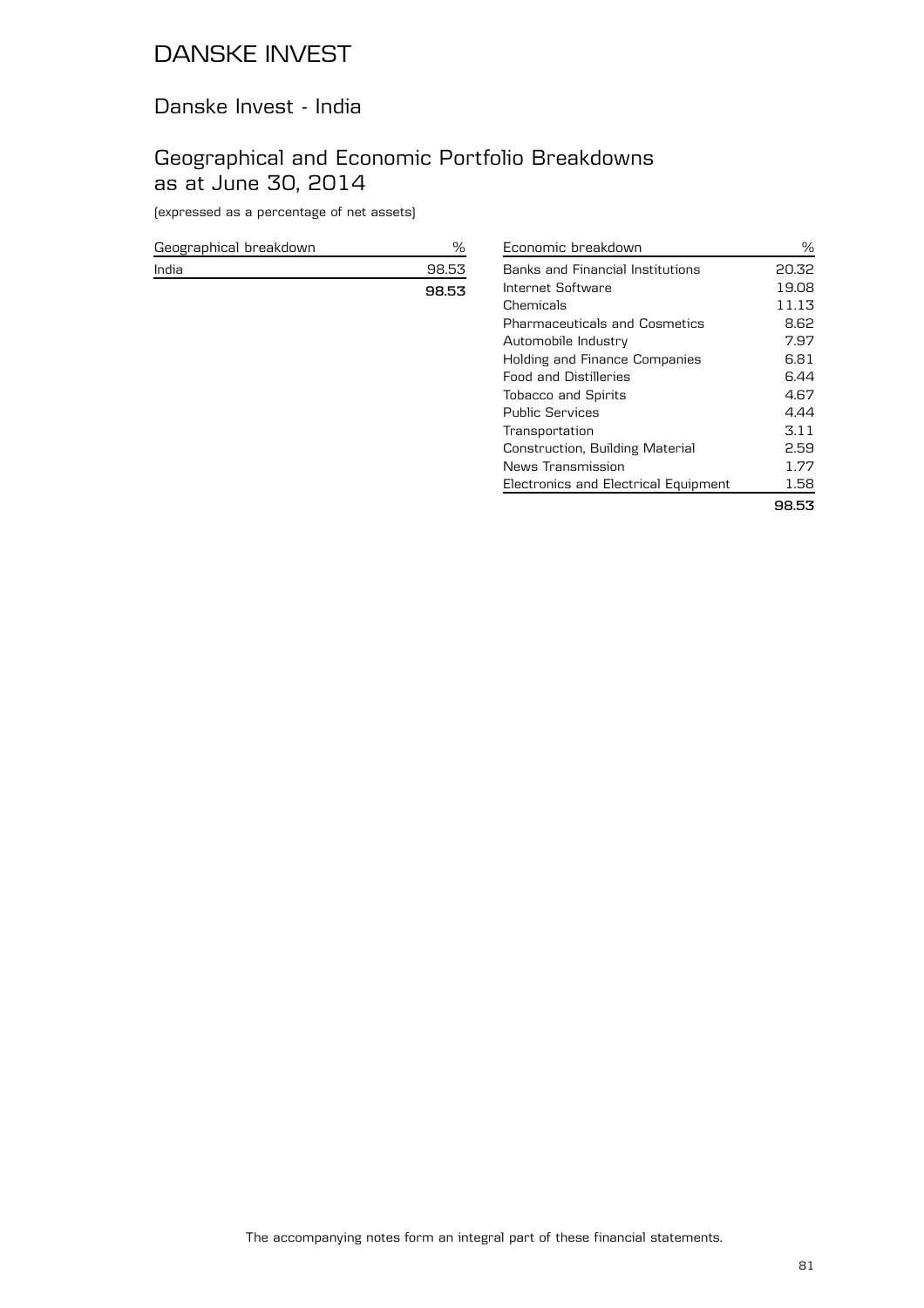# Danske Invest - Trans-Balkan

## Statement of Investments as at June 30, 2014

(expressed in EUR)

| Description                                                            | Quantity / Face<br>Value | Currency   | Cost      | Evaluation | % net<br>assets |
|------------------------------------------------------------------------|--------------------------|------------|-----------|------------|-----------------|
| Transferable securities admitted to an official stock exchange listing |                          |            |           |            |                 |
| Shares                                                                 |                          |            |           |            |                 |
| Austria                                                                |                          |            |           |            |                 |
| Do+Co Restaur.+Catering                                                | 2,936                    | <b>TRY</b> | 100,917   | 133,182    | 1.53            |
| Erste Group Bank Ag                                                    | 5,375                    | <b>EUR</b> | 108,972   | 126,259    | 1.45            |
| Omv Ag                                                                 | 3,397                    | <b>EUR</b> | 111,690   | 111,829    | 1.29            |
|                                                                        |                          |            | 321,579   | 371,270    | 4.27            |
| <b>Bulgaria</b>                                                        |                          |            |           |            |                 |
| Monbat Ad                                                              | 59,453                   | BGN        | 146,829   | 261,446    | 3.00            |
|                                                                        |                          |            | 146,829   | 261,446    | 3.00            |
| Greece                                                                 |                          |            |           |            |                 |
| Aegean Airlines                                                        | 20,699                   | <b>EUR</b> | 130,755   | 144,479    | 1.66            |
| Alumil Milonas Sa                                                      | 132,000                  | <b>EUR</b> | 544,228   | 40,392     | 0.46            |
| Follie Follie Gr Shs                                                   | 8,230                    | <b>EUR</b> | 152,034   | 238,670    | 2.74            |
| Hellenic Telecom                                                       | 6,170                    | <b>EUR</b> | 64,655    | 67,376     | 0.78            |
| Jumbo Sa                                                               | 7,935                    | <b>EUR</b> | 75,320    | 92,046     | 1.06            |
| Metka Sa                                                               | 6,300                    | <b>EUR</b> | 78,652    | 81,585     | 0.94            |
| National Bank Of Greece                                                | 56,126                   | <b>EUR</b> | 140,143   | 150,418    | 1.73            |
|                                                                        |                          |            | 1,185,787 | 814,966    | 9.37            |
| Slovenia                                                               |                          |            |           |            |                 |
| Krka D.D.                                                              | 2,363                    | <b>EUR</b> | 144,701   | 165,410    | 1.90            |
| Mercator                                                               | 800                      | <b>EUR</b> | 143,106   | 65,920     | 0.76            |
| Zavaroval Triglav                                                      | 6,065                    | <b>EUR</b> | 135,701   | 137,766    | 1.58            |
|                                                                        |                          |            | 423,508   | 369,096    | 4.24            |
| Turkey                                                                 |                          |            |           |            |                 |
| Akcansa Cimento Sanayi Ve Tic                                          | 42,117                   | <b>TRY</b> | 179,512   | 187,417    | 2.15            |
| Aksigorta                                                              | 92,448                   | <b>TRY</b> | 85,444    | 100,136    | 1.15            |
| Arcelik As                                                             | 36,684                   | <b>TRY</b> | 152,930   | 164,506    | 1.89            |
| Bim Birlesik Magazalar As                                              | 6,170                    | <b>TRY</b> | 89,452    | 105,248    | 1.21            |
| Brisa Bridgestone Sabanci                                              | 55,890                   | <b>TRY</b> | 132,854   | 128,980    | 1.48            |
| Dogus Otomotiv Servis Ve Ticar                                         | 33,168                   | <b>TRY</b> | 129,966   | 95,422     | 1.10            |
| Emlak Konut Gayr. Reit/Ipo                                             | 194,314                  | <b>TRY</b> | 193,696   | 179,640    | 2.07            |
| Sabanci Holding                                                        | 36,584                   | <b>TRY</b> | 132,651   | 126,577    | 1.46            |
| Turkiye Halk Bankasi A.S.                                              | 42,002                   | <b>TRY</b> | 223,621   | 231,821    | 2.66            |
| Turkiye Is Bankasi As C                                                | 40,000                   | <b>TRY</b> | 80,245    | 80,168     | 0.92            |
| Turkiye Vakiflar Bankasi Tao                                           | 126,808                  | <b>TRY</b> | 182,692   | 219,153    | 2.52            |
|                                                                        |                          |            | 1,583,063 | 1,619,068  | 18.61           |
|                                                                        |                          |            |           |            |                 |

**Total - Shares 3,660,766 3,435,846 39.49**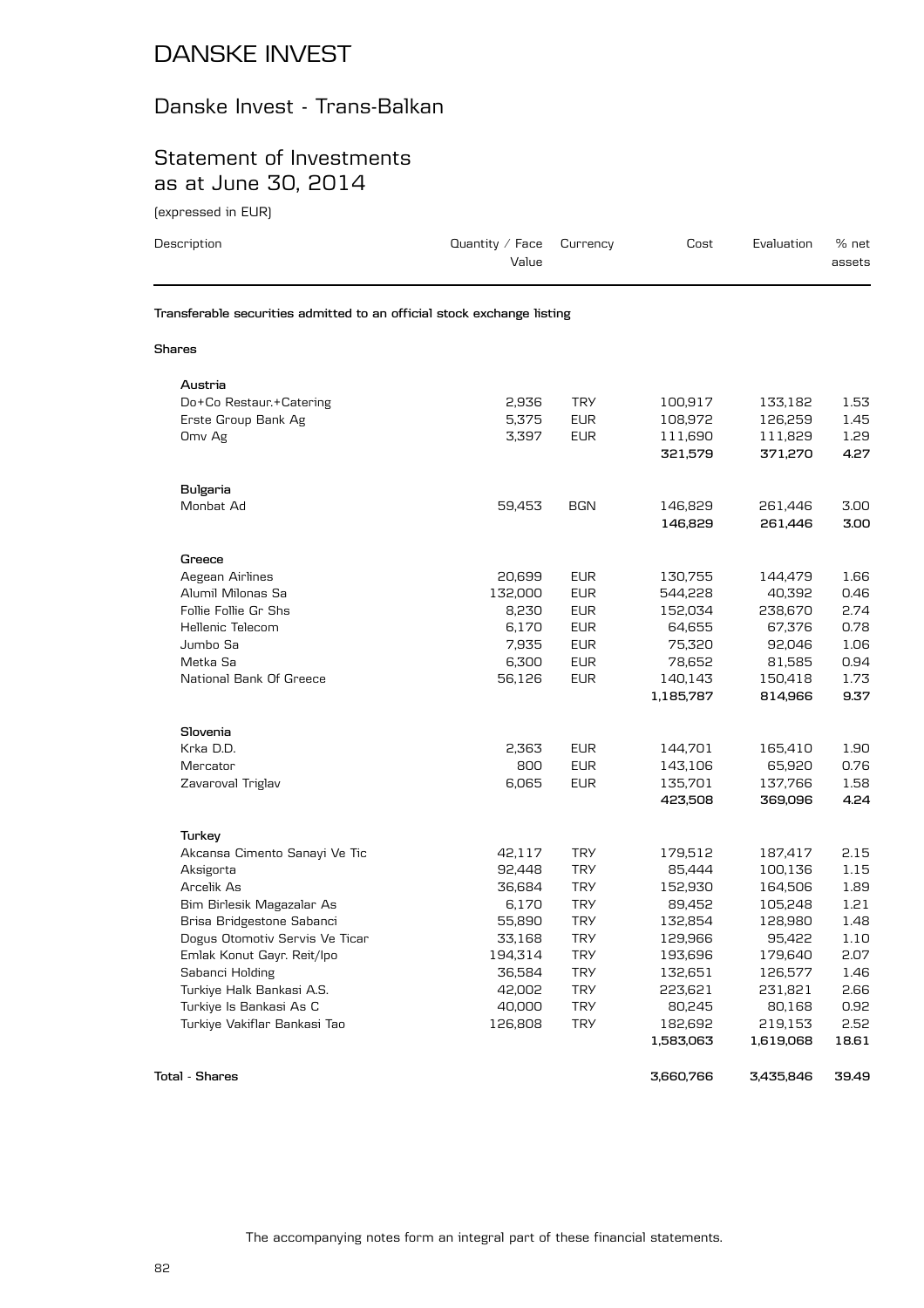### Danske Invest - Trans-Balkan

# Statement of Investments (continued) as at June 30, 2014

(expressed in EUR)

| Description                                                                    | Quantity $\angle$ Face<br>Value | Currency                 | Cost                 | Evaluation           | % net<br>assets |
|--------------------------------------------------------------------------------|---------------------------------|--------------------------|----------------------|----------------------|-----------------|
| Warrants                                                                       |                                 |                          |                      |                      |                 |
| Greece                                                                         |                                 |                          |                      |                      |                 |
| Bank Piraeus 02.01.18 Cw/Bkp1                                                  | 26,846                          | <b>EUR</b>               | 25,442<br>25,442     | 26,041<br>26,041     | 0.30<br>0.30    |
| Total - Warrants                                                               |                                 |                          | 25,442               | 26,041               | 0.30            |
| Total - Transferable securities admitted to an official stock exchange listing |                                 |                          | 3,686,208            | 3,461,887            | 39.79           |
| Transferable securities dealt in on another regulated market                   |                                 |                          |                      |                      |                 |
| <b>Shares</b>                                                                  |                                 |                          |                      |                      |                 |
| Bosnia Herzigovina                                                             |                                 |                          |                      |                      |                 |
| <b>Tvornica Cement</b>                                                         | 24,197                          | <b>BAM</b>               | 368,398<br>368,398   | 240,866<br>240,866   | 2.77<br>2.77    |
| <b>Bulgaria</b>                                                                |                                 |                          |                      |                      |                 |
| Advance Terrafund Reit                                                         | 113,558                         | <b>BGN</b>               | 112,955              | 135,295              | 1.56            |
| Sopharma Ad                                                                    | 50,859                          | <b>BGN</b>               | 89,960<br>202,915    | 110,527<br>245,822   | 1.27<br>2.83    |
|                                                                                |                                 |                          |                      |                      |                 |
| Croatia<br>Ad Plastik Shs                                                      | 5,336                           | <b>HRK</b>               | 86,705               | 83,717               | 0.96            |
| Hrvatska Telekomunikacija Dd                                                   | 5,112                           | <b>HRK</b>               | 163,296              | 102,014              | 1.17            |
|                                                                                |                                 |                          | 250,001              | 185,731              | 2.13            |
| Romania                                                                        |                                 |                          |                      |                      |                 |
| Alumil Rom Industry S.A.                                                       | 286,390                         | <b>RON</b>               | 317,474              | 60,634               | 0.70            |
| Antibiotice Sa                                                                 | 686,081                         | <b>RON</b>               | 57,281               | 88,108               | 1.01            |
| Banca Romana Pentru Dezvoltare                                                 | 165,937                         | <b>RON</b>               | 439,767              | 347,918              | 4.00            |
| Banca Transilvania Sa                                                          | 782,730                         | <b>RON</b>               | 307,623              | 319,309              | 3.67            |
| Casa De Bucovina-Cdm Sa                                                        | 1,000,000                       | <b>RON</b>               | 18,719               | 18,232               | 0.21            |
| Fondul Proprietatea Sa /Dis<br>Mecanica Ceahlau S.A.                           | 1,648,928<br>88,060             | <b>RON</b><br><b>RON</b> | 194,076<br>16,797    | 316,229<br>2,392     | 3.63<br>0.03    |
| Romgaz Sa                                                                      | 19,735                          | <b>RON</b>               | 137,868              | 154,044              | 1.77            |
| Sif 2 Moldova                                                                  | 311,385                         | <b>RON</b>               | 107,066              | 94,241               | 1.08            |
| Snp Petrom Sa                                                                  | 7,177,030                       | <b>RON</b>               | 626,041              | 769,082              | 8.84            |
| Teraplast Sa                                                                   | 1,677,468                       | <b>RON</b>               | 326,540              | 77,988               | 0.89            |
| Transgaz Sa                                                                    | 3,528                           | <b>RON</b>               | 138,701<br>2,687,953 | 160,726<br>2,408,903 | 1.85<br>27.68   |
|                                                                                |                                 |                          |                      |                      |                 |
| Serbia                                                                         |                                 |                          |                      |                      |                 |
| Aerodrom Nikola Tesla Ad<br>Gosa Montaza - Shs-                                | 86,503<br>5,266                 | RSD<br>RSD               | 411,077<br>149,282   | 432,932<br>115,163   | 4.97<br>1.32    |
| Komercijalna Banka A.D.                                                        | 19,417                          | RSD                      | 270,971              | 293,717              | 3.38            |
| Nis Ad                                                                         | 25,040                          | RSD                      | 158,379              | 191,119              | 2.20            |
|                                                                                |                                 |                          | 989,709              | 1,032,931            | 11.87           |
| Total - Shares                                                                 |                                 |                          | 4,498,976            | 4,114,253            | 47.28           |
| Total - Transferable securities dealt in on another regulated market           |                                 |                          | 4,498,976            | 4,114,253            | 47.28           |

The accompanying notes form an integral part of these financial statements.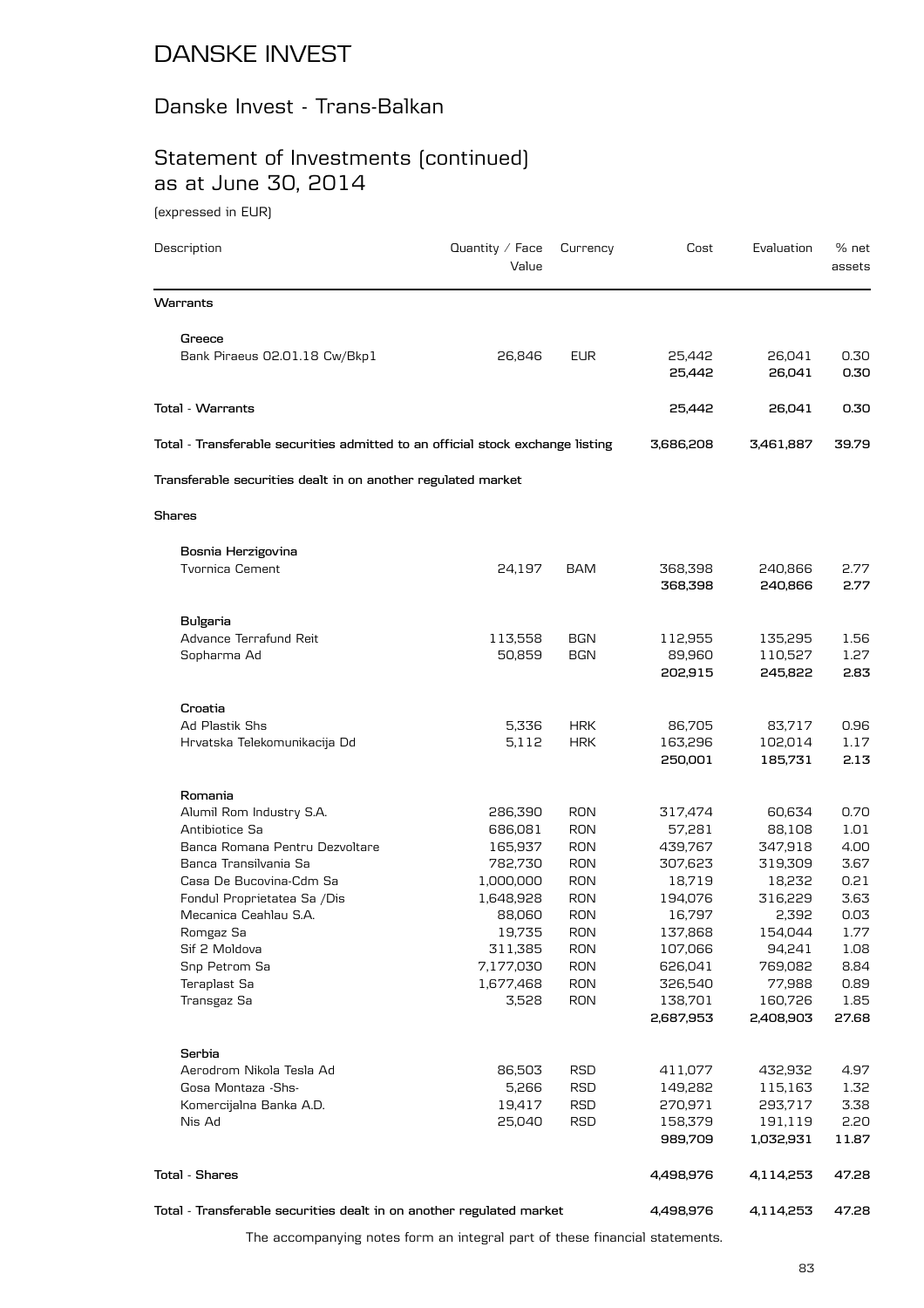### Danske Invest - Trans-Balkan

## Statement of Investments (continued) as at June 30, 2014

(expressed in EUR)

| Description                                     | Quantity / Face<br>Value | Currency   | Cost               | Evaluation         | % net<br>assets |
|-------------------------------------------------|--------------------------|------------|--------------------|--------------------|-----------------|
| Other Transferable securities                   |                          |            |                    |                    |                 |
| <b>Shares</b>                                   |                          |            |                    |                    |                 |
| Serbia                                          |                          |            |                    |                    |                 |
| Imlek                                           | 4,980                    | <b>RSD</b> | 140,867<br>140,867 | 150,663<br>150,663 | 1.73<br>1.73    |
| Serbia and Montenegro                           |                          |            |                    |                    |                 |
| Messer Tehnogas Ad                              | 2,896                    | <b>RSD</b> | 228,587            | 132,673            | 1.52            |
|                                                 |                          |            | 228,587            | 132,673            | 1.52            |
| <b>Total - Shares</b>                           |                          |            | 369,454            | 283,336            | 3.25            |
| Total - Other Transferable securities           |                          |            | 369,454            | 283,336            | 3.25            |
| Closed - ended investment funds (UCITS)         |                          |            |                    |                    |                 |
| <b>Investment Funds</b>                         |                          |            |                    |                    |                 |
| <b>Bulgaria</b>                                 |                          |            |                    |                    |                 |
| Bulgarian Real Est.Inv.Fd                       | 393,779                  | <b>BGN</b> | 118,396            | 109,336            | 1.26            |
|                                                 |                          |            | 118,396            | 109,336            | 1.26            |
| Total - Investment Funds                        |                          |            | 118,396            | 109,336            | 1.26            |
| Total - Closed - ended investment funds (UCITS) |                          |            | 118,396            | 109,336            | 1.26            |
| TOTAL INVESTMENT PORTFOLIO                      |                          |            | 8,673,034          | 7,968,812          | 91.58           |
|                                                 |                          |            |                    |                    |                 |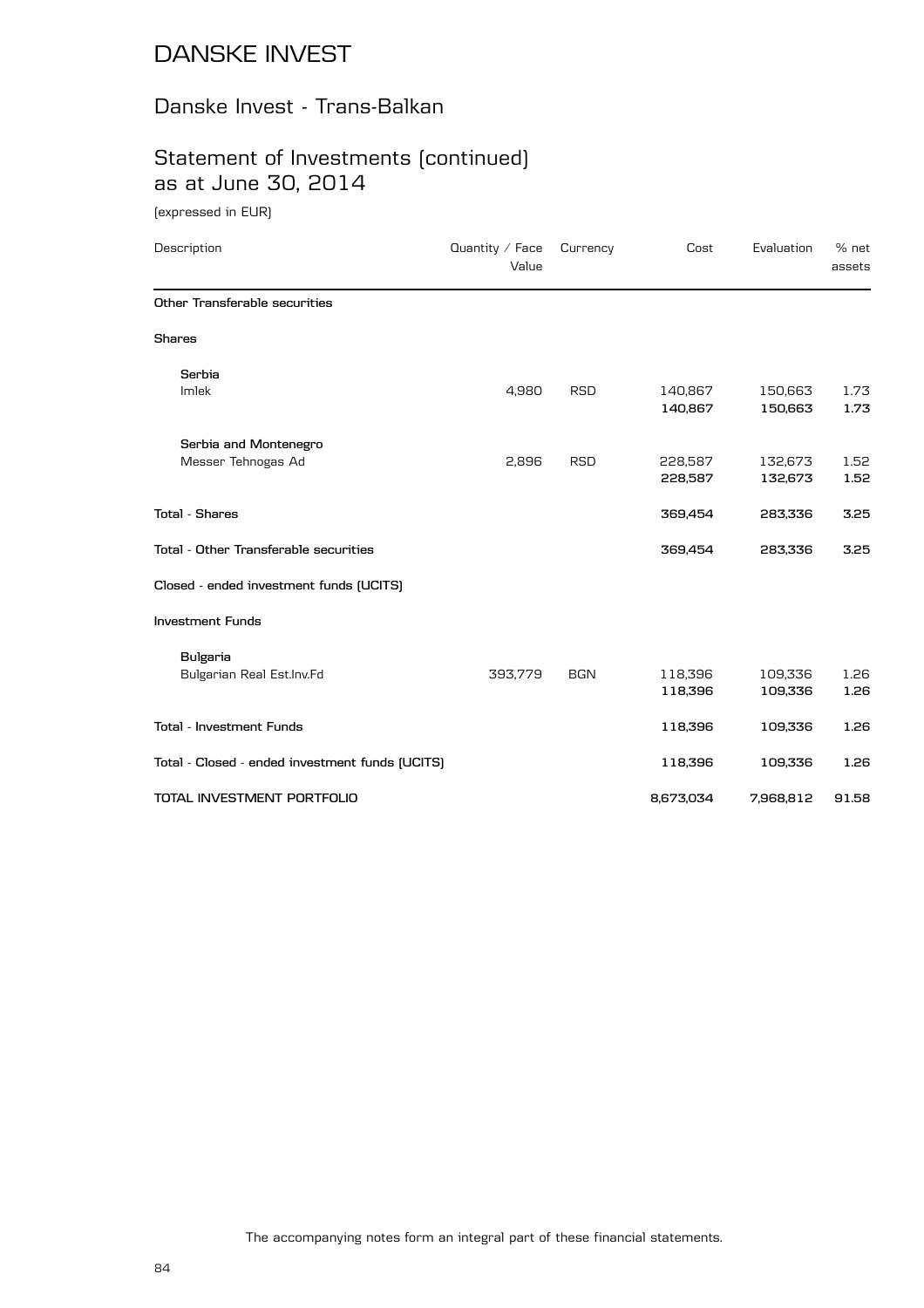## Danske Invest - Trans-Balkan

### Geographical and Economic Portfolio Breakdowns as at June 30, 2014

(expressed as a percentage of net assets)

| Geographical breakdown | ℅     |
|------------------------|-------|
| Romania                | 27.68 |
| Turkey                 | 18.61 |
| Serbia                 | 13.60 |
| Greece                 | 9.67  |
| Bulgaria               | 7.09  |
| Austria                | 4.27  |
| Slovenia               | 4.24  |
| Bosnia Herzigovina     | 2.77  |
| Croatia                | 2.13  |
| Serbia and Montenegro  | 1.52  |
|                        | 91.58 |

| Economic breakdown                   | ℅     |
|--------------------------------------|-------|
| Banks and Financial Institutions     | 20.63 |
| Petrol                               | 13.75 |
| Consumer Goods                       | 5.72  |
| Transportation                       | 4.97  |
| Real Estate Companies                | 4.89  |
| Construction, Building Material      | 4.43  |
| <b>Investment Funds</b>              | 3.63  |
| Electronics and Electrical Equipment | 3.00  |
| <b>Pharmaceuticals and Cosmetics</b> | 2.91  |
| Retail                               | 2.74  |
| <b>Holding and Finance Companies</b> | 2.54  |
| Miscellaneous                        | 2.47  |
| Mines, Heavy Industries              | 2.20  |
| News Transmission                    | 1.95  |
| Leisure                              | 1.74  |
| Agriculture and Fishing              | 1.73  |
| Aerospace Technology                 | 1.66  |
| <b>Public Services</b>               | 1.52  |
| Tyres & Rubber                       | 1.48  |
| Chemicals                            | 1.27  |
| <b>Food and Distilleries</b>         | 1.21  |
| Non-Ferrous Metals                   | 1.16  |
| Insurance                            | 1.15  |
| Automobile Industry                  | 1.10  |
| Mechanics, Machinery                 | 0.97  |
| <b>Business Houses</b>               | 0.76  |
|                                      | 91.58 |

The accompanying notes form an integral part of these financial statements.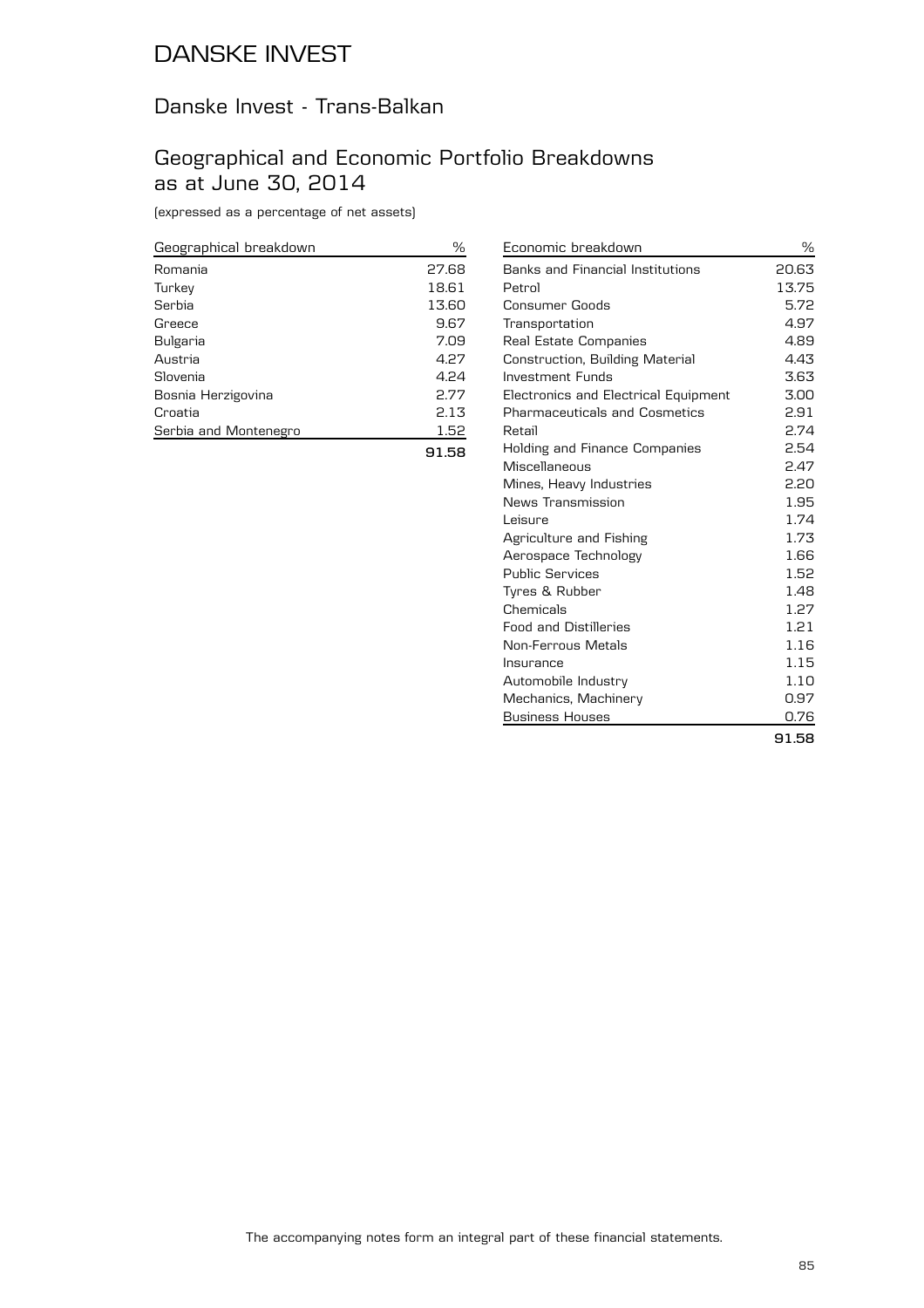## Danske Invest - Global Emerging Markets Small Cap

### Statement of Investments as at June 30, 2014

(expressed in USD)

| Description                                                            | Quantity $/$ Face<br>Value | Currency                    | Cost       | Evaluation | % net<br>assets |
|------------------------------------------------------------------------|----------------------------|-----------------------------|------------|------------|-----------------|
| Transferable securities admitted to an official stock exchange listing |                            |                             |            |            |                 |
| <b>Shares</b>                                                          |                            |                             |            |            |                 |
| Bermuda Islands                                                        |                            |                             |            |            |                 |
| Giordano Intl Ltd*                                                     | 6,800,000                  | <b>HKD</b>                  | 4,590,011  | 4,009,457  | 1.04            |
| Pacific Basin Shipping Ltd                                             | 9,200,000                  | HKD                         | 5,393,478  | 5,697,568  | 1.47            |
| Texwinca Holdings Ltd                                                  | 3,601,000                  | <b>HKD</b>                  | 3,541,570  | 3,554,225  | 0.92            |
| Wilson Sons Ltd Cert Dep Bras                                          | 517,581                    | <b>BRL</b>                  | 7,201,995  | 7,972,581  | 2.06            |
|                                                                        |                            |                             | 20,727,054 | 21,233,831 | 5.49            |
| Brazil                                                                 |                            |                             |            |            |                 |
| Arezzo Industria E Comercio                                            | 757,000                    | <b>BRL</b>                  | 11,324,137 | 10,380,210 | 2.68            |
| Cia Hering                                                             | 374,000                    | <b>BRL</b>                  | 5,231,211  | 3,819,021  | 0.99            |
| Iguatemi Empresa Shopping Cent                                         | 1,213,114                  | <b>BRL</b>                  | 13,622,092 | 12,359,804 | 3.20            |
| Localiza Renta A Car                                                   | 455,055                    | <b>BRL</b>                  | 6,805,193  | 7,586,148  | 1.96            |
| Odontoprev S.A.                                                        | 1,869,100                  | <b>BRL</b>                  | 7,883,615  | 7,907,022  | 2.04            |
| <b>Totvs Sa</b>                                                        | 368,631                    | <b>BRL</b>                  | 6,603,229  | 6,466,352  | 1.67            |
| Valid Solucoes                                                         | 255,800                    | <b>BRL</b>                  | 2,315,887  | 4,445,145  | 1.15            |
|                                                                        |                            |                             | 53,785,364 | 52,963,702 | 13.69           |
| Cayman Islands                                                         |                            |                             |            |            |                 |
| <b>Yingde Gases</b>                                                    | 5,920,000                  | <b>HKD</b>                  | 5,863,094  | 6,415,956  | 1.66            |
|                                                                        |                            |                             | 5,863,094  | 6,415,956  | 1.66            |
| Chile                                                                  |                            |                             |            |            |                 |
| Parauco                                                                | 5,574,388                  | <b>CLP</b>                  | 11,576,289 | 10,091,716 | 2.61            |
| Sonda Sa                                                               | 1,780,386                  | <b>CLP</b>                  | 5,178,206  | 4,198,506  | 1.08            |
|                                                                        |                            |                             | 16,754,495 | 14,290,222 | 3.69            |
| <b>Great Britain</b>                                                   |                            |                             |            |            |                 |
| Hikma Pharmaceuticals Plc                                              | 187,040                    | GBP                         | 2,172,670  | 5,352,274  | 1.38            |
|                                                                        |                            |                             | 2,172,670  | 5,352,274  | 1.38            |
| Hong Kong                                                              |                            |                             |            |            |                 |
| Aeon Stores (Hk)                                                       | 4,531,000                  | <b>HKD</b>                  | 8,977,222  | 5,097,661  | 1.32            |
|                                                                        |                            |                             | 8,977,222  | 5,097,661  | 1.32            |
| India                                                                  |                            |                             |            |            |                 |
| Castrol India Ltd                                                      | 719,962                    | <b>INR</b>                  | 3,116,906  | 3,907,931  | 1.01            |
| Container Corpn of India/Ds                                            | 296,000                    | $\ensuremath{\mathsf{INR}}$ | 3,828,431  | 5,832,460  | 1.51            |
| Godrej Consumer Pr/Dematerial.                                         | 487,000                    | <b>INR</b>                  | 4,821,029  | 6,707,821  | 1.73            |
| Kansai Nerolac Paints Ltd                                              | 230,000                    | <b>INR</b>                  | 4,281,230  | 5,411,661  | 1.40            |
| Madras Cements /Ds                                                     | 1,648,000                  | <b>INR</b>                  | 7,246,059  | 8,001,950  | 2.07            |
| Mphasis Ltd /Demat.                                                    | 666,083                    | <b>INR</b>                  | 4,900,310  | 4,645,145  | 1.20            |
| Nicholas Piramal India/Demat.                                          | 400,865                    | <b>INR</b>                  | 4,043,768  | 4,619,247  | 1.19            |
|                                                                        |                            |                             | 32,237,733 | 39,126,215 | 10.11           |
| Indonesia                                                              |                            |                             |            |            |                 |
| Bank Nisp Tbk                                                          | 20,314,650                 | <b>IDR</b>                  | 1,934,010  | 2,392,985  | 0.62            |
| Pt Akr Corporindo Tbk                                                  | 19,462,000                 | <b>IDR</b>                  | 7,900,857  | 7,065,953  | 1.83            |
| Pt Bank Permata /-A-                                                   | 22,771,986                 | <b>IDR</b>                  | 3,015,692  | 2,510,006  | 0.65            |

The accompanying notes form an integral part of these financial statements. \* Securities subject to securities lending agreement as described in note 10.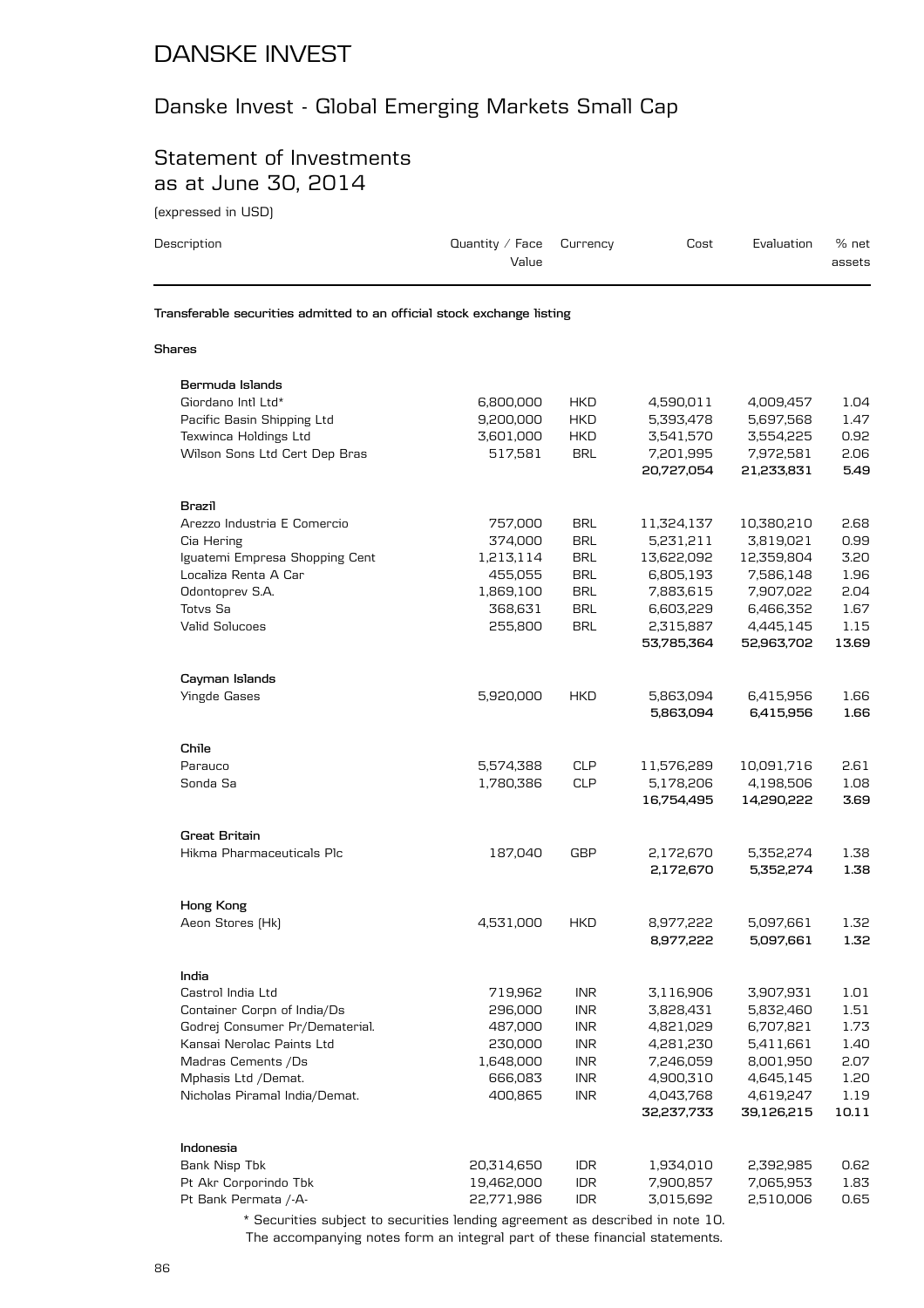# Danske Invest - Global Emerging Markets Small Cap

# Statement of Investments (continued) as at June 30, 2014

(expressed in USD)

| Description                                     | Quantity / Face<br>Value | Currency                 | Cost                               | Evaluation                         | % net<br>assets      |
|-------------------------------------------------|--------------------------|--------------------------|------------------------------------|------------------------------------|----------------------|
| Pt Holcim Indonesia Tbk<br>Vale Indonesia - Shs | 34,629,500<br>3,297,800  | <b>IDR</b><br><b>IDR</b> | 9,230,623<br>791,371<br>22,872,553 | 7,633,962<br>986,430<br>20,589,336 | 1.97<br>0.25<br>5.32 |
| Lebanon                                         |                          |                          |                                    |                                    |                      |
| Blom Bank Shs - B-Reg-S/Sgdr                    | 463,478                  | <b>USD</b>               | 3,984,035                          | 4,333,519                          | 1.12                 |
|                                                 |                          |                          | 3,984,035                          | 4,333,519                          | 1.12                 |
| Luxembourg                                      |                          |                          |                                    |                                    |                      |
| O Key Group / Gdr*                              | 713,550                  | <b>USD</b>               | 7,582,473<br>7,582,473             | 6,421,950<br>6,421,950             | 1.66<br>1.66         |
| Malaysia                                        |                          |                          |                                    |                                    |                      |
| Aeon Co [M] Bhd                                 | 9,392,400                | <b>MYR</b>               | 5,516,853                          | 11,636,341                         | 3.01                 |
| Guinness Anchor Bhd                             | 1,056,700                | <b>MYR</b>               | 3,768,354                          | 4,315,612                          | 1.11                 |
| Oriental HIdgs Berhad                           | 2,130,000                | <b>MYR</b>               | 4,176,855                          | 5,111,999                          | 1.32                 |
| S P Setia                                       | 4,094,800                | <b>MYR</b>               | 3,988,106                          | 3,900,416                          | 1.01                 |
| <b>United Plantations Bhd</b>                   | 688,000                  | <b>MYR</b>               | 3,934,110                          | 5,992,292                          | 1.55                 |
|                                                 |                          |                          | 21,384,278                         | 30,956,660                         | 8.00                 |
| Mexico                                          |                          |                          |                                    |                                    |                      |
| Grupo Aeroportuario - B- Sadr                   | 377,705                  | <b>USD</b>               | 6,435,371<br>6,435,371             | 11,882,599<br>11,882,599           | 3.07<br>3.07         |
| Netherlands                                     |                          |                          |                                    |                                    |                      |
| Asm International Nv                            | 145,000                  | <b>EUR</b>               | 5,528,614                          | 6,016,361                          | 1.56                 |
|                                                 |                          |                          | 5,528,614                          | 6,016,361                          | 1.56                 |
| Philippines                                     |                          |                          |                                    |                                    |                      |
| Jollibee Foods Corp.                            | 1,815,250                | <b>PHP</b>               | 3,802,060                          | 7,314,906                          | 1.89                 |
|                                                 |                          |                          | 3,802,060                          | 7,314,906                          | 1.89                 |
| Poland                                          |                          |                          |                                    |                                    |                      |
| Eurocash Sa                                     | 508,846                  | PLN                      | 5,792,542<br>5,792,542             | 6,689,296<br>6,689,296             | 1.73<br>1.73         |
| Singapore                                       |                          |                          |                                    |                                    |                      |
| Petra Foods Ltd                                 | 2,438,000                | SGD                      | 4,339,043                          | 7,612,655                          | 1.97                 |
| Yanlord Land Group Ltd*                         | 5,231,000                | SGD                      | 5,890,110                          | 4,711,672                          | 1.22                 |
|                                                 |                          |                          | 10,229,153                         | 12,324,327                         | 3.19                 |
| South Africa                                    |                          |                          |                                    |                                    |                      |
| African Oxygen Ltd                              | 3,422,527                | <b>ZAR</b>               | 9,090,470                          | 6,520,797                          | 1.69                 |
| City Lodge Hotels Ltd                           | 507,901                  | <b>ZAR</b>               | 5,564,366                          | 5,907,805                          | 1.53                 |
| Clicks Grp                                      | 1,395,000                | ZAR                      | 8,309,640                          | 8,334,560                          | 2.15                 |
| <b>Jse Limited</b>                              | 702,096                  | ZAR                      | 6,199,782                          | 6,346,823                          | 1.64                 |
| Spar Group Ltd                                  | 737,193                  | ZAR                      | 9,399,406                          | 8,661,929                          | 2.24                 |
|                                                 |                          |                          | 38,563,664                         | 35,771,914                         | 9.25                 |
| South Korea<br><b>Bs Finl Shs</b>               | 316,395                  | <b>KRW</b>               | 3,563,142                          | 4,662,428                          | 1.21                 |
| Dgb Financial Group                             | 95,820                   | <b>KRW</b>               | 1,262,790                          | 1,435,705                          | 0.37                 |
|                                                 |                          |                          |                                    |                                    |                      |

The accompanying notes form an integral part of these financial statements. \* Securities subject to securities lending agreement as described in note 10.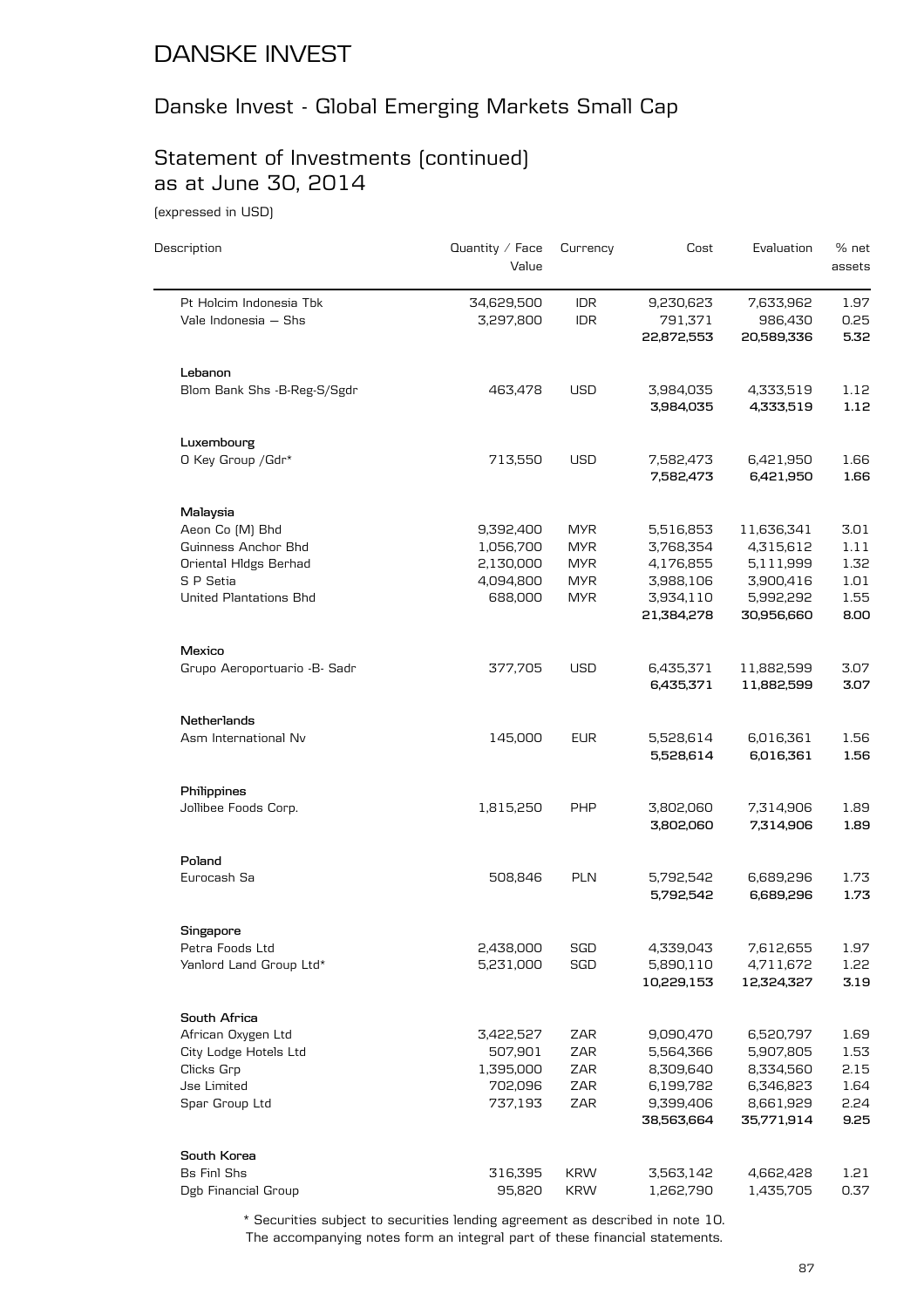## Danske Invest - Global Emerging Markets Small Cap

## Statement of Investments (continued) as at June 30, 2014

(expressed in USD)

| Description                                                                    | Quantity / Face<br>Value | Currency   | Cost                   | Evaluation              | % net<br>assets |
|--------------------------------------------------------------------------------|--------------------------|------------|------------------------|-------------------------|-----------------|
| Shinsegae Co Ltd                                                               | 24,000                   | <b>KRW</b> | 4,853,686<br>9,679,618 | 5,186,316<br>11,284,449 | 1.34<br>2.92    |
| Sri Lanka                                                                      |                          |            |                        |                         |                 |
| Chevron Lubricants Lanka                                                       | 500,000                  | <b>LKR</b> | 756,176                | 1,131,768               | 0.29            |
| Commercial Bk of Ceylon Ltd                                                    | 2,048,963                | <b>LKR</b> | 1,874,949              | 2,202,609               | 0.57            |
| John Keells Hldg Plc                                                           | 3,402,307                | <b>LKR</b> | 5,332,959              | 5,738,077               | 1.48            |
|                                                                                |                          |            | 7,964,084              | 9,072,454               | 2.34            |
| Thailand                                                                       |                          |            |                        |                         |                 |
| Bec World Public Co /Foreign                                                   | 2,600,000                | THB        | 4,342,256              | 3,864,738               | 1.00            |
| Bumrundgrad Hospital /For.                                                     | 1,240,000                | <b>THB</b> | 2,221,776              | 4,412,178               | 1.14            |
| Central Pattana Foreign Reg                                                    | 2,520,000                | THB        | 1,381,054              | 3,823,457               | 0.99            |
| Hana Microelectronics/For.Reg                                                  | 5,551,700                | THB        | 4,119,823              | 5,729,546               | 1.48            |
| Regional Container/For.Reg.                                                    | 2,072,200                | <b>THB</b> | 893,045                | 434,100                 | 0.11            |
| Siam City Cement Pub./For.Reg.                                                 | 320,000                  | THB        | 3,255,311              | 4,475,641               | 1.16            |
|                                                                                |                          |            | 16,213,265             | 22,739,660              | 5.88            |
| Turkey                                                                         |                          |            |                        |                         |                 |
| Aksigorta                                                                      | 4,004,762                | <b>TRY</b> | 4,913,472              | 5,917,622               | 1.53            |
| Cimsa Cimento Sanayi Ve Ticar.                                                 | 1,354,306                | <b>TRY</b> | 7,022,970              | 8,667,554               | 2.24            |
| Turk Ekonomi Bankasi As                                                        | 4,616,206                | <b>TRY</b> | 5,904,677              | 4,518,449               | 1.17            |
|                                                                                |                          |            | 17,841,119             | 19,103,625              | 4.94            |
| <b>United States of America</b>                                                |                          |            |                        |                         |                 |
| Epam Systems                                                                   | 137,761                  | <b>USD</b> | 4,750,276              | 5,999,492               | 1.55            |
|                                                                                |                          |            | 4,750,276              | 5,999,492               | 1.55            |
| <b>Total - Shares</b>                                                          |                          |            | 323,140,737            | 354,980,409             | 91.76           |
| Warrants                                                                       |                          |            |                        |                         |                 |
| Sri Lanka                                                                      |                          |            |                        |                         |                 |
| John Keels 12.11.15 Cw/Jkh                                                     | 198,776                  | <b>LKR</b> |                        | 90,750                  | 0.02            |
| John Keels 12.11.16 Cw/Jkh                                                     | 198,776                  | <b>LKR</b> |                        | 105,239                 | 0.03            |
|                                                                                |                          |            |                        | 195,989                 | 0.05            |
| Total - Warrants                                                               |                          |            |                        | 195,989                 | 0.05            |
| Rights                                                                         |                          |            |                        |                         |                 |
| South Korea                                                                    |                          |            |                        |                         |                 |
| Rights Bs Finl 04.07.14                                                        | 64,622                   | <b>KRW</b> |                        | 83,085                  | 0.02            |
|                                                                                |                          |            |                        | 83,085                  | 0.02            |
| Total - Rights                                                                 |                          |            |                        | 83,085                  | 0.02            |
| Total - Transferable securities admitted to an official stock exchange listing |                          |            | 323,140,737            | 355,259,483             | 91.83           |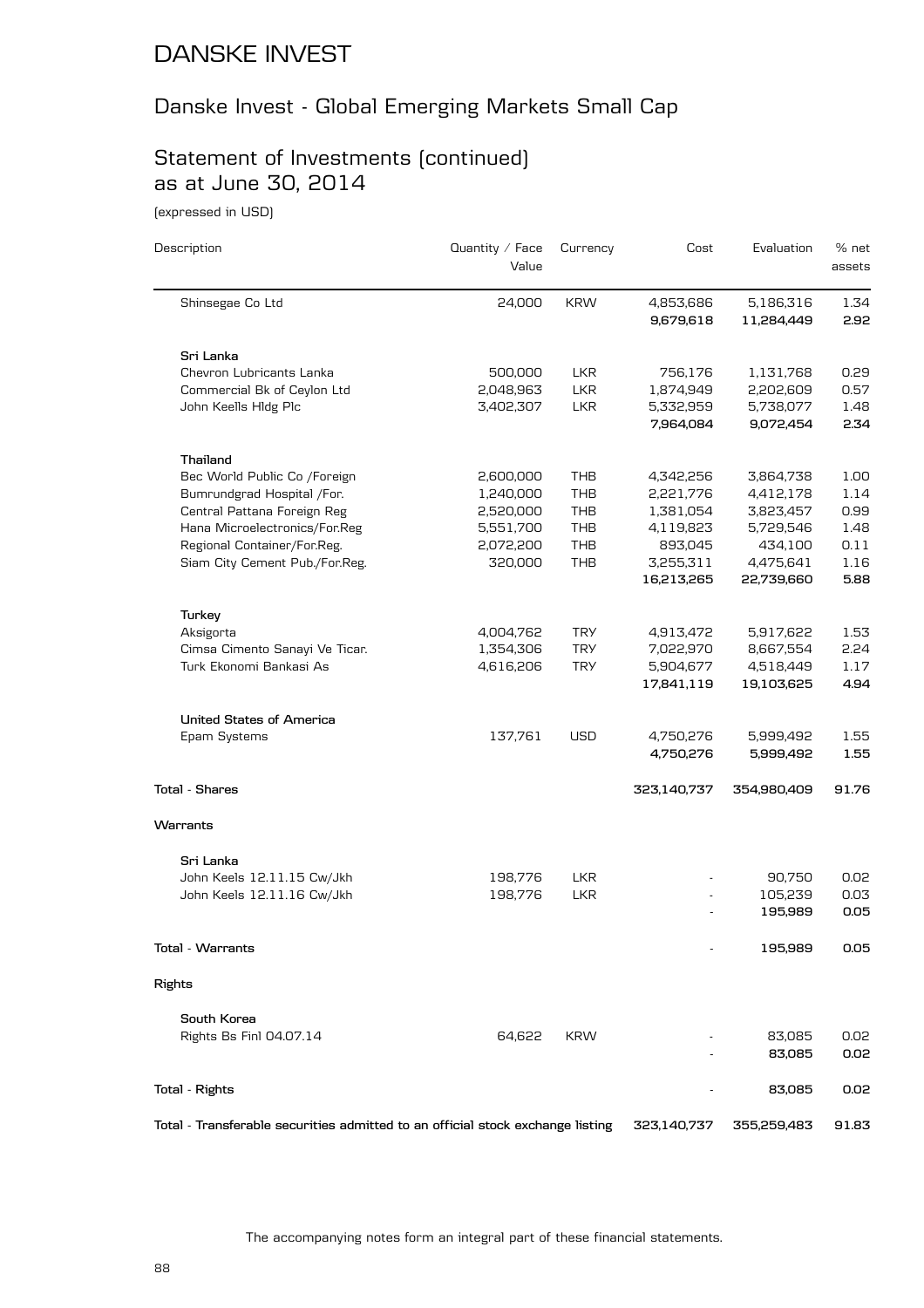# Danske Invest - Global Emerging Markets Small Cap

## Statement of Investments (continued) as at June 30, 2014

(expressed in USD)

| Description                                                          | Quantity $/$ Face<br>Value | Currency   | Cost                   | Evaluation             | $%$ net<br>assets |
|----------------------------------------------------------------------|----------------------------|------------|------------------------|------------------------|-------------------|
| Transferable securities dealt in on another regulated market         |                            |            |                        |                        |                   |
| <b>Convertible Bonds</b>                                             |                            |            |                        |                        |                   |
| Oman<br>Bankmuscat 4.5% 20.03.17 / CV                                | 386,119                    | <b>OMR</b> |                        | 106,051                | 0.03              |
|                                                                      |                            |            |                        | 106,051                | 0.03              |
| Total - Convertible Bonds                                            |                            |            |                        | 106,051                | 0.03              |
| Shares                                                               |                            |            |                        |                        |                   |
| Kenya                                                                |                            |            |                        |                        |                   |
| East African Breweries Ltd                                           | 1,836,797                  | <b>KES</b> | 4,983,298<br>4,983,298 | 5,955,160<br>5,955,160 | 1.54<br>1.54      |
| Oman                                                                 |                            |            |                        |                        |                   |
| Bankmuscat                                                           | 2,599,874                  | OMR        | 3,978,031<br>3,978,031 | 4,619,056<br>4,619,056 | 1.19<br>1.19      |
| Romania                                                              |                            |            |                        |                        |                   |
| Banca Romana Pentru Dezvoltare                                       | 2,477,213                  | <b>RON</b> | 7,008,998<br>7,008,998 | 7,085,569<br>7,085,569 | 1.83<br>1.83      |
| Russia                                                               |                            |            |                        |                        |                   |
| Sinergia Oao                                                         | 348,758                    | USD        | 8,175,260<br>8,175,260 | 5,520,355<br>5,520,355 | 1.43<br>1.43      |
| <b>Total - Shares</b>                                                |                            |            | 24,145,587             | 23,180,140             | 5.99              |
| Total - Transferable securities dealt in on another regulated market |                            |            | 24,145,587             | 23,286,191             | 6.02              |
| Other Transferable securities                                        |                            |            |                        |                        |                   |
| Shares                                                               |                            |            |                        |                        |                   |
| Guiness Nigeria                                                      | 5,150,000                  | <b>NGN</b> | 8,090,243              | 6,325,230              | 1.63              |
| <b>Total - Shares</b>                                                |                            |            | 8,090,243              | 6,325,230              | 1.63              |
| Total - Other Transferable securities                                |                            |            | 8,090,243              | 6,325,230              | 1.63              |
| TOTAL INVESTMENT PORTFOLIO                                           |                            |            | 355,376,567            | 384,870,904            | 99.48             |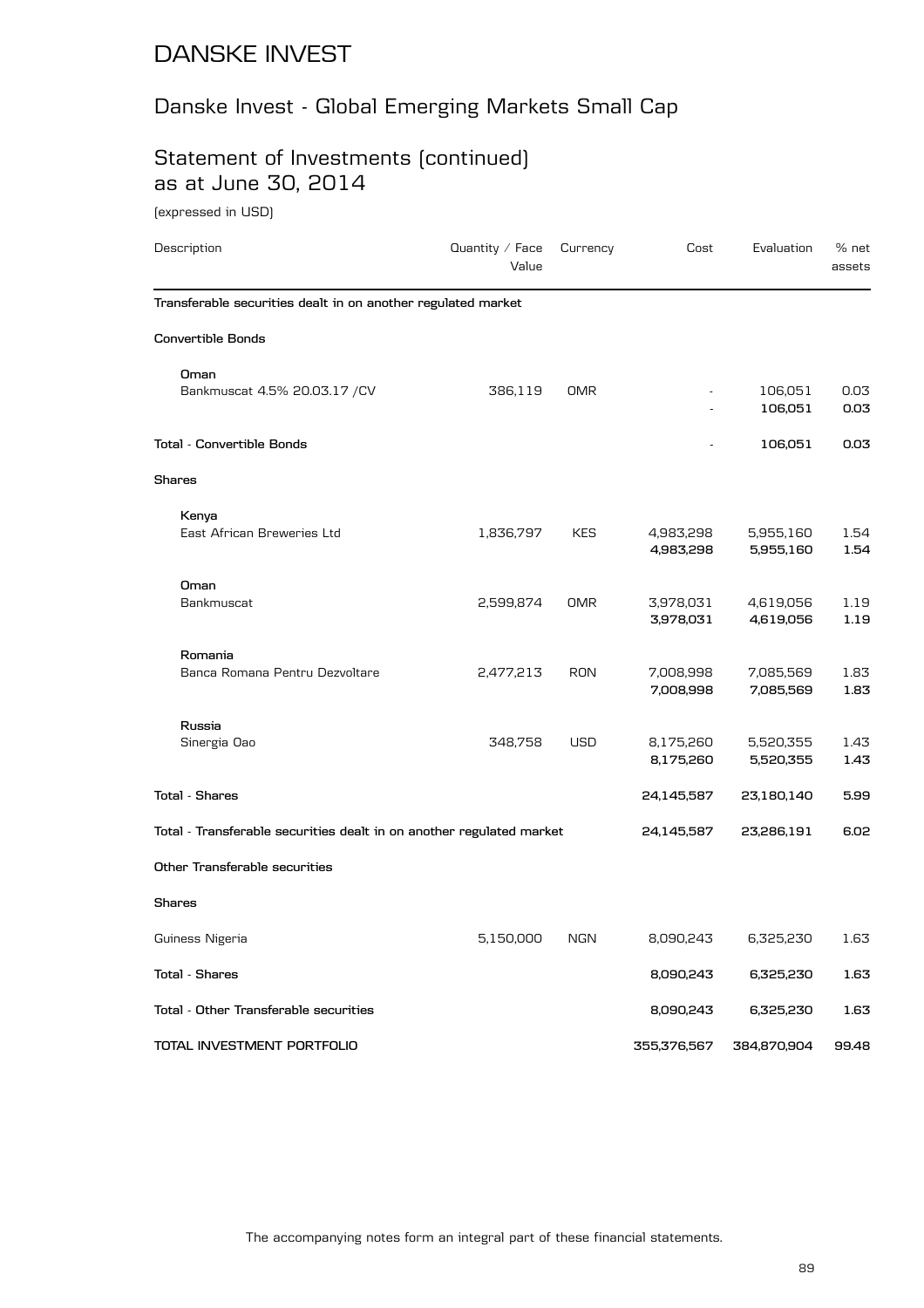## Danske Invest - Global Emerging Markets Small Cap

### Geographical and Economic Portfolio Breakdowns as at June 30, 2014

(expressed as a percentage of net assets)

| Geographical breakdown   | %     |
|--------------------------|-------|
| <b>Brazil</b>            | 13.69 |
| India                    | 10.11 |
| South Africa             | 9.25  |
| Malaysia                 | 8.00  |
| Thailand                 | 5.88  |
| Bermuda Islands          | 5.49  |
| Indonesia                | 5.32  |
| Turkey                   | 4.94  |
| Chile                    | 3.69  |
| Singapore                | 3.19  |
| Mexico                   | 3.07  |
| South Korea              | 2.94  |
| Sri Lanka                | 2.39  |
| Philippines              | 1.89  |
| Romania                  | 1.83  |
| Poland                   | 1.73  |
| Cayman Islands           | 1.66  |
| Luxembourg               | 1.66  |
| Nigeria                  | 1.63  |
| Netherlands              | 1.56  |
| United States of America | 1.55  |
| Kenya                    | 1.54  |
| Russia                   | 1.43  |
| Great Britain            | 1.38  |
| Hong Kong                | 1.32  |
| Oman                     | 1.22  |
| Lebanon                  | 1.12  |
|                          | 00.AO |

| Economic breakdown                   | ℅     |
|--------------------------------------|-------|
| Retail                               | 8.86  |
| Construction, Building Material      | 8.45  |
| Transportation                       | 8.22  |
| Real Estate Companies                | 8.02  |
| Banks and Financial Institutions     | 7.71  |
| Chemicals                            | 5.93  |
| Internet Software                    | 5.50  |
| <b>Holding and Finance Companies</b> | 5.39  |
| Miscellaneous                        | 5.33  |
| <b>Tobacco and Spirits</b>           | 4.28  |
| <b>Pharmaceuticals and Cosmetics</b> | 3.71  |
| <b>Food and Distilleries</b>         | 3.70  |
| Insurance                            | 3.57  |
| Leisure                              | 3.42  |
| Automobile Industry                  | 3.28  |
| Flectronic Semiconductor             | 3.04  |
| Consumer Goods                       | 2.68  |
| Petrol                               | 1.95  |
| Textile                              | 1.91  |
| <b>Business Houses</b>               | 1.73  |
| Agriculture and Fishing              | 1.55  |
| Other Services                       | 1.00  |
| <b>Non-Ferrous Metals</b>            | 0.25  |
|                                      | 99.48 |

**99.48**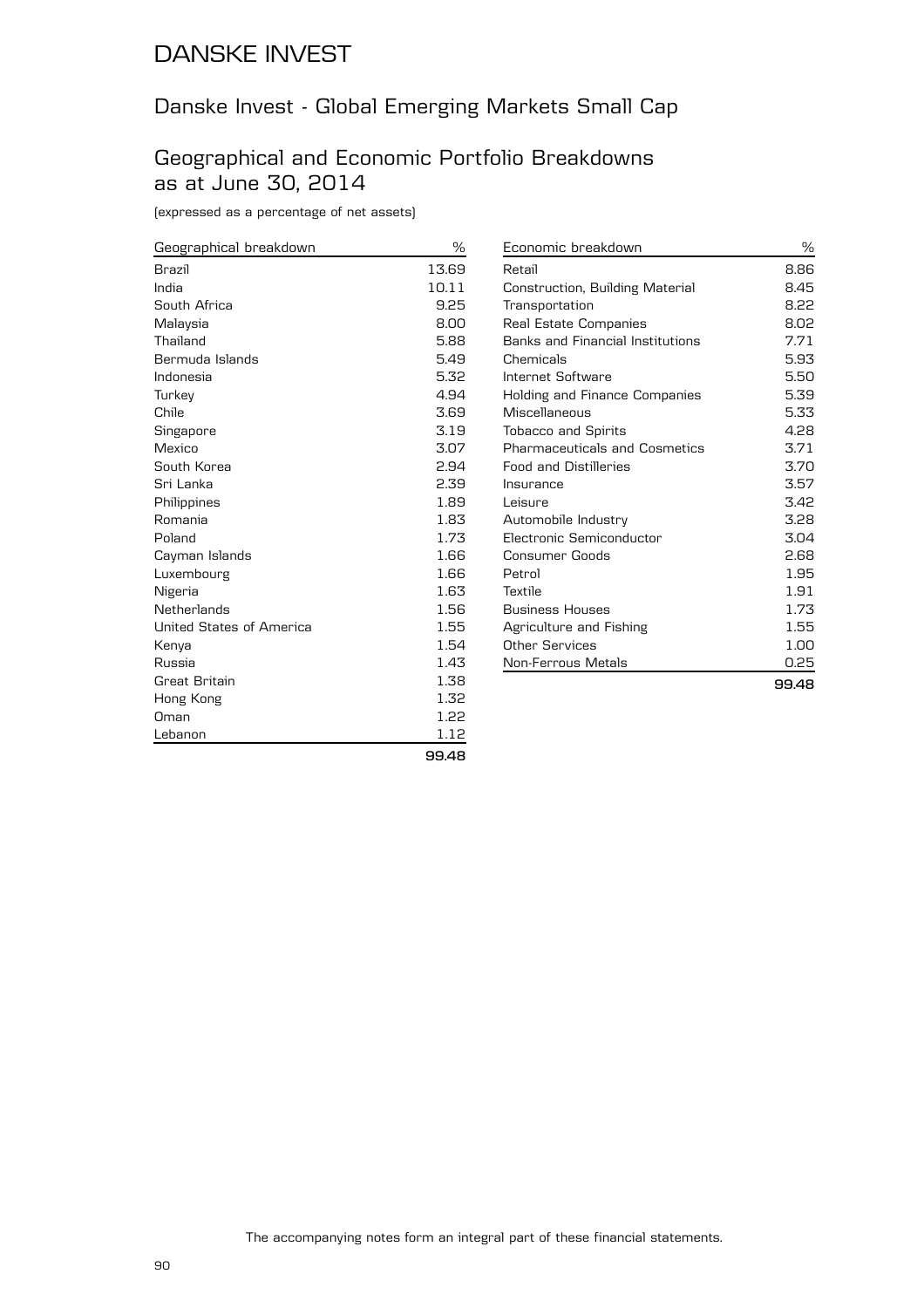### Danske Invest - Russia

### Statement of Investments as at June 30, 2014

(expressed in USD)

| Description                                                            | Quantity $/$ Face<br>Value | Currency   | Cost    | Evaluation | % net<br>assets |
|------------------------------------------------------------------------|----------------------------|------------|---------|------------|-----------------|
| Transferable securities admitted to an official stock exchange listing |                            |            |         |            |                 |
| Shares                                                                 |                            |            |         |            |                 |
| Austria                                                                |                            |            |         |            |                 |
| Cat Oil Ag                                                             | 17,967                     | <b>EUR</b> | 274,535 | 459,206    | 2.62            |
|                                                                        |                            |            | 274,535 | 459,206    | 2.62            |
| British virgin islands                                                 |                            |            |         |            |                 |
| Luxoft Holding Inc -A-                                                 | 15,329                     | <b>USD</b> | 435,179 | 561,808    | 3.20            |
| Mail.Ru Gr /Gdr                                                        | 12,421                     | <b>USD</b> | 424,653 | 442,965    | 2.53            |
|                                                                        |                            |            | 859,832 | 1,004,773  | 5.73            |

| Mmc Norilsk Nickel /Sadr<br>Novatek Oao /Sgdr<br>Sberbank of Russia Ojsc/Sadr<br>Trubnaya Metall.Komp./Sgdr Reg<br><b>Total - Shares</b><br>Total - Transferable securities admitted to an official stock exchange listing | 14,833<br>5,768<br>103,144<br>27,152                                                                                                                                                                 | <b>USD</b><br><b>USD</b><br><b>USD</b><br><b>USD</b>       | 290,620<br>678,876<br>1,292,266<br>315,691<br>5,813,912<br>8,826,184<br>8,826,184                       | 295,251<br>726,768<br>1,051,037<br>263,646<br>5,431,839<br>8,644,637<br>8,644,637 | 1.68<br>4.14<br>5.99<br>1.50<br>30.96<br>49.27<br>49.27                              |
|----------------------------------------------------------------------------------------------------------------------------------------------------------------------------------------------------------------------------|------------------------------------------------------------------------------------------------------------------------------------------------------------------------------------------------------|------------------------------------------------------------|---------------------------------------------------------------------------------------------------------|-----------------------------------------------------------------------------------|--------------------------------------------------------------------------------------|
|                                                                                                                                                                                                                            |                                                                                                                                                                                                      |                                                            |                                                                                                         |                                                                                   |                                                                                      |
|                                                                                                                                                                                                                            |                                                                                                                                                                                                      |                                                            |                                                                                                         |                                                                                   |                                                                                      |
|                                                                                                                                                                                                                            |                                                                                                                                                                                                      |                                                            |                                                                                                         |                                                                                   |                                                                                      |
|                                                                                                                                                                                                                            |                                                                                                                                                                                                      |                                                            |                                                                                                         |                                                                                   |                                                                                      |
|                                                                                                                                                                                                                            |                                                                                                                                                                                                      |                                                            |                                                                                                         |                                                                                   |                                                                                      |
|                                                                                                                                                                                                                            |                                                                                                                                                                                                      |                                                            |                                                                                                         |                                                                                   |                                                                                      |
|                                                                                                                                                                                                                            |                                                                                                                                                                                                      |                                                            |                                                                                                         |                                                                                   |                                                                                      |
|                                                                                                                                                                                                                            |                                                                                                                                                                                                      |                                                            |                                                                                                         |                                                                                   | 5.00<br>1.62                                                                         |
|                                                                                                                                                                                                                            |                                                                                                                                                                                                      |                                                            |                                                                                                         |                                                                                   | 2.35                                                                                 |
|                                                                                                                                                                                                                            |                                                                                                                                                                                                      |                                                            |                                                                                                         |                                                                                   | 5.22                                                                                 |
|                                                                                                                                                                                                                            |                                                                                                                                                                                                      |                                                            |                                                                                                         |                                                                                   | 3.46                                                                                 |
| Russia                                                                                                                                                                                                                     |                                                                                                                                                                                                      |                                                            |                                                                                                         |                                                                                   |                                                                                      |
| Yandex Nv -A-                                                                                                                                                                                                              | 14,000                                                                                                                                                                                               | <b>USD</b>                                                 | 466,853<br>466,853                                                                                      | 492,240<br>492,240                                                                | 2.80<br>2.80                                                                         |
| Netherlands                                                                                                                                                                                                                |                                                                                                                                                                                                      |                                                            |                                                                                                         |                                                                                   |                                                                                      |
|                                                                                                                                                                                                                            |                                                                                                                                                                                                      |                                                            | 201,846                                                                                                 | 186,763                                                                           | 1.06<br>1.06                                                                         |
| Kazakhstan                                                                                                                                                                                                                 |                                                                                                                                                                                                      |                                                            |                                                                                                         |                                                                                   |                                                                                      |
|                                                                                                                                                                                                                            |                                                                                                                                                                                                      |                                                            | 690,941                                                                                                 | 639,815                                                                           | 2.64<br>3.65                                                                         |
| Cyprus<br>Globaltrans Investment Plc Gdr                                                                                                                                                                                   | 15,278                                                                                                                                                                                               | <b>USD</b>                                                 | 226,553                                                                                                 | 176,308                                                                           | 1.01                                                                                 |
| Eurasia Drilling Co Ltd/ Gdr                                                                                                                                                                                               | 13,871                                                                                                                                                                                               | <b>USD</b>                                                 | 518,265<br>518,265                                                                                      | 430,001<br>430,001                                                                | 2.45<br>2.45                                                                         |
|                                                                                                                                                                                                                            |                                                                                                                                                                                                      |                                                            |                                                                                                         |                                                                                   |                                                                                      |
|                                                                                                                                                                                                                            | Cayman Islands<br>Qiwi /Sadr -B-<br>Kazmunaigas Expl.Pr/Regs/Gdr<br>Gazprom Neft Ojsc /Adr<br>Gazprom Oao/Sadr Reg.S<br>Groupe Lsr /Sgdr Repr.Sreg S<br>Lukoil /Sadr Rep.1 Shs.<br>Megafon Ojsc /Gdr | 11,608<br>11,858<br>27,458<br>104,029<br>110.412<br>14,694 | <b>USD</b><br><b>USD</b><br><b>USD</b><br><b>USD</b><br><b>USD</b><br><b>USD</b><br>9,007<br><b>USD</b> | 464,388<br>201,846<br>643,370<br>1,081,871<br>327,309<br>891,676                  | 463,507<br>186,763<br>605,998<br>915,871<br>412,168<br>877,379<br>292,233<br>283,721 |

**Shares**

**Russia** Bashneft Ojsc 7,012 USD 428,145 494,304 2.82

The accompanying notes form an integral part of these financial statements.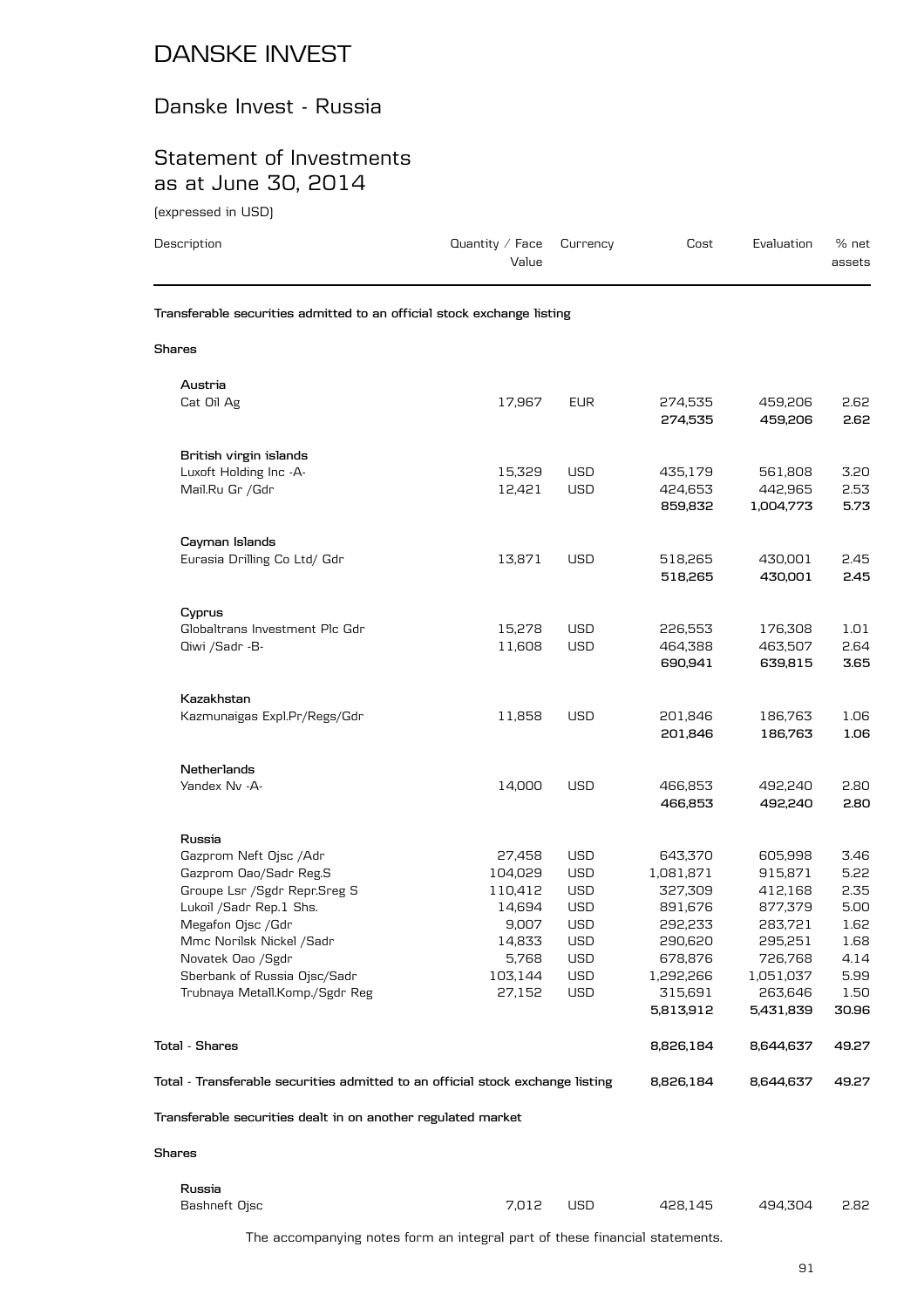### Danske Invest - Russia

# Statement of Investments (continued) as at June 30, 2014

(expressed in USD)

| Description                                                          | Quantity $\angle$ Face | Currency   | Cost       | Evaluation | % net  |
|----------------------------------------------------------------------|------------------------|------------|------------|------------|--------|
|                                                                      | Value                  |            |            |            | assets |
| <b>Bashneft Pref Shs</b>                                             | 9,315                  | <b>USD</b> | 374,627    | 453,546    | 2.58   |
| Dixy Group Ojsc                                                      | 27,958                 | <b>USD</b> | 332,439    | 334,542    | 1.91   |
| Fth Gen.Co.Wholes.El.Ojsc Wgc4                                       | 3,471,484              | <b>USD</b> | 295,788    | 284,231    | 1.62   |
| Jsc Surgutneftegaz / Pref.                                           | 921,358                | <b>USD</b> | 600,450    | 764,944    | 4.36   |
| M Video Company Jsc                                                  | 35.597                 | <b>USD</b> | 277.051    | 277.881    | 1.58   |
| Magnit Jsc                                                           | 4,694                  | <b>USD</b> | 917,083    | 1,220,595  | 6.96   |
| Mobile Telesystems Ojsc                                              | 87,430                 | <b>USD</b> | 744,121    | 783,717    | 4.47   |
| Moscow Exchange                                                      | 216,990                | <b>USD</b> | 444.036    | 421.327    | 2.40   |
| Mostotrest                                                           | 183.488                | <b>USD</b> | 1,127,227  | 588.290    | 3.35   |
| Protek                                                               | 517,247                | <b>USD</b> | 667,829    | 610,537    | 3.48   |
| Sberbank / Pref.                                                     | 69.266                 | <b>USD</b> | 163.055    | 142.178    | 0.81   |
| Sollers Jsc                                                          | 11,095                 | <b>USD</b> | 244,169    | 193.626    | 1.10   |
| Tatneft                                                              | 291.731                | <b>USD</b> | 1,016,109  | 1,125,155  | 6.41   |
| Transneft Ojsc Moscow                                                | 105                    | <b>USD</b> | 230,268    | 229.684    | 1.31   |
| Vsmpo-Avisma Corporation                                             | 799                    | <b>USD</b> | 96,372     | 175,779    | 1.00   |
|                                                                      |                        |            | 7,958,769  | 8,100,336  | 46.16  |
| Total - Shares                                                       |                        |            | 7,958,769  | 8,100,336  | 46.16  |
| Total - Transferable securities dealt in on another regulated market |                        |            | 7,958,769  | 8,100,336  | 46.16  |
| TOTAL INVESTMENT PORTFOLIO                                           |                        |            | 16,784,953 | 16,744,973 | 95.43  |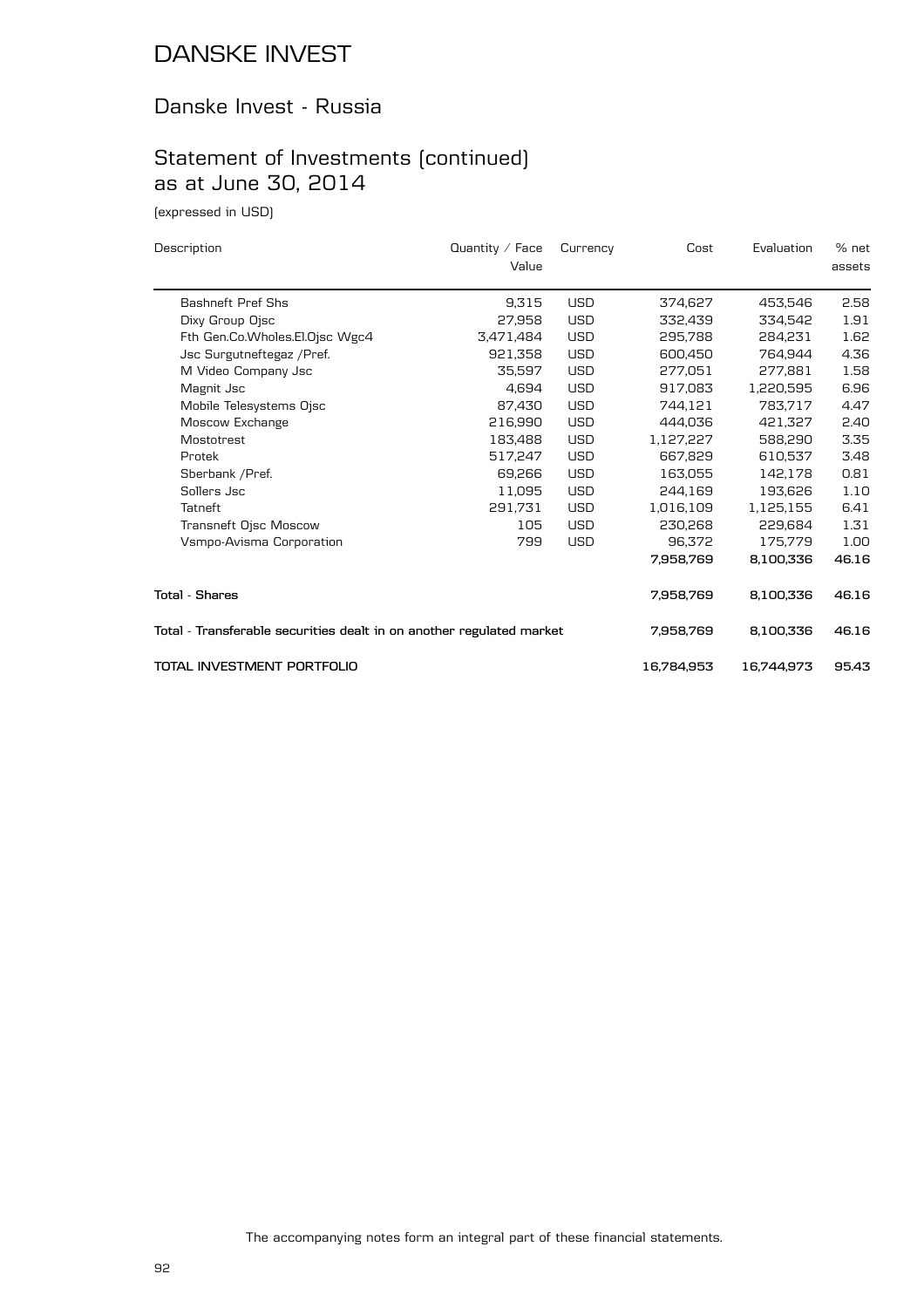### Danske Invest - Russia

### Geographical and Economic Portfolio Breakdowns as at June 30, 2014

(expressed as a percentage of net assets)

| Geographical breakdown | %     |
|------------------------|-------|
| Russia                 | 77.12 |
| British virgin islands | 5.73  |
| Cyprus                 | 3.65  |
| Netherlands            | 2.80  |
| Austria                | 2.62  |
| Cayman Islands         | 2.45  |
| Kazakhstan             | 1.06  |
|                        | 95.43 |

| Holding and Finance Companies           | 9.47 |
|-----------------------------------------|------|
| <b>Food and Distilleries</b>            | 8.87 |
| Internet Software                       | 8.53 |
| <b>Banks and Financial Institutions</b> | 6.80 |
| Miscellaneous                           | 5.84 |
| News Transmission                       | 4.47 |
| Transportation                          | 4.36 |
| <b>Pharmaceuticals and Cosmetics</b>    | 3.48 |
| Mechanics, Machinery                    | 2.60 |
| Construction, Building Material         | 2.35 |
| Non-Ferrous Metals                      | 1.68 |
| Mines, Heavy Industries                 | 1.OO |

Economic breakdown  $\%$ Petrol 35.98

**95.43**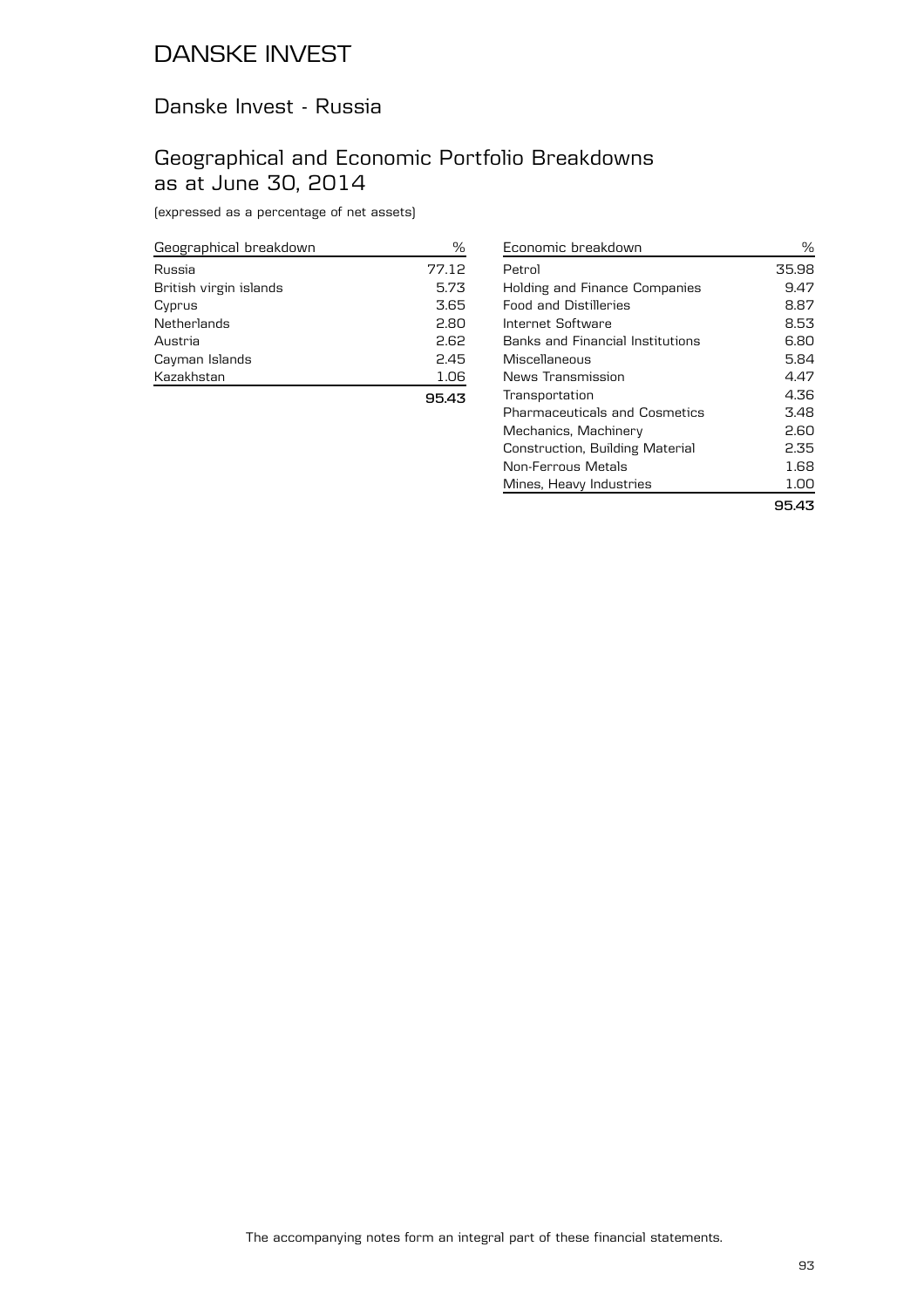### Notes to the Unaudited Financial Statements

as at June 30, 2014

**NOTE 1 – GENERAL**

Danske Invest (the "Fund") is established as an undertaking for collective investment in transferable securities in accordance with the amended Luxembourg Law of December 17, 2010 on collective investment undertakings and is managed by Danske Invest Management Company S.A. (the "Company"). The articles of incorporation of the Management Company changed on November 14, 2008 and were published on December 8, 2008 in the Memorial. The Fund is part of the official list of Undertakings for Collective Investment, pursuant to the Luxembourg Law of December 17, 2010 (part I), relating to Undertakings for Collective Investment, as amended.

On June 30, 2014 the Fund includes 40 active sub-classes:

- Danske Invest Danish Bond Class A
- Danske Invest Danish Bond Class A d
- Danske Invest European Bond Class A
- Danske Invest European Bond Class A d
- Danske Invest European Bond Class A-nok h
- Danske Invest Denmark Focus Class A
- Danske Invest Nordic Class A
- Danske Invest Swedish Bond Class A
- Danske Invest Swedish Bond Class Y
- Danske Invest Sweden Class A
- Danske Invest Danish Mortgage Bond Class A
- Danske Invest Danish Mortgage Bond Class A d
- Danske Invest Danish Mortgage Bond Class A-eur h
- Danske Invest Danish Mortgage Bond Class A-nok h
- Danske Invest Danish Mortgage Bond Class A-sek h
- Danske Invest Danish Mortgage Bond Class I
- Danske Invest Global Emerging Markets Class A
- Danske Invest Global Emerging Markets Class I
- Danske Invest Europe Focus Class A
- Danske Invest Europe Focus Class I
- Danske Invest Global StockPicking Class A
- Danske Invest Global StockPicking Class I
- Danske Invest Europe Small Cap Class A
- Danske Invest Europe Small Cap Class I
- Danske Invest Europe High Dividend Class A
- Danske Invest Europe High Dividend Class I
- Danske Invest Global Corporate Bonds Class A
- Danske Invest Global Corporate Bonds Class A-nok h
- Danske Invest Global Corporate Bonds Class A-sek h
- Danske Invest Global Corporate Bonds Class I
- Danske Invest Eastern Europe Convergence Class A
- Danske Invest Eastern Europe Convergence Class I
- Danske Invest China Class A
- Danske Invest Japan Class A
- Danske Invest India Class A
- Danske Invest Trans-Balkan Class A
- Danske Invest Global Emerging Markets Small Cap Class A
- Danske Invest Global Emerging Markets Small Cap Class I
- Danske Invest Russia Class A
- Danske Invest Russia Class I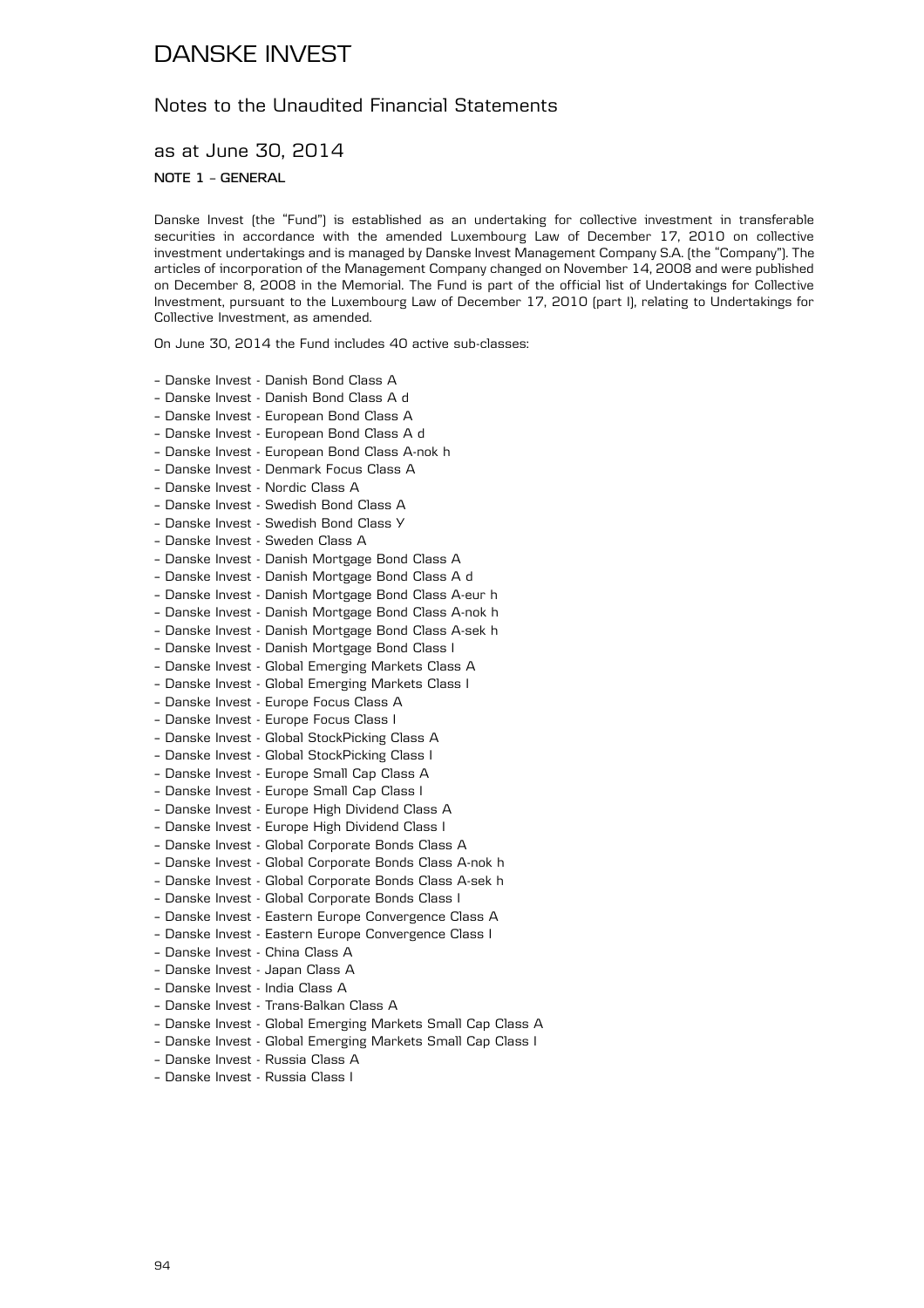### Notes to the Unaudited Financial Statements (continued)

### as at June 30, 2014

The following Sub-Funds paid out dividends as detailed below:

Record date : February 21, 2014 Ex-date : February 24, 2014 Pay date : February 27, 2014

Danske Invest-Danish Bond Class A d DKK 1.00 per unit

Danske Invest- European Bond Class A d EUR 0.20 per unit

Danske Invest-Danish Mortgage Bond Class A d DKK 1.36 per unit

#### **NOTE 2 – INVESTMENT OBJECTIVES**

The investment objective of the Fund and each Sub-Fund is to achieve a high total return as compatible with a sound diversification of risks.

As per the prospectus dated May 31, 2014, the investment objective of each relevant Sub-Fund is as follows:

**Danske Invest – Danish Bond** invests in transferable securities, mainly bonds, admitted to or dealt on a Regulated Market and issued by credit institutions, companies, governments, municipalities and other public organizations and which are denominated in Danish Kroner.

**Danske Invest – European Bond** invests in transferable securities, mainly bonds, admitted to or dealt on a Regulated Market and issued by credit institutions, companies, governments, municipalities and other public organizations of countries participating in the European Union (EU) or the European Economic Area (EEA). The bonds shall be denominated in Euro or in the national currencies of these countries.

**Danske Invest – Denmark Focus** invests in transferable securities, mainly equities and equity-related securities which are admitted to or dealt on Nasdaq OMX Copenhagen (Denmark). The investments will be made according to the expected performance; sectors may be overweighted or underweighted accordingly.

**Danske Invest – Nordic** invests in transferable securities, mainly equities and equity-related securities which are admitted to or dealt on a Regulated Market in the Nordic countries (Denmark, Finland, Norway and Sweden). The investments will be made according to expected performance; sectors, countries and currencies may be overweighted or underweighted accordingly.

**Danske Invest – Swedish Bond** invests in transferable securities, mainly bonds and other debt instruments denominated in Swedish Kroner issued by companies, governments, municipalities and other public organizations and admitted to or dealt on a Regulated Market. The Sub-Fund may invest up to 10% of its assets to transferable securities which are not admitted or dealt in on a Regulated Market as stated in 4.1 through 4.5 in The Prospectus.

**Danske Invest - Sweden** invests in transferable securities, mainly equities and equity-related securities admitted or dealt in on a Regulated Market in Sweden. The investments will be made according to expected performance; sectors may be overweighted or underweighted accordingly.

**Danske Invest – Danish Mortgage Bond** invests in transferable securities, mainly bonds admitted to or dealt on a Regulated Market and issued by Danish mortgage credit institutions and which are denominated in Danish Kroner.

**Danske Invest – Global Emerging Markets** invests in transferable securities, mainly equities and equityrelated securities which are admitted to or dealt on a Regulated Markets and issued by companies domiciled, or with main activity, in emerging markets-countries. The investments in emerging markets countries may include, but will not be limited to investment in the countries mentioned in the following paragraph. The investments will be made according to expected performance; sectors, countries and currencies may be overweighted or underweighted accordingly.

List of countries: Mexico, Brazil, Chile, Argentina, Peru, Venezuela, Colombia, Korea, Taiwan, Hong Kong, China, Malaysia, Thailand, Indonesia, Philippines, India, Sri Lanka, Russia (with maximum 10% of the net assets), Poland, Hungary, Czech Republic, Estonia Lithuania, Latvia, Slovenia, Slovakia, Croatia, Romania, Turkey, Israel, Egypt, Jordan, Morocco, South Africa, Bulgaria and Cyprus, and in other emerging market countries as defined by the emerging markets classification of Standard and Poor's/IFCG and standard and Poor's/Frontier Markets.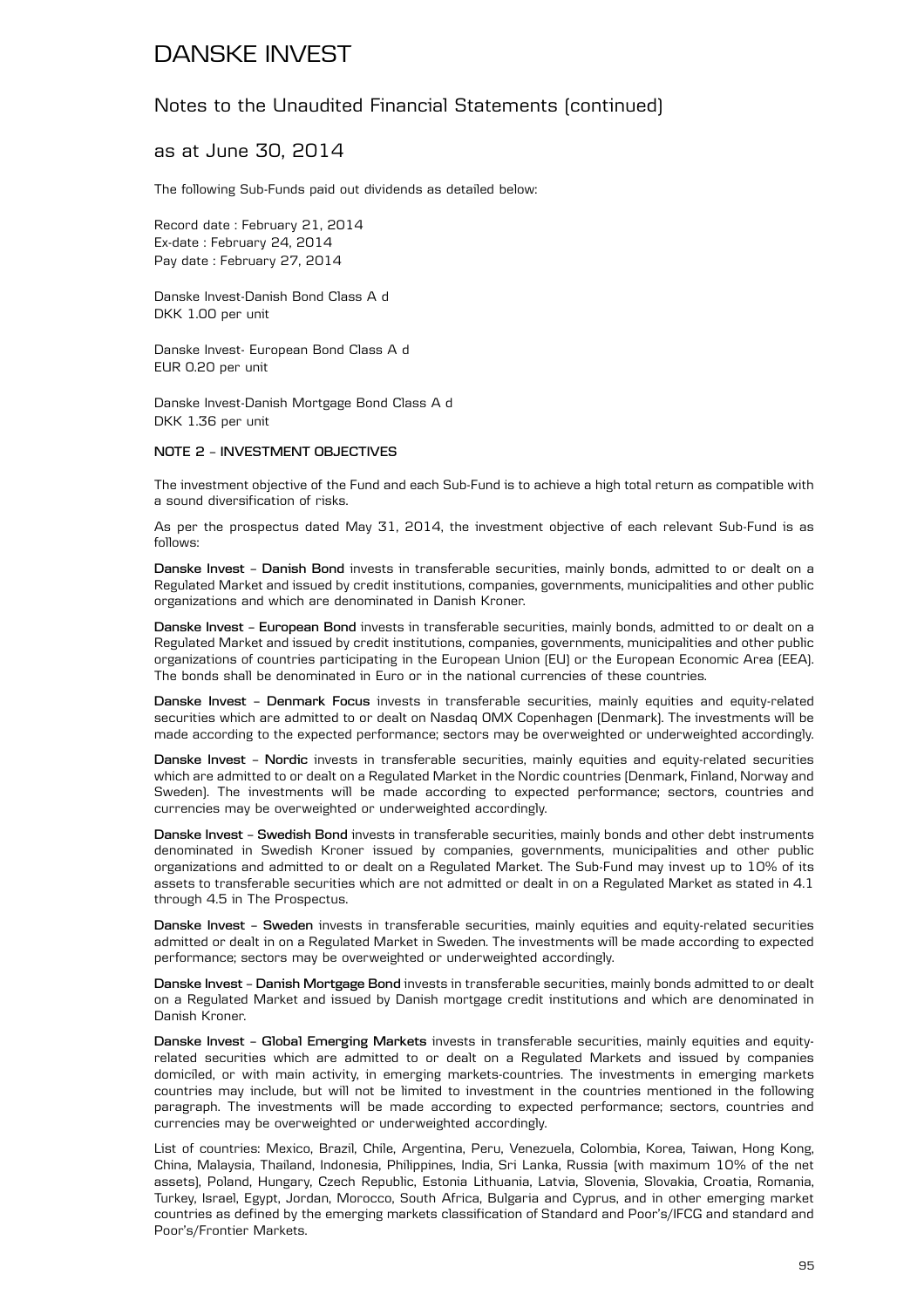### Notes to the Unaudited Financial Statements (continued)

#### as at June 30, 2014

#### **NOTE 2 – INVESTMENT OBJECTIVES (continued)**

**Danske Invest – Europe Focus** invests in transferable securities, mainly equities and equity-related securities which are admitted to or dealt on a Regulated Market in Europe or in companies domiciled in, or with main activity in Europe except for Russia but admitted to or dealt in on a Regulated Market outside Europe. A minor part may be invested in equities issued by companies domiciled, or traded on market places, in countries bordering to Europe including but not limited to Azerbaijan, Georgia, Kazakhstan and Turkey.

**Danske Invest – Global StockPicking** invests in transferable securities, mainly equities and equity-related securities admitted to or dealt in on a Regulated worldwide.

The Sub-Fund will be invested in those shares, which are expected to give the highest return without consideration to a diversification based on countries, sectors and/or currencies.

**Danske Invest - Europe Small Cap** invests in transferable securities, mainly equities and equity-related securities or small and medium sized companies, which are admitted to or dealt in on a Regulated Market in Europe except Russia or in companies domiciled in, or with main activity in Europe except Russia but admitted to or dealt in on a Regulated Market outside Europe. A minor part may be invested in equities issued by companies domiciled, or traded on market places, in countries bordering to Europe including but not limited to Azerbaijan, Georgia, Kazakhstan and Turkey.

**Danske Invest – Europe High Dividend** invests in transferable securities, mainly equities and equity-related securities which are admitted to or dealt in on a Regulated Market in Europe or in companies domiciled in, or with main activity in Europe but admitted to or dealt in on a Regulated Market outside Europe. A minor part may be invested in equities issued by companies domiciled, or traded on market places, in countries bordering to Europe including but not limited to Azerbaijan, Georgia, Kazakhstan and Turkey.

**Danske Invest – Global Corporate Bonds** invests in transferable securities, mainly bonds and other debt instruments which are admitted to or dealt on a Regulated Market and issued by companies located in any Member State of the European Union or the OECD, or any other country of Western or Easter Europe, Asia, Oceania, the American continents or Africa. The Sub-Fund's net assets will generally be invested in bonds with credit ratings between A1/A+ and Baa3/BBB- at moody's, Fitch or Standard & Poor's, or a corresponding rating at another recognized first class rating institute. If a given bond is rated by all three major rating agencies, Moody's, Standard & Poor's and Fitch, the rating that is determined for a given bond is the second lowest rating. If the bond is only rated by one or two of the agencies mentioned above, then the lowest rating will apply. Bonds with credit rating below Baaa3/BBB- and bonds with no rating must not exceed 25% of the total Net Asset Value of the Sub-Fund. The aim is a wide spread of debtors and segments. The Sub-Fund's net assets may also be invested in government bonds. At least 75% of total Net Asset Value of the Sub-Fund shall be denominated in Euro, or be hedged into Euro.

**Danske Invest – Eastern Europe Convergence** invests in transferable securities, mainly equities and equityrelated securities admitted to or dealt on a Regulated Market and issued by companies domiciled in, or with main activity, in Eastern Europe, except Russia. A minor part may be invested in equities and equity-related securities issued by companies domiciled in countries bordering to Eastern Europe, except Russia.

**Danske Invest – China** This Sub-Fund will invest in transferable securities, mainly equities and equity related securities admitted to or dealt in a Regulated Market and issued by companies domiciled in or with main activities within the Peoples Republic of China, Hong Kong, or Macao.

**Danske Invest – Japan** invests in transferable securities, mainly equities and equity-related securities admitted to or dealt on a Regulated Market in Japan. The investments will be made according to expected performance; sectors may be overweighted or underweighted accordingly.

**Danske Invest – India** invests in transferable securities, mainly equities and equity-related securities admitted to or dealt on a Regulated Market and issued by companies domiciled in, or with main activity, in India.

The Sub-Fund seeks to obtain its investment objective through active investment management. The MSCI India Index is used for the purpose of performance comparison of the Sub-Fund.

**Danske Invest – Trans-Balkan** invests in transferable securities, mainly equities and equity-related securities admitted to or dealt on a Regulated Market primarily in the Balkan region. The investments in the Balkan region may include, but will not be limited to investment in the hereunder countries provided that they are qualified as regulated markets. The investments will be made according to expected performance; sectors, countries and currencies may be overweighted or underweighted accordingly.

List of countries: Bulgaria, Bosnia-Herzegovina, Croatia, Macedonia, Montenegro, Romania, Serbia, Slovenia, Greece and Turkey.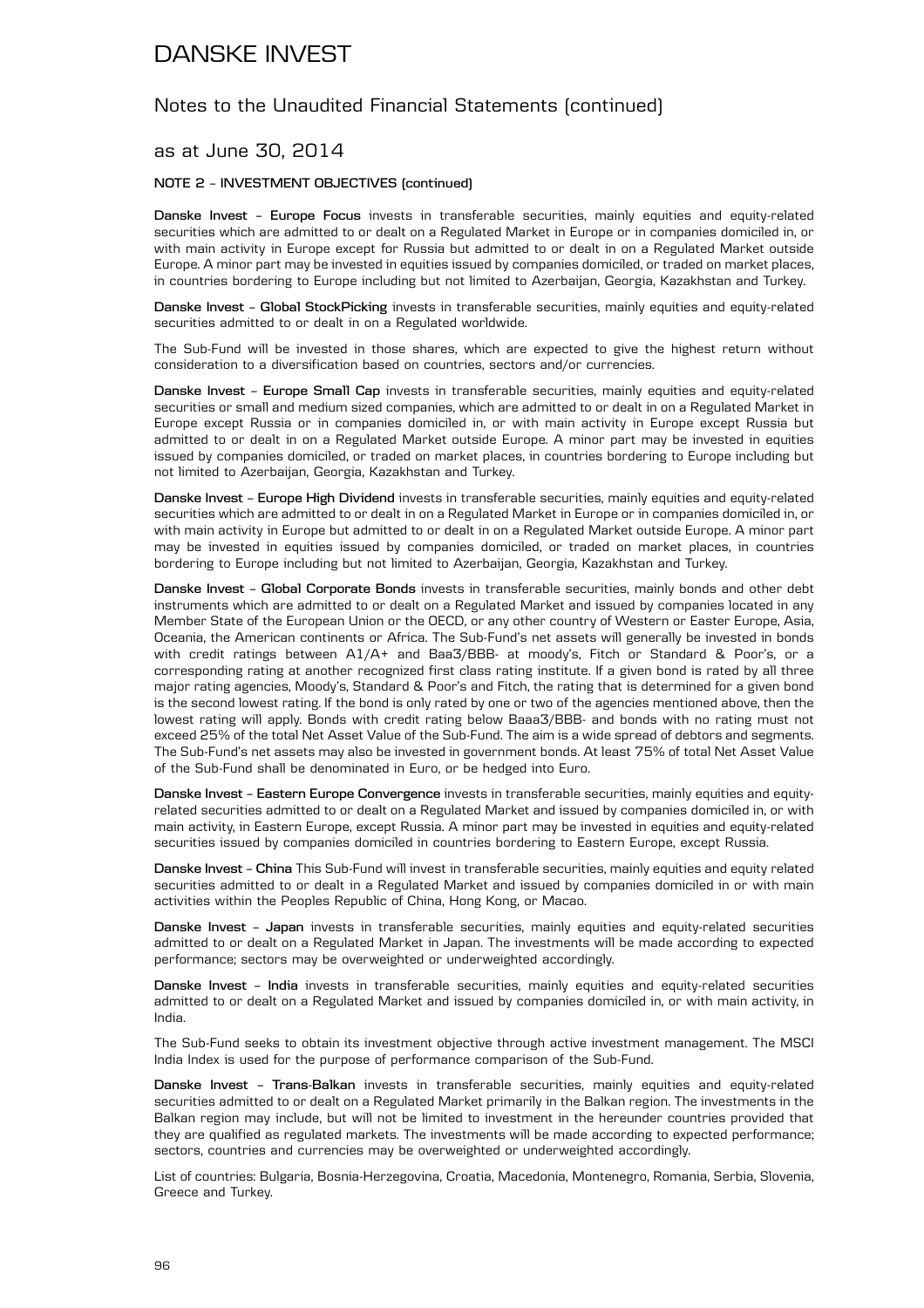### Notes to the Unaudited Financial Statements (continued)

### as at June 30, 2014

#### **NOTE 2 – INVESTMENT OBJECTIVES (continued)**

**Danske Invest – Global Emerging Markets Small Cap** invests in transferable securities, mainly equities and equity-related securities admitted to or dealt on a Regulated Market and issued by small and medium sized companies domiciled, or with main activity, in emerging markets-countries. The investments in emerging markets countries may include, but will not be limited to investment in countries mentioned in the following paragraph, provided that they are qualified as regulated markets.

The investments will be made according to expected performance; sectors, countries and currencies may be overweighted or underweighted accordingly.

List of countries: Mexico, Brazil, Chile, Argentina, Peru, Venequela, Columbia, Korea, Taiwan, Hong Kong, China, Malaysia, Thailand, Indonesia, Philippines, India, Sri Lanka, Russia (with maximum 10% of the net assets). Poland, Hungary, Czech Republic, Estonia, Lithuania, Latvia, Slovenia, Slovakia, Croatia, Romania, Turkey, Israel, Egype, Jordan, Morocco, South Africal, Bulgaria and Cyprus, and in other emerging market countries as defined by thte emerging markets classification of Standard and Poor's/IFCG and Standard and Poor's/Frontier Markets.

**Danske Invest – Russia** invests in transferable securities, mainly equities and equity-related securities admitted to or dealt on a Regulated Market and issued by companies domiciled, or with main activity, in Russia.

The Sub-Fund may also invest in transferable securities, mainly equities and equity-related securities which are admitted to or dealt in on a Regulated Market and issued by companies domiciled, or with main activity, in States of the former Soviet Union, including Estonia, Kazakhstan, Latvia, Lithuania and Ukraine.

#### **NOTE 3 – SIGNIFICANT ACCOUNTING POLICIES**

The financial statements have been prepared in accordance with generally accepted accounting principles and in accordance with laws and regulation in force in the Grand Duchy of Luxembourg.

#### **a) Valuation of investments in portfolio**

The securities listed on an official stock exchange are valued at the last available price on the stock exchange which is the principal market for such security.

The securities which are not listed on an official stock exchange but which are actively traded on another organized market are also valued at the last available price.

The securities which are not listed on an official stock exchange or on another organized market are valued at the last available price. Investment Funds are valued at the last available net asset value.

If these prices do not reflect the fair value of such securities these are valued on the basis of their probable realizable value, estimated in good faith by the Board of Directors of the Management Company.

The Board of Directors of the Management Company valued the following securities on the basis of the probable realizable value:

#### – BALTIC PROPERTY TRUST at DKK 71.75 per share

On June 30, 2014, the security priced as described above represents 1.80% of the Net Asset of the Sub-Fund Danske Invest - Eastern Europe Convergence.

#### – MARE BALT.FRN 05-15/SCANDI III at EUR 15.85 per share

On June 30, 2014, the security priced as described above represents 0.10% of the Net Asset of the Sub-Fund Danske Invest - European Bond and 0.14% of the Net Asset of the Sub-Fund Danske Invest - Global Corporate Bonds.

#### **b) Realised profit/loss on sale of securities**

Profit and loss on investment securities are computed on the basis of average cost.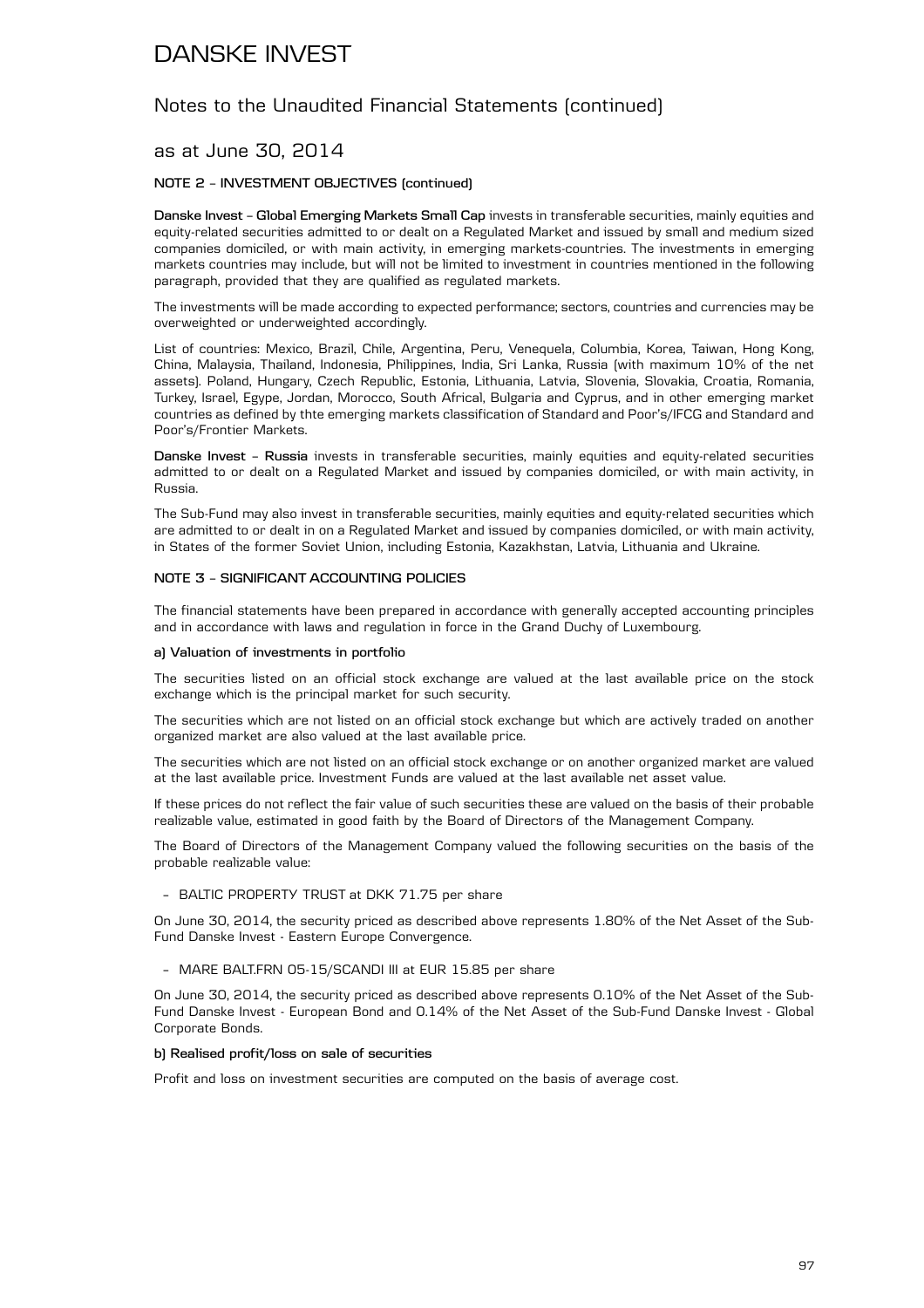### Notes to the Unaudited Financial Statements (continued)

as at June 30, 2014

#### **NOTE 3 – SIGNIFICANT ACCOUNTING POLICIES (continued)**

#### **c) Foreign exchange translation**

The net asset values of the different sub-classes are expressed as follows:

- Danske Invest Danish Bond Class A in Danish Krone
- Danske Invest Danish Bond Class A d in Danish Krone
- Danske Invest European Bond Class A in Euros
- Danske Invest European Bond Class A d in Euros
- Danske Invest European Bond Class A-nok h in Norwegian Krone
- Danske Invest Denmark Focus Class A in Danish Krone
- Danske Invest Nordic Class A in Euros
- Danske Invest Swedish Bond Class A in Swedish Krona
- Danske Invest Swedish Bond Class Y in Swedish Krona
- Danske Invest Sweden Class A in Swedish Krona
- Danske Invest Danish Mortgage Bond Class A in Danish Krone
- Danske Invest Danish Mortgage Bond Class A d in Danish Krone
- Danske Invest Danish Mortgage Bond Class A-eur h in Euros
- Danske Invest Danish Mortgage Bond Class A-nok h in Norwegian Kroner
- Danske Invest Danish Mortgage Bond Class A-sek h in Swedish Krona
- Danske Invest Danish Mortgage Bond Class I in Danish Krone
- Danske Invest Global Emerging Markets Class A in US Dollars
- Danske Invest Global Emerging Markets Class I in US Dollars
- Danske Invest Europe Focus Class A in Euros
- Danske Invest Europe Focus Class I in Euros
- Danske Invest Global StockPicking Class A in Euros
- Danske Invest Global StockPicking Class I in Euros
- Danske Invest Europe Small Cap Class A in Euros
- Danske Invest Europe Small Cap Class I in Euros
- Danske Invest Europe High Dividend Class A in Euros
- Danske Invest Europe High Dividend Class I in Euros
- Danske Invest Global Corporate Bonds Class A in Euros
- Danske Invest Global Corporate Bonds Class A-nok h in Norwegian Kroner
- Danske Invest Global Corporate Bonds Class A-sek h in Swedish Krona
- Danske Invest Global Corporate Bonds Class I in Euros
- Danske Invest Eastern Europe Convergence Class A in Euros
- Danske Invest Eastern Europe Convergence Class I in Euros
- Danske Invest China Class A in US Dollars
- Danske Invest Japan Class A in Japanese Yen
- Danske Invest India Class A in US Dollars
- Danske Invest Trans-Balkan Class A in Euros
- Danske Invest Global Emerging Markets Small Cap Class A in US Dollars
- Danske Invest Global Emerging Markets Small Cap Class I in US Dollars
- Danske Invest Russia Class A in US Dollars
- Danske Invest Russia Class I in US Dollars

All assets and liabilities, which are valued in a currency other than the currency in which units of the relevant Sub-Fund are expressed, are converted into the relevant currency at the exchange rate prevailing at June 30, 2014.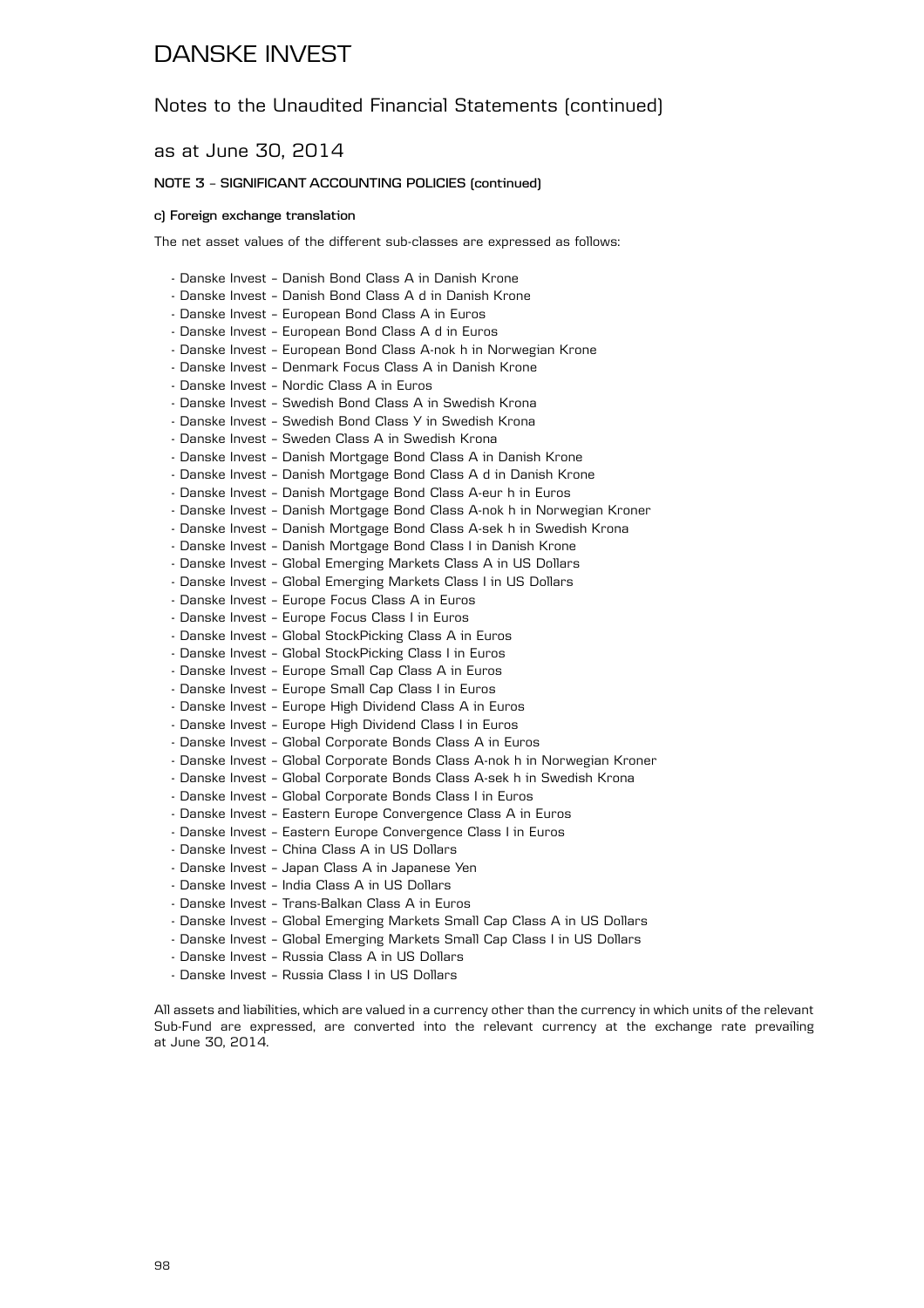### Notes to the Unaudited Financial Statements (continued)

as at June 30, 2014

#### **NOTE 3 – SIGNIFICANT ACCOUNTING POLICIES (continued)**

The exchange rates used as at June 30, 2014 are the following:

| 1   | BAM        | $= 0.511268$ | <b>EUR</b> | 1 | MXN        | =0.056488    | <b>EUR</b> |
|-----|------------|--------------|------------|---|------------|--------------|------------|
| 1   | <b>BGN</b> | $= 0.511339$ | <b>EUR</b> | 1 | <b>MYR</b> | $= 0.228180$ | <b>EUR</b> |
| 1   | <b>BRL</b> | $= 0.334159$ | <b>EUR</b> | 1 | NGN        | $= 0.004501$ | <b>EUR</b> |
| 1   | <b>CHF</b> | = 0.822428   | <b>EUR</b> | 1 | NOK.       | = 0.119512   | EUR        |
| 1   | <b>CLP</b> | $=0.001329$  | <b>EUR</b> | 1 | <b>OMR</b> | $= 1.903999$ | <b>EUR</b> |
| 1   | CZK        | $= 0.036430$ | <b>EUR</b> | 1 | <b>PHP</b> | = 0.016783   | <b>EUR</b> |
| 1   | DKK        | $= 0.134132$ | <b>EUR</b> | 1 | <b>PLN</b> | = 0.240609   | EUR        |
| 1   | GBP        | = 1.247837   | <b>EUR</b> | 1 | <b>RON</b> | = 0.227900   | <b>EUR</b> |
| 1   | <b>HKD</b> | = 0.094576   | <b>EUR</b> | 1 | <b>RSD</b> | $= 0.008643$ | <b>EUR</b> |
| 1   | <b>HRK</b> | $= 0.132052$ | <b>EUR</b> | 1 | <b>SEK</b> | $= 0.108800$ | <b>EUR</b> |
| 1   | <b>HUF</b> | $= 0.003227$ | <b>EUR</b> | 1 | SGD        | $= 0.586894$ | <b>EUR</b> |
| 100 | <b>IDR</b> | $= 0.006167$ | <b>EUR</b> | 1 | THB        | = 0.022582   | <b>EUR</b> |
| 1   | INR        | $= 0.012197$ | <b>EUR</b> | 1 | <b>TRY</b> | = 0.344955   | <b>EUR</b> |
| 1   | JPY        | $= 0.007226$ | <b>EUR</b> | 1 | <b>TWD</b> | = 0.024547   | <b>EUR</b> |
| 1   | <b>KES</b> | $= 0.008368$ | <b>EUR</b> | 1 | <b>USD</b> | $= 0.733030$ | <b>EUR</b> |
| 1   | <b>KRW</b> | = 0.000724   | <b>EUR</b> | 1 | ZAR        | $= 0.069242$ | <b>EUR</b> |
| 1   | <b>LKR</b> | = 0.005624   |            |   |            |              |            |

The exchange rate used for Sub-Fund Danske Invest - Japan as at June 30, 2014 is the following:

#### 1 JPY = 0.007226 EUR

Income and expenses expressed in a currency other than the currency in which units of the relevant Sub-Fund are expressed are translated into such currency at the applicable exchange rate prevailing at the day of transaction.

Resulting realised and unrealised foreign exchange profit or loss are included in the Statement of Operations and Changes in Net Assets.

#### **d) Cost of investment securities**

Cost of investment securities for each Sub-Fund expressed in a currency other than the currency of denomination is translated at the exchange rate prevailing at the purchase date.

#### **e) Income from investments**

Dividends are recognised as income on the date the securities are first quoted ex-dividend, to the extent information thereon is reasonably available to the Fund. Bank interest and interest on fixed income securities are accrued for each net asset valuation.

#### **f) Forward foreign exchange contracts**

Profit or loss arising from un-matured forward foreign exchange contracts are determined on the basis of the applicable forward exchange rates at the valuation date, and are recorded in the Statement of Net Assets. Realised profit or loss on forward foreign exchange contracts are recorded in the Statement of Operations and Changes in Net Assets.

#### **g) Valuation of future contracts**

Futures are valued based on the last available published price on the valuation date.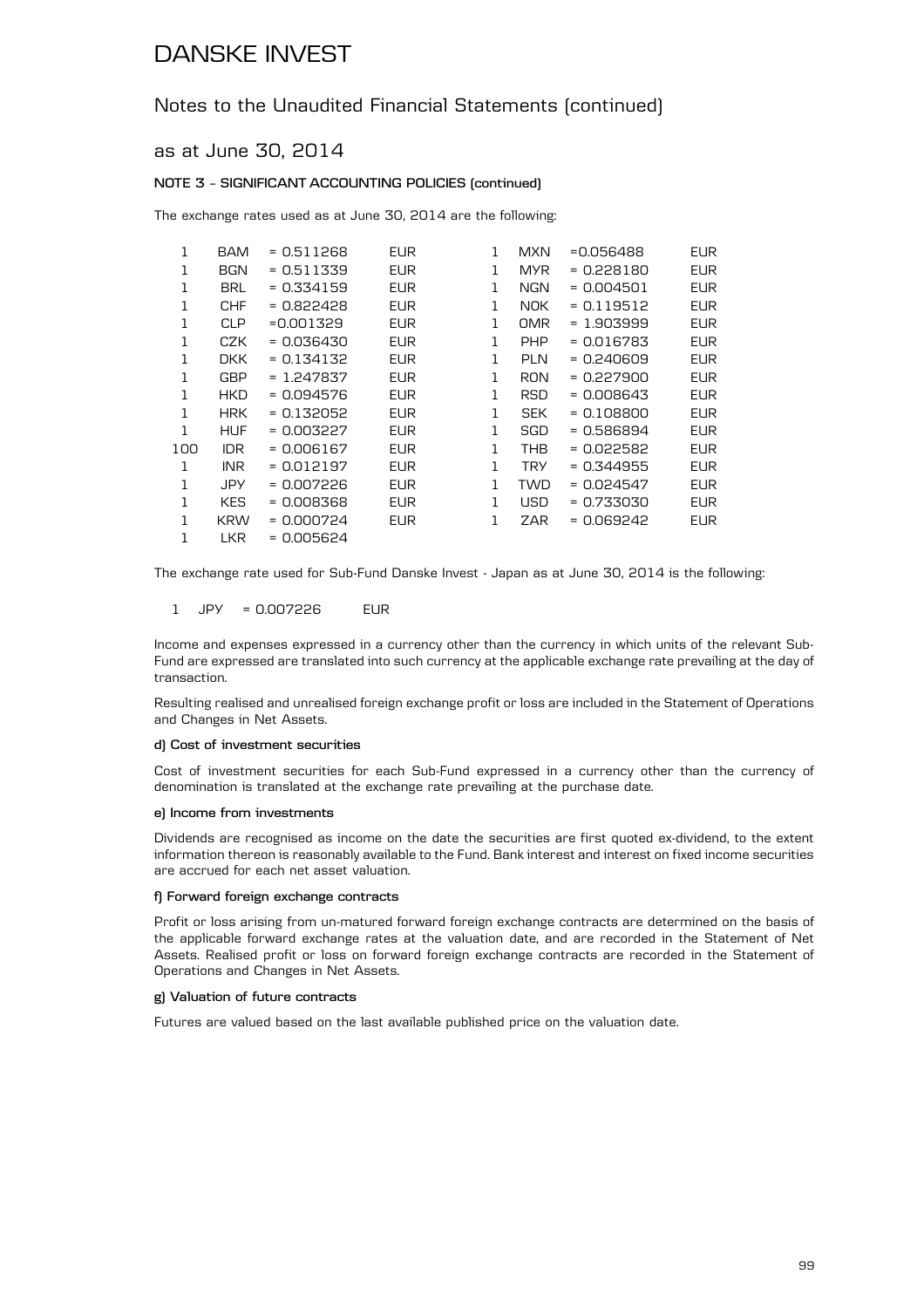### Notes to the Unaudited Financial Statements (continued)

### as at June 30, 2014

#### **NOTE 3 – SIGNIFICANT ACCOUNTING POLICIES (continued)**

#### **h) Valuation of Credit Default Swap**

The Credit Default Swap (CDS) positions are valued in accordance with valuation principles decided by the Board of Directors of the Management Company on the basis of their Marked to Market price by using standard market practices. The valuation is done on a dirty price, meaning that interest accrued are recognized in the valuation of the CDS. When interest is due, it is recorded on cash basis in the Statement of Operations and Changes in Net Assets. To enter into CDS, the Fund paid an upfront fee which is recorded as realised loss in the Statement of Operations and Changes in Net Assets. Danske Invest Management Company has entered into an OTC Pricing and Monitoring Agreement with RBC Investor Services Bank S.A. with regard to the pricing of OTC (over the counter) derivative instruments.

#### **i) RBT securities**

The Sub-Funds Danske Invest – Danish Bond and Danske Invest – Danish Mortgage Bond are invested in bonds called "RBT". Those Bonds that are repaid by instalments are subject to drawing - the instalments are drawn from the bondholders in exchange for the instalments paid by the borrower. When the borrowers pay instalments, the same amount of the bond series is drawn pro rata from the bondholders, and they will receive the par value of the drawn bonds.

#### **j) Swing Pricing**

The investment manager needs to undertake transactions in order to maintain the desired asset allocation as a result of subscriptions or redemptions, which may generate additional costs for the Fund and its unitholders. As a consequence, in order to protect the existing investors' interest, from these capital movements, when net capital movements exceed a threshold pre-defined by the Board of Directors of the Management Company, the valuation of the underlying securities is adjusted on a line by line basis to reflect these costs. This adjustment reflects the estimated tax and dealing costs that may be incurred by the fund as a result of these transactions, and the estimated bid-offer spread of the assets in which the fund invests. A periodical review is undertaken in order to verify the appropriateness of the swing factor being applied.

On June 30, 2014 swing pricing was applied to the sub-funds Danske Invest Global Emerging Markets, Danske Invest Europe Focus and Danske Invest Global StockPicking.

#### **NOTE 4 – MANAGEMENT FEES, MARKETING FEES AND OPERATING AND ADMINISTRATIVE EXPENSES**

The Fund pays the Management Company a Management Fee as outlined below:

|                                                      | <b>Management Fee</b> |
|------------------------------------------------------|-----------------------|
| Danske Invest                                        | rates per annum       |
| - Danske Invest - Danish Bond Class A                | 0.80%                 |
| - Danske Invest - Danish Bond Class A d              | 0.80%                 |
| - Danske Invest - European Bond Class A              | 0.80%                 |
| - Danske Invest - European Bond Class A d            | $0.80\%$              |
| - Danske Invest - European Bond Class A-nok h        | 0.80%                 |
| - Danske Invest - Denmark Focus Class A              | 1.50%                 |
| - Danske Invest - Nordic Class A                     | 1.50%                 |
| - Danske Invest - Swedish Bond Class A               | 0.80%                 |
| - Danske Invest - Swedish Bond Class Y               | 0.50%                 |
| - Danske Invest - Sweden Class A                     | 1.50%                 |
| - Danske Invest - Danish Mortgage Bond Class A       | 0.80%                 |
| - Danske Invest - Danish Mortgage Bond Class A d     | 0.80%                 |
| - Danske Invest - Danish Mortgage Bond Class A-eur h | 0.80%                 |
| - Danske Invest - Danish Mortgage Bond Class A-nok h | $0.80\%$              |
| - Danske Invest - Danish Mortgage Bond Class A-sek h | 0.80%                 |
| - Danske Invest - Danish Mortgage Bond Class I       | 0.20%                 |
| - Danske Invest - Global Emerging Markets Class A    | 1.70%                 |
| - Danske Invest - Global Emerging Markets Class I    | 0.90%                 |
| - Danske Invest - Europe Focus Class A               | 1.60%                 |
| - Danske Invest - Europe Focus Class I               | 0.90%                 |
| - Danske Invest - Global StockPicking Class A        | 1.60%                 |
| - Danske Invest - Global StockPicking Class I        | 0.90%                 |
| - Danske Invest - Europe Small Cap Class A           | 1.60%                 |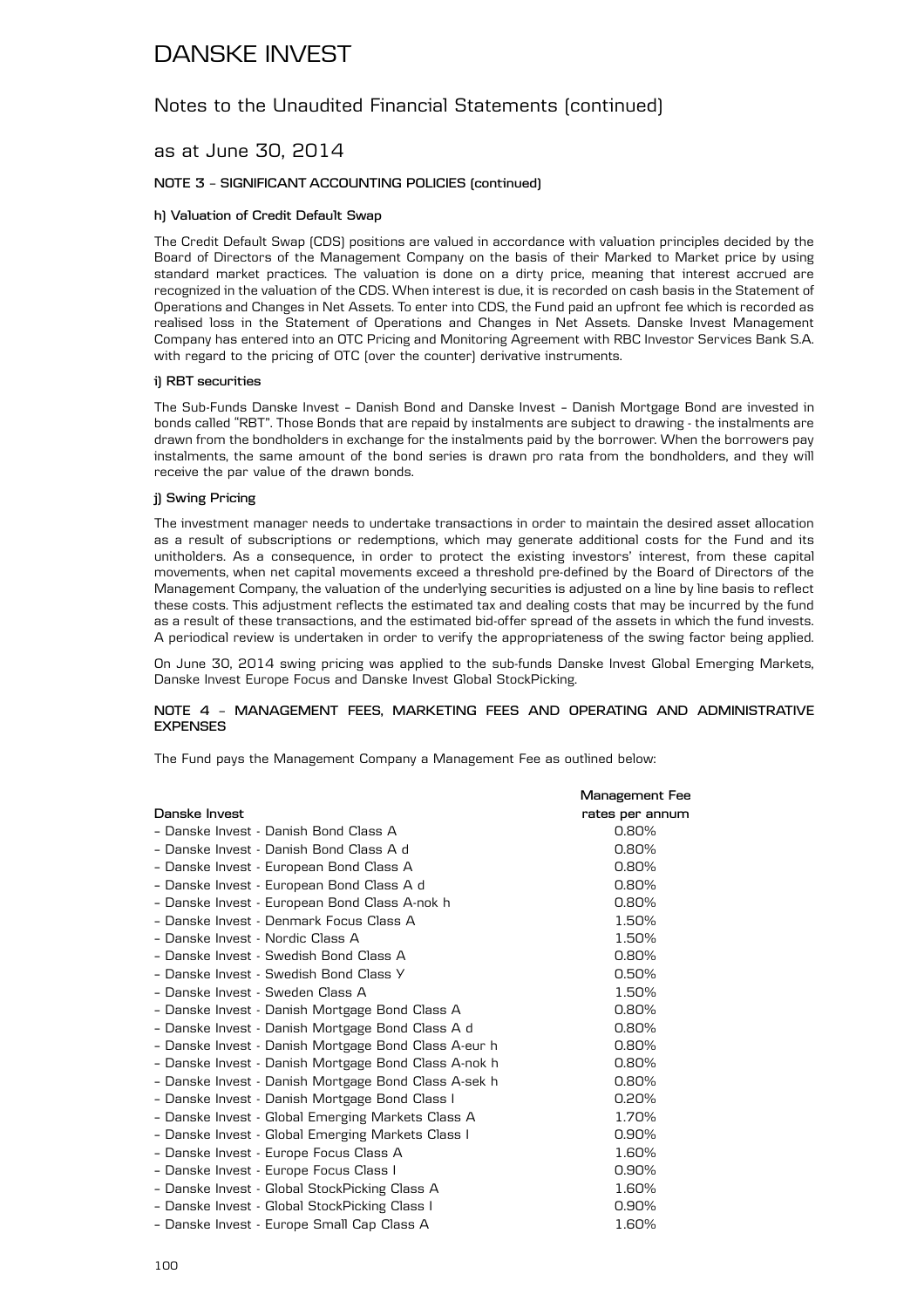### Notes to the Unaudited Financial Statements (continued)

### as at June 30, 2014

#### **NOTE 4 – MANAGEMENT FEES, MARKETING FEES AND OPERATING AND ADMINISTRATIVE EXPENSES (continued)**

| - Danske Invest - Europe Small Cap Class I                  | 0.90%    |
|-------------------------------------------------------------|----------|
| - Danske Invest - Europe High Dividend Class A              | 1.60%    |
| - Danske Invest - Europe High Dividend Class I              | $0.90\%$ |
| - Danske Invest - Global Corporate Bonds Class A            | 0.80%    |
| - Danske Invest - Global Corporate Bonds Class A-nok h      | 0.80%    |
| - Danske Invest - Global Corporate Bonds Class A-sek h      | 0.80%    |
| - Danske Invest - Global Corporate Bonds Class I            | 0.20%    |
| - Danske Invest - Eastern Europe Convergence Class A        | 1.60%    |
| - Danske Invest - Eastern Europe Convergence Class I        | 0.90%    |
| - Danske Invest - China Class A                             | 1.60%    |
| - Danske Invest - Japan Class A                             | 1.50%    |
| - Danske Invest - India Class A                             | 1.70%    |
| - Danske Invest - Trans-Balkan Class A                      | 2.75%    |
| - Danske Invest - Global Emerging Markets Small Cap Class A | 1.70%    |
| - Danske Invest - Global Emerging Markets Small Cap Class I | 0.90%    |
| - Danske Invest - Russia Class A                            | 2.00%    |
| - Danske Invest - Russia Class I                            | 1.00%    |

The fees are based on the net assets of the Sub-Funds as determined on each valuation date and payable quarterly in arrears.

#### *Marketing fee:*

In addition to the Management Fee, the Sub-Funds pay the Management Company a marketing fee (the "Marketing Fee") amounting to a percentage of maximum 0.10% per annum of the Net Asset Value determined in respect of each Sub-Fund except for the I sub-classes where the marketing fee is not charged.

The remuneration of the sub-investment managers is at the expense of the Investment manager or the Management Company.

#### *Operating and Administrative expenses:*

The Fund pays the Management Company operating and administrative expenses (the "Operating and Administrative Expenses") amounting to a percentage of maximum 0.40% p.a. of the NAV as determined in respect of each Sub-Fund and /or Class. The Operating and Administrative Expenses are fixed which means that the Management Company shall bear the excess in actual expenses to any Operating and Administrative Expenses charged to the Sub-Fund and/or Class. On the other hand the Management Company is entitled to retain any amount of Operating and Administrative Expenses charged to the Sub-Fund and/or Class, which exceeds the actual related expenses incurred by the respective Sub-Fund and/or Class. The Operating and Administrative Expenses cover the administration and safe-keeping of assets and other ongoing operating and administrative expenses such as :

a) Remuneration of the Custodian and its transaction charges and such part of any fees or charges of a local correspondent as may exceed the Custodian's remuneration, remuneration of the Central Administration Agent; remuneration of the Registrar Agent; remuneration of the Principal Paying Agent and of any paying agent as well as auditors' fees and expenses;

b) A fund servicing fee, remaining part of the Operating and Administrative Expenses after deduction of the expenses detailed under section a) above, paid to the Management Company for administrative and related services including but not limited to:

- the cost of ordinary legal advice received by the Management Company, the Custodian , the Central Administration Agent or the Registrar Agent when acting in the interest of the Unitholders;
- the costs of printing, preparing, translating and distributing financial reports, KIIDs and prospectus;
- any fees of registration of the Sub-Funds in different jurisdictions including fees due to the supervisory authorities in such countries;
- the cost of publishing the Offer Price and Redemption Price and any notices to Unitholders;
- other customary administration and publication expenses arising from the Fund's operations;
- risk and compliance monitoring support;
- operational support relating to securities lending.

In case a portion of the above mentioned Service Providers fees is paid directly from the assets of the Sub-Fund and/or Class, the Operating and Administrative Expenses due to the Management Company is reduced accordingly. The above mentioned fees are calculated on each Valuation Day on the net assets of the relevant Sub-Fund and/or Class and paid quarterly in arrears.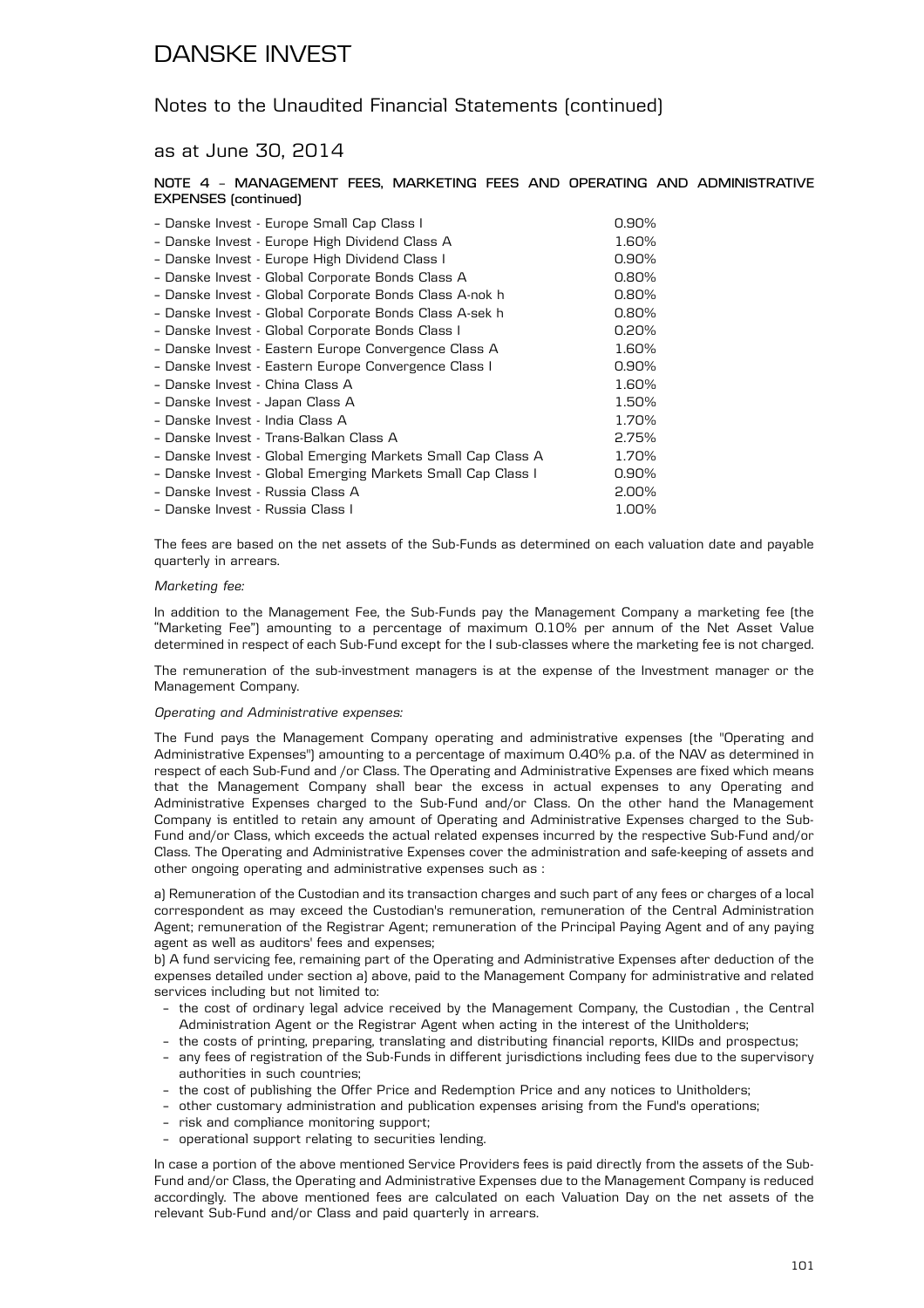### Notes to the Unaudited Financial Statements (continued)

### as at June 30, 2014

#### **NOTE 4 – MANAGEMENT FEES, MARKETING FEES AND OPERATING AND ADMINISTRATIVE EXPENSES (continued)**

The Fund pays the Management Company an Operating and Administrative Expense as outlined below:

|                                                             | Operating and  |
|-------------------------------------------------------------|----------------|
|                                                             | Administrative |
| Danske Invest                                               | Expenses       |
| - Danske Invest - Danish Bond Class A                       | 0.12%          |
| - Danske Invest - Danish Bond Class A d                     | 0.12%          |
| - Danske Invest - Danish Mortgage Bond Class A              | 0.12%          |
| - Danske Invest - Danish Mortgage Bond Class A d            | 0.12%          |
| - Danske Invest - Danish Mortgage Bond Class A-eur h        | 0.12%          |
| - Danske Invest - Danish Mortgage Bond Class A-nok h        | 0.12%          |
| - Danske Invest - Danish Mortgage Bond Class A-sek h        | 0.12%          |
| - Danske Invest - Danish Mortgage Bond Class I              | 0.12%          |
| - Danske Invest - European Bond Class A                     | 0.15%          |
| - Danske Invest - European Bond Class A d                   | 0.15%          |
| - Danske Invest - European Bond Class A-nok h               | 0.15%          |
| - Danske Invest - European Bond Class I                     | 0.15%          |
| - Danske Invest - Global Corporate Bonds Class A            | 0.12%          |
| - Danske Invest - Global Corporate Bonds Class A-nok h      | 0.12%          |
| - Danske Invest - Global Corporate Bonds Class A-sek h      | 0.12%          |
| - Danske Invest - Global Corporate Bonds Class I            | 0.12%          |
| - Danske Invest - Swedish Bond Class A                      | 0.12%          |
| - Danske Invest - Swedish Bond Class Y (Sverige Räntefond)  | 0.12%          |
| - Danske Invest - Denmark Focus Class A                     | 0.12%          |
| - Danske Invest - Eastern Europe Convergence Class A        | 0.20%          |
| - Danske Invest - Eastern Europe Convergence Class I        | 0.20%          |
| - Danske Invest - Europe Focus Class A                      | 0.12%          |
| - Danske Invest - Europe Focus Class I                      | 0.12%          |
| - Danske Invest - Europe High Dividend Class A              | 0.12%          |
| - Danske Invest - Europe High Dividend Class I              | 0.12%          |
| - Danske Invest - Europe Small Cap Class A                  | 0.15%          |
| - Danske Invest - Europe Small Cap Class I                  | 0.15%          |
| - Danske Invest - Global Emerging Markets Class A           | 0.20%          |
| - Danske Invest - Global Emerging Markets Class I           | 0.20%          |
| - Danske Invest - Global Emerging Markets Small Cap Class A | 0.25%          |
| - Danske Invest - Global Emerging Markets Small Cap Class I | 0.25%          |
| - Danske Invest - Global StockPicking Class A               | 0.12%          |
| - Danske Invest - Global StockPicking Class I               | 0.12%          |
| - Danske Invest - China Class A                             | 0.40%          |
| - Danske Invest - India Class A                             | 0.25%          |
| - Danske Invest - Japan Class A                             | 0.30%          |
| - Danske Invest - Nordic Class A                            | 0.15%          |
| - Danske Invest - Russia Class A                            | 0.35%          |
| - Danske Invest - Russia Class I                            | 0.35%          |
| - Danske Invest - Sweden Class A                            | 0.12%          |
| - Danske Invest - Trans-Balkan Class A                      | 0.40%          |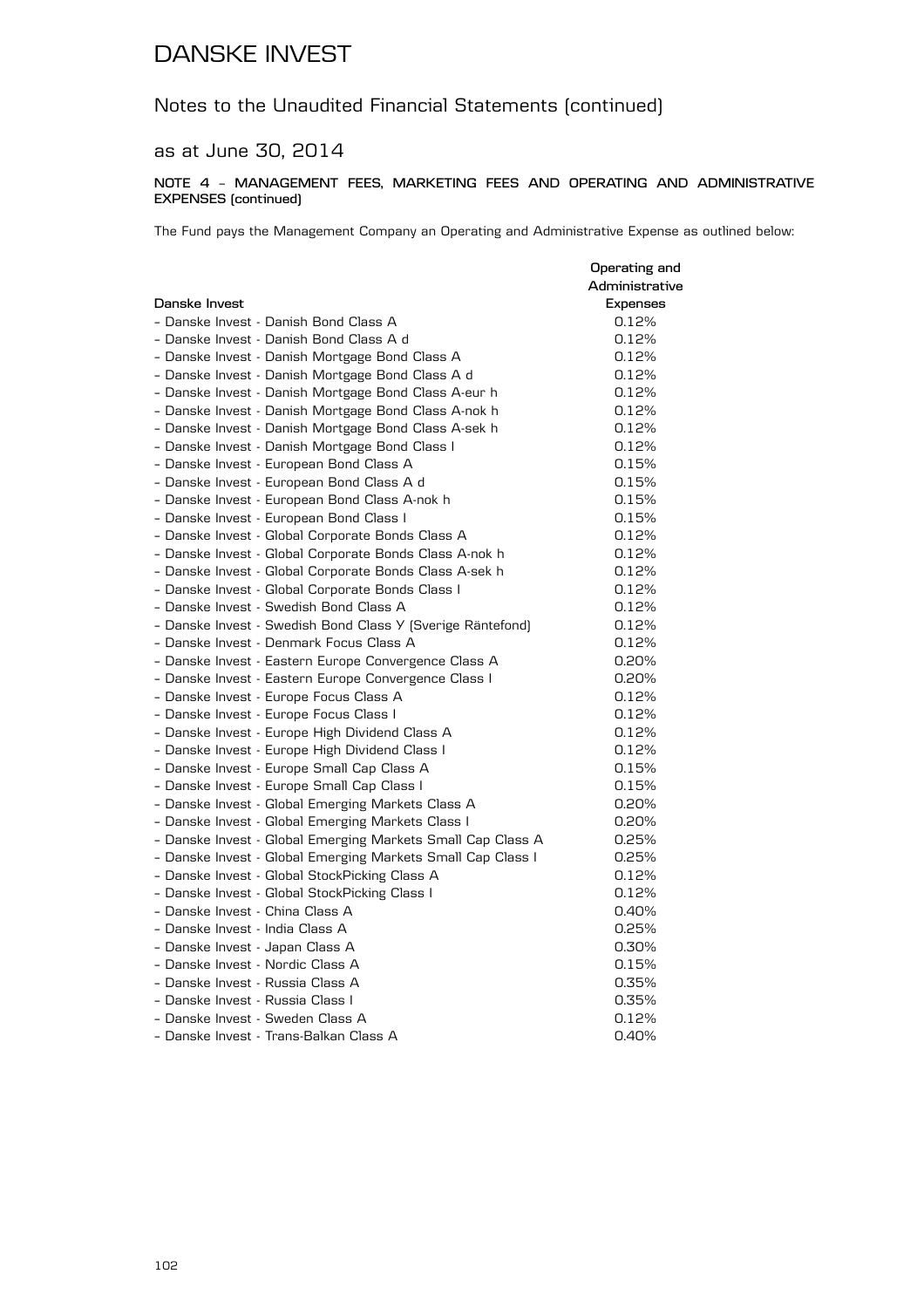### Notes to the Unaudited Financial Statements (continued)

### as at June 30, 2014

#### **NOTE 5 – CENTRAL ADMINISTRATION FEES, CUSTODIAN FEES AND TRANSFER AGENT FEES**

*Central Administration fees and Custodian fees:*

In accordance with the common fee schedule agreement dated January 1, 2008 which was updated on July 19, 2013 and effective July 1, 2013, RBC Investor Services Bank S.A. is entitled to a fee agreed with the Management Company to be paid by the Management Company out of the Fund's assets. This is calculated in arrears on the average net assets calculated at the frequency of each Net Asset Value calculation.

#### *Registrar Agent fees*:

In accordance with the Register and Transfer Agent Agreement, dated December 1, 2010, RBC Investor Services Bank S.A., is entitled to receive a fee paid by the sub funds.

Effective from 1 July 2014 - due to the implementation of the Fixed Total Expense Ratio, the Management Company is paying RBC Investor Services Bank fees out of the Operating and Administrative fee received by the sub funds.

#### **NOTE 6 – TAXE D'ABONNEMENT**

Under present Luxembourg law, the Fund is subject to "Taxe d'abonnement" at the annual rate of 0.05p.a. for classes intended for retail investors and at the rate of 0.01p.a. for classes intended for institutional investors. The "Taxe d'abonnement" is payable quarterly in arrears and calculated on the basis of the net assets calculated as at the end of each calendar quarter.

In case some Sub-Funds are invested in other Luxembourg investment funds, which are subject to the subscription tax provided for by the modified Law of December 17, 2010 relating to undertakings for collective investment, no subscription tax is due from the Sub-Funds on the portion of assets.

#### **NOTE 7 – FORWARD FOREIGN EXCHANGE CONTRACTS**

As at June 30, 2014, the following forward foreign exchange contracts were outstanding:

#### **Danske Invest - European Bond**

|            | Amount<br>purchased |            | Amount sold | Maturity   |     | Unrealised    |
|------------|---------------------|------------|-------------|------------|-----|---------------|
|            |                     |            |             |            |     | profit/(loss) |
| <b>EUR</b> | 187.979             | NOK.       | 1,528,000   | 14/07/2014 | EUR | 5.468         |
| <b>EUR</b> | 165.978             | USD.       | 230,000     | 14/07/2014 | EUR | [2,613]       |
| <b>NOK</b> | 71.142.970          | <b>EUR</b> | 8.773.310   | 14/07/2014 | EUR | [275,526]     |
| USD        | 5.000               | <b>EUR</b> | 3.616       | 14/07/2014 | EUR | 49            |

(272,622)

#### **Danske Invest - Danish Mortgage Bond**

|            | Amount      |            |             |            |            | Unrealised    |
|------------|-------------|------------|-------------|------------|------------|---------------|
|            | purchased   |            | Amount sold | Maturity   |            | profit/(loss) |
| <b>SEK</b> | 9.365       | <b>DKK</b> | 7.612       | 10/07/2014 | <b>DKK</b> | (17)          |
| <b>DKK</b> | 66.630.809  | <b>SEK</b> | 81.105.643  | 14/07/2014 | <b>DKK</b> | 858,469       |
| <b>EUR</b> | 828.360     | <b>DKK</b> | 6,180,316   | 14/07/2014 | <b>DKK</b> | (4,625)       |
| <b>NOK</b> | 1,326,000   | <b>DKK</b> | 1,198,922   | 14/07/2014 | <b>DKK</b> | (18, 101)     |
| <b>SEK</b> | 488.412.540 | DKK        | 401.933.177 | 14/07/2014 | <b>DKK</b> | (5,855,462)   |
|            |             |            |             |            |            | (5.019.736)   |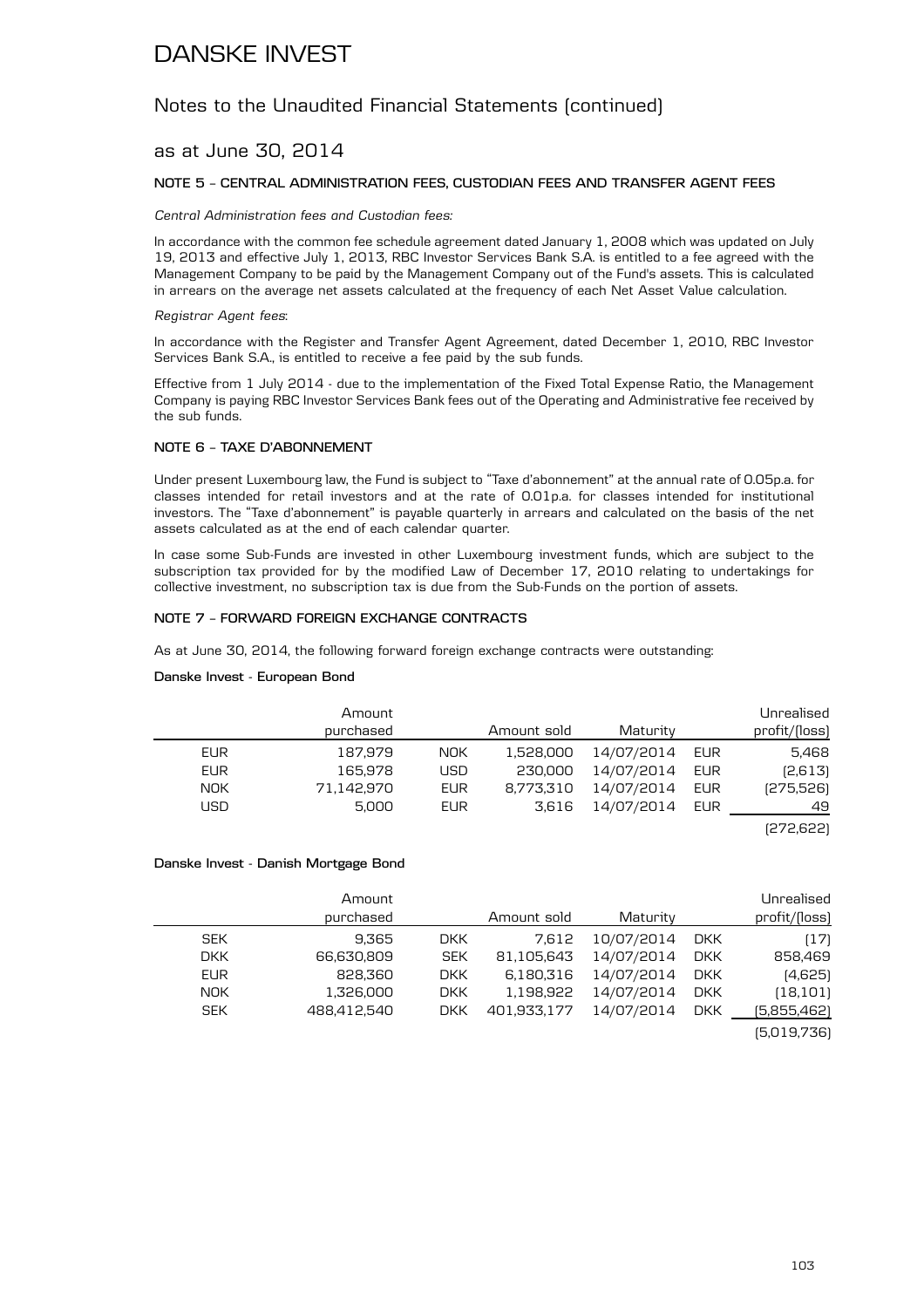### Notes to the Unaudited Financial Statements (continued)

### as at June 30, 2014

#### **NOTE 7 – FORWARD FOREIGN EXCHANGE CONTRACTS (continued)**

#### **Danske Invest - Global Corporate Bonds**

|            | Amount<br>purchased |            | Amount sold | Maturity   |            | Unrealised<br>profit/[loss] |
|------------|---------------------|------------|-------------|------------|------------|-----------------------------|
| <b>EUR</b> | 79.297              | <b>SEK</b> | 723,213     | 10/07/2014 | <b>EUR</b> | 625                         |
| <b>NOK</b> | 67,350              | <b>EUR</b> | 8,238       | 10/07/2014 | <b>EUR</b> | (192)                       |
| <b>SEK</b> | 13,592,468          | <b>EUR</b> | 1,495,106   | 10/07/2014 | <b>EUR</b> | (16,501)                    |
| <b>EUR</b> | 3,979,619           | <b>USD</b> | 5,516,000   | 14/07/2014 | <b>EUR</b> | (63,637)                    |
| <b>EUR</b> | 8,352,090           | NOK.       | 67,730,213  | 14/07/2014 | <b>EUR</b> | 262,092                     |
| <b>EUR</b> | 5,732,595           | <b>SEK</b> | 52,045,031  | 14/07/2014 | <b>EUR</b> | 71,438                      |
| <b>NOK</b> | 141,009,745         | <b>EUR</b> | 17,108,258  | 14/07/2014 | <b>EUR</b> | (265,127)                   |
| <b>SEK</b> | 798,914,366         | <b>EUR</b> | 88,100,242  | 14/07/2014 | <b>EUR</b> | (1,198,701)                 |
|            |                     |            |             |            |            | (1,210,003)                 |

#### **NOTE 8 – COMBINED STATEMENTS**

The Fund's total net assets are expressed in EUR and correspond to the difference between the total assets and the total liabilities of the Fund. In order to calculate this value, the net assets of each Sub-Fund are, unless they are already expressed in EUR, converted into EUR at the exchange rates prevailing at June 30, 2014 and added together.

#### **Currency translation**

Opening net assets are maintained at the closing exchange rate of the previous year. Exchange differences arising in aggregate are included in the combined statement of changes in net assets for the year under "currency translation".

#### **NOTE 9 – FUTURES CONTRACTS**

As at June 30, 2014, the following financial futures contracts were outstanding:

#### **Danske Invest - European Bond**

| Unrealised<br>profit/(loss)<br>(EUR) | Maturity<br>date | Commitment<br>(EUR) | Number of<br>contracts | Currency   | Contracts                 |                 |
|--------------------------------------|------------------|---------------------|------------------------|------------|---------------------------|-----------------|
| (1,770)                              | 08/09/2014       | (640.050)           | (5)                    | <b>EUR</b> | EURO BOBL                 | SALE            |
| [8,760]                              | 08/09/2014       | (881,520)           | [6]                    | <b>EUR</b> | EURO BUND                 | <b>SALE</b>     |
| 85                                   | 08/09/2014       | 774.550             | 7                      | <b>EUR</b> | EURO SCHATZ<br>EURO-BUXL- | <b>PURCHASE</b> |
| 35,960                               | 08/09/2014       | 2.422.440           | 18                     | <b>EUR</b> | <b>FUTURES</b>            | <b>PURCHASE</b> |
| 25.515                               |                  |                     |                        |            |                           |                 |

#### **Danske Invest - Global Corporate Bonds**

|                 | Contracts                       | Currency   | Number of<br>contracts | Commitment<br>(EUR) | Maturity<br>date | Unrealised<br>profit<br>(EUR) |
|-----------------|---------------------------------|------------|------------------------|---------------------|------------------|-------------------------------|
| <b>SALE</b>     | <b>2Y TREASURY</b><br>NOTES USA | USD        | (15)                   | [3,293,438]         | 30/09/2014       | 1,375                         |
|                 | <b>5Y TREASURY</b>              |            |                        |                     |                  |                               |
| <b>SALE</b>     | NOTES USA                       | <b>USD</b> | (8)                    | (955, 125)          | 30/09/2014       | 916                           |
| <b>PURCHASE</b> | EURO BOBL                       | <b>EUR</b> | 75                     | 9,600,750           | 08/09/2014       | 29,250                        |
| <b>PURCHASE</b> | EURO BUND                       | <b>EUR</b> | 55                     | 8,080,600           | 08/09/2014       | 67,100                        |
| <b>PURCHASE</b> | EURO SCHATZ<br>EURO-BUXL-       | <b>EUR</b> | 65                     | 7,192,250           | 08/09/2014       | 975                           |
| <b>PURCHASE</b> | <b>FUTURES</b>                  | <b>EUR</b> | 20                     | 2,691,600           | 08/09/2014       | 34,000                        |
|                 |                                 |            |                        |                     |                  | 133.616                       |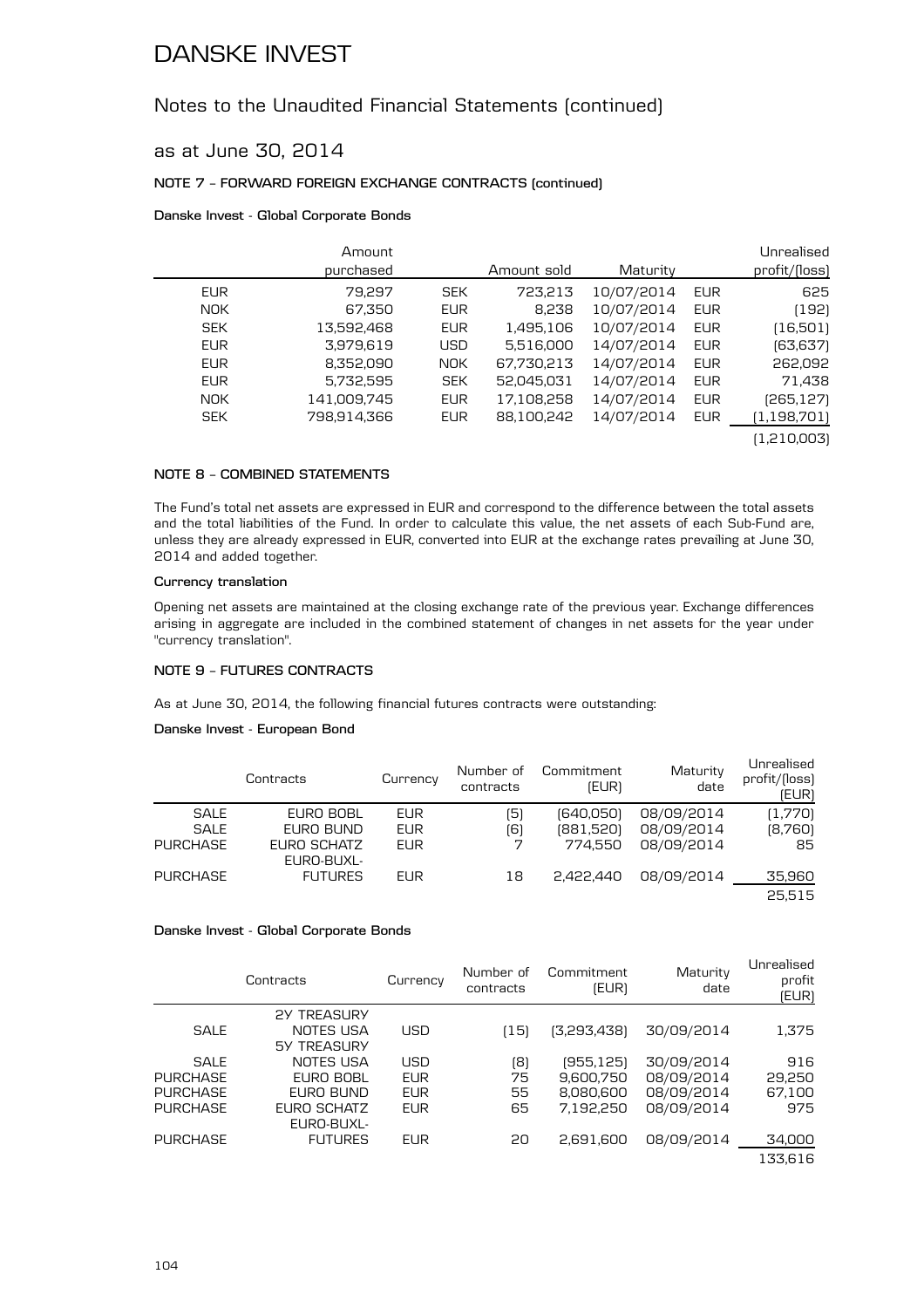### Notes to the Unaudited Financial Statements (continued)

### as at June 30, 2014

### **NOTE 10 – SECURITIES LENDING**

The Fund had entered into a fully collaterized securities lending agreements through a high quality financial institution as described in the prospectus. On June 30, 2014, the overall value of the securities lent by the sub funds amounted to:

|                                                   | Currency   |               |
|---------------------------------------------------|------------|---------------|
| Danske Invest - Nordic                            | <b>EUR</b> | 95,427.32     |
| Danske Invest - Sweden                            | <b>SEK</b> | 2,324,352.02  |
| Danske Invest - Global Emerging Markets           | <b>USD</b> | 17.746.868.26 |
| Danske Invest - Europe Focus                      | EUR        | 39,899,488.46 |
| Danske Invest - Global StockPicking               | EUR        | 4.437.544.92  |
| Danske Invest - Europe Small Cap                  | EUR        | 44.944.349.94 |
| Danske Invest - Europe High Dividend              | EUR        | 10,478,965.70 |
| Dankse Invest - Eastern Europe Convergence        | EUR        | 257,241.60    |
| Danske Invest - China                             | <b>USD</b> | 572.455.97    |
| Danske Invest - Global Emerging Markets Small Cap | <b>USD</b> | 7.086.083.98  |
|                                                   |            |               |

#### **NOTE 11 – CREDIT DEFAULT SWAP (CDS)**

The following credit default swap was conducted with the counterparty Barclays Bank.

As of June 30, 2014, the following CDS was outstanding for the Sub-Fund Danske Invest - Global Corporate Bonds.

| Notional (Long) | Underlving         | urrencvٽ | Present Value |
|-----------------|--------------------|----------|---------------|
| 3.000.000       | Holcim Finance Lux | EUR      | 56.160        |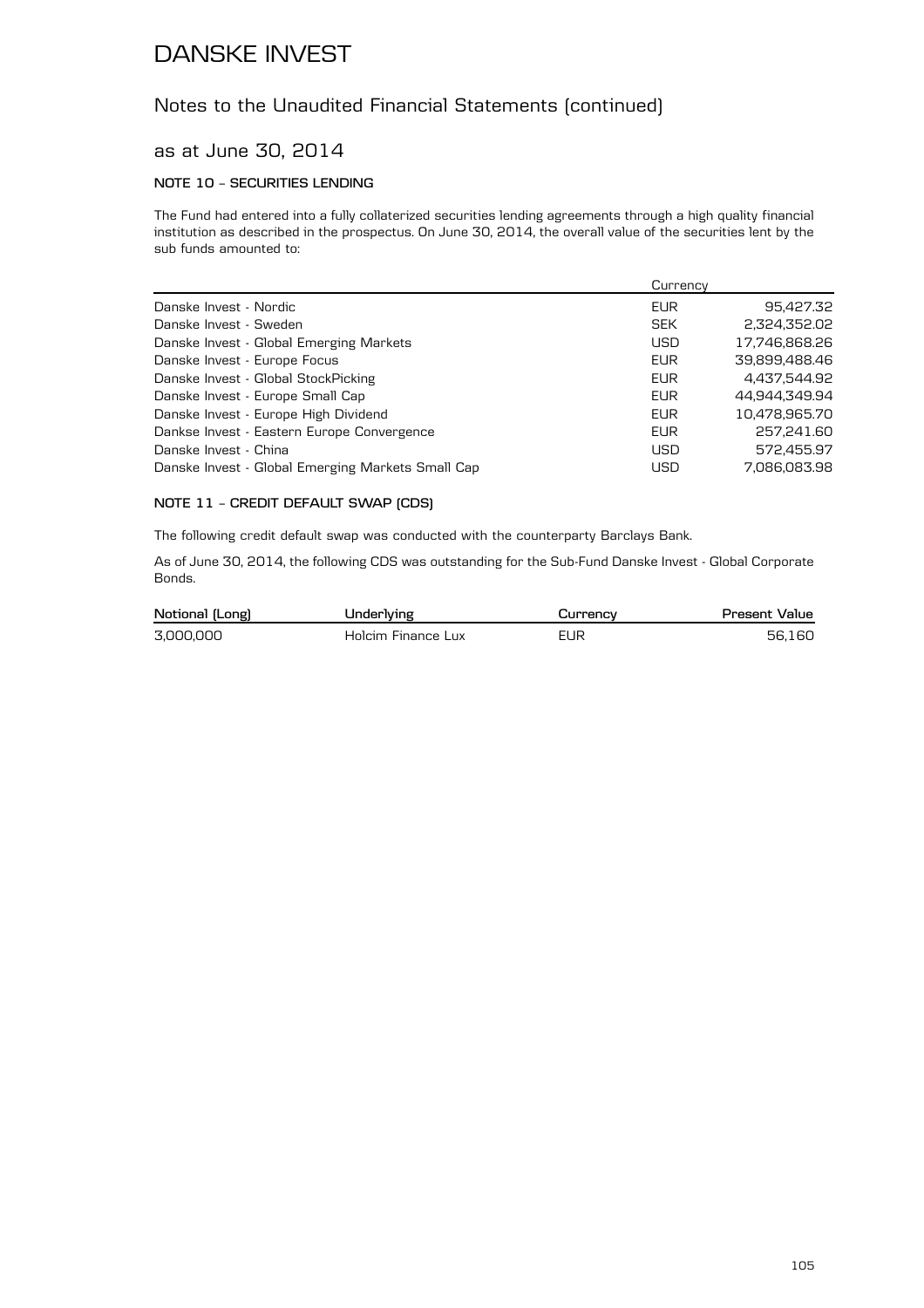# INFORMATION FOR INVESTORS IN SWITZERLAND (non audited)

## as at June 30, 2014

1) Danske Invest - Total Expense Ratio (TER) as per June 30, 2014

|                                            | Base       |              |        |                   |
|--------------------------------------------|------------|--------------|--------|-------------------|
| Fund Name                                  | Currency   | Isin Code    | TER    | <b>TER Amount</b> |
| <b>DANSKE INVEST</b><br>- DANISH BOND      |            |              |        |                   |
| Danish Bond                                | <b>DKK</b> |              |        |                   |
| Class A                                    |            | LU0012089180 | 1.07 % | 2,664,801         |
| Danish Bond                                |            |              |        |                   |
| Class A d                                  |            | LU0012089008 | 1.07 % | 623,777           |
| <b>DANSKE INVEST</b>                       |            |              |        |                   |
| - DANISH                                   |            |              |        |                   |
| <b>MORTGAGE</b>                            |            |              |        |                   |
| <b>BOND</b>                                | <b>DKK</b> |              |        |                   |
| Danish Mortgage<br>Bond Class A            |            | LU0080347536 | 1.07 % | 1,719,555         |
| Danish Mortgage                            |            |              |        |                   |
| Bond Class A d                             |            | LU0158165976 | 1.07 % | 379,402           |
| Danish Mortgage                            |            |              |        |                   |
| Bond Class A-nok                           |            |              |        |                   |
| h                                          |            | LU0332084721 | 1.07 % | 12,944            |
| Danish Mortgage<br><b>Bond Class A-sek</b> |            |              |        |                   |
| h                                          |            | LU0332084994 | 1.07 % | 4,606,343         |
| Danish Mortgage                            |            |              |        |                   |
| Bond Class A-eur                           |            |              |        |                   |
| h                                          |            | LU0739644747 | 1.07 % | 55,365            |
| Danish Mortgage                            |            |              |        |                   |
| Bond Class I                               |            | LU0249648097 | 0.33 % | 442,469           |
| <b>DANSKE INVEST</b>                       |            |              |        |                   |
| - EUROPEAN                                 |            |              |        |                   |
| <b>BOND</b>                                | <b>EUR</b> |              |        |                   |
| European Bond<br>Class A                   |            | LU0088125439 | 1.10 % | 227,401           |
| European Bond                              |            |              |        |                   |
| Class A d                                  |            | LU0012089263 | 1.10 % | 16,287            |
| European Bond                              |            |              |        |                   |
| Class A-nok $h^{-1}$                       |            | LU0178669825 | 1.10 % | 5,015             |
| DANSKE INVEST                              |            |              |        |                   |
| - SWEDISH                                  |            |              |        |                   |
| <b>BOND</b><br>Swedish Bond                | <b>SEK</b> |              |        |                   |
| Class A                                    |            | LU0070798268 | 1.08 % | 438,366           |
| Swedish Bond                               |            |              |        |                   |
| Class Y                                    |            | LU0193808663 | 0.77%  | 16,246,853        |
| <b>DANSKE INVEST</b>                       |            |              |        |                   |
| - GLOBAL                                   |            |              |        |                   |
| <b>CORPORATE</b>                           |            |              |        |                   |
| <b>BONDS</b><br>Global Corporate           | <b>EUR</b> |              |        |                   |
| Bonds Class A                              |            | LU0123484106 | 1.07 % | 1,099,806         |
| Global Corporate                           |            |              |        |                   |
| Bonds Class I                              |            | LU0249702647 | 0.33%  | 36,445            |
| Global Corporate                           |            |              |        |                   |
| Bonds Class A-                             |            |              |        |                   |
| sek h                                      |            | LU0178670161 | 1.07 % | 781,190           |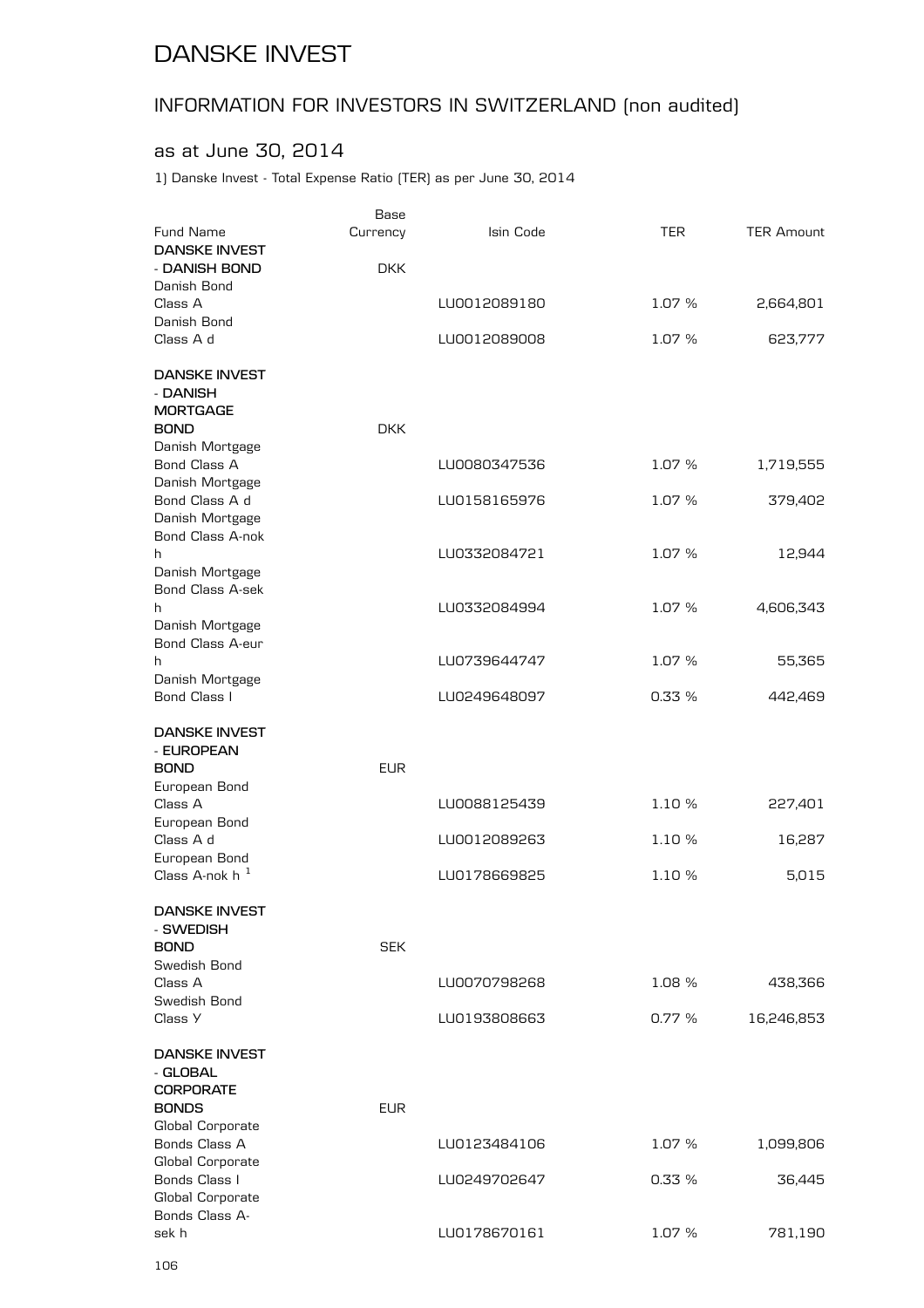# INFORMATION FOR INVESTORS IN SWITZERLAND (non audited) (continued)

## as at June 30, 2014

| Global Corporate                     |            |              |        |           |
|--------------------------------------|------------|--------------|--------|-----------|
| Bonds Class A-                       |            |              |        |           |
| nok h                                |            | LU0178670245 | 1.07 % | 158,793   |
| <b>DANSKE INVEST</b><br>- DENMARK    |            |              |        |           |
| <b>FOCUS</b>                         | <b>DKK</b> |              |        |           |
| Denmark Focus                        |            |              |        |           |
| Class A                              |            | LU0012195615 | 1.78 % | 2,836,124 |
| <b>DANSKE INVEST</b>                 |            |              |        |           |
| - NORDIC                             | <b>EUR</b> |              |        |           |
| Nordic Class A                       |            | LU0012195888 | 1.80 % | 432,157   |
| <b>DANSKE INVEST</b>                 |            |              |        |           |
| - SWEDEN                             | <b>SEK</b> |              |        |           |
| Sweden Class A                       |            | LU0074604223 | 1.78 % | 4,073,535 |
| <b>DANSKE INVEST</b>                 |            |              |        |           |
| - EUROPE FOCUS                       | <b>EUR</b> |              |        |           |
| Europe Focus                         |            |              |        |           |
| Class A<br>Europe Focus              |            | LU0088125512 | 1.87 % | 5,581,297 |
| Class I                              |            | LU0249696906 | 1.03 % | 5,429,114 |
| <b>DANSKE INVEST</b>                 |            |              |        |           |
| - GLOBAL                             |            |              |        |           |
| <b>STOCKPICKING</b>                  | <b>EUR</b> |              |        |           |
| Global                               |            |              |        |           |
| StockPicking                         |            |              |        |           |
| Class A                              |            | LU0117088970 | 1.87 % | 2,391,381 |
| Global                               |            |              |        |           |
| StockPicking                         |            |              | 1.03 % |           |
| Class I                              |            | LU0249703298 |        | 331,730   |
| <b>DANSKE INVEST</b>                 |            |              |        |           |
| - EUROPE HIGH                        |            |              |        |           |
| <b>DIVIDEND</b><br>Europe High       | <b>EUR</b> |              |        |           |
| Dividend Class A                     |            | LU0123484957 | 1.88 % | 683,372   |
| Europe High                          |            |              |        |           |
| Dividend Class I                     |            | LU0274214740 | 1.03 % | 1,314,533 |
| <b>DANSKE INVEST</b>                 |            |              |        |           |
| - EUROPE<br><b>SMALL CAP</b>         | <b>EUR</b> |              |        |           |
| Europe Small Cap                     |            |              |        |           |
| Class A                              |            | LU0123485178 | 1.90 % | 3,819,411 |
| Europe Small Cap                     |            |              |        |           |
| Class I                              |            | LU0249699918 | 1.06 % | 992,110   |
| <b>DANSKE INVEST</b>                 |            |              |        |           |
| - EASTERN                            |            |              |        |           |
| <b>EUROPE</b>                        |            |              |        |           |
| <b>CONVERGENCE</b><br>Eastern Europe | <b>EUR</b> |              |        |           |
| Convergence                          |            |              |        |           |
| Class A                              |            | LU0156840208 | 1.95 % | 895,413   |
|                                      |            |              |        |           |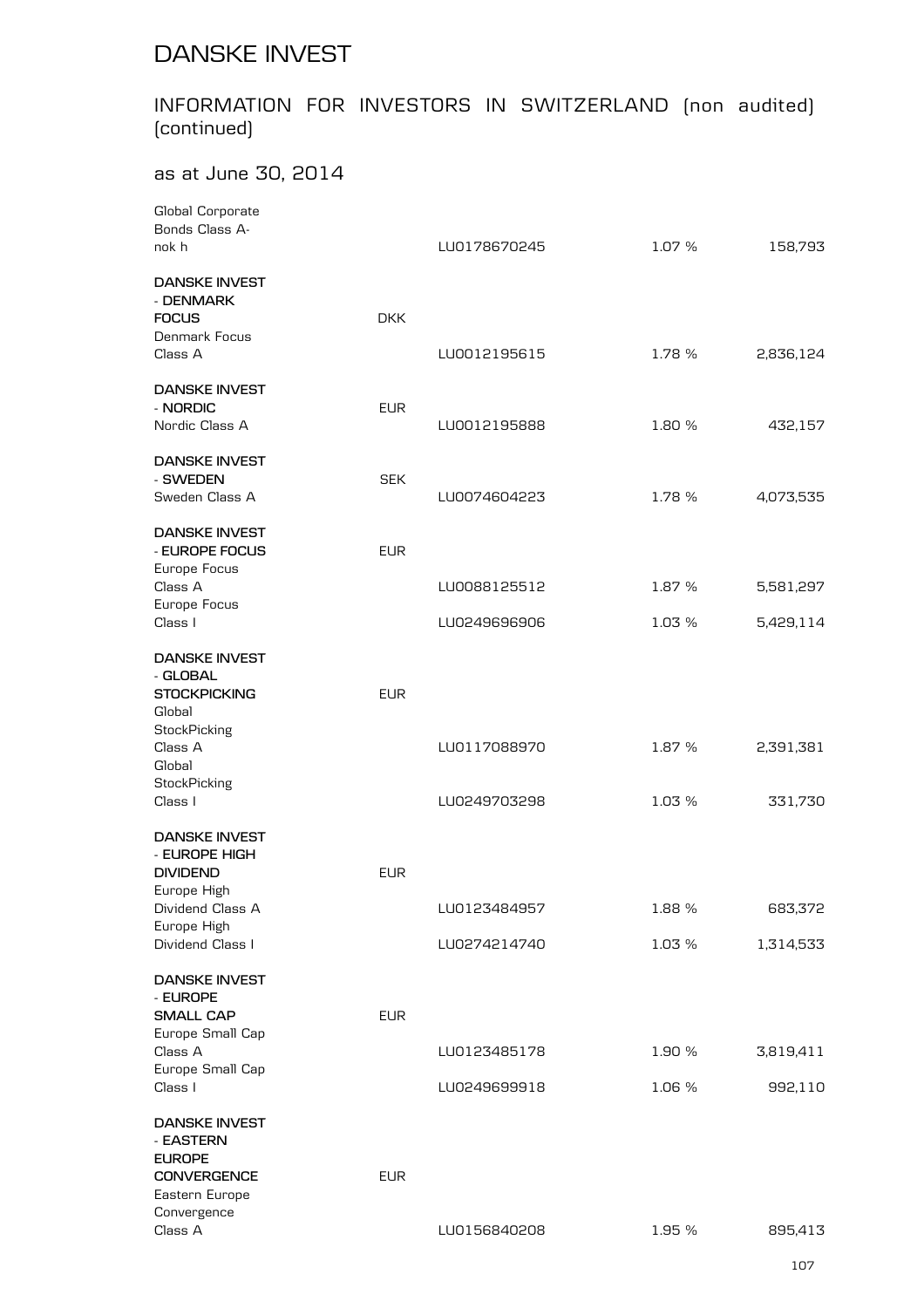## INFORMATION FOR INVESTORS IN SWITZERLAND (non audited) (continued)

### as at June 30, 2014

|            | LU0249695924                 | 1.11 %          | 107                |
|------------|------------------------------|-----------------|--------------------|
| <b>USD</b> |                              |                 |                    |
|            | LU0085580271                 | 2.05%           | 17,051,028         |
|            | LU0249706804                 | 1.11 %          | 3,415,202          |
| <b>USD</b> | LU0178668348                 | 2.15%           | 997,255            |
| <b>JPY</b> |                              |                 |                    |
|            |                              |                 | 16,258,525         |
| <b>USD</b> | LU0193801577                 | 2.10%           | 1,115,393          |
| <b>USD</b> | LU0495011024<br>LU0495011370 | 2.50%<br>1.36 % | 302,523<br>172,607 |
| <b>EUR</b> | LU0249704346                 | 3.30 %          | 399,976            |
| <b>USD</b> |                              |                 |                    |
|            | LU0292126785                 | 2.11%           | 5,662,391          |
|            | LU0292127759                 | 1.16 %          | 1,782,927          |
|            |                              | LU0193802039    | 1.96 %             |

 $1$  Launch of new share class

**All classes in base currency unless otherwise stated The figures above are not audited.**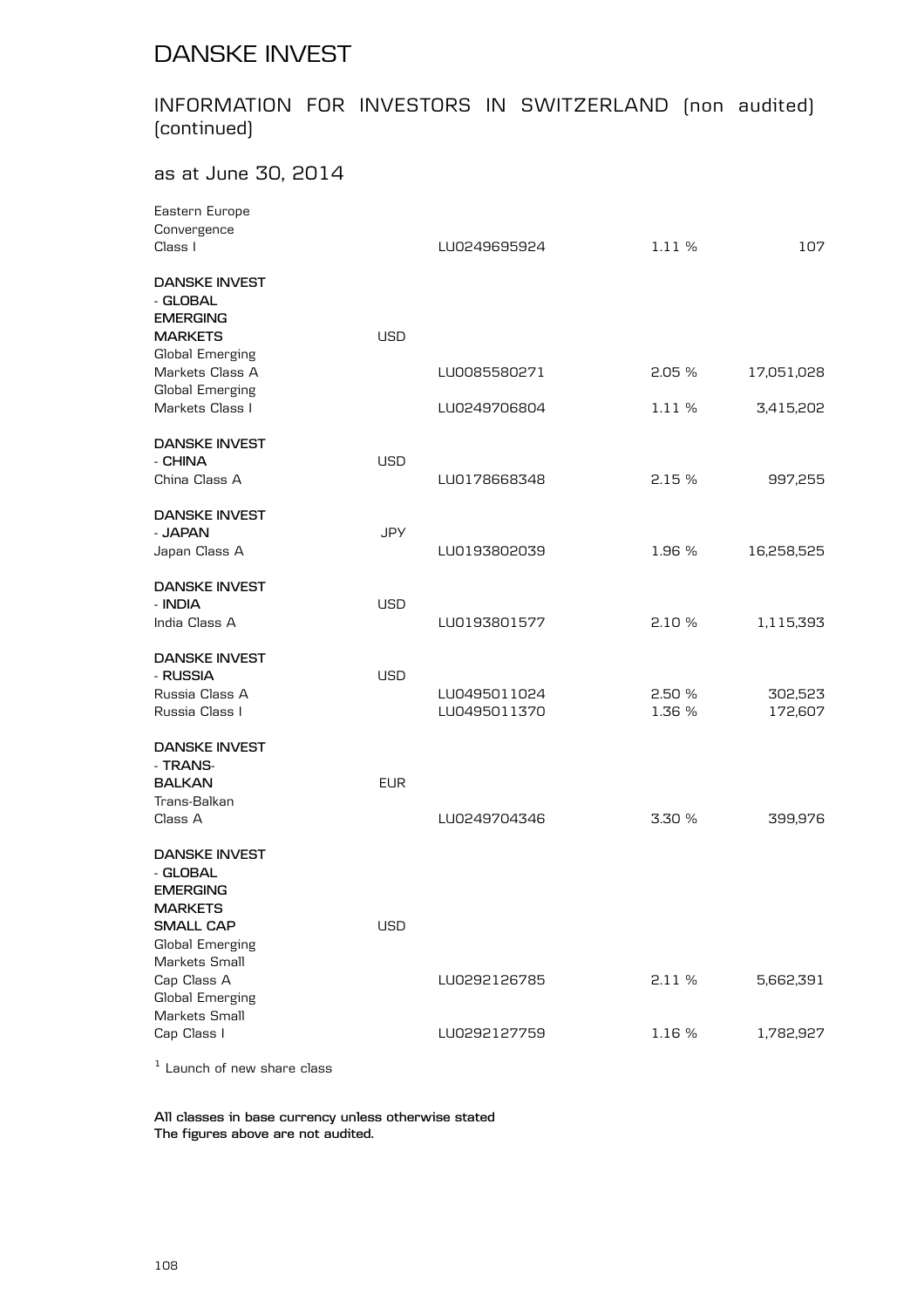## DANSKE INVEST

## INFORMATION FOR INVESTORS IN SWITZERLAND (non audited) (continued)

## as at June 30, 2014

2) Danske Invest - Portfolio Turnover Ratio (PTR) as per June 30, 2014

| <b>Fund Name</b><br>DANSKE INVEST- DANISH BOND<br>Danish Bond             | <b>PTR</b> | <b>Base Currency</b> |
|---------------------------------------------------------------------------|------------|----------------------|
|                                                                           | 11,90%     | DKK.                 |
| DANSKE INVEST - DANISH MORTGAGE BOND<br>Danish Mortgage Bond              | 15,18%     | <b>DKK</b>           |
| DANSKE INVEST - EUROPEAN BOND<br>European Bond                            | 67,98%     | <b>EUR</b>           |
| DANSKE INVEST - SWEDISH BOND<br>Swedish Bond                              | 337,27%    | <b>SEK</b>           |
| DANSKE INVEST - GLOBAL CORPORATE BONDS<br>Global Corporate Bonds          | 83,93%     | <b>EUR</b>           |
| DANSKE INVEST - DENMARK FOCUS<br>Denmark Focus                            | 104,23%    | <b>DKK</b>           |
| DANSKE INVEST - NORDIC<br>Nordic                                          | 122,44%    | <b>EUR</b>           |
| DANSKE INVEST - SWEDEN<br>Sweden                                          | 68,19%     | <b>SEK</b>           |
| DANSKE INVEST - EUROPE FOCUS<br>Europe Focus                              | 43,61%     | <b>EUR</b>           |
| DANSKE INVEST - GLOBAL STOCKPICKING<br>Global StockPicking                | 31,53%     | EUR.                 |
| DANSKE INVEST - EUROPE HIGH DIVIDEND<br>Europe High Dividend              | 25,21%     | <b>EUR</b>           |
| DANSKE INVEST - EUROPE SMALL CAP<br>Europe Small Cap                      | 36,43%     | <b>EUR</b>           |
| DANSKE INVEST - EASTERN EUROPE CONVERGENCE<br>Eastern Europe Convergence  | 1,47%      | <b>EUR</b>           |
| DANSKE INVEST - GLOBAL EMERGING MARKETS<br><b>Global Emerging Markets</b> | $-11,07%$  | USD                  |
| DANSKE INVEST - CHINA<br>China                                            | 132,10%    | USD                  |
| DANSKE INVEST - JAPAN<br>Japan                                            | 134,14%    | JPY                  |
| DANSKE INVEST - INDIA<br>India                                            | $-3,40%$   | USD                  |
| DANSKE INVEST - RUSSIA<br>Russia                                          | 38,63%     | USD                  |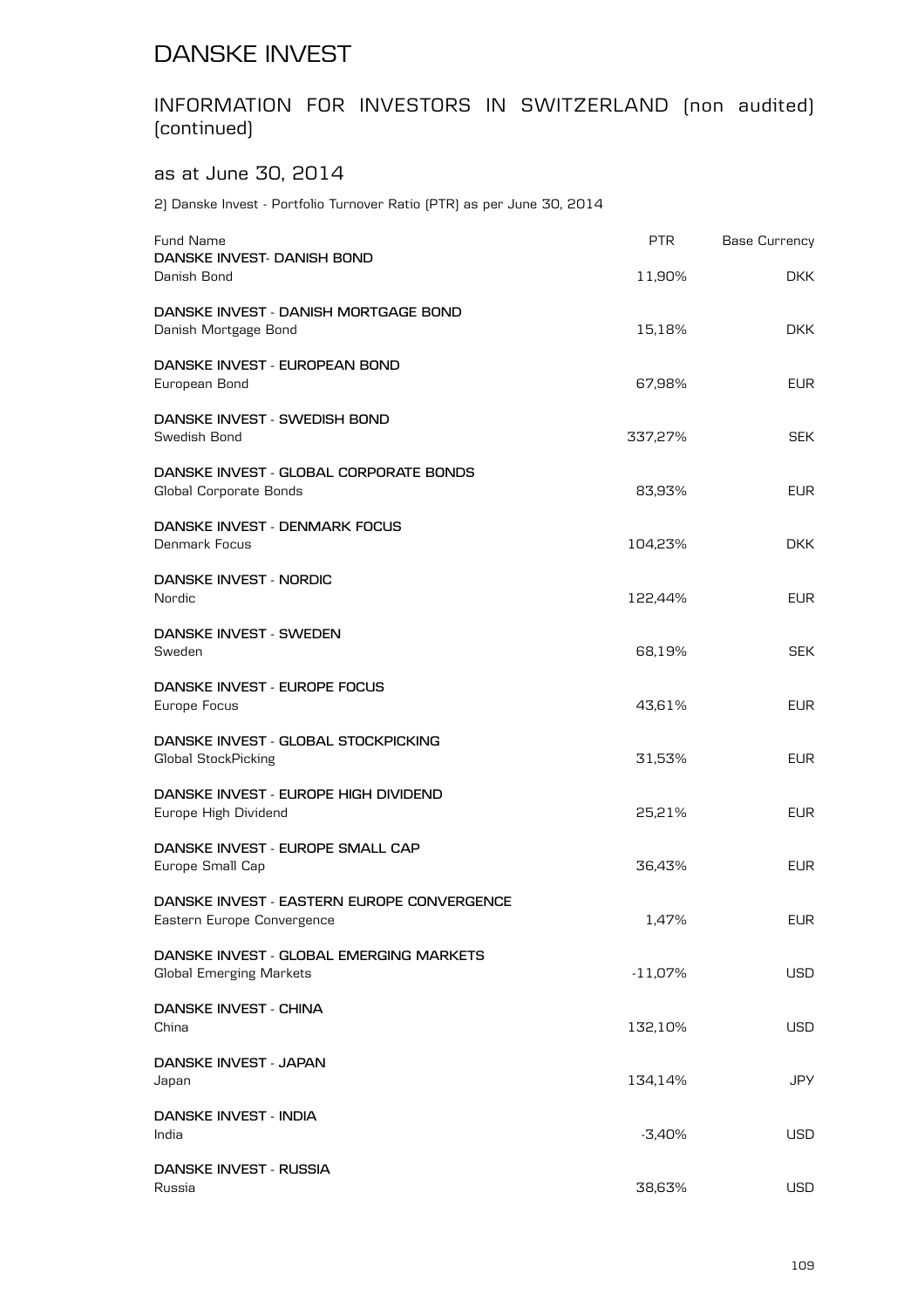## DANSKE INVEST

INFORMATION FOR INVESTORS IN SWITZERLAND (non audited) (continued)

as at June 30, 2014

| DANSKE INVEST - TRANS-BALKAN<br>Trans-Balkan  | 73.69%    | <b>EUR</b> |
|-----------------------------------------------|-----------|------------|
| DANSKE INVEST - GLOBAL EMERGING MARKETS SMALL |           |            |
| CAP                                           |           |            |
| Global Emerging Markets Small Cap             | $-3.11\%$ | <b>USD</b> |
|                                               |           |            |

The figures above are not audited.